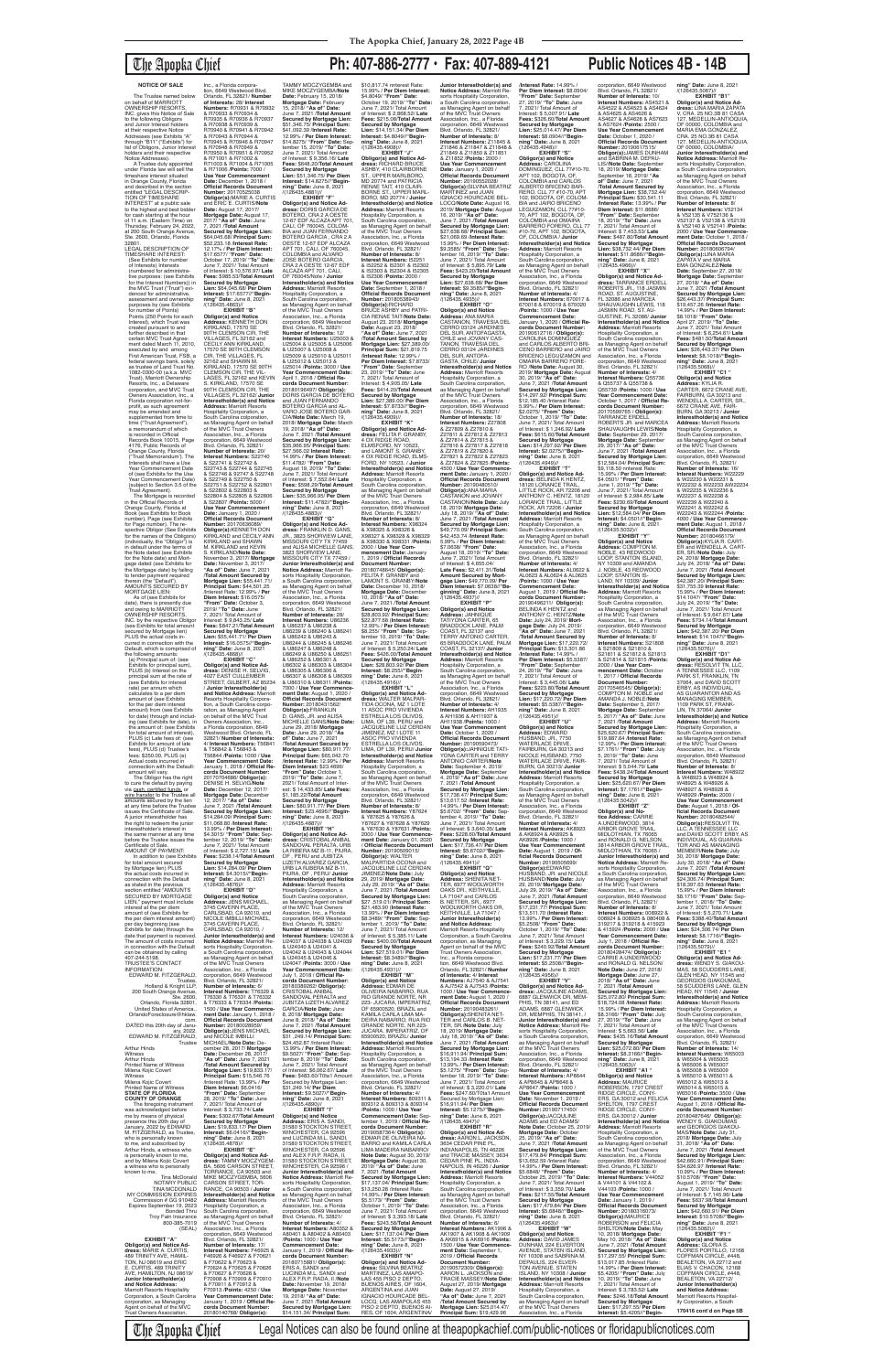# The Apopka Chief **Ph: 407-886-2777 • Fax: 407-889-4121 Public Notices 4B - 14B**

**EXHIBIT "G1 " Obligor(s) and Notice Address:** MARCO ZAVALA, ASTURIAS 231 SURCO, LIMA, OF LIMA 33, PERU and ROSA WONG, ASTURIAS 231 SURCO, LIMA, OF LIMA 33, PERU/ **Junior Interestholder(s) and Notice Address:** Marriott Resorts Hospital-ity Corporation, a South Carolina corporation, as Managing Agent on behalf<br>of the MVC Trust Owners of the MVC Trust Owners<br>Association, Inc., a Florida<br>corporation, 6649 Westwood<br>Blvd. Orlando, FL 32821/ **Number of Interests:** 12/ **Interest Numbers:** Y05807 & Y05808 & Y05809 & Y05810 & Y05811 & Y05812<br>& Y05813 & Y05814 &<br>Y05815 & Y05816 & Y05817<br>& Y05818 /**Points:** 3000 / **Use Year Commencement Date:** January 1, 2019 / **Official Records Document<br><b>Number:** 20190035849/<br>**Obligor(s):**MARCO ZAVALA<br>and ROSA WONG/**Note** Date: December 28, 2018/<br>**Mortgage Date:** December<br>28, 2018/ "**As of" Date:**<br>June 7, 2021 /**Total Amount<br>Secured by Mortgage<br>Lien: \$37,723.16/ Principal Sum:** \$29,178.20 /Interest Rate: 13.99% / **Per Diem Interest:** \$11.339/ **"From" Date:** July 28, 2019/ **"To" Date:** June 7, 2021/ Total Amount of Interest: \$ 7,710.53/ **Late Fees:** \$584.43/**Total Amount Secured by Mortgage Lien:** \$37,723.16/ **Per Diem Interest:** \$11.339//**"Beginning" Date:** June 8, 2021 EXHIBIT "H<sub>1</sub> "

Carolina corporation, as Managing Agent on behalf of the MVC Trust Owners Association, Inc., a Florida corporation, 6649 Westwood Blvd. Orlando, FL 32821/ **Number of Interests:** 4/ **Interest Numbers:** O19218 & O19219 & O19220 & O19221 /**Points:** 1000 / Use Year Commencement<br>Date: September 1, 2018 **Date:** September 1, 2018 / **Official Records Document Number:** 20180538945/ / **Obligor(s):**GLORIA S. FLORES PORTILLO and ELIAS V. CHACON/**Note Date:** August 23, 2018/ **Mortgage Date:** August 23, 2018/ **"As of" Date:** June 7, 2021 /**Total Amount Secured by Mortgage Lien:** \$16,404.28/ **Principal Sum:** \$12,672.87 /lnterest Rate: 13.99% / **Per Diem Interest:** \$4.9248/ **"From" Date:** August 23, 2019/<br>"To" Date: June 7, 2021/ **"To" Date:** June 7, 2021/ Total Amount of Interest: \$ 3,220.80/ **Late Fees:** \$260.61/**Total Amount Secured by Mortgage Lien:** \$16,404.28/ **Per Diem Interest:** \$4.9248//**"Begin-ning" Date:** June 8, 2021 (126435.5085)//

(126435.5095)// **Obligor(s) and Notice Address:** KIMBERLY GRAY MIDDLETON, 2504 QUACCO ROAD POOLER, GA 31322 and CLINT MIDDLETON, SR., 2504 QUACCO ROAD, POOLER, GA 31322/ **Junior Interestholder(s) and Notice Address:** Marriott Resorts Hospital-ity Corporation, a South Carolina corporation, as Managing Agent on behalf of the MVC Trust Owners Association, Inc., a Florida corporation, 6649 Westwood Blvd. Orlando, FL 32821/ **Number of Interests:** 4/ **Interest Numbers:** AC9250 & AC9251 & AC9252 & AC9301 /**Points:** 1000 / **Use Year Commencement Date:** January 1, 2019 / **Of-ficial Records Document Number:** 20190000193/<br>**Obligor(s):**KIMBERLY<br>GRAY MIDDLETON and CLINT MIDDLETON, SR./**Note Date:** December 14, 2018/ **Mortgage Date:** December 14, 2018/ **"As of" Date:** June 7, 2021 /**Total Amount Secured by Mortgage Lien:** \$16,939.32/ **Principal Sum:** \$13,060.55 /**Interest Rate:** 13.99% / **Per Diem Interest:** \$5.0755/ **"From" Date:** August 14, 2019/ **"To" Date:** June 7, 2021/ Total Amount of lnter-est: \$ 3,365.01/ **Late Fees:** \$263.76/**Total Amount Secured by Mortgage Lien:** \$16,939.32/ **Per Diem Interest:** \$5.0755//**"Beginning" Date:** June 8, 2021<br>/(126435.5100)// **EXHIBIT "I1" Obligor(s) and Notice Address:** CARLOS AL-BERTO LOPERA MERINO, AVENIDA 6 OESTE #5 OESTE-163, CALI, OF 760020, COLOMBIA and NATALIA RENTERIA GAR-CIA , AVENIDA 6 OESTE #5 OESTE-163, CALI, OF 760020, COLOMBIA/ **Junior Interestholder(s) and Notice Address:** Marriott<br>Resorts Hospitality Corpora-<br>tion, a South Carolina corporation, as Managing Agent on behalf of the MVC Trust Owners Association, Inc., a Florida corporation, 6649 Westwood Blvd. Orlando, FL 32821/ **Number of Interests:** 20/ **Interest Numbers:** AD1440 & AD1441 & AD1442 & AD1443 & AD1444 & AD1445 & AD1446 & AD1447 & AD1448 & AD1449 & AD1450 & AD1451 & AD1452 & AD1501 & AD1502 & AD1503 & AD1504 & AD1505 & AD1506 & AD1507 /**Points:** 5000 / **Use Year Commencement Date:** July 1, 2019 / **Official Records Document Number:** 20190387699/ **Obligor(s):** CARLOS ALBERTO LOP-ERA MERINO and NATALIA RENTERIA GARCIA /**Note Date:** June 10, 2019/ **Mort-gage Date:** June 10, 2019/ **"As of" Date:** June 7, 2021 /**Total Amount Secured by Mortgage Lien:** \$66,004.55/ **Principal Sum:** \$49,360.45 /**Interest Rate:** 15.99% / **Per Diem Interest:** \$21.9243/ **"From" Date:** July 10, 2019/ **"To" Date:** June 7, 2021/ Total Amount of Interest: \$15,303.12/ **Late Fees:** \$1,090.98/**Total Amount**  Secured by Mortgage<br>Lien: \$66,004,55/ Per Diem **Lien:** \$66,004.55/ **Per Diem Interest:** \$21.9243//**"Begin-ning" Date:** June 8, 2021 /(126435.5101)// **EXHIBIT "J1"<br><b>Obligor(s) and Notice**<br>**Address:** VICTOR HUGO<br>FRANCO LARA, CALLE<br>18#152-160, CALI-VALLE<br>DEL CAUCA, OF 760031, COLOMBIA and OSCAR ANDRES FRANCO NAVARRETE, CALLE 18 #152-160, CALI-VALLE DEL CAUCA, OF 760031, COLOMBIA/ **Junior Interestholder(s) and Notice Address:** Marriott Resorts Hospitality Corporation, a South Carolina corporation, as Managing Agent on behalf of the MVC Tnlst Owners Association, Inc., a Florida corporation, 6649 Westwood Blvd. Orlando, FL 32821/ **Number of Interests:** 4/ **Interest Numbers:** G20044

3965 TIMBERCREST DR., TROY, Ml 48083 and SABITHA S. ABRAHAM, 3965 TIMBERCREST DR., TROY, Ml 48083/ **Junior Interestholder(s) and Notice Address:** Marriott Resorts Hospital-ity Corporation, a South Carolina corporation, as Managing Agent on behalf of the MVC Trust Owners Association, Inc., a Florida<br>corporation, 6649 Westwood<br>Blvd. Orlando, FL 32821/<br>**Number of Interests:** 4/ **Interest Numbers:** AN3550 & AN3551 & AN3552 & AN3601 /**Points:** 1000 / **Use Year Commencement Date:** January 1, 2021 / **Official Records Document Number:** 20190534008/ **Obligor(s):**LIBY GEORGE and SABITHA S. ABRAHAM/ **Note Date:** August 9, 2019/ **Mortgage Date:** August 9, 2019/ **"As of" Date:** June 7, 2021 /**Total Amount Secured by Mortgage Lien:** \$15,834.23/ **Principal Sum:** \$12,183.40 /**Interest Rate:** 13.99% / **Per Diem Interest:** \$4.7346/ **"From" Date:** August 9, 2019/ **"To" Date:** June 7, 2021/ Total Amount of Interest: \$ 3,162.69/ **Late Fees:** \$238.14/**Total Amount Secured by Mortgage Lien:** \$15,834.23/ **Per Diem Interest:** \$4.7346//**"Begin-ning" Date:** June 8, 2021 /(126435.5126)// **EXHIBIT "R1 " Obligor(s) and Notice Address:** GREGORY L.<br>DUNN, 4313 TREVOR ST., NORTH CHARLESTON, SC 29420 and ANGELA<br>G. DUNN, 4313 TREVOR<br>ST., NORTH CHARLES-TON, SC 29420 / **Junior Interestholder(s) and Notice Address:** Marriott Resorts Hospital-ity Corporation, a South Carolina corporation, as Managing Agent on behalf of the MVC Trust Owners Association, Inc., a Florida<br>corporation, 6649 Westwood<br>Blvd. Orlando, FL 32821/<br>**Number of Interests:** 4/ **Interest Numbers:** AN3824 & AN3825 & AN3826 & AN3827 /**Points:** 1000 / **Use Year Commencement Date:** September 1, 2019 / **Official Records Document Number:** 20190522383/ **Obligor(s):**GREGORY L. DUNN and ANGELA G. DUNN/**Note Date:** August 5, 2019/ **Mortgage Date:** August 5, 2019/ **"As of" Date:** June 7, 2021 /**Total Amount Secured by Mortgage Lien:** \$17,918.01/ **Principal Sum:** \$13,617.52 /**Interest Rate:** 14.99% / **Per Diem Interest:** \$5.6702/ **"From" Date:** August 5, 2019/ **"To" Date:** June 7, 2021/ Total Amount of Inter-est: \$ 3,810.46/ **Late Fees:** \$240.03/**Total Amount Secured by Mortgage Lien:** \$17,918.01/ **Per Diem Interest:** \$5.6702//**"Beginning" Date:** June 8, 2021 /(126435.5127)// **EXHIBIT "S1" Obligor(s) and Notice Address:** MARIA GONZALEZ, CAYA FRERE LAUREN-CIUS #3, ORANJESTAD, OF 00000, ARUBA and MARYORI DRAGONETTI, CAYA FRERE LAUREN-CIUS #3, ORANJESTAD, OF 00000, ARUBA/ **Junior Interestholder(s) and Notice Address:** Marriott Resorts Hospitality Corporation, a South Carolina corporation, as Managing Agent<br>on behalf of the MVC Trust Owners Association, Inc., a Florida corporation, 6649 Westwood Blvd. Orlando, FL 32821/ **Number of Inter-ests:** 9/ **Interest Numbers:** 082611 & 082612 & 082613 & 082614 & 082615 & 082616 & 082617 & 082618 & 082619 /**Points:** 2250 / **Use Year Commencement Date:** January 1, 2011 / **Of-ficial Records Book Number:** 10131/ **Page Number:** 7508/ **Obligor(s):**MARIA GONZALEZ and MARYORI DRAGONETT1//**Note Date:** October 19, 2010/ **Mortgage Date:** October 19, 2010/ **"As of" Date:** August 30, 2021 /**Total Amount Secured by Mortgage Lien:** \$5,771.25/ **Principal Sum:** \$3,910.38 /**Interest Rate:** 17.49% / **Per Diem Interest:** \$1.8998/ **"From" Date:** September 19, 2019/ **"To" Date:** August 30, 2021/ Total Amount of Interest: \$ 1,350.71/ **Late Fees:** \$260.16/**Total Amount Secured by Mortgage Lien:** \$5,771.25/ **Per Diem Inter-est:** \$1.8998//**"Beginning" Date:** August 31, 2021 /(126435.5140)// **EXHIBIT "T1' Obligor(s) and Notice Address:** CESAR M. BERGADA, DR. DURAN #987 SAN ANTONIO DE ARECO, BUENOS AIRES, OF 2760, ARGENTINA and SILVINA M. LEONI DE BERGADA, DR. DURAN<br>#987 SAN ANTONIO DE ARECO, BUENOS AIRES, OF 2760, ARGENTINA/ **Ju-nior Interestholder(s) and Notice Address:** Marriott Resorts Hospitality Cor-poration, a South Carolina corporation, as Managing<br>Agent on behalf of the MVC<br>Trust Owners Association,<br>Inc., a Florida corporation, 6649 Westwood Blvd. Orlando, FL 32821/ **Number of Interests:** 8/ **Interest Numbers:** 290323 & 290324 & 290325 & 290326 & 290327 & 290328 & 290329 & 290330 /**Points:** 2000 / **Use Year Commencement Date:** August 1, 2011 / **Official Records Book Number:** 10244/ **Page Number:** 1027/ **Obligor(s):** CESAR M. BERGADA and SILVINA M. LEONI DE BERGADA/**Note Date:** July 8, 2011/ **Mortgage Date:** July 8, 2011/ **"As of" Date:** August 30, 2021 /**Total Amount Secured by Mortgage Lien:** \$6,798.95/ **Principal Sum:** \$4,837.86 (**Interest Rate:** 14.99% / **Per Diem Interest:** \$2.0144/ **"From" Date:** October 8, 2019/ **"To" Date:** August 30, 2021/ Total Amount of Interest: \$ 1,393.99/ **Late Fees:** \$317.10/**Total Amount Secured by Mortgage Lien:** \$6,798.95/ **Per Diem Interest:** \$2.0144//**"Beginning" Date:** August 31, 2021 /(126435.5143)// **EXHIBIT "U1" Obligor(s) and No-tice Address:** JERRY LENTON STRONG,<br>JR., 2508 TIMBERLINE, KILLEEN, TX 76543 and CAROLYN EGUIA BOBBS, 337 MANILA RD, FORT LEE, VA 23801 / **Junior Interestholder(s) and Notice Address:** Marriott Resorts Hospitality Cor-poration, a South Carolina corporation, as Managing Agent on behalf of the MVC Trust Owners Association, Inc., a Florida corporation, 6649 Westwood Blvd. Or-lando, FL 32821/ **Number of Interests:** 6/ **Interest Num-bers:** 290601 & 290602 & 290603 & 290604 & 290605 & 290606 /**Points:** 1500 / **Use Year Commence-ment Date:** June 1, 2011 / **Official Records Book Number:** 10228/ **Page Number:** 3607/ **Obligor(s):** JERRY LENTON STRONG, JR. and CAROLYN EGUIA BOBBS/**Note Date:** May 31, 2011/ **Mortgage Date:** May 31, 2011/ **"As of" Date:** August 30, 2021 /**Total Amount Secured by Mortgage Lien:** \$4,502.29/<br>**Principal Sum:** \$2,784.67<br>/**Interest Rate:** 13.99% / **Per Diem Interest:** \$1.0822/ **"From" Date:** December 1, 2018/ **"To" Date:** August 30, 2021/ Total Amount of Interest: \$ 1,085.42/ **Late Fees:** \$382.20/**Total Amount Secured by Mortgage Lien:** \$4,502.29/ **Per Diem Interest:** \$1.0822//**"Beginning" Date:** August 31, 2021<br>/(126435.5144)//<br>**EXHIBIT "V1 "**<br>**Obligor(s) and Notice Address:** HAROLD EARL PERKINS, 2044 PALO ALTO AVENUE, THE VILLAGES, FL 32159, and NANCY C. PERKINS, 2044 PALO ALTO AVENUE, THE VIL-LAGES, FL 32159/ **Junior Interestholder(s) and<br><b>Resorts Hospitality Corpora-**<br>**Resorts Hospitality Corpora-**<br>tion, a South Carolina corpo-<br>con behalf of the MVC Trust<br>on behalf of the MVC Trust<br>Owners Association, Inc., a Florida corporation, 6649 Westwood Blvd. Orlando, FL 32821/ **Number of Interests:** 8/ **Interest Numbers:** 297843 & 297844 & 297845 & 297846 & 297847 & 297848 & 297849 & 297850 /**Points:** 2000 / **Use Year Commencement Date:** January 1, 2012 / **Official Records Book Number:** 10237/ **Page Number:** 3436/ **Obligor(s):**HAROLD EARL PERKINS and NAN-CY C. PERKINS/**Note Date:** June 14, 2011/ **Mortgage Date:** June 14, 2011/ **"As of" Date:** August 30, 2021 /**Total Amount Secured by Mortgage Lien:** \$6,320.78/ **Principal Sum:** \$4,637.99 /**lnterest Rate:** 13.99% / **Per Diem Interest:** \$1.8024/ **"From" Date:** December 14, 2019/ **"To" Date:** August 30, 2021/ Total Amount of Inter-est: \$ 1,126.45/ **Late Fees:** \$306.34/**Total Amount Secured by Mortgage Lien:** \$6,320.78/ **Per Diem Interest:** \$1.8024//**"Beginning"<br><b>Date:** August 31, 2021<br>/(126435.5146)//<br>**EXHIBIT "W1" Obligor(s) and Notice Address:** ALAN HATTMAN, AS INDIVIDUAL AND AS TRUSTEE OF THE A AND C 2005 FAMILY TRUST DATED OCTOBER 23, 2005, TRUSTEE, 835 MANSFIELD DR, SAN JOSE, CA 95128/ **Junior Interestholder(s) and Notice Address:** Marriott Resorts Hospitality Corporation, a South Carolina<br>corporation, as Managing corporation, as Managing Agent on behalf of the MVC Trust Owners Association, Inc., a Florida corporation, 6649 Westwood Blvd. Orlando, FL 32821/ **Number of Interests:** 10/ **Interest Numbers:** 375149 &<br>375150 & 375151 & 375152<br>& 375201 & 375202 & 375203 & 375204 & 375205 & 375206 /**Points:** 2500 / **Use Year Commencement** 

& G20045 & G20046 & G20047 /**Points:** 1000 / **Use Year Commencement Date:** January 1, 2020 / **Of-ficial Records Document Number:** 20190394381/ **Obligor(s):**VICTOR HUGO FRANCO LARA and OSCAR ANDRES FRANCO NAVARRETE/**Note Date:** June 12, 2019/ **Mortgage Date:** June 12, 2019/ **"As of" Date:** June 7, 2021 /**Total Amount Secured by Mortgage Lien:** \$14,402.89/ **Principal Sum:** \$12,052.23 /**Interest Rate:** 5.99% / **Per Diem Interest:** \$2.0054/ **"From" Date:** July 12, 2019/ **"To" Date:** June 7, 2021/ Total Amount of Interest:<br>\$ 1.395.78/ Late Fees: \$ 1,395.78/ **Late Fees:** \$704.88/**Tota1 Amount Secured by Mortgage Lien:** \$14,402.89/ **Per Diem Interest:** \$2.0054//**"Begin-ning" Date:** June 8, 2021 /(126435.5107)// **EXHIBIT "K1" Obligor(s) and Notice Ad-dress:** MICHAEL L. CHAN-DLER, 7720 HOLLY BERRY TER., LITHONIA, GA 30038 and TRINA L. CHANDLER,<br>7720 HOLLY BERRY TER.,<br>LITHONIA, GA 30038 / **Junior Interestholder(s) and Notice Address:** Marriott Resorts Hospitality Corporation, a South Carolina corporation, as Managing Agent on behalf of the MVC Trust Owners Association, Inc., a Florida corporation, 6649 Westwood Blvd. Orlando, FL 32821/ **Number of Interests:** 6/ **Interest Num-bers:** Y62940 & Y62941 & Y62942 & Y62943 & Y62944 & Y62945 /**Points:** 1500 / **Use Year Commencement Date:** May 1, 2019 / **Of-ficial Records Document Number:** 20190269642/ **Obligor(s):** MICHAEL L. CHANDLER and TRINA L. CHANDLER/**Note Date:** April 22, 2019/ **Mortgage Date:** April 22, 2019/ **"As of" Date:** June 7, 2021 /**Total Amount Secured by Mortgage Lien:** \$25,031.00/ **Principal Sum:** \$19,001.04 /**Interest Rate:** 14.99% / **Per Diem Interest:** \$7.9118/ **"From" Date:** July 22, 2019/ **"To" Date:** June 7, 2021/ Total Amount of lnterest: \$ 5,427.52/ **Late Fees:** \$352.44/**Total Amount Secured by Mortgage Lien:** \$25,031.00/ **Per Diem Interest:** \$7.9118//**"Beginning" Date:** June 8, 2021<br>/(126435.5114)// **EXHIBIT "L1" Obligor(s) and Notice Ad-dress:** HIROSHI ISO, 200- 17 IMAIZUMI, KAWAGOE-SHI, ST 3500015, JAPAN and MASUMI ISO, 200-17 IMAIZUMI, KAWAGOE-SHI, ST 3500015; JAPAN/ **Junior Interestholder(s) and Notice Address:** Marriott Resorts Hospitality Cor-poration, a South Carolina corporation, as Managing Agent on behalf of the MVC Trust Owners Association, Inc., a Florida corporation, 6649 Westwood Blvd. Or-lando, FL 32821/ **Number of Interests:** 6/ **Interest Num-bers:** Y65146 & Y65147 & Y65148 & Y70745 & Y70746 & Y70747 /**Points:** 1500 / **Use Year Commencement Date:** January 1, 2020 / **Of-ficial Records Document Number:** 20190289793/ **Obligor(s):**HIROSHI ISO and MASUMI ISO/**Note Date:** April 30, 2019/ **Mortgage Date:** April 30, 2019/ **"As of" Date:** June 7, 2021 /**Total Amount Secured by Mortgage Lien:** \$24,281.94/ **Principal Sum:** \$18,375.50 (**Interest Rate:** 13.99% / **Per Diem Interest:** \$7.1409/ **"From" Date:** June 1, 2019/ **"To" Date:** June 7, 2021/ Total Amount of Interest: \$ 5,262.91/ **Late Fees:** \$393.53/**Total Amount Secured by Mortgage**<br>Lien: \$24,281,94/ Per Diem **Lien:** \$24,281.94/ **Per Diem Interest:** \$7.1409//**"Begin-ning" Date:** June 8, 2021 /(126435.5116)// **EXHIBIT "M1<br><b>Obligor(s) and No-**<br>**tice Address:** JAMES<br>ANTHONY THRASHER,<br>322 WEST COURT ST.,<br>BROOKHAVEN, MS 39601 and SONYA ELAINE<br>THRASHER, 322 COURT ST., BROOKHAVEN, MS 39601/ **Junior Interestholder(s) and Notice Address:** Marriott Resorts Hospitality Corpora-tion, a South Carolina corporation, as Managing Agent on behalf of the MVC Trust Owners Association, Inc., a Florida corporation, 6649 Westwood Blvd. Orlando, FL 32821/ **Number of Interests:** 4/ **Interest Numbers:** Y72922 & Y77705 & Y77706 & Y77707 /**Points:** 1000 / **Use Year Commencement Date:** August 1, 2019 / **Of-ficial Records Document Number:** 20190464911/<br>JAMES ANTHONY<br>THRASHER and SONYA<br>ELAINE THRASHERf**Note Date:** July 10, 2019/ **Mortgage Date:** July 10, 2019/ **"As of" Date:** June 7, 2021 /**Total Amount Secured by Mortgage Lien:** \$17,863.48/ **Principal Sum:** \$13,597.13 /**Interest Rate:** 14.99% / **Per Diem Interest:** \$5.6617/ **"From" Date:** August 10, 2019/ **"To" Date:** June 7, 2021/ Total Amount of lnter-est: \$ 3,776.32/ **Late Fees:** \$240.03/**Total Amount Secured by Mortgage Lien:** \$17,863.48/ **Per Diem Interest:** \$5.6617//**"Begin-ning" Date:** June 8, 2021 /(126435.5119)// **EXHIBIT "N1 " Obligor(s) and Notice Ad-dress:** NORIAKI SHIRABE, 1-5-1-2211 TSUKISHIMA CHUO-KU, TOKYO, TO 104-0052, JAPAN and YUSA SHIRABE,<br>1-5-1-2211 TSUKISHIMA CHUO-KU, TOKYO, TO 104-0052, JAPAN/ **Junior Interestholder(s) and Notice Address:** Marriott Resorts Hospitality Corporation, a South Carolina corporation, as Managing Agent on behalf of the MVC Trust Owners Association, Inc., a Florida corporation, 6649 Westwood Blvd. Orlando, FL 32821/ **Number of Interests:** 16/ **Interest Numbers:** Y98302 & Y98303 & Y98304 & Y98305 & Y98306 & Y98307 & Y98308 & Y98309 & Y98310 & Y98311 & Y98312 & Y98313 & Y98314 & Y98315 & Y98316 & Y98317 /**Points:** 4000 / **Use Year Commencement Date:** January 1, 2020 / **Official Records Document Number:** 20190443975/ **Obligor(s):** NORIAKI SHIRABE and YUSA SHIRABE/**Note Date:** June 28, 2019/ **Mortgage Date:** June 28, 2019/ **"As of" Date:** June 7, 2021 /**Total Amount Secured by Mortgage Lien:** \$48,798.53/ **Principal Sum:** \$38,403.46 /**Interest Rate:** 12.99% / **Per Diem Interest:** \$13.8572/ **"From" Date:** July 28, 2019/ **"To" Date:** June 7, 2021/ Total Amount of lnterest: \$ 9,422.88/ **Late Fees:** \$722.19/**Total Amount Secured by Mortgage Lien:** \$48,798.53/ **Per Diem** 

**Interest:** \$13.8572//**"Beginning" Date:** June 8, 2021<br>/(126435.5120)// **EXHIBIT "O1 " Obligor(s) and Notice Address:** RANDOLF S. PARADY, 74 ELM STREET, FORT FAIRFIELD, ME 04742 and MICHELLE L. MANNING, 74 ELM STREET, FORT FAIR-FIELD, ME 04742 / **Junior Interestholder(s) and Notice Address:** Marriott Resorts Hospitality Corporation, a South Carolina corporation, as Managing Agent on behalf of the MVC Trust Owners Association, Inc., a Florida corporation, 6649 Westwood Blvd. Orlando, FL 32821/ **Number of Interests:** 8/ **Interest Num-bers:** Z01417 & Z01418 & Z01419 & Z01420 & Z01421 & Z01422 & Z01423 & Z01424 /**Points:** 2000 / **Use Year Commencement Date:** June 1, 2019 / **Of-ficial Records Document Number:** 20190362916/ **Obligor(s):**RANDOLF S. PARADY and MICHELLE L. MANNNG/**Note Date:** May 28, 2019/ **Mortgage Date:** May 28, 2019/ **"As of" Date:** June 7, 2021 /**Total Amount Secured by Mortgage Lien:** \$30,613.89/ **Principal Sum:** \$23,941.45 /**Interest Rate:** 13.99% / **Per Diem Interest:** \$9.3039/ **"From" Date:** August 28, 2019/ **"To" Date:** June 7, 2021/ Total Amount of Interest: \$ 6,038.24/ **Late Fees:** \$384.20/**Total Amount Secured by Mortgage Lien:** \$30,613.89/ **Per Diem Interest:** \$9.3039//**"Begin-ning" Date:** June 8, 2021 /(126435.5121)// **EXHIBIT "P1" Obligor(s) and Notice Ad-dress:** KAYLA GONZALEZ, 1114 ROYAL SHORES CIRCLE, KINGWOOD, TX 77345 and RICARDO GONZALEZ, 1114 ROYAL SHORES CIRCLE, KING-WOOD, TX 77345 / **Junior Interestholder(s) and Notice Address:** Marriott Resorts Hospitality Cor-poration, a South Carolina corporation, as Managing Agent on behalf of the MVC Trust Owners Association, Inc., a Florida corpora-<br>tion, 6649 Westwood Blvd. tion, 6649 Westwood Blvd.<br>Orlando, FL 32821/ **Number<br><b>of Interests**: 40/ **Interest<br>Numbers:** AJ1945 & AJ1946<br>AJ1944 & AJ1945 & AJ1946<br>& AJ1947 & AJ1948 & AJ1949 & AJ1950 & AJ1951 & AJ1952 & X02405 & X02406 & X02407 & X02408 & X02409 & X02410 & X02411 & X02412 & X02413 & X02414 & X02415 & X02416 & X02417 & X02418 & X02419 & X02420 & X02421 & X02422 & X02423 & X02424 & X02425 & X02426 & X02427 & X02428 & X02429 & X02430 & X02431 & X02432 & X02433 & X02434 /**Points:** 10000 / **Use Year Commencement Date:** August 1, 2019 / **Official Records Document Number:** 20190447137/ **Obligor(s):**KAYLA GON-ZALEZ and RICARDO GONZALEZ/**Note Date:** July 8, 2019/ **Mortgage Date:** July 8, 2019/ **"As of" Date:** June 7, 2021 /**TotaI Amount Secured by Mortgage Lien:** \$109,865.39/ **Principal Sum:** \$89,726.53 /**Interest Rate:** 10.99% / **Per Diem Interest:** \$27.3915/ **"From" Date:** August 8, 2019/ **"To" Date:** June 7, 2021/ Total Amount of Interest: \$ 18,324.99/ **Late Fees:** \$1 ,563.87/**Total Amount Secured by Mortgage Lien:** \$109,865.39/ **Per Diem Interest:** \$27.3915//**"Begin-ning" Date:** June 8, 2021 /(126435.5124)// **EXHIBIT "Q1" Obligor(s) and Notice Address:** LIBY GEORGE,

**Mortgage Lien:** \$10,356.52/ **Principal Sum:** \$7,588.16 /**Interest Rate:** 14.99% / **Per Diem Interest:** \$3.1596/ **"From" Date:** October 23, 2019/ **"To" Date:** August 30, 2021/ Total Amount of Inter-est: \$ 2,139.10/ **Late Fees:** \$379.26/**Total Amount Secured by Mortgage Lien:** \$10,356.52/ **Per Diem Inter-est:** \$3.1596//**"Beginning" Date:** August 31, 2021 /(126435.5159)// **EXHIBIT "G2" Obligor(s) and Notice Address:** JOSE V. PENA,<br>URB OASIS VILLA HOUSE CASA #02 SECTOR BELLO CAMPO MONAGAS UDO, MATURIN, OF 6201, VENEZUELA and YENNY J. PALACIOS, OASIS VILLAS<br>HOUSE CASA 02, MATRU-IN, OF 6201, VENEZUELA/ **Junior Interestholder(s) and Notice Address:** Marriott Resorts Hospitality Corporation, a South Carolina<br>corporation, as Managing corporation, as Managing<br>Agent on behalf of the MVC<br>Trust Owners Association,<br>Inc., a Florida corporation,

**Date:** January 1, 2012 / **Official Records Book Number:** 10280/ **Page Number:** 5792/ **Obligor(s):**<br>ALAN HATTMAN, AS<br>INDIVIDUAL AND AS<br>TRUSTEE OF THE A AND C 2005 FAMILY TRUST DATED OCTOBER 23, 2005, TRUSTEE/**Note Date:** August 18, 2011/ **Mortgage Date:** August 18, 2011/ **"As of" Date:** August 30, 2021 /**Total Amount Secured by Mortgage Lien:** \$7,113.56/ **Principal Sum:** \$5,453.41 /**Interest Rate:** 10.99% / **Per Diem Interest:** \$1.6648/ **"From" Date:** December 18, 2019/ **"To" Date:** August 30, 2021/ Total Amount of Interest: \$1,033.83/ **Late Fees:** \$376.32/**Total Amount Secured by Mortgage Lien:** \$7,113.56/ **Per Diem Interest:** \$1.6648//"**Beginning"**<br>**Date:** August 31, 2021/<br>(126435.5147)// **EXHIBIT "X1" Obligor(s) and Notice Ad-dress:** RICARDO MIGUEL MEDINA CARRASCO, CALLE ANTARES S/N EDIF. EL EL TRIGAL OF. B-402 SURCO, LIMA, OF L33, PERU/ **Junior Interestholder(s) and Notice Address:** Marriott Resorts Hospitality Corporation, a South Carolina corporation, as Managing Agent on behalf of the MVC Trust Owners Association, Inc., a Florida corporation, 6649 Westwood Blvd. Orlando, FL 32821/**Number of Interests:** 6/ **Interest Num-bers:** 439227 & 439228 & 439229 & 439230 & 439231 & 439232 /**Points:** 1500 / **Use Year Commencement Date:** January 1, 2012 / **Of-ficial Records Book Num-ber:** 10325/ **Page Number:** 7532/ **ObIigor(s):**RICARDO MIGUEL MEDINA CARRAS-CO/**Note Date:** December 6, 2011/ **Mortgage Date:** December 6, 2011/ **"As of" Date:** August 30, 2021 /**Total Amount Secured by Mortgage Lien:** \$7,396.85/ **Principal Sum:** \$5,304.26 /**Interest Rate:** 14.99% / **Per Diem Interest:** \$2.2086/ **"From" Date:** October 6, 2019/ **"To" Date:** August 30, 2021/ Total Amount of Inter-est: \$ 1,532.83/**Late Fees:** \$309.76/**Total Amount Secured by Mortgage Lien:** \$7,396.85/ **Per Diem Inter-est:** \$2.2086//**"Beginning" Date:** August 31, 2021<br>/(126435.5148)// **EXHIBIT "Y1 " Obligor(s) and Notice Address:** REBECCA L. SCHATZOW, 30845 ELOIAN DRIVE, WESLEY CHAPEL, FL 33544 / **Junior Interestholder(s) and Notice Address:** Marriott Resorts Hospitality Corpora-tion, a South Carolina corporation, as Managing Agent<br>on behalf of the MVC Trust Owners Association, Inc., a Florida corporation, 6649 Westwood Blvd. Orlando, FL 32821/ **Number of Interests:** 4/ **Interest Numbers:** 454318 & 454319 & 454320 & 454321 (**Points:** 1000 / **Use Year Commencement Date:** January 1, 2012 / **Official Records Book Number:** 10326 / **Page Number:** 2649 and Corrective Mortgage recorded on April<br>12, 2012 as Book 10360<br>and Page 4522/ **Obligor(s):**<br>REBECCA L. SCHAT-ZOW/**Note Date:** December 19, 2011/ **Mortgage Date:** December 19, 2011/ **"As of" Date:** August 30, 2021 /**Total Amount Secured by Mortgage Lien:** \$4,008.96/ **Principal Sum:** \$2,923.68 /**Interest Rate:** 13.99% / **Per Diem Interest:** \$1.1362/ **"From" Date:** January 19, 2020/ **"To" Date:** August 30, 2021/ Total Amount of Interest: \$ 669.22/ **Late Fees:** \$166.06/**Total Amount Secured by Mortgage Lien:** \$4,008.96/ **Per Diem Inter-est:** \$1.1362//**"Beginning" Date:** August 31, 2021 /(126435.5149)//<br>"EXHIBIT "Z1 **EXHIBIT "Z1" Obligor(s) and Notice Address:** TIMOTHY JAMES KEENAN, 1811 E LEVEE ST, DALLAS, TX 75207 and KIRA M. KEENAN, 1811 E LEVEE ST, DAL-LAS, TX 75207/ **Junior Interestholder(s) and Notice Address:** Marriott Resorts Hospitality Corporation, a South Carolina corporation, as Managing Agent on behalf of the MVC Trust Owners Association, Inc., a Florida corporation, 6649 Westwood Blvd. Orlando, FL 32821/ **Number of Interests: 11/ Interest Num**<br>**bers:** 545306 & 545307 & **bers:** 545306 & 545307 &<br>545308 & 545309 & 545310<br>& 545311 & 545312 &<br>545313 & 545314 & 545315 & 545316 /**Points:** 2750 / **Use Year Commencement Date:** September 1, 2012 / **Official Records Book Number:** 10361/ **Page Number:** 3694/ **Obligor(s):** TIMOTHY JAMES KEENAN and KIRA M. KEENAN/ **Note Date:** February 29, 2012/ **Mortgage Date:** February 29, 2012/ **"As of" Date:** August 30, 2021 /**Total Amount Secured by Mortgage Lien:** \$14,065.96/ **Principal Sum:** \$10,197.15 /**Interest Rate:** 10.99% / **Per Diem Interest:** \$3.113/ **"From" Date:** January 1, 2019/ **"To" Date:** August 30, 2021/ Total Amount of Interest: \$ 3,025.78/ **Late Fees:** \$593.03/**Total Amount Secured by Mortgage Lien:** \$14,065.96/ **Per Diem Interest:** \$3.113//**"Beginning" Date:** August 31, 2021 /(126435.5151)// **EXHIBIT "A2" Obligor(s) and Notice Ad-dress:** BRIAN ANDERSON, PO BOX 540, ARNOLD, MD 21012, and MARYJO ANN CHAMBERLAIN, 1903 BEECHES GLORY PATH, ANNAPOLIS, MD 21401/ **Junior Interestholder(s) and Notice Address:** Marriott Resorts Hospitality Corporation, a South Carolina corporation, as Managing Agent on behalf of the MVC Trust Owners Association, Inc., a Florida corporation, 6649 Westwood Blvd. Orlando, FL 32821/ **Number of Interests:** 10/ **Interest Numbers:** 670111 & 670112 & 670113 & 670114 & 670115 & 670116 & 670117 & 670118 &<br>670119 & 670120 / Points: 670119 & 670120 /**Points:** 2500 / **Use Year Com-mencement Date:** January 1, 2013 / **Official Records Book Number:** 10478/ **Page Number:** 6042/ **Obligor(s):**BRIAN ANDER-SON and MARYJO ANN CHAMBERLAIN/**Note Date:** July 12, 2012/ **Mortgage Date:** July 12, 2012/ **"As of" Date:** August 30, 2021 /**Total Amount Secured by Mortgage Lien:** \$27,059.69/ **Principal Sum:** \$14,542.06 /**Interest Rate:** 14.99% / **Per Diem Interest:** \$6.0552/ **"From" Date:** February 12, 2016/ **"To" Date:** August 30, 2021/ Total Amount of Interest: \$ 12,267.63/ **Late Fees:** \$0.00/**Total Amount Secured by Mortgage Lien:** \$27,059.69/ **Per Diem Inter-**

**est:** \$6.0552//**"Beginning" Date:** August 31, 2021<br>/(126435.5153)// **EXHIBIT "B2" Obligor(s) and Notice Address:** SAM SIM, 4132 220TH ST SE, BOTHELL, WA 98021-7991, and CHRISTINE SIM, 4132 220TH ST SE, BOTH-ELL, WA 98021, / **Junior Interestholder(s) and Notice Address:** Marriott Resorts Hospitality Corpora-tion, a South Carolina corporation, as Managing Agent on behalf of the MVC Trust Owners Association, Inc., a Florida corporation, 6649 Westwood Blvd. Orlando, FL 32821/**Number of Interests:** 14/ **Interest Numbers:** 687020 & 687021 & 687022 & 687023 & 687024 & 687025 & 687026 & 687027 & 687028 & 687029 & 687030 & 687031 & 687032 & 687033 /**Points:** 3500 / **Use Year Commencement Date:** September 1, 2012 / **Official Records Book Number:** 10446/ **Page Number:** 1419/ **Obligor(s):** SAM SIM and CHRISTINE SIM/**Note Date:** August 30, 2012/ **Mortgage Date:** August 30, 2012/ **"As of"**  Date: August 30, 2021<br>**Total Amount Secured by** /**Total Amount Secured by Mortgage Lien:** \$15,293.37/ **Principal Sum:** \$12,159.81 /**Interest Rate:** 10.99% / **Per Diem Interest:** \$3.7121/ **"From" Date:** December 1, 2019/ **"To" Date:** August 30, 2021/ Total Amount of Inter-est: \$ 2,368.36/**Late Fees:** \$515.20/**Total Amount Secured by Mortgage Lien:** \$15,293.37/ **Per Diem Inter-est:** \$3.7121//**"Beginning" Date:** August 31, 2021 /(126435.5154)// **EXHIBIT "C2" Obligor(s) and Notice Address:** CLAUDIA ALEJANDRA BUELVAS PINEDO, CRA 55 79 129 APT 8, BARRANQUILLA, OF 00000, COLOMBIA and IVAN JESUS ZULUAGA DE LEON, CRA 55 79 129 APT 8, BARRANQUILLA, OF 00000, COLOMBIA/ **Junior Interestholder(s) and Notice Address:** Marriott Resorts Hospitality Corporation, a South Carolina corporation, as Managing Agent on behalf of the MVC Trust Owners Association, Inc., a Florida corpora-tion, 6649 Westwood Blvd. Orlando, FL 32821/ **Number of Interests:** 26/ **Interest Numbers:** 577837 &<br>616734 & 616735 & 631936<br>& 631937 & 632729 & 632730 & 632731 & 632732 & 632733 & 671406 & 671407 & 671408 & 671409 & 671410 & 671411 &<br>671412 & 671413 & 671414<br>& 671415 & 685601 &<br>685602 & 685603 & 685604 & 685605 & 685606 /**Points:** 6500 / **Use Year Commencement Date:** October 1, 2012 / **Official Records Book Number:** 10448/ **Page Number:** 3586/ **Obligor(s):**CLAUDIA ALE-JANDRA BUELVAS PINEDO and IVAN JESUS ZULUAGA DE LEON/**Note Date:** September 10, 2012/ **Mort-gage Date:** September 10, 2012/ **"As of" Date:** August 30, 2021 /**Total Amount Secured by Mortgage Lien:** \$33,062.06/ **Principal Sum:** \$24,364.85 /**Interest** 

**Rate:** 14.99% / **Per Diem Interest:** \$10.1453/ **"From" Date:** September 10, 2019/ **"To" Date:** August 30, 2021/ Total Amount of Interest: \$ 7,304.57/ **Late Fees:** \$1,142.64/**Total Amount Secured by Mortgage Lien:** \$33,062.06/ **Per Diem Interest:** \$10.1453//**"Beginning" Date:** August 31, 2021<br>/(126435.5155)// **EXHIBIT "D2" Obligor(s) and Notice Ad-dress:** ANAYA GIRALDO Y CIA S. EN C., A COLOMBIA CORPORATION, CRA 57# 81-77, BARRANQUILLA, OF 99999, COLOMBIA; NORMA SOFIA GIRALDO DE ANAYA, AS INDIVIDUAL, AS GUARANTOR AND AS OFFICER; WILFRED SMITH ANAYA ORTEGA, AS INDI-VIDUAL, AS GUARANTOR AND AS OFFICER ;WIL-FRED ALEJANDRO ANAYA GIRALDO, AS INDIVIDUAL,<br>AS GUARANTOR AND AS<br>OFFICER; LILIANA CARO-<br>LINA ANAYA GIRALDO, AS INDIVIDUAL, AS GUARAN-TOR AND AS OFFICER; ANDRES FELIPE ANAYA GIRALDO, AS INDIVIDUAL, AS GUARANTOR AND AS OFFICER and BRIWER WALKIN ANAYA MARTI-NEZ, AS INDIVIDUAL, AS GUARANTOR AND AS OFFICER, **Notice Address Of All Obligors:** CRA 57# 81-77, BARRANQUILLA, OF 99999, COLOMBIA / **Junior Interestholder(s) and Notice Address:** Marriott Resorts Hospitality Cor-poration, a South Carolina corporation, as Managing Agent on behalf of the MVC Trust Owners Association, Inc., a Florida corpora-tion, 6649 Westwood Blvd. Orlando, FL 32821/ **Number of Interests:** 28/**Interest Numbers:** 744707 & 744708 & 744709 & 744710 & 744711 & 744712 & 744713 & 744714 & 744715 & 744716 & 744717 & 744718 & 744719 & 744720 & 744721 & 744722 & 744723 & 744724 & 744725 & 744726 & 744727 & 744728 & 744729 & 744730 & 744731 & 744732 & 744921 & 744922 /**Points:** 7000 / **Use Year Commencement Date:** October 1, 2012 / **Official Records Book Number:** 10452/ **Page Number:** 2214/ **Obligor(s):** ANAYA GIRALDO Y CIA S. EN C., A COLOMBIA COR-PORATION and NORMA SOFIA GIRALDO DE<br>ANAYA, AS INDIVIDUAL,<br>AS GUARANTOR AND AS OFFICER and WILFRED SMITH ANAYA ORTEGA, AS INDIVIDUAL, AS GUAR-<br>ANTOR AND AS OFFICER ANTOR AND AS OFFICER and WILFRED ALEJANDRO ANAYA GIRALDO, AS INDIVIDUAL, AS GUARAN-TOR AND AS OFFICER and LILIANA CAROLINA ANAYA GIRALDO, AS INDIVIDUAL,<br>AS GUARANTOR AND AS<br>OFFICER and ANDRES FE-<br>LIPE ANAYA GIRALDO, AS INDIVIDUAL, AS GUARAN-TOR AND AS OFFICER and BRIWER WALKIN ANAYA MARTINEZ, AS INDIVIDU-AL, AS GUARANTOR AND AS OFFICER/**Note Date:** September 11, 2012/**Mort-gage Date:** September 11, 2012/ **"As of" Date:** August 30, 2021 /**Total Amount Secured by Mortgage Lien:** \$35,421.14/ **Principal Sum:** \$26,121.11 /**Interest Rate:** 14.99%/**Per Diem Interest:** \$10.8765/ **"From" Date:** September 11, 2019/ **"To" Date:** August 30, 2021/ Total Amount of Interest: \$ 7,820.22/ **Late Fees:** \$1,229.81/**Total Amount Secured by Mortgage Lien:** \$35,421.14/ **Per Diem Inter-est:** \$10.8765//**"Beginning" Date:** August 31, 2021 /(126435.5157)// **EXHIBIT "E2"**

**Obligor(s) and Notice Address:** BLANCA I. GARCIA BENAVIDES, CRA 53 #90 BEHOM HILLEY, CHINA HILLEY BARRANQUILLA, OF 99999, COLOMBIA / **Junior Interestholder(s) and Notice Address:** Marriott Resorts Hospitality Corporation, a South Carolina corporation, as Managing Agent on behalf of the MVC Trust Owners Association, Inc., a Florida corporation, 6649 Westwood Blvd. Orlando, FL 32821/**Number of Interests:** 6/ **Interest Num-bers:** 755752 & 755801 & 755802 & 755803 & 755804 & 755805 /**Points:** 1500 / **Use Year Commencement Date:** January 1, 2013 / **Official Records Book Number:** 10461/ **Page Number:** 7997/ **Obligor(s):** BLANCA I. GARCIA BENAVIDES/**Note Date:** October 2, 2012/ **Mortgage Date:** October 2, 2012/ **"As of" Date:** August 30, 2021 /**Total Amount Secured by Mortgage Lien:** \$9,280.79/ **Principal Sum:** \$6,761.93 /**Interest Rate:** 14.99% / **Per Diem Interest:** \$2.8156/ **"From" Date:** October 2, 2019/ **"To" Date:** August 30, 2021/ Total Amount of Inter-est: \$ 1,965.26/ **Late Fees:** \$303.60/**Total Amount Secured by Mortgage Lien:** \$9,280.79/ **Per Diem Inter-est:** \$2.8156//**"Beginning" Date:** August 31, 2021<br>/(126435.5158)// **EXHIBIT "F2" Obligor(s) and Notice Address:** TROY BRIMMER, 1 BANDROOM LANE, PEM-BROKE EAST, OF HM14, BERMUDA and DEBRA BEHMODRANG DEBHA LANE, PEMBROKE EAST, OF HM14, BERMUDA/ **Junior Interestholder(s) and Notice Address:** Marriott Resorts Hospitality Corporation, a South Carolina corporation, as Managing Agent on behalf of the MVC Trust Owners Association, Inc., a Florida corpora-tion, 6649 Westwood Blvd. Orlando, FL 32821/ **Number of Interests:** 10/ **Interest Numbers:** 783420 & 783421 & 783422 & 783423 & 783424 & 783425 & 783426 & 783427 & 783428 & 783429 /**Points:** 2500 / **Use Year Commencement Date:** November 1, 2012 / **Official Records Book Number:** 10473/ **Page Number:** 0629/ **Obligor(s):** TROY BRIMMER and DEB-RA BRIMMER/**Note Date:** October 23, 2012/ **Mortgage Date:** October 23, 2012/ **"As of" Date:** August 30, 2021 /**Total Amount Secured by** 

6649 Westwood Blvd. Orlando, FL 32821/ **Number of Interests:** 10/**Interest Numbers:** 819807 & 819808 &<br>819809 & 819810 & 819811<br>& 819812 & 819813 & 819814 & 819815 & 819816 /**Points:** 2500 / **Use Year Commencement Date:** December 1, 2012 / **Official Records Book Number:** 10496/ **Page Number:** 5464/ **Obligor(s):**JOSE V. PENA and YENNY J. PALA-CIOS/**Note Date:** November 28, 2012/ **Mortgage Date:** November 28, 2012/ **"As of" Date:** August 30, 2021 /**Total Amount Secured by Mortgage Lien:** \$13,815.24/ **Principal Sum:** \$10,098.86 /**Interest Rate:** 15.99% / **Per Diem Interest:** \$4.4856/ **"From" Date:** October 28, 2019/ **"To" Date:** August 30, 2021 / Total Amount of Inter-est: \$ 3,014.29/ **Late Fees:** \$452.09/**Total Amount Secured by Mortgage Lien:** \$13,815.24/ **Per Diem Inter-est:** \$4.4856//**"Beginning" Date:** August 31, 2021<br>/(126435.5160)// **EXHIBIT "H2" Obligor(s) and Notice Address:** FAMEEZA F. SINGH, 89 JACKSON ST, HAYWARD, CA 94544 / **Junior Interestholder(s) and Notice Address:** Marriott Resorts Hospitality Corpora-tion, a South Carolina corporation, as Managing Agent<br>on behalf of the MVC Trust<br>Owners Association, Inc., a Florida corporation, 6649 Westwood Blvd. Orlando, FL 32821/ **Number of Interests:** 14/**Interest Numbers:** 895826 & 896736 & 896737 & 896738 & 896739 & 898042 & 898043 & 898044 & 898045 & 898046 & 898047 & 898048 & 898049 & 898050 /**Points:** 3500 / **Use Year Commencement Date:** February 1, 2013 / **Official Records Book Number:** 10519/ **Page Number:** 7166/ **Obligor(s):** FAMEEZAF. SINGH/**Note Date:** January 11, 2013/<br>**Mortgage Date:** January 11,<br>2013/ "**As of" Date:** August 30, 2021 /**Total Amount Secured by Mortgage Lien:** \$29,618.52/ **Principal Sum:** \$16,914.18 /**Interest Rate:** 14.99% / **Per Diem Interest:** \$7.0429/ **"From" Date:** April 11, 2017/ **"To" Date:** August 30, 2021/ Total Amount of Interest: \$ 11,282.78/ **Late Fees:** \$1,171.56/**Total Amount Secured by Mortgage Lien:** \$29,618.52/ **Per Diem Inter-est:** \$7.0429//**"Beginning" Date:** August 31, 2021 /(126435.5162)// **EXHIBIT "I2" Obligor(s) and Notice<br><b>Address:** RAFAEL R.<br>VASQUEZ, CALE 5 TERRA-<br>ZAS DEL AVILA EDIFICIO PRIANO 3 , CARACAS, OF 1073, VENEZUELA and YRIS PEREZ,<br>CALLE 5 TERRAZAS DEL<br>AVILA EDIFICIO PRIANO<br>3 , CARACAS, OF 1073, VENEZUELA/ **Junior Interestholder(s) and Notice Address:** Marriott Resorts Hospitality Corpora-tion, a South Carolina corporation, as Managing Agent<br>on behalf of the MVC Trust Owners Association, Inc., a Florida corporation, 6649 Westwood Blvd. Orlando, FL 32821/ **Number of Interests:** 14/**Interest Numbers:** 916825 & 916826 & 916827 & 916828 & 916829 &

916830 & 916831 & 916832 & 916833 & 916834 & 916835 & 916836 & 916837 & 916838 /**Points:** 3500 / **Use Year Commence-ment Date:** April 1, 2013 / **Official Records Book Number:** 10543/ **Page Number:** 0953/ **Obligor(s):** RAFAEL R. VASQUEZ and YRIS PEREZ/**Note Date:** March 4, 2013/ **Mortgage Date:** March 4, 2013/ **"As of" Date:** August 30, 2021 /**Total Amount Secured by Mortgage Lien:** \$19,191.50/ **Principal Sum:** \$14,025.29 /**Interest Rate:** 15.99% / **Per Diem Interest:** \$6.2296/ **"From" Date:** October 4, 2019/ **"To" Date:** August 30, 2021/ Total Amount of Inter-est: \$ 4,335.85/ **Late Fees:** \$580.36/**Total Amount Secured by Mortgage Lien:** \$19,191.50/ **Per Diem Inter-est:** \$6.2296//**"Beginning" Date:** August 31, 2021 /(126435.5163)// **EXHIBIT "J2"**

**Obligor(s) and Notice Address:** DANIEL M. FELDMAN, 2014 GLEN OAKS DR, STATES-BORO, GA 30461/**Junior Interestholder(s) and Notice Address:** Marriott Resorts Hospitality Cor-poration, a South Carolina corporation, as Managing Agent on behalf of the MVC Trust Owners Association, Inc., a Florida corporation, 6649 Westwood Blvd. Or-lando, FL 32821/**Number of Interests:** 10/**Interest Num-bers:** 942210 & 942211 & 942212 & 942213 & 942214 & 942215 & 942216 & 942217 & 942218 & 942219 /**Points:** 2500 /**Use Year Commencement Date:** January 1, 2014 / **Official Records Book Number:** 10572/ **Page Number:** 4125/ **ObIigor(s):**DANIEL M. FELDMAN/**Note Date:** March 28, 2013/ **Mortgage Date:** March 28, 2013/ **"As of" Date:** August 30, 2021 /**Total Amount Secured by Mortgage Lien:** \$14,349.60/ **Principal Sum:** \$11,644.64 /**Interest Rate:** 10.99% / **Per Diem Interest:** \$3.5548/ **"From" Date:** January 28, 2020/ **"To" Date:** August 30, 2021/ Total Amount of Inter-est: \$ 2,061.84/ **Late Fees:** \$393.12/**Total Amount Secured by Mortgage Lien:** \$14,349.60/ **Per Diem Inter-est:** \$3.5548//**"Beginning" Date:** August 31, 2021<br>/(126435.5164)// **EXHIBIT "K2" Obligor(s) and Notice Ad-dress:** SANTIAGO ROMAN LA VALLE, AV. PAMPITE EDIF OFFICE CENTER PB OFICINA 300, QUITO, OF 114400, ECUADOR

and MARIA GALLEGOS SALVADOR, AV PAMPITE EDIF OFFICE CENTER PB OFICINA 114, QUITO, OF 00000, ECUADOR/ **Junior Interestholder(s) and Notice Address:** Marriott Resorts Hospitality Cor poration, a South Carolina corporation, as Managing Agent on behalf of the MVC Trust Owners Association,<br>Inc., a Florida corporation,<br>6649 Westwood Blvd. Or-<br>lando, FL 32821/**Number of Interests:** 10/**Interest Num-bers:** 952713 & 952714 & 952715 & 952716 & 952717 & 952718 & 952719 & 952720 & 952721 & 952722 /**Points:** 2500 / **Use Year Commencement Date:** October 1, 2013 / **Official Records Book Number:** 10643/ **Page Number:** 8440/ **Obligor(s):**SAN-TIAGO ROMAN LAVALLE and MARIA GALLEGOS SALVADOR/**Note Date:** September 18, 2013/**Mortgage Date:** September 18, 2013/ **"As of" Date:** August 30, 2021 /**Total Amount Secured by Mortgage Lien:** \$17,167.92/ **Principal Sum:** \$12,678.35 /**Interest Rate:** 14.99% / **Per Diem Interest:** \$5.2791/ **"From" Date:** September 18, 2019/ **"To" Date:** August 30, 2021/ Total Amount of Interest:<br>\$ 3,758.67/ **Late Fees:<br>\$480.90/Total Amount<br><b>Secured by Mortgage Lien:**<br>\$17,167.92/ **Per Diem Interest:** \$5.2791//**"Beginning" Date:** August 31, 2021 /(126435.5165)// **EXHIBIT "L2" Obligor(s) and Notice Address:** CARL SMITH, 836 FOREST PARK DRIVE, KETCHIKAN, AK 99901/ **Junior Interestholder(s) and Notice Address:** Irriott Resorts Hospital ity Corporation, a South Carolina corporation, as Managing Agent on behalf<br>of the MVC Trust Owners of the MVC Trust Owners Association, Inc., a Florida corporation, 6649 Westwood Blvd. Orlando, FL 32821/ **Number of Interests:** 10/**Interest Numbers:** 996935 & 996936 & 996937 & 996938 & 996939 & 996940 & 996941 & 996942 & 996943 & 999123 /**Points:** 2500 / **Use Year Commencement Date:** July 1, 2013 / **Official Records Book Number:** 10592/ **Page Number:** 3047/ **Obligor(s):** CARL SMITH/**Note Date:** June 13, 2013/**Mortgage Date:** June 13, 2013/ **"As of" Date:** August 30, 2021 /**Total Amount Secured by Mortgage Lien:** \$12,981.08/ **Principal Sum:** \$10,213.88/ **Interest Rate:** 10.99%/**Per Diem Interest:** \$3.1181/ **"From" Date:** October 13, 2019/ **"To" Date:** August 30, 2021/ Total Amount of Inter-est: \$ 2,142.10/ **Late Fees:** \$375.10/**Total Amount Secured by Mortgage Lien:** \$12,981.08/ **Per Diem Inter-est:** \$3.118l//**"Beginning" Date:** August 31, 2021 /(126435.5166)// **EXHIBIT "M2" Obligor(s) and Notice Address:** AMY HUTH, 8324 RIVERSIDE DR, NOVELTY, OH 44072, and LARRY R. HUTH, 5134 BRINTHAVEN DR, SYLVANIA, OH 43560 /**Junior Interestholder(s) and Notice Address:** Mar-riott Resorts Hospitality Cor-poration, a South Carolina corporation, as Managing Agent on behalf of the MVC Trust Owners Association, Inc., a Florida corporation,<br>6649 Westwood Blvd. Or-<br>lando, FL 32821/ **Number of Interests:** 6/ **Interest Numbers:** A33608 & A33609 & A33610 & A33611 & A33612 & A33613 /**Points:** 1500 / **Use Year Commence-ment Date:** July 1, 2014 / **Official Records Book Number:** 10601/ **Page Number:** 1909/ **Obligor(s):** AMY HUTH and LARRY R. HUTH/**Note Date:** June 13, 2013/ **Mortgage Date:** June 13, 2013/ **"As of" Date:** August 30, 2021 /**Total Amount Secured by Mortgage Lien:** \$21,088.29/ **Principal Sum:** \$11,915.53 /**Interest Rate:** 13.99% / **Per Diem Interest:** \$4.6305/ **"From" Date:** November 13, 2016/ **"To" Date:** August 30, 2021/ Total Amount of Inter-est: \$ 8,108.23/ **Late Fees:** \$814.53/**Total Amount** 

**Secured by Mortgage Lien:**

### **170416 from Page 4B**

**170416 cont'd on Page 6B**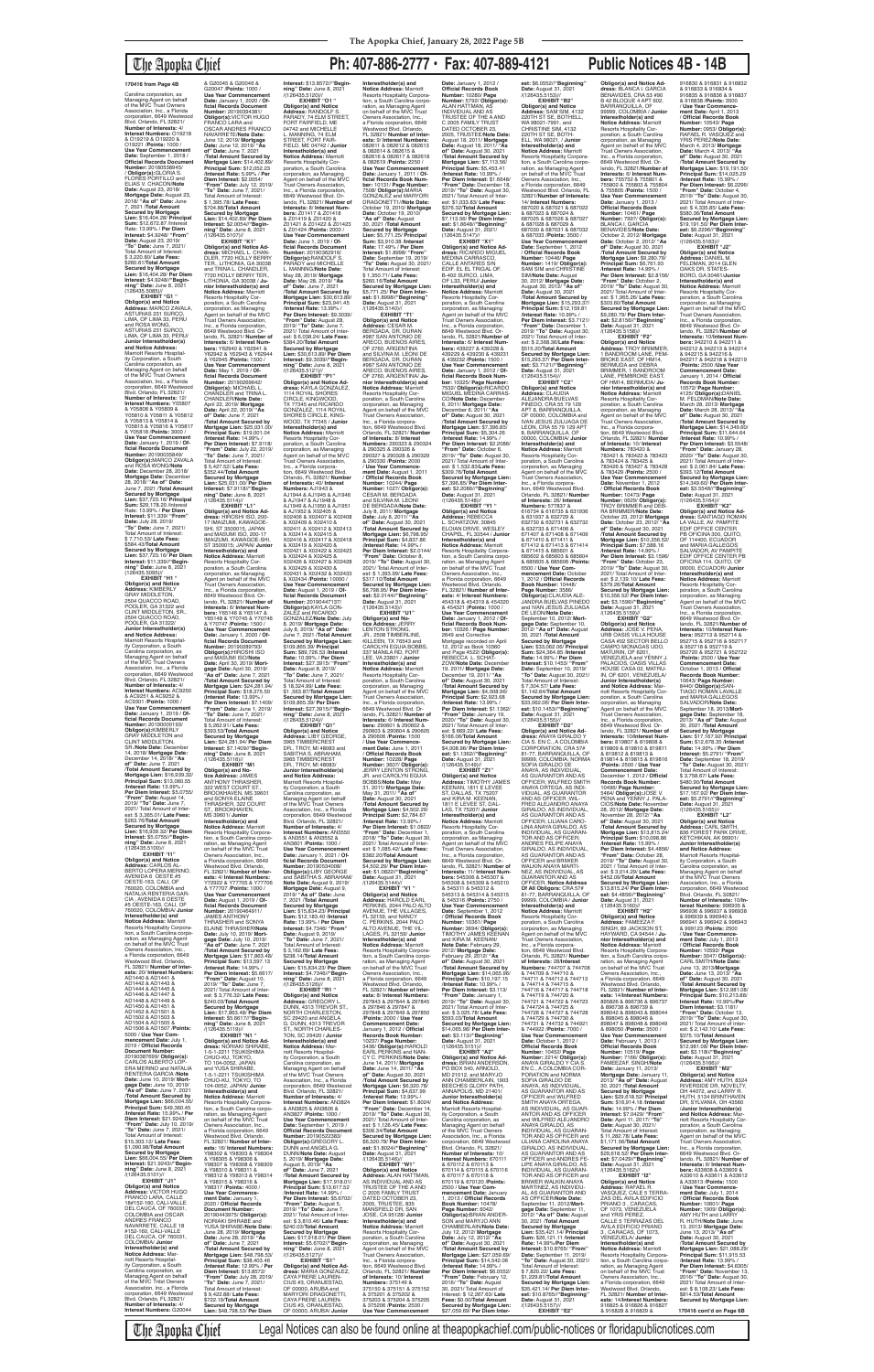\$21,088.29/ **Per Diem Interest:** \$4.6305//**"Beginning"<br><b>Date:** August 31, 2021<br>/(126435.5167)//

# The Apopka Chief **Ph: 407-886-2777 • Fax: 407-889-4121 Public Notices 4B - 14B**

**EXHIBIT "N2" Obligor(s) and Notice Address:** PAMELA LYNN SIMPSON, AS INDIVIDUAL AS GUARANTOR AND AS TRUSTEE OF THE JAMES EDWARD SIMPSON LIV-ING TRUST DATED JANU-ARY 10, 2013, TRUSTEE, 1520 OLD IVY DRIVE, SPRINGFIELD, IL 62711,<br>and JAMES EDWARD<br>SIMPSON, AS INDIVIDUAL, AS GUARANTOR AND AS TRUSTEE OF THE JAMES EDWARD SIMPSON LIVING<br>TRUST DATED JANUARY<br>10, 2013, TRUSTEE, 1520 OLD IVY DRIVE, SPRING-FIELD, IL 62711, / **Junior Interestholder(s) and Notice Address:** Marriott Resorts Hospitality Corpora-tion, a South Carolina corporation, as Managing Agent on behalf of the MVC Trust Owners Association, Inc. a Florida corporation, 6649 Westwood Blvd. Orlando, FL 32821/ **Number of Interests:** 14/ **Interest Numbers:** 888425 & 888426 & 888427 & A15532 & A15533 & A15534 & A15535 & A15536 & A15537 & A15538 & A56827 & A56828 & A56829 & A56830 /**Points:** 3500 / **Use Year Commencement Date:** January 1, 2014 / **Official Records Book Number:** 10592/ **Page Number:** 6177/ **Obligor(s):** PAMELA LYNN SIMPSON, AS,INDIVIDUAL, AS GUAR-ANTOR AND AS TRUSTEE OF THE JAMES EDWARD<br>SIMPSON LIVING TRUST<br>DATED JANUARY 10, 2013, TRUSTEE and JAMES EDWARD SIMPSON, AS INDIVIDUAL, AS GUARAN-TOR AND AS TRUSTEE OF THE JAMES EDWARD<br>SIMPSON LIVING TRUST<br>DATED JANUARY 10, 2013, TRUSTEE/**Note Date:** May 31, 2013/ **Mortgage Date:** May 31, 2013/ **"As of" Date:** August 30, 2021 /**Total Amount Secured by Mortgage Lien:** \$18,562.19/ **Principal Sum:** \$15,023.42 /**Interest Rate:** 10.99% / Per Diem Interest: \$4.5863 **"From" Date:** January 1, 2020/ **"To" Date:** August 30, 2021/ Total Amount of Interest: \$ 2,783.94/ **Late Fees:** \$504.83/**Total Amount Secured by Mortgage Lien:** \$18,562.19/ **Per Diem Inter-est:** \$4.5863//**"Beginning" Date:** August 31, 2021 /(126435.5169)// **EXHIBIT "O2"**

**Obligor(s) and Notice Address:** CLAUDETTE VASSELL, COMETTE 37 SUN VALLEY, WARWICK OF WK02, BERMUDA / **Junior Interestholder(s) and Notice Address:** Marriott Resorts Hospitality Corpora-tion, a South Carolina corporation, as Managing Agent on behalf of the MVC Trust Owners Association, Inc. a Florida corporation, 6649 Westwood Blvd. Orlando, FL 32821/ **Number of Interests:** 4/ **Interest Numbers:** A78234 & A78235 & A78236 & A78237 /**Points:** 1000 / **Use Year Commencement Date:** January 1, 2014 / **Official Records Book Number:** 10618/ **Page Number:** 0816/ **Obligor(s):** CLAUDETTE VASSELL/ **Note Date:** July 17, 2013/ **Mortgage Date:** July 17, 2013/ **"As of" Date:** August 30, 2021 /**Total Amount Secured by Mortgage Lien:** \$7,908.46/ **Principal Sum:** \$5,732.48 /**Interest Rate:** 14.99% / **Per Diem Interest:** \$2.3869/ **"From" Date:** September 17, 2019/ **"To" Date:** August 30, 2021/ Total Amount of Interest: \$ 1,701.96/ **Late Fees:** \$224.02/**Total Amount Secured by Mortgage Lien:** \$7,908.46/**Per Diem Interest:** \$2.3869//**"Beginning" Date:** August 31, 2021 /(126435.5170)// **EXHIBIT "P2" Obligor(s) and Notice Ad-dress:** DENNIS B. HARRI-SON, 5412 W MOORFIELD DR, HERRIMAN, UT 84096 and JANET J. HARRISON, 107 LONGBRIDGE DR, CARY, NC 27518 / **Junior Interestholder(s) and Notice Address:** Marriott Resorts Hospitality Cor-poration, a South Carolina corporation, as Managing Agent on behalf of the MVC Trust Owners Association, Inc., a Florida corpora-tion, 6649 Westwood Blvd. Orlando, FL 32821/ **Number of Interests:** 14/**Inter-est Numbers:** B38035 & B38036 & B38037 & B38038 & B38039 & B38040 & B38041 & B38042 & B38043 & B38044 & B38045 & B38046 & B38047 & B38048 /**Points:** 3500 / **Use Year Commencement Date:** September 1, 2013 / Officia **Records Book Number:** 10629/ **Page Number:** 9471/ **Obligor(s):**DENNIS B. HARRISON and JANET J. HARRISON/**Note Date:** August 14, 2013/ **Mortgage Date:** August 14, 2013/ **"As of" Date:** August 30, 2021 /**Total Amount Secured by Mortgage Lien:** \$15,802.77/ **Principal Sum:** \$12,641.68 /**Interest Rate:** 10.99%/**Per Diem Interest:** \$3.8592/ **"From" Date:** December 14, 2019/ **"To" Date:** August 30, 2021/ Total Amount of Inter-est: \$ 2,412.09/ **Late Fees:** \$499.00/**Total Amount Secured by Mortgage Lien:** \$15,802.77/ **Per Diem Inter-est:** \$3.8592//**"Beginning" Date:** August 31, 2021 /(126435.5172)// **EXHIBIT "Q2" Obligor(s) and Notice<br>Address: MARIA DE LA Address:** MARIA DE LA<br>LUZ RUIZ, PLAZA DEL<br>CLAUSTRO 4014 LO<br>BARNECHEA, SANTIAGO, OF 00000, CHILE/**Junior Interestholder(s) and Notice Address:** Marriott Resorts Hospitality Cor-poration, a South Carolina corporation, as Managing Agent on behalf of the MVC Trust Owners Association, Inc., a Florida corporation 6649 Westwood Blvd. Or-lando, FL 32821/ **Number of Interests:** 5/ **Interest Numbers:** B55322 & B55323 & B55324 & B55325 & B55326 /**Points:** 1250 / **Use Year Commencement Date:** January 1, 2014 / **Official Records Book Number:** 10636/**Page Number:** 8297/ **Obligor(s):**MARIA DE LA LUZ RUIZ/**Note Date:** August 28, 2013/ **Mortgage Date:** August 28, 2013/ **"As of" Date:** August 30, 2021 /**Total Amount Secured by Mortgage Lien:** \$10,095.02/ **Principal Sum:** \$7,375.46 /**Interest Rate:** 15.99% / **Per Diem Interest:** \$3.2759/ **"From" Date:** October 28, 2019/ **"To" Date:** August 30, 2021/ Total Amount of Interest: \$ 2, 201.39/**Late Fees:** \$268.17/**TotaI Amount Secured by Mortgage Lien:** \$10,095.02/**Per Diem Interest:** \$3.2759//**"Beginning" Date:** August 31, 2021

/(126435.5173)// **EXHIBIT "R2" Obligor(s) and Notice Address:** ERIKA CORO-MOTO CASTILLO, 11048 NW 72nd TERRACE, DORAL, FL 33178/ **Junior Interestholder(s) and Notice Address:** Marriott Resorts Hospitality Corpora-tion, a South Carolina coipo-ration, as Managing Agent on behalf of the MVC Trust Owners Association, Inc., a Florida corporation, 6649 Westwood Blvd. Orlando, FL 32821/ **Number of Inter-ests:** 16/ **Interest Numbers:** B75727 & B75728 & B75729 & B75730 & B75731 & B75732 & B75733 & B75734 & B75735 & B75736 & B75737 & B75738 & B75739 & B75740 & B75741 & B75742 /**Points:** 4000 / **Use Year Commencement Date:** lanuary 1, 2014 / **Official Records Book Num-<br><b>ber:** 10651/**Page Number:**<br>9015/ **Obligor(s):**ERIKA<br>COROMOTO CASTILLO/ **Note Date: September** 30, 2013/ **Mortgage Date:** September 30, 2013/ **"As of" Date:** August 30, 2021 /**Total Amount Secured by Mortgage Lien:** \$22,228.19/ **Principal Sum:** \$18,068.60 /**Interest Rate:** 10.99% / **Per Diem Interest:** \$5.5159/ **"From" Date:** January 1, 2020/ **"To" Date:** August 30, 2021/ Total Amount of Interest: \$ 3,348.14/ **Late Fees:** \$561.45/**Total Amount Secured by Mortgage Lien:** \$22,228.19/**Per Diem Inter-est:** \$5.5159//**"Beginning" Date:** August 31, 2021 /(126435.5174)//<br>**FXHIBIT** "S2" **EXHIBIT "S2" Obligor(s) and Notice Address:** VICKI L. KORN, 167 LAKESIDE DRIVE APT 1517, ST CHARLES, IL 60174/ **Junior Interestholder(s) and Notice Address:** Marriott Resorts Hospital-ity Corporation, a South Carolina coiporation, as Managing Agent on behalf of the MVC Trust Owners Association, Inc., a Florida corporation, 6649 Westwood Blvd. Orlando, FL 32821/ **Number of Interests:** 6/ **Interest Numbers:** C14149 & C14221 & C14222 & C14223 & C14224 & C14225 /**Points:** 1500 / **Use Year Commencement Date:** January 1, 2014 / **Official Records Book Number:** 10659/ **Page Number:** 8961/ **Obligor(s):** VICKI L. KORN/**Note Date:** October 9, 2013/ **Mortgage Date:** October 9, 2013/ **"As of" Date:** August 30, 2021 /**Total Amount Secured by Mortgage Lien:** \$10,753.52/ **Principal Sum:** \$8,290.67 /**Interest Rate:** 13.99% / **Per Diem Interest:** \$3.2218/ **"From" Date:** January 9, 2020/ **"To" Date:** August 30, 2021/ Total Amount of Inter-est: \$ 1,929.94/ **Late Fees:** \$282.91/**Total Amount Secured by Mortgage Lien:** \$10,753.52/**Per Diem Inter-est:** \$3.2218//**"Beginning" Date:** August 31, 2021 /(126435.5176)// **EXHIBIT "T2" Obligor(s) and Notice Address:** PAUL M. PIPER-SBURGH, 303 CHELTEN PARKWAY, CHERRY HILL, NJ 08034 and ANGELA PIPERSBURGH, 303 CHEL-TEN PARKWAY, CHERRY HILL, NJ 08034/ **Junior Interestholder(s) and<br>
Notice Address:** Marriot **Notice Address:** Marriott<br>Resorts Hospitality Cor-<br>poration, a South Carolina corporation, as Managing Agent on behalf of the MVC Trust Owners Association, Inc., a Florida corporation, 6649 Westwood Blvd. Or-lando, FL 32821/**Number of Interests:** 6/ **Interest Numbers:** 447613 & 447614 & 447615 & 447616 & 447617 & 447618 /**Points:** 1500 / **Use Year Commencement Date:** January 1, 2014 / **Of-ficial Records Book Number: 10657/ Page Number:<br>9417/ <b>Obligor(s):**PAUL<br>M. PIPERSBURGH and<br>ANGELA PIPERSBURGH/<br>**Note Date:** October 8, 2013/ **Mortgage Date:** October 8, 2013/ **"As of" Date:** August 30, 2021 /**Total Amount Secured by Mortgage Lien:** \$11,801.72/ **Principal Sum:** \$8,849.82/**Interest Rate:** 13.99%/**Per Diem Interest:** \$3.4391/**"From" Date:** October 8, 2019/ **"To" Date:** August 30, 2021/ Total Amount of Interest: \$ 2,379.82/ **Late Fees:** \$322.08/**Total Amoun Secured by Mortgage Lien:** \$11,801.72/ **Per Diem Interest:** \$3.4391//**"Beginning"<br><b>Date:** August 31, 2021<br>/(126435.5177)//<br>**EXHIBIT "U2" Obligor(s) and Notice Address:** REBECCA L. SCHATZOW, 30845 ELOIAN DRIVE, WESLEY CHAPEL, FL 33545/ **Junior Interestholder(s) and Notice Address:** Marriott Resorts Hospitality Corporation, a South Carolina corporation, as Managing Agent on behalf of the MVC Trust Owners Association, Inc., a Florida corporation, 6649 Westwood Blvd. Orlando, FL 32821/**Number of Interests:** 4/**Interest Num-bers:** C58533 & C58534 & C58535 & C58536 /**Points:** 1000 / **Use Year Commencement Date:** January 1, 2014 / **Official Records Book Number:** 10687/**Page Number:** 8767/ **Obligor(s):** REBECCA L. SCHATZOW/ **Note Date:** December 17, 2013/ **Mortgage Date:** December 17, 2013/ **"As of" Date:** August 30, 2021 /**Total Amount Secured by Mortgage Lien:** \$11,688.54/ **Principal Sum:** \$9,099.53 /**Interest Rate:** 14.49% / **Per Diem Interest:** \$3.6626/ **"From" Date:** January 17, 2020/ **"To" Date:** August 30, 2021/ Total Amount of Interest: \$ 2,164.59/ **Late Fees:** \$174.42/**Total Amount Secured by Mortgage Lien:** \$11,688.54/ **Per Diem Inter-est:** \$3.6626//**"Beginning" Date:** August 31, 2021 /(126435.5178)// **EXHIBIT "V2" Obligor(s) and Notice<br><b>Address:** FERNANDO DE<br>LOS SANTOS ANAYA, GA-<br>LEANA 465 COL. CENTRO, SAN LUIS POTOSI, SL 78000, MEXICO and MARIA DEL PILAR MARTINEZ<br>BAZUA, GALEANA 465 COL<br>CENTRO, SAN LUIS PO-<br>TOSI, SL 78000, MEXICO/ **Junior Interestholder(s) and Notice Address:**<br>Marriott Resorts Hospital-<br>ity Corporation, a South trolina corporation, as Managing Agent on behalf of the MVC Trust Owners Association, Inc., a Florida corporation, 6649 Westwood Blvd. Orlando, FL 32821/ **Number of Interests:** 32/ **Interest Numbers:** C10511 & C10512 & C10513 & C10514 & C10515 & C10516 & C10517 & C10518 & C10519 & C10520 & C10521 & C10522 & C10523 & C10524 & C10525 & C10526 & C10527 &

C10528 & C10529 & C10530 & C10641 & C10642 & C10643 & C10644 & C10645 & C10646 & C10647 & C10648 & C10649 & C10650 & C10651 & C10652 /**Points:** 8000 / Use Year Commencement<br>
Date: January 1, 2014 /<br> **Official Records Book<br>
Number: 10687/ Page<br>
Number: 9218/ Obligor(s):<br>
FERNANDO DE LOS SAN-<br>
FERNANDO DE LOS SAN-<br>
TOS ANAYA and MARIA** DEL PILAR MARTINEZ BA-ZUA/**Note Date:** December 18, 2013/ **Mortgage Date:** December 18, 2013/ **"As of" Date:** August 30, 2021 /**Total Amount Secured by Mortgage Lien:** \$56,024.39/ **Principal Sum:** \$42,276.30 /**Interest Rate:** 14.99% / **Per Diem Interest:** \$17.6034/ **"From" Date:** October 18, 2019/ **"To" Date:** August 30, 2021/ Total Amount of Inter-est: \$ 12,005.43/ **Late Fees:** \$1,492.66/**Total Amount Secured by Mortgage Lien:** \$56,024.39/ **Per Diem Interest:** \$17.6034//**"Beginning" Date:** August 31, 2021 /(126435.5179)// **EXHIBIT "W2" Obligor(s) and Notice Address:** FLOR QUESADA LASTIRI, DARWIN 99 DPTO 1 COL ANZURES, MEXICO, DF 11590, MEXICO / **Junior Interestholder(s) and Notice Address:** Marriott Resorts Hospitality Corporation, a South Carolina corporation, as Managing Agent on behalf of the MVC Trust Owners Association, Inc., a Florida corporation, 6649 Westwood Blvd. Orlando, FL 32821/ **Number of Interests:** 14/ **Interest Numbers:** D12143 & D12144 & D12145 & D12146 & E20549 & E20550 & E20551 & E20552 & E20601 & E20602 & E20603 & E20604 & E20605 & E20606 /**Points:** 3500 / **Use Year Commencement Date:** June 1, 2014 / **Official Records Book Number:** 10767/ **Page Number:** 4234/ **Obligor(s):**FLOR QUESADA LASTIRI/**Note Date:** May 30, 2014/ **Mortgage Date:** May 30, 2014/ **"As of" Date:** August 30, 2021 /**Total Amount Secured by Mortgage Lien:** \$26,994.35/ **Principal Sum:** \$20,421.37 /**Interest Rate:** 14.99% / **Per Diem Interest:** \$8.5032/ **"From" Date:** November 1, 2019/ **"To" Date:** August 30, 2021/ Total Amount of Interest: \$ 5,680.17/ **Late Fees:** \$642.81/**Total Amount Secured by Mortgage Lien:** \$26,994.35/ **Per Diem Interest:** \$8.5032//**"Begin-ning" Date:** August 31,2021 /(126435.5181)// **EXHIBIT "X2" Obligor(s) and Notice Obligor(s) and Notice<br>Address: EQUITY LANE** L.L.C., A NEVADA LIMITED LIABILITY CORPORATION, LIMITED LIABILITY COM-PANY, 4628 GOLF CREEK ROAD, TOLEDO, OH 43623 and TEALE LANEY, AS IN-DIVIDUAL, AS PRESIDENT,<br>AS GUARANTOR AND AS<br>MANAGING MEMBER,<br>4628 GOLF CREEK ROAD, TOLEDO, OH 43623 / **Junior Interestholder(s) and Notice Address:** Marriott<br>Resorts Hospitality Corpora-<br>tion, a South Carolina corporation, as Managing Agent on behalf of the MVC Trust Owners Association, Inc., a Florida corporation, 6649 Westwood Blvd. Orlando, FL 32821/ **Number of Interests:** 14/ **Interest Numbers:** E32624 & E32625 & E32626 & E32627 & E32628 & E32629 & E32630 & E32631 & E32632 & E32633 & E32634 & E32635 & E32636 & E32637 /**Points:** 3500 / **Use Year Commencement Date:** October 1, 2014 / **Official Records Book Number:** 10818/ **Page Number:** 3278/ **ObIigor(s):** EQUITY LANE L.L.C., A NE-VADA LIMITED LIABILITY CORPORATION, LIMITED LIABILITY COMPANY and TEALE LANEY, AS INDI-VIDUAL, AS PRESIDENT, AS GUARANTOR AND AS MANAGING MEMBER/<br>Note Date: Sentember **Note Date:** September 19, 2014/**Mortgage Date:** September 19, 2014/ **"As of" Date:** August 30, 2021 /**Total Amount Secured by Mortgage Lien:** \$23,764.62/ **Principal Sum:** \$19,498.18 /**Interest Rate:** 10.99% / **Per Diem Interest:** \$5.9524/ **"From" Date:** January 19, 2020/ **"To" Date:** August 30, 2021/ Total Amount of Inter-est: \$ 3,505.91/ **Late Fees:** \$510.53/**Total Amount Secured by Mortgage Lien:** \$23,764.62/ **Per Diem Interest:** \$5.9524//**"Beginning" Date:** August 31, 2021<br>/(126435.5182)// **EXHIBIT "Y2" Obligor(s) and Notice Address:** CHUKWUMA E. OKOYE, 928 WESTLAND RIDGE ROAD, FAYETTE-VILLE, NC 28311/ **Junior Interestholder(s) and Notice Address:** Marriott Resorts Hospitality Corporation, a South Carolina corporation, as Managing Agent on behalf of the MVC Trust Owners Association, Inc., a Florida corporation, 6649 Westwood Blvd. Orlando, FL 32821/ **Number of Interests:** 4/ **Interest Numbers:** E50212 & E50213 & E50214 & E50215 /**Points:** 1000 / **Use Year Commencement Date:** January 1, 2015 / **Of-ficial Records Book Number:** 10804/ **Page Number:** 2854/ **Obligor(s):**CHUKWU-MA E. OKOYE/**Note Date:** August 4, 2014/ **Mortgage Date:** August 4, 2014/ **"As of" Date:** August 30, 2021 /**Total Amount Secured by Mortgage Lien:** \$9,143.67/ **Principal Sum:** \$7,041.88 /**Interest Rate:** 13.99% / **Per Diem Interest:** \$2.7366/ **"From" Date:** January 4, 2020/ **"To" Date:** August 30, 2021/ Total Amount of Inter-est: \$ 1,652.86/ **Late Fees:** \$198.93/**Total Amount Secured by Mortgage Lien:** \$9,143.67/ **Per Diem Interest:** \$2.7366//**"Beginning" Date:** August 31, 2021 /(126435.5183)// **EXHIBIT "Z2" Obligor(s) and Notice Address:** PETER D. CRUZ-ALVERIO, CALLE PUERTO ESCONDIDO #316 VILLAS DE PLAN BONITO CABO, CABO ROJO, PR 00623 and ALEIDA DELGADO-CRUZ, PO BOX 6469, MAYA-GUEZ, PR 00681/ **Junior Interestholder(s) and Notice Address:** Marriott<br>Resorts Hospitality Cor-<br>poration, a South Carolina corporation, as Managing Agent on behalf of the MVC Trust Owners Association, Inc., a Florida corporation, 6649 Westwood Blvd. Or-lando, FL 32821/ **Number of Interests:** 6/ **Interest Numbers:** E63841 & E63842 & E63843 & E63844 & E63845 & E63846 /**Points:** 1500 / **Use Year Commencement Date:** July 1, 2014 / **Official Records Book Number:** 10776/ **Page Number:** 6117/ **ObIigor(s):**PETER D. CRUZ-ALVERIO and ALEIDA DELGADO-CRUZ/ **Note Date:** June 19, 2014/ **Mortgage Date:** June 19, 2014/ **"As of" Date:** August 30, 2021 /**Total Amount Secured by Mortgage Lien:** \$13,234.56/ **Principal Sum:** \$10,114.01 /**Interest Rate:** 13.99%/**Per Diem Interest:** \$3.9304/ **"From" Date:** November 19, 2019/ **"To" Date:** August 30, 2021/ Total Amount of Interest: \$ 2,554.71/ **Late Fees:** \$315.84/**Total Amount Secured by Mortgage Lien:** \$13,234.56/ **Per Diem Interest:** \$3.9304//**"Beginning" Date:** August 31, 2021<br>/(126435.5184)// **EXHIBIT "A3" Obligor(s) and Notice Address:** HARLAN WAX, 5000 PRESTWICK DRIVE, FAIRFAX, VA 22030 and DEBORAH J. WAX, 5000 PRESTWICK DRIVE, FAIRFAX, VA 22030/ **Junior Interestholder(s) and Notice Address:** Marriott Resorts Hospitality Cor-poration, a South Carolina corporation, as Managing Agent on behalf of the MVC Trust Owners Association, Inc., a Florida corporation, 6649 Westwood Blvd. Orlando, FL 32821/ **Number of Interests:** 10/ **Interest Numbers:** E73519 & E80031 & E80032 & E80033 & E80034 & E80035 & E80036 & E80037 & E80038 & E80039 /**Points:** 2500 / **Use Year Commencement Date:** January 1, 2015 / **Official Records Book Number:** 10770/ **Page Number:** 4260/ **Obligor(s):** HARLAN WAX and DEBO-RAH J. WAX/**Note Date:** June 3, 2014/ **Mortgage Date:** June 3, 2014/ **"As of" Date:** August 30, 2021 /**Total Amount Secured by Mortgage Lien:** \$18,384.21/ **Principal Sum:** \$14,403.41 /**Interest Rate:** 12.99% / **Per Diem Interest:** \$5.1972/ **"From" Date:** December 3, 2019/ **"To" Date:** August 30, 2021/ Total Amount of Interest: \$ 3,305.40/ **Late Fees:** \$425.40/**Total Amount Secured by Mortgage Lien:** \$18,384.21/ **Per Diem Interest:** \$5.1972//**"Beginning" Date:** August 31, 2021 /(126435.5185)// **EXHIBIT "B3" Obligor(s) and Notice Address:** JILL SHELLMER-BUNKER, 527 WALPOLE ST, NORWOOD, MA 02062- 1736 and ROBERT JAMES BUNKER, 43 SOUTH ST, FOXBORO, MA 02035/ **Ju-nior Interestholder(s) and Notice Address:** Marriott Resorts Hospitality Corporation, a South Carolina corporation, as Managing Agent on behalf of the MVC Trust Owners Association, Inc., a Florida corporation, 6649 Westwood Blvd. Orlando, FL 32821/ **Number of Interests:** 6/**Interest Num-bers:** E95050 & E95051 & E95052 & E95101 & E95102 & E95103 /**Points:** 1500 / **Use Year Commencement Date:** October 1, 2014/ **Official Records Book Number:** 10812/**Page Number:** 3094/**Obligor(s):** JILL SHELLMER-BUNKER and ROBERT JAMES BUN-KER/**Note Date:** September 10, 2014/ **Mortgage Date:** September 10, 2014/ **"As of" Date:** August 30, 2021 /**Total Amount Secured by Mortgage Lien:** \$14,395.55/ **Principal Sum:** \$10,827.76 /**Interest Rate:** 13.99% / **Per Diem Interest:** \$4.2078/ **"From" Date:** October 10, 2019/ **"To" Date:** August 30, 2021/ Total Amount of Inter-<br>est: \$ 2,903.34/ Late Fees:<br>\$414.45/Total Amount<br>Secured by Mortgage Lien:<br>\$14,395.55/Per Diem Inter-<br>est: \$4.2078/"Beginning"<br>Date: August 31, 2021 /(126435.5186)// **EXHIBIT "C3" Obligor(s) and Notice Ad-dress:** DARLENE DAVEN-PORT, 17311 104TH AVE, JAMAICA, NY 11433-1307 and DEREK DAVENPORT, 9160 193RD ST# 6D, HOLLIS, NY 11423 / **Junior Interestholder(s) and Notice Address:** Marriott Resorts Hospitality Corporation, a South Carolina corpo ration, as Managing Agent on behalf of the MVC Trust Owners Association, Inc., a Florida corporation, 6649 Westwood Blvd. Orlando, FL 32821/ **Number of Interests:** 4/ **Interest Numbers:** F12710 & F12711 & F12712 & F12713 /**Points:** 1000 / **Use Year Commencement Date:** January 1, 2015 / **Official Records Book Number:** 10814/ **Page Number:** 6062/ **Obligor(s):** DARLENE DAVENPORT and DEREK DAVENPORT/ **Note Date:** September 2, 2014/ **Mortgage Date:** September 2, 2014/ **"As of" Date:** August 30, 2021 /**Total Amount Secured by Mortgage Lien:** \$9,733.80/ **Principal Sum:** \$7,279.04 /**Interest Rate:** 13.99% / **Per Diem Interest:** \$2.8287/ **"From" Date:** October 2, 2019/ **"To" Date:** August 30, 2021/ Total Amount of Inter-est: \$ 1,974.42/ **Late Fees:** \$230.34/**TotaI Amount Secured by Mortgage Lien:** \$9,733.80/**Per Diem Interest:** \$2.8287//**"Beginning" Date:** August 31, 2021<br>/(126435.5187)// **EXHIBIT "D3" Obligor(s) and Notice Address:** TIMOTHY WAR-REN, P.O. BOX 882,4910 OXBOW CIRCLE WEST, FULSHEAR, TX 77441 and JACQUELINE WAR-REN, P.O. BOX 882,4910 OXBOW CIRCLE WEST, FULSHEAR, TX 77441/ **Junior Interestholder(s) and Notice Address:** Marriott Resorts Hospital ity Corporation, a South Carolina corporation, as Managing Agent on behalf of the MVC Trust Owners Association, Inc., a Florida corporation, 6649 Westwood Blvd. Orlando, FL 32821/ **Number of Interests:** 6/ **Interest Numbers:** F22414 & F22415 & F22416 & F22417 & F22418 & F22419/**Points:** 1500/**Use Year Commence-ment Date:** January 1, 2015 / **Official Records Book Number:** 10789/ **Page Number:** 3366/ **Obligor(s):** TIMOTHY WARREN and JACQUELINE WARREN/ **Note Date:** July 14, 2014/ **Mortgage Date:** July 14, 2014/ **"As of" Date:** August 30, 2021 /**Total Amount Secured by Mortgage Lien:** \$14,339.65/**Principal Sum:** \$10,850.03 /**Interest Rate:** 13.99% / **Per Diem Interest:** \$4.2164/ **"From" Date:** October 14, 2019/ **"To" Date:** August 30, 2021/ Total Amount of Interest: \$ 2,892.46/ **Late Fees:** \$347.16/**Total Amount Secured by Mortgage Lien:** \$14,339.65/**Per Diem Inter-est:** \$4.2164//**"Beginning" Date:** August 31, 2021 /(126435.5188)// **EXHIBIT "E3" Obligor(s) and Notice Address:** KENNETH R. BOS-TICK JR., 47 BRANFORD

ST, MANCHESTER, CT 06040-4309 and FAITH A. BOSTICK, 47 BRANFORD ST, MANCHESTER, CT 06040-4309 / **Junior Interestholder(s) and Notice Address:** Marriott Resorts Hospitality Cor-poration, a South Carolina corporation, as Managing Agent on behalf of the MVC Trust Owners Association, Inc., a Florida corporation, 6649 Westwood Blvd. Orlando, FL 32821/**Number of Interests:** 6/**Interest Numbers:** F62148 &F62149 & F62150 & F62151 & F62152 & F62201 /**Points:** 1500 / **Use Year Commencement Date: January<br>1 2015 / Official Records** 1, 2015 / **Official Records Book Number:** 10811/**Page Number:** 1093/ **Obligor(s):** KENNETH R. BOSTICK JR. and FAITH A. BOSTICK/ **Note Date:** September 9, 2014/ **Mortgage Date:** September 9, 2014/ **"As of" Date:** August 30, 2021 /**Total Amount Secured by Mortgage Lien:** \$13,336.37/ **Principal Sum:** \$10,372.19/ **Interest Rate:** 13.99% / **Per Diem Interest:** \$4.0307/ **"From" Date:** January 9, 2020/ **"To" Date:** August 30, 2021/ Total Amount of Inter-est: \$ 2,414.36/ **Late Fees:** \$299.82/**Total Amount Secured by Mortgage Lien:** \$13,336.37/ **Per Diem Inter-est:** \$4.0307//**"Beginning" Date:** August 31, 2021<br>/(126435.5190)// **EXHIBIT "F3" Obligor(s) and Notice Ad-dress:** LAKEISHA KENETI, 101 MISTY RIDGE LANE, SUFFOLK, VA 23434/ **Junior Interestholder(s) and Notice Address:** Marriott Resorts Hospitality Cor-poration, a South Carolina corporation, as Managing Agent on behalf of the MVC<br>Trust Owners Association, Trust Owners Association,<br>Inc., a Florida corpora-<br>tion, 6649 Westwood Blvd.<br>Orlando, FL 32821/**Number of Interests:** 10/ **Interest Numbers:** F87115 & F87116 & F87117 & F87118 & F87119 & F87120 & F87121 & F87122 & F87123 & F87124 /**Points:** 2500 / **Use Year Commencement Date:** October 1, 2014 / **Official Records Book Number:** 10814/ **Page Number:** 5647/ **Obligor(s):** LAKEISHA KENETI/**Note Date:** September 11, 2014/**Mortgage Date:** September 11, 2014/ **"As of" Date:** August 30, 2021 /**Total Amount Secured by Mortgage Lien:** \$19,042.29/ **Principal Sum:** \$14,681.41 /**Interest Rate:** 12.99% / **Per Diem Interest:** \$5.2975/ **"From" Date:** October 11, 2019/ **"To" Date:** August 30, 2021/ Total Amount of Inter-est: \$ 3,649.98/ **Late Fees:** \$460.90/**TotaI Amount Secured by Mortgage Lien:** \$19,042.29/**Per Diem Inter-est:** \$5.2975//**"Beginning" Date:** August 31, 2021 /(126435.5191)// **EXHIBIT "G3" Obligor(s) and Notice Address:** JAMES C. NIX, 1705 UHLAND DR, LEANDER,<br>TX 78641-4201 / **Junior**<br>**Interestholder(s) and Notice Address:** Marriott Resorts Hospitality Corporation, a South Carolina corporation, as Managing Agent on behalf of the MVC Trust Owners Association, Inc., a Florida corporation, 6649 Westwood Blvd. Orlando, FL 32821/ **Number of Inter-ests:** 26/ **Interest Numbers:** F88050 & F88051 & F88052 & F88101 & F88102 & F88103 & F88104 & F88105 & F88106 & F88107 & F88108 & F88109 & F88110 & F88111 & F88112 & F88113 & F88114 & F88115 & F88116 & F88117 & F88118& F88119 & F88120 & F88121 & F88122 &<br>F88123 / Points: 6500 / F88123 /**Points:** 6500 / **Use Year Commencement Date:** October 1, 2014 / **Of-ficial Records Book Number:** 10820/**Page Number:** 1313/ **Obligor(s):**JAMES C. NIX/**Note Date:** September 5, 2014/ **Mortgage Date:** September 5, 2014/ **"As of" Date:** August 30, 2021 /**Total Amount Secured by Mortgage Lien:** \$47,209.11/ **Principal Sum:** \$38,150.82 /**Interest Rate:** 10.99% / **Per Diem Interest:** \$11.6466/ **"From" Date:** November 5, 2019/ **"To" Date:** August 30, 2021/ Total Amount of Interest: \$ 7,733.30/ **Late Fees:** \$ 1,074.99/**Total Amount Secured by Mortgage Lien:** \$47,209.11/ **Per Diem Interest:** \$11.6466//**"Beginning" Date:** August 31, 2021 /(126435.5192)// **EXHIBIT "H3" Obligor(s) and Notice Address:** JASON MORRIS, 508 FARMERS ROAD, WILMINGTON, OH 45177 and CHERYL MORRIS,<br>508 FARMERS ROAD,<br>WILMINGTON, OH 45177 / **Junior Interestholder(s) and Notice Address:** Marriott Resorts Hospitality Corporation, a South Carolina corporation, as Managing Agent on behalf of the MVC Trust Owners Association, Inc., a Florida corporation, 6649 Westwood Blvd. Orlando, FL 32821/ **Number of Interests:** 6/ **Interest Num-bers:** F89203 & F89204 & F89205 & F89206 & F89207 & F89208 /**Points:** 1500 / **Use Year Commencement**<br> **Date:** December 1 2014 **Date:** December 1, 2014 / **Official Records Book Number:** 10847/ **Page Number:** 5152/ **Obligor(s):** JASON MORRIS and CHERYL MORRIS/**Note Date:** November 10, 2014/ **Mortgage Date:** November 10, 2014/ **"As of" Date:** August 30, 2021 /**Total Amount Secured by Mortgage Lien:** \$14,517.15/ **Principal Sum:** \$10,413.46/ **Interest Rate:** 13.99%/**Per Diem Interest:** \$4.0468/ **"From" Date:** October 10, 2019/ **"To" Date:** August 30, 2021/ Total Amount of Inter-<br>est: \$ 2.792.26/ Late Fees est: \$ 2,792.26/ **Late Fees:** \$1,061.43/**Total Amount Secured by Mortgage Lien:** \$14,517.15/ **Per Diem Interest:** \$4.0468//**"Beginning" Date:** August 31, 2021 /(126435.5193)//. **EXHIBIT "I3" Obligor(s) and Notice Address:** DEIDRIA C. TODD, 16308 DORMAN ROAD, LITHIA, FL 33547/ **Junior Interestholder(s) and Notice Address:** Marriott Resorts Hospitality Corporation, a South Carolina corporation, as<br>Managing Agent on behal Managing Agent on behalf<br>of the MVC Trust Owners<br>Association, Inc., a Florida<br>corporation, 6649 Westwood Blvd. Orlando, FL 32821/ **Number of Interests:** 6/**Interest Numbers:** 031011 & 031012 & 039344 & 039345 & 039346 & 039347 /**Points:** 1500 / **Use Year Commencement Date:** January 1, 2015 / **Official Records Book Number:** 10824/**Page Number:** 7457/ **Obligor(s):** DEIDRIA C. TODD/**Note Date:** September 25, 2014/ **Mortgage Date:** September 25, 2014/ **"As of" Date:** August 30, 2021

/**Total Amount Secured by Mortgage Lien:** \$13,070.12/ **Principal Sum:** \$9,903.48 /**Interest Rate:** 13.99% / **Per Diem Interest:** \$3.8486/ **"From" Date:** October 25, 2019/ **"To" Date:** August 30, 2021/ Total Amount of Inter-est: \$ 2,597.86/ **Late Fees:** \$318.78/**Total Amount Secured by Mortgage Lien:** \$13,070.12/**Per Diem Inter-est:** \$3.8486//**"Beginning" Date:** August 31, 2021<br>/(126435.5194)// **EXHIBIT "J3" Obligor(s) and Notice Address:** LOIS JEANNE MACLEAN, 386 CORAL DE TIERRA ROAD, SA-LINAS, CA 93908/ **Junior Interestholder(s) and Notice Address:** Marriott Resorts Hospitality Cor-poration, a South Carolina corporation, as Managing Agent on behalf of the MVC Trust Owners Association,<br>Inc., a Florida corpora-<br>tion, 6649 Westwood Blvd.<br>Orlando, FL 32821/**Number of Interests:** 4/**Inter-est Numbers:** G57729 & G57730 & G57731 & G57732 /**Points:** 1000 / **Use Year Commencement Date:** January 1, 2015 / **Official Records Book Number:** 10864/ **Page Number:** 4051/ **Obligor(s):** LOIS JEANNE MACLEAN/ **Note Date:** December 17, 2014/ **Mortgage Date:** December 17, 2014/ **"As of" Date:** August 30, 2021 /**Total Amount Secured by Mortgage Lien:** \$8,028.24/ **Principal Sum:** \$6,160.77 /**Interest Rate:** 13.99%/**Per Diem Interest:** \$2.3941/ **"From" Date:** January 17, 2020/ **"To" Date:** August 30, 2021/ Total Amount of Inter-est: \$ 1,414.93/ **Late Fees:** \$202.54/**Total Amount Secured by Mortgage Lien:** \$8,028.24/ **Per Diem Interest:** \$2.3941//**"Beginning"<br><b>Date:** August 31, 2021<br>/(126435.5195)//<br>**EXHIBIT "K3" Obligor(s) and Notice Address:** WANDA V. DU-VALL, 22 PIERCE DRIVE, NOVATO, CA 94947/ **Junior Interestholder(s) and Notice Address:** Marriott Resorts Hospitality Cor-poration, a South Carolina corporation, as Managing Agent on behalf of the MVC Trust Owners Association, Inc., a Florida corporation, 6649 Westwood Blvd. Or-lando, FL 32821/ **Number of Interests:** 4/**Interest Num-bers:** G58415 & G58416 & G58417 & G58418 /**Points:** 1000 / **Use Year Commencement Date:** January 1, 2016 / **Official Records Book Number:** 10902/ **Page Number:** 2428/ **Obligor(s):**WANDA V. DUVALL/**Note Date:** January 22, 2015/ **Mortgage Date:** January 22, 2015/ **"As of" Date:** August 30, 2021 /**Total Amount Secured by Mortgage Lien:** \$9,957.29/ **Principal Sum:** \$7,665.75 /**Interest Rate:** 13.99% / **Per Diem Interest:** \$2,979/ **"From" Date:** December 22, 2019/ **"To" Date:** August 30, 2021/ Total Amount of Inter-est: \$ 1,838.05/ **Late Fees:** \$203.49/**Total Amount Secured by Mortgage Lien:** \$9,957.29/ **Per Diem Inter-est:** \$2.979//**"Beginning" Date:** August 31, 2021 /(126435.5196)// **EXHIBIT "L3" Obligor(s) and Notice Address:** VERONICA MCFARLANE, 1038 OCEAN AVENUE #A 41, BROOK-LYN, NY 11226/ **Junior Interestholder(s) and Notice Address:** Marriott Resorts Hospitality Corpora-tion, a South Carolina corpo-ration, as Managing Agent on behalf of the MVC Trust Owners Association, Inc., a Florida corporation, 6649 Westwood Blvd. Orlando, FL<br>32821/**Number of Interests:**<br>10/ **Interest Numbers:**<br>383734 & 383735 & 419629 & 419630 & 419631 & 419632 & 419633 & 419634 & 419635 & 419636/**Points:** 2500/**Use Year Commence-ment Date:** January 1, 2016 / **Official Records Book Number:** 10942/ **Page Number:** 8296/ **Obligor(s):** VERONICA MCFARLANE/ **Note Date:** June 11, 2015/ **Mortgage Date:** June 11, 2015/ **"As of" Date:** August 30, 2021 /**Total Amount Secured by Mortgage Lien:** \$20,162.75/ **Principal Sum:** \$16,058.63 /**Interest Rate:** 12.99% / **Per Diem Interest:** \$5.7945/ **"From" Date:** January 11, 2020/ **"To" Date:** August 30, 2021/ Total Amount of Interest: \$ 3,459.30/ **Late Fees:** \$394.82/**Total Amount Secured by Mortgage Lien:** \$20,162.75/ **Per Diem Inter-est:** \$5.7945//**"Beginning" Date:** August 31, 2021 /(126435.5197)// **EXHIBIT "M3" Obligor(s) and Notice Address:** VINCENT O. IKPASA, 2 EMES ROAD, ERITH, OF DA8 3EL,<br>UNITED KINGDOM and<br>VIVIAN HANS, 2 EMES ROAD, ERITH, OF DA8 3EL, UNITED KINGDOM/ **Junior Interestholder(s) and Notice Address:**<br>Marriott Resorts Hospital-<br>ity Corporation, a South Carolina corporation, as Managing Agent on behalf of the MVC Trust Owners Association, Inc., a Florida corporation, 6649 Westwood Blvd. Orlando, FL 32821/ **Number of Interests:** 14/ **Interest Numbers:** H23334 & H23335 & H23336 & H23337 & H23338 & H23339 & H23340 & H23341 & H23342 & H23343 & H23344 & H23345 & H23346 & H23347 /**Points:** 3500 / **Use Year Commencement Date:** January 1, 2016 / **Of-ficial Records Book Number:** 10888/ **Page Number:** 6354/ **Obligor(s):** VINCENT O. IKPASA and VIVIAN HANS/**Note Date:** February 16, 2015/ **Mortgage Date:** February 16, 2015/ **"As of"** Date: August 30, 2021 /**Total Amount Secured by Mortgage Lien:** \$31,066.51/ **Principal Sum:** \$23,748.58 /**Interest Rate:** 13.99% / **Per Diem Interest:** \$9.229/ **"From" Date:** October 16, 2019/ **"To" Date:** August 30, 2021/ Total Amount of Inter<br>est: \$ 6,312.65/ Late Fees est: \$ 6,312.65/ **Late Fees:** \$755.28/**TotaI Amount Secured by Mortgage Lien:** \$31,066.51/ **Per Diem Interest:** \$9.229//**"Beginning" Date:** August 31, 2021 /(126435.5199)// **EXHIBIT "N3" Obligor(s) and Notice Address:** CARMITA A. COLEMAN, 19921 SOUTH EDINBURGH LANE, FRANKFORT IL 60423 **Junior Interestholder(s) and Notice Address:** Marriott Resorts Hospitality Corporation, a South Carolina<br>corporation, as Managing corporation, as Managing<br>Agent on behalf of the MVC<br>Trust Owners Association,<br>Inc., a Florida corporation, 6649 Westwood Blvd. Orlando, FL 32821/**Number of Interests:** 10/**Interest Num-**

**bers:** F01916 &F01917 & F01918 & F01919 & F84520 & F84521 & F84522 & F84523 & F84524 & F84525 /**Points:** 2500 / **Use Year Commencement Date:** August 1, 2015 / **Official Records Book Number:** 10949/ **Page Number:** 2457/ **Obligor(s):** CARMITA A. COLEMAN/**Note Date:** July 8, 2015/ **Mortgage Date:** July 8, 2015/ **"As of" Date:** August 30, 2021 /**Total Amount Secured by Mortgage Lien:** \$20,396.85/ **Principal Sum:** \$15,578.95 /**Interest Rate:** 15.99% / **Per Diem Interest:** \$6.9197/ **"From" Date:** January 8, 2020/ **"To" Date:** August 30, 2021/ Total Amount of Inter-est: \$ 4,151.80/ **Late Fees:** \$416.10/**Total Amount Secured by Mortgage Lien:** \$20,396.85/ **Per Diem Inter-est:** \$6.9197//**"Beginning" Date:** August 31, 2021 /(126435.5200)// **EXHIBIT "O3" Obligor(s) and Notice Address:** JOSHUA DAWES HARNDEN, 5208 SCOTTISH THISTLE<br>DRIVE, AUSTIN, TX 78739<br>and ASHLEA NICHOLE<br>HARNDEN, 5208 SCOT-TISH THISTLE DRIVE, AUSTIN, TX 78739/ **Junior Interestholder(s) and Notice Address:** Marriott Resorts Hospitality Corpora-tion, a South Carolina corporation, as Managing Agent on behalf of the MVC Trust Owners Association, Inc. a Florida corporation, 6649 Westwood Blvd. Orlando, FL 32821/**Number of Interests:** 6/**Interest Numbers:** G31324 & G31325 &G31326 & G31327 & G31328 & G31329/**Points:** 1500 / **Use Year Commencement Date:** May 1, 2015 / **Official Records Book Number:** 10915/ **Page Number:** 1371/ **Obligor(s):** JOSHUA DAWES HARNDEN and ASHLEA NICHOLE HARNDEN/**Note Date:** April 16, 2015/ **Mortgage Date:** April 16, 2015/ **"As of" Date:** August 30, 2021 /**Total Amount Secured by Mortgage Lien:** \$20,280.27/ **Principal Sum:** \$15,149.32 /**Interest Rate:** 14.49% / **Per Diem Interest:** \$6.0976/ **"From" Date:** August 16, 2019/ **"To" Date:** August 30, 2021/ Total Amount of Inter-est: \$ 4,542.79/ **Late Fees:** \$338.16/**Total Amount Secured by Mortgage Lien:** \$20,280.27/ **Per Diem Inter-est:** \$6.0976//**"Beginning" Date:** August 31, 2021 /(126435.5201)// **EXHIBIT "P3" Obligor(s) and Notice Address:** RICHARD A. FLOYD, 469-585 CHILDRENS ROAD, SUSANVILLE CA 96130 and GWEN E. FLOYD, 469-585 CHILDRENS ROAD, . SUSANVILLE CA 96130/ **Junior Interestholder(s) and Notice Address:** Marriott Resorts Hospitality Corporation, a South Carolina corporation, as Managing Agent on behalf of the MVC Trust Owners Association, Inc., a Florida corporation, 6649 Westwood Blvd. Orlando, FL 32821/ **Number of Interests:** 8/ **Interest Numbers:** H65228<br>& H65229 & H65230 &<br>H65231 & H65232 & H65233 & H65234 & H65235 /**Points:** 2000 / **Use Year Commencement Date:** January 1, 2016 / **Of-ficial Records Book Num-ber:** 10898/**Page Number:** 3527/ **Obligor(s):**RICHARD A. FLOYD and GWEN E. FLOYD/**Note Date:** March 5, 2015/ **Mortgage Date:** March 5, 2015/ **"As of" Date:** August 30, 2021 /**Total Amount Secured by Mortgage Lien:** \$17,084.55/ **Principal Sum:** \$13,286.07

> /**Interest Rate:** 12.99% / **Per Diem Interest:** \$4.7941/ **"From" Date:** November 5, 2019/ **"To" Date:** August 30, 2021/ Total Amount of Interest: \$ 3,183.29/ **Late Fees:**

\$365.19/**Total Amount Secured by Mortgage Lien:** \$17,084.55/ **Per Diem Inter-est:** \$4.7941//**"Beginning" Date:** August 31, 2021<br>/(126435.5203)// **EXHIBIT "Q3" Obligor(s) and Notice Address:** KISHMA K. FREDERICKS, 286 SOUTH STREET, APT 24K, NEW YORK, NY 10002 and ROBERT A. BERRY JR., 2429 W VISTA AVENUE, PHOENIX, AZ 85021/ **Junior Interestholder(s) and Notice Address:** Marriott Resorts Hospitality Corporation, a South Carolina corporation, as Managing Agent on behalf of the MVC Trust Owners Association, Inc., a Florida corporation, 6649 Westwood Blvd. Orlando, FL 32821/ **Number of Interests:** 6/ **Interest Num-bers:** H27522 & H27523 & H27524 & H27525 & H27526 & H27527 /**Points:** 1500 / **Use Year Commencement Date:** April 1, 2015 / **Official Records Book Number:** 10908/ **Page Number:** 1397/ **ObIigor(s):**KISHMA K. FREDERICKS and ROBERT A. BERRY JR./**Note Date:** March 31, 2015/ **Mortgage Date:** March 31, 2015/ **"As of" Date:** August 30, 2021 /**Total Amount Secured by Mortgage Lien:** \$15,125.46/ **Principal Sum:** \$11,778.31 /**Interest Rate:** 13.99% / **Per Diem Interest:** \$4.5772/ **"From" Date:** January 1, 2010/ **"To" Date:** August 30, 2021/ Total Amount of Interest: \$ 2,778.35/ **Late Fees:** \$318.80/**Total Amount Secured by Mortgage Lien:** \$15,125.46/ **Per Diem Interest:** \$4.5772//**"Beginning" Date:** August 31, 2021 /(126435.5204)// **EXHIBIT "R3" Obligor(s) and Notice Address:** SIDNEY R. BO-HANEN, 29600 PICKFORD, LIVONIA, MI 48152 / **Junior Interestholder(s) and Notice Address:** Marriott Resorts Hospitality Cor poration, a South Carolina corporation, as Managing Agent on behalf of the MVC Trust Owners Associatioh,<br>Inc., a Florida corpora-<br>tion, 6649 Westwood Blvd.<br>Orlando, FL 32821/ **Number of Interests:** 6/ **Interest Numbers:** 102147 & 102148<br>& 102149 & 102150 & 102151 & I02149 & I02150 & I02151 & I02152 /**Points:** 1500 / **Use Year Commencement Date:** July 1, 2015 / **Official Records Book Number:** 10942/ **Page Number:** 6522/ **Obligor(s):**SIDNEY R. BOHANEN/**Note Date:** June 5, 2015/ **Mortgage Date:** June 5, 2015/ **"As of" Date:** August 30, 2021 /**Total Amount Secured by Mortgage Lien:** \$18,055.12/ **Principal Sum:** \$14,125.07 /**Interest Rate:** 14.49% / **Per Diem Interest:** \$5.6853/ **"From" Date:** January 5, 2020/ **"To" Date:** August 30, 2021/ Total Amount of Inter-est: \$ 3,428.30/ **Late Fees:** \$251.75/**Total Amount Secured by Mortgage Lien:** \$18,055.12/**Per Diem Inter-est:** \$5.6853//**"Beginning"** 

**Obligor(s) and Notice Ad-dress:** MAURICIO GIUSTI KELLER, JUAN DE ALIAGA 426 DPTO 1003 MAGDALEcorporation, 6649 Westwood Blvd. Orlando, FL 32821/ C58242 & C58243 & C58244 & C58245 & F39619 & F39620 & F39621 **Mortgage Date:** May 14, 2015/ **"As of" Date:** August **Interest:** \$7.5078/ **"From" Date:** October 14, 2019/ **"To" Date:** August 30, 2021/ **Secured by Mortgage Lien:** \$23,954.44/ **Per Diem Inter-est:** \$7.5078//**"Beginning" Obligor(s) and Notice Address:** THERESA ELIZA-BETH CONNOR, 6630 Resorts Hospitality Corpora-tion, a South Carolina corpoa Florida corporation, 6649 Westwood Blvd. Orlando, FL 32821/ **Number of Inter-**I42915 & I42916 & I42917 & I42918 & I47950 & I47951 & I48003 & I48004 & I48005 & I48006 & I48007 & I48008 **Use Year Commencement Date:** June 1, 2015 / **Official Records Book Number:** 10936/ **Page Number:** 6568/ **Obligor(s):**THERESA ELIZABETH CONNOR/ **Mortgage Date:** May 26, 2015/ **"As of" Date:** August 30, 2021 /**Total Amount Secured by Mortgage** 

**Date:** August 31, 2021 /(126435.5205)// **EXHIBIT "S3"** NA, LIMA, OF L 17, PERU/ **Junior Interestholder(s) and Notice Address:** Marriott Resorts Hospital-ity Corporation, a South Carolina corporation, as Managing Agent on behalf of the MVC Trust Owners Association, Inc., a Florida **Number of Interests:** 10/ **Interest Numbers:** B49520 & C58240 & C58241 & /**Points:** 2500 / **Use Year Commencement Date:** June 1, 2015 / **Official Records Book Number:** 10933/ **Page Number:** 0356/ **Obligor(s):**MAURI-CIO GIUSTI KELLER/**Note Date:** May 14, 2015/ 30, 2021 /**Total Amount Secured by Mortgage Lien:** \$23,954.44/ **Principal Sum:** \$18,030.76 /**Interest Rate:** 14.99% / **Per Diem**  Total Amount of Interest: \$ 5,150.30/ **Late Fees:** \$523.28/**Total Amount Date:** August 31, 2021<br>/(126435.5206)// **EXHIBIT "T3"** HIGH BEACH CT E, NEW MARKET, MD 21774 / **Junior Interestholder(s) and Notice Address:** Marriott ration, as Managing Agent on behalf of the MVC Trust Owners Association, Inc., **ests:** 16/**Interest Numbers:** I47952 & I48001 & I48002 & & I48009 /**Points:** 4000 / **Note Date:** May 26, 2015/ **Lien:** \$40,638.36/ **Principal Sum:** \$29,998.07 /**Interest Rate:** 10.99% / **Per Diem Interest:** \$9.1577/ **"From" Date:** August 26, 2018/ **"To" Date:** August 30, 2021/ Total Amount of Interest: \$ 10,073.49/ **Late Fees:** \$316.80/**Total Amount Secured by Mortgage Lien:** \$40,638.36/ **Per Diem Inter-est:** \$9.1577//**"Beginning" Date:** August 31, 2021 /(126435.5207)// **EXHIBIT "U3"**

**Obligor(s) and Notice Ad-dress:** DARRIN W. PRADIE, 1460 SHIRLEY DRIVE, SACRAMENTO, CA 95822 / **Junior Interestholder(s) and Notice Address:** Marriott Resorts Hospitality Corporation, a South Carolina corporation, as Managing Agent on behalf of the MVC Trust Owners Association, Inc., a Florida coiporation, 6649 Westwood Blvd. Orlando, FL 32821/ **Number of Interests:** 14/ **Interest Numbers:** H20743 & H20744 & H20745 & FI20746 & H20747 & H20802 & H20803 & H20804 & H20805 & H20806 & H20807 & H20808 & H20809 & H20810 /**Points:** 3500 /

**Use Year Commencement Date:** September 1, 2015 / **Official Records Book Number:** 10969/ **Page Number:** 8468/ **Obligor(s):** DARRIN W. PRADIE/**Note Date:** August 5, 2015/ **Mortgage Date:** August 5, 2015/ **"As of" Date:** August 30, 2021 /**Total Amount Secured by Mortgage Lien:** \$41,020.21/ **Principal Sum:** \$25,945.71 /**Interest Rate:** 11.99% / **Per Diem Interest:** \$8.6414/ **"From" Date:** June 5, 2017/ **"To" Date:** August 30, 2021/ Total Amount of Interest: \$ 13,368.12/**Late Fees:** \$1,456.38/**Total Amount Secured by Mortgage Lien:** \$41,020.21/ **Per Diem Inter-est:** \$8.6414//**"Beginning" Date:** August 31, 2021<br>/(126435.5208)// **EXHIBIT "V3" Obligor(s) and Notice Address:** DANIEL JOHN FUENTES, 2019 NORTH TULLY ROAD, TUR-LOCK, CA 95380 and KIM FUENTES, 2019 NORTH TULLY ROAD, TUR-LOCK, CA 95380 / **Junior Interestholder(s) and Notice Address:** Marriott Resorts Hospitality Corporation, a South Carolina corp ration, as Managing Agent on behalf of the MVC Trust Owners Association, Inc., a Florida corporation, 6649 Westwood Blvd. Orlando, FL 32821/ **Number of Inter-ests:** 8/ **Interest Numbers:** J17715 & J17716 & J17717 & J17718 & J17719 & J17720 & J17721 & J17722 /**Points:** 2000 / **Use Year Commencement Date:** September 1, 2015/ **Official Records Book Number:** 10970/**Page Number:** 1549/**Obligor(s):**DANlEL JOHN FUENTES and KIM FUENTES/**Note Date:** August 3, 2015/ **Mortgage Date:** August 3, 2015/ **"As of" Date:** August 30, 2021 /**Total Amount Secured by Mortgage Lien:** \$10,791.77/ **Principal Sum:** \$8,103.18 /**Interest Rate:** 12.99% / **Per Diem Interest:** \$2.9239/ **"From" Date:** October 3, 2019/ **"To" Date:** August 30, 2021/ Total Amount of Interest: \$ 2,037.97/ **Late Fees:** \$400.62/**Total Amount Secured by Mortgage Lien:** \$10,791.77/ **Per Diem Interest:** \$2.9239//**"Beginning" Date:** August 31, 2021 /(126435.5209)// **EXHIBIT "W3" Obligor(s) and Notice Address:** AARON DENNIS ANDREW, 6715 EAGLE PERCH DRIVE, INDIANAP-OLIS, IN 46214 and LAKE-ZIA CRYSTAL ANDREW, 1553 WYMAN CIRCLE, KISSIMMEE, FL 34744/ **Junior Interestholder(s) and Notice Address:** Marriott Resorts Hospitality Corporation, a South Corporation, as Mai corporation, as Managing Agent on behalf of the MVC Trust Owners Association, Inc., a Florida coiporation, 6649 Westwood Blvd. Orlando, FL 32821/**Number of Interests:** 6/**Interest Numbers:** J38326 & J38327

#### **170416 from Page 5B**

**170416 Cont'd on Page 7B**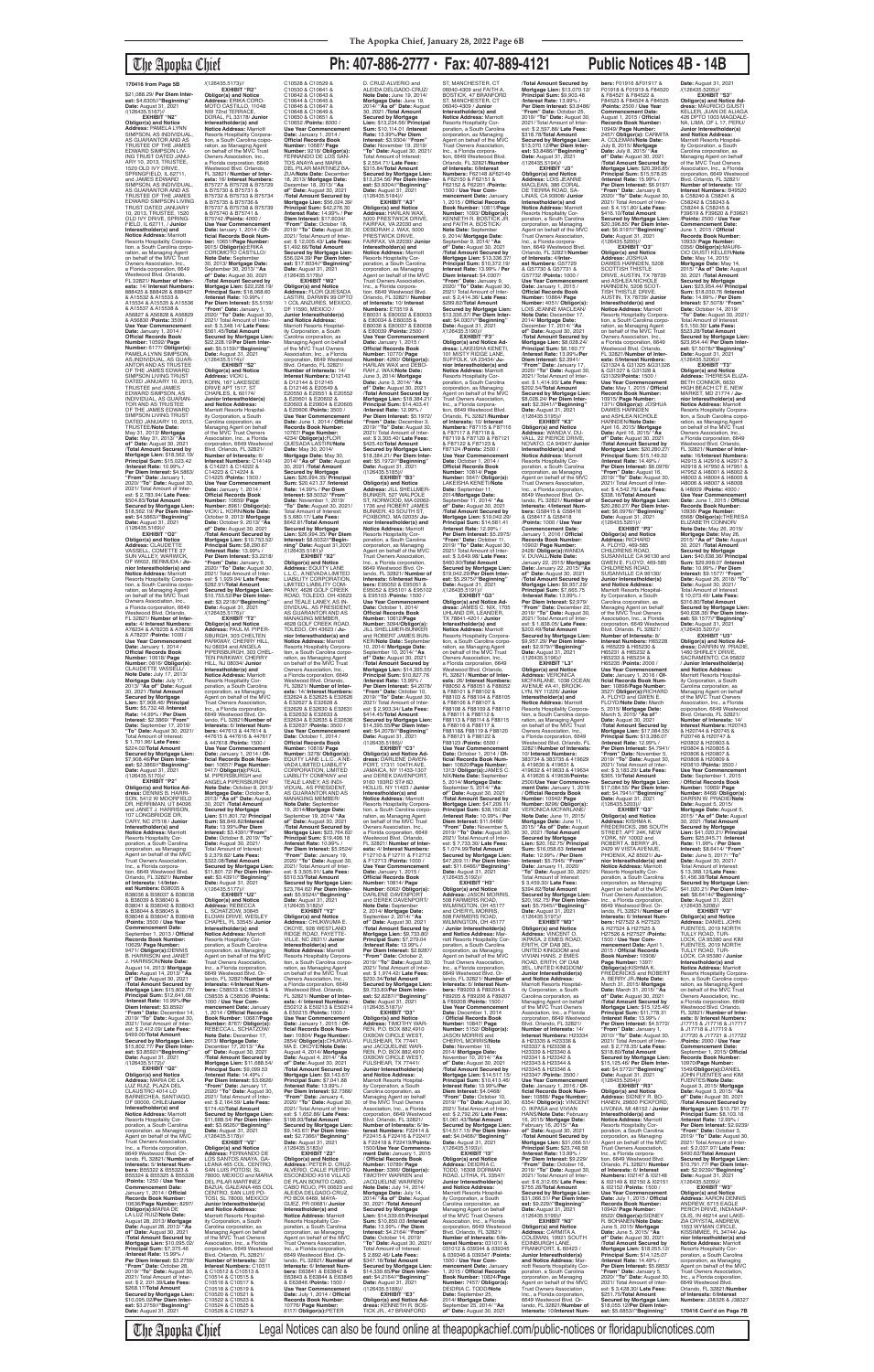& J38328 & J38329 & 138330 & J38331 /**Points:** 1500/**Use Year Commence-ment Date:** October 1, 2015 / **Official Records Book Number:** 11009/ **Page Number:** 8218/ **Obligor(s):** AARON DENNIS ANDREW and LAKEZIA CRYSTAL ANDREW/**Note Date:** September 28, 2015/ **Mortgage Date:** September 28, 2015/ **"As of" Date:** August 30, 2021 /**Total Amount Secured by Mortgage Lien:** \$18,261.99/ **Principal Sum:** \$14,407.54 /**Interest Rate:** 14.49% / **Per Diem Interest:** \$5.799/ **"From" Date:** Janu-ary 28, 2020/ **"To" Date:** August 30, 2021/ Total Amount of Interest: \$ 3,363.43/ **Late Fees:** \$241.02/**Total Amount Secured by Mort-gage Lien:** \$18,261.99/**Per Diem Interest:** \$5.799//**"Beginning" Date:** August 31,<br>2021 /(126435.5210)//

# The Apopka Chief **Ph: 407-886-2777 • Fax: 407-889-4121 Public Notices 4B - 14B**

**EXHIBIT "X3" Obligor(s) and Notice<br><b>Address:** KISHMA K.<br>FREDERICKS, 286 SOUTH STREET, APT. 24K, NEW YORK, NY 10002 and ROB-ERT A. BERRY JR., 286 SOUTH STREET, APT. 24K, NEW YORK, NY 10002/ **Junior Interestholder(s) and Notice Address:** Mar-riott Resorts Hospitality Corporation, a South Carolina corporation, as Managing Agent on behalf of the MVC Trust Owners Association, Inc., a Florida corpora-tion, 6649 Westwood Blvd. Orlando, FL 32821/**Number of Interests:** 4/**Inter-est Numbers:** J46129 & J46130 & J46131 & J46132 /**Points:** 1000 / **Use Year Commencement Date:** April 1, 2016 / **Official Records Book Number:** 10980/**Page Number:** 8617/**Obligor(s):** KISHMA K. FREDERICKS and ROBERT A. BERRY JR./**Note Date:** September 1, 2015/ **Mortgage Date:** September 1, 2015/ **"As of" Date:** August 30, 2021 /**Total Amount Secured by Mortgage Lien:** \$10,514.89/ **Principal Sum:** \$8,213.10 /**Interest Rate:** 13.99% / **Per Diem Interest:** \$3.1917/ **"From" Date:** February 1, 2020/ **"To" Date:** August 30, 2021/ Total Amount of Inter-est: \$ 1,838.39/ **Late Fees:** \$213.40/**Total Amount Secured by Mortgage Lien:** \$10,514.89/ **Per Diem Interest:** \$3.1917//**"Beginning" Date:** August 31, 2021 /(126435.5211)// **EXHIBIT "Y3" Obligor(s) and Notice Ad-dress:** RICARDO ALFREDO BONNICK, 3110 HALL GAR-DEN ROAD, SNELLVILLE, GA 30039 and DIANE L. HENDRICKS, 5892 IVY VINE COURT, LAS VEGAS, NV 89141-0405/ **Junior** 

**Interest:** \$5.177//**"Begin-ning" Date:** August 31, 2021 /(126435.5214)// **EXHIBIT "B4" Obligor(s) and Notice Address:** ROSE MARIE SPILER, 39 LORIJEAN<br>LANE, EAST NORTHPORT, NY 11731 and ANDREW C. SPILER, 39 LORIJEAN<br>LANE, EAST NORTH-PORT, NY 11731 / **Junior Interestholder(s) and Notice Address:** Marriott Resorts Hospitality Corporation, a South Carolina corporation, as Managing Agent on behalf of the MVC Trust Owners Association,<br>Inc., a Florida corporation,<br>6649 Westwood Blvd. Or-<br>lando, FL 32821/**Number of Interests:** 8/ **Interest Numbers:** K06627 & K06628 & K06629 & K06630 & K06631 & K06632 & K06633 & K06634 /**Points:** 2000 / **Use Year Commencement Date:** October 1, 2015 / **Official Records Book Number:** 10990/ **Page Number:** 7352/ **Obligor(s):** ROSE MARIE SPILER and ANDREW C. SPILER/**Note Date:** September 14, 2015/ **Mortgage Date:** September 14, 2015/ **"As of" Date:** August 30, 2021 /**Total Amount Secured by Mortgage Lien:** \$15,591.60/ **Principal Sum:** \$12,336.52 /**Interest Rate:** 12.99% / **Per Diem Interest:** \$4.4514/ **"From" Date:** January 14, 2020/ **"To" Date:** August 30, 2021/ Total Amount of Interest: \$ 2,644.08/ **Late Fees:** \$361.00/Total Amount Secured by MortgageLien: \$15,591.60/ **Per Diem Interest:** \$4.4514//"**Beginning"**<br>**Date:** August 31, 2021<br>/(126435.5215)// **EXHIBIT "C4" Obligor(s) and Notice Ad-dress:** DELFIN BARQUERO BARQUERO, C CIAL PLAZA MAYOR 2 ETAPA 3 PISO LOCAL 11, SAN JOSE, OF 99999, COSTA RICA and LILI MURILLO RODRIGUEZ, C CIAL PLA-ZA MAYOR 2 ETAPA 3 PISO LOCAL 11, SAN JOSE, OF 99999, COSTA RICA/ **Junior Interestholder(s) and Notice Address:** Marriott<br>Resorts Hospitality Corpora-<br>tion, a South Carolina corporation, as Managing Agent on behalf of the MVC Trust Owners Association, Inc., a Florida corporation, 6649 Westwood Blvd. Orlando, FL 32821/ **Number of Interests:** 10/ **Interest Num-bers:** K03647 & K03648 & K03649 & K03650 & K10113 & K10114 & K10115 & K10116 & K10123 & K10124 /**Points:** 2500 / **Use Year Commencement Date:** December 1, 2016 / **Official Records Book Number:**<br>11033/ **Page Number:** 1049/<br>**Obligor(s):**DBLFIN BARQU-<br>ERO BARQUERO and LILI<br>MURILLO RODRIGUEZ/<br>**Note Date:** November 19, 2015/ **Mortgage Date:** November 19, 2015/ **"As of" Date:** August 30, 2021 /**Total Amount Secured by Mortgage Lien:** \$24,526.32/ **Principal Sum:** \$18,515.63 /**Interest Rate:** 14.99% / **Per Diem Interest:** \$7.7097/ **"From" Date:** October 19, 2019/ **"To" Date:** August 30, 2021/ Total Amount of Inter-est: \$ 5,250.29/ **Late Fees:** \$510.40/**TotaI Amount Secured by Mortgage Lien:** \$24,526.32/ **Per Diem Interest:** \$7.7097//**"Beginning" Date:** August 31, 2021 /(126435.5216)// **EXHIBIT "D4"<br><b>Obligor(s) and Notice<br><b>Addres**: ALEXANDRE<br>CORDEIRO ANDRADE,<br>RUA SILVA MOURAO 107<br>APT 202, RIO DE JANEIRO, OF 20771, BRAZIL and CRISTIANE P. DO NASCI-MENTO ANDRADE, RUA SILVA MOURAO 107 APT 202, RIO DE JANEIRO, OF 20771, BRAZIL/ **Junior Interestholder(s) and Notice Address:** Marriott<br>Resorts Hospitality Cor-<br>poration, a South Carolina corporation, as Managing Agent on behalf of the MVC Trust Owners Association, Inc., a Florida corpora-tion, 6649 Westwood Blvd. Orlando, FL 32821/ **Number of Interests:** 6/ **Inter-est Numbers:** K38249 & K38250 & K38251 & K38252 & K38301 & K38302/**Points:** 1500/**Use Year Commencement Date:** February 1, 2016 / **Official Records Document Number:** 20160076459/ **Obligor(s):** ALEXANDRE CORDEIRO ANDRADE and CRISTIANE P. DO NASCIMENTO AN-DRADE/**Note Date:** January 21, 2016/ **Mortgage Date:** January 21, 2016/ **"As of" Date:** August 30, 2021 /**Total Amount Secured by**  Mortgage Lien: \$9,966.<br>**Principal Sum: \$7,333. Principal Sum:** \$7,333.71 /**Interest Rate:** 14.99% / **Per Diem Interest:** \$3.0537/ **"From" Date:** October 21, 2019/ **"To" Date:** August 30, 2021/ Total Amount of Inter-est: \$ 2,073.39/ **Late Fees:** \$309.33/**Total Amount Secured by Mortgage Lien:** \$9,966.43/ **Per Diem Interest:** \$3.0537//**"Begin-ning" Date:** August 31, 2021 /(126435.5220)// **EXHIBIT "E4" Obligor(s) and Notice Address:** ANGELA MAXWELL, 629 WALTON AVENUE, BRONX, NY 10451/ **Junior Interestholder(s) and Notice Address:** Marriott Resorts Hospitality Corporation, a South Carolina corporation, as Managing Agent on behalf of the MVC Trust Owners Association, Inc., a Florida coloration, 6649 Westwood Blvd. Orlando, FL 32821/ **Number of Interests:** 8/ **Interest Numbers:** K42832 & K42833 & K42834 & K42835 & K42836 & K42837 & K42838 & K42839 /**Points:** 2000 / **Use Year Com-mencement Date:** January 1, 2016 / **Official Records Document Number:** 20160030885/ **Obligor(s):** ANGELA MAXWELL/**Note Date:** December 18, 2015/ **Mortgage Date:** December 18, 2015/ **"As of" Date:** August 30, 2021 /**Total Amount Secured by Mortgage Lien:** \$ 17,635.73/ **Principal Sum:** \$13,571.85/ **Interest Rate:** 13.49%/**Per Diem Interest:** \$5.0857/ **"From" Date:** October 18, 2019/ **"To" Date:** August 30, 2021/ Total Amount of Interest: \$ 3,468.48/ **Late Fees:** \$345.40/**Total Amount Secured by Mortgage Lien:** \$17,635.73/ **Per Diem Interest:** \$5.0857//**"Beginning" Date:** August 31, 2021 /(126435.5221)//<br>**FXHIBIT** "F4" **EXHIBIT "F4" Obligor(s) and Notice Ad-dress:** JAIME LENE LEWIS, 1508 EAST OAK AVENUE, LOMPOC, CA 93436-3711/ **Junior Interestholder(s)**<br>**and Notice Address:** Mar-<br>riott Resorts Hospitality Cor-

**Interestholder(s) and Notice Address:** Marriott Resorts Hospitality Corporation, a South Carolina corporation, as Managing Agent on behalf of the MVC Trust Owners Association, Inc., a Florida corpora-tion, 6649 Westwood Blvd. Orlando, FL 32821/**Number of Interests:** 8/**Interest**<br>**Numbers:** J54236 & J54237<br>& J54238 & J54239 & J54240 & J54241 & J54242 & J54243 /**Points:** 2000 / **Use Year Commence-ment Date:** September 1, 2015 / Official Records BookNumber: 10978/ **Page Number:** 3310/ **Obligor(s):** RICARDO ALFREDO BONNICK and DIANE L. HENDRICKS/**Note Date:** August 17, 2015/ **Mortgage Date:** August 17, 2015/ **"As of" Date:** August 30, 2021 /**Total Amount Secured by Mortgage Lien:** \$24,452.05/ **Principal Sum:** \$18,273.37 /**Interest Rate:** 13.49% / **Per Diem Interest:** \$6.8474/ **"From" Date:** June 17, 2019/ **"To" Date:** August 30, 2021/ Total Amount of Inter-est: \$ 5,512.16/ **Late Fees:** \$416.52/**Total Amount Secured by Mortgage Lien:** \$24,452.05/**Per Diem Interest:** \$6.8474//**"Beginning" Date:** August 31, 2021 /(126435.5212)// **EXHIBIT "Z3" Obligor(s) and Notice Address:** DALE A. BLYDEN,<br>5718 JENOLAN RIDGE LANE, SUGAR LAND TX 77479 and JACKLYN BLYDEN, 5718 JENOLAN RIDGE LANE, SUGAR LAND, TX 77479/ **Junior Interestholder(s) and Notice Address:** Marriott Resorts Hospitality Corpora-tion, a South Carolina corporation, as Managing Agent on behalf of the MVC Trust Owners Association, Inc., a Florida corporation, 6649 Westwood Blvd. Orlando, FL 32821/**Number of Interests:** 14/ **Interest Numbers:** J58119 & J58120 & J58121 & J59942 & J59943 &<br>J59944 & J59945 & J59946 J59944 & J59945 & J59946 & J59947 & J59948 & J59949 & J59950 & J59951 & J59952 /**Points:** 3500 / **Use Year Commencement**<br>Date: October 1, 2015 / Of **Date:** October 1, 2015 / **Of-ficial Records Book Num-ber:** 10990/ **Page Number:** 7445/ **Obligor(s):**DALE A. BLYDEN and JACKLYN BLYDEN/**Note Date:** September 14, 2015/ **Mortgage Date:** September 14, 2015/ **"As of" Date:** August 30, 2021 /**Total Amount Secured by Mortgage Lien:** \$24,324.71/ **Principal Sum:** \$21,471.33 /**Interest Rate:** 10.99% / **Per Diem Interest:** \$6.5547/ **"From" Date:** September 14, 2020/ **"To" Date:** August 30, 2021/ Total Amount of Interest: \$ 2,294.17/ **Late Fees:** \$309.21/**Total Amount Secured by Mortgage Lien:** \$24,324.71/ **Per Diem Interest:** \$6.5547//**"Beginning" Date:** August 31, 2021 /(126435.5213)// **EXHIBIT "A4" Obligor(s) and Notice Address:** ANA D. BROWN, 1710 LOMAX ROAD, BALTI-MORE, MD 21244 / **Junior Interestholder(s) and Notice Address:** Marriott Resorts Hospitality Cor-poration, a South Carolina corporation, as Managing Agent on behalf of the MVC Trust Owners Association, Inc., a Florida corporation,<br>6649 Westwood Blvd. Or-<br>lando, FL 32821/ **Number of Interests:** 6/ **Interest Numbers:** J93727 & J93728 & J93729 & J93730 & J93731 & J93732 /**Points:** 1500 / **Use Year Commencement Date:** January 1, 2016 / **Official Records Book Number:** 20160037021/ **Page Number:** / **Obligor(s):** ANA D. BROWN/**Note Date:** December 22, 2015/ **Mort-gage Date:** December 22, 2015/ **"As of" Date:** August 30, 2021 /**Total Amount Secured by Mortgage Lien:** \$15,389.56/ **Principal Sum:** \$11,655.56 /**Interest Rate:** 15.99% / **Per Diem Interest:** \$5,177/ **"From" Date:** December 22, 2019/ **"To" Date:** August 30, 2021/

Total Amount of Interest:

\$ 3,194.25/ **Late Fees:** \$289.75/**Total Amount Secured by Mortgage Lien:** \$15,389.56/ **Per Diem**  **Date:** November 14, 2019/ **"To" Date:** August 30, 2021/ Total Amount of Interest: \$ 5,887.16/ **Late Fees:** \$706.79/**Total Amount Secured by Mortgage Lien:** \$36,285.74/ **Per Diem Interest:** \$8.9879//**"Beginning" Date:** August 31,<br>2021 /(126435.5240)// **EXHIBIT "W4" Obligor(s) and Notice<br><b>Address:** CHRISTOPHER<br>M. JONES, 310 COUNTY<br>RD. 71, THORSBY, AL 35171 and JONNA N. JONES, 310 COUNTY RD. 71, THORSBY, AL 35171 / **Junior Interestholder(s) and Notice Address:** Marriott Resorts Hospitality Corporation, a South Carolina corporation, as Managing Agent on behalf of the MVC Trust Owners Association, Inc., a Florida corporation, 6649 Westwood Blvd. Orlando, FL 32821/ **Number of Interests:** 6/ **Interest Num-bers:** N42104 & N42105 & N42106 & N42107 & N42108 & N42109 /**Points:** 1500 / **Use Year Commencement Date:** January 1, 2018 / **Official Records Document Number:** 20160603841/ **Obligor(s):** CHRISTOPHER M. JONES and JONNA N. JONES/ **Note Date:** November 3, 2016/ **Mortgage Date:** November 3, 2016/ **"As of" Date:** August 30, 2021 /**Total Amount Secured by Mortgage Lien:** \$18,604.46/ **Principal Sum:** \$14,299.97 /**Interest Rate:** 13.99% / **Per Diem Interest:** \$5.5571/ **"From" Date:** November 3, 2019/ **"To" Date:** August 30, 2021/ Total Amount of Inter-est: \$ 3,701.01/ **Late Fees:** \$353.48/**Total Amount Secured by Mortgage Lien:** \$18,604.46/ **Per Diem Interest:** \$5.5571//**"Begin-ning" Date:** August 31, 2021 /(126435.5241)// **EXHIBIT "X4" Obligor(s) and Notice Ad-dress:** FRANCISCO JOSE LAZCANO ALCANTARA, SAN RUBEN 108 COL. PLAZAS DE SAN BUE-<br>NAVENTURA, TOLUCA, EM<br>50110, MEXICO and CLAU-<br>DIA ROSARIO ACEVEDO<br>GONZALEZ, SAN RUBEN<br>108 COL. PLAZAS DE SAN BUENAVENTURA, TO-LUCA, EM 50110, MEXICO/ **Junior Interestholder(s) and Notice Address:** Marriott Resorts Hospitality Corporation, a South Carolina corporation, as Managing Agent on behalf of the MVC Trust Owners Association, Inc., a Florida corporation, 6649 Westwood Blvd. Orlando, FL 32821/ **Number of Interests:** 4/ **Interest Numbers:** N43847 & N43848 & N43849 & N43850 /**Points:** 1000 / **Use Year Commencement Date:** January 1, 2017 / **Official Records Document<br><b>Number:** 20160572164/<br>**Obligor(s):**FRANCISCO<br>JOSE LAZCANO AL-<br>CANTARA and CLAUDIA<br>ROSARIO ACEVEDO GONZALEZ/**Note Date:** October 11, 2016/ **Mortgage Date:** October 11, 2016/ **"As of" Date:** August 30, 2021 /**Total Amount Secured by Mortgage Lien:** \$12,064.94/ **Principal Sum:** \$9,142.57 /**Interest Rate:** 13.99% / **Per Diem Interest:** \$3.5529/ **"From" Date:** October 11, 2019/ **"To" Date:** August 30, 2021/ Total Amount of Inter-est: \$ 2,447.97/ **Late Fees:** \$224.40/**Total Amount Secured by Mortgage Lien:** \$12,064.94/ **Per Diem Interest:** \$3.5529//**"Beginning" Date: August 31<br>2021 /(126435.5242)//** 2021 /(126435.5242)//<br> **EXHIBIT "Y4"**<br>**Obligor(s) and Notice Ad-<br>dress: RODNEY PHILLIP<br>HANNAH, P.O. BOX 41731,<br>LONG BEACH, CA 90853/** 

poration, a South Carolina corporation, as Managing Agent on behalf of the MVC Trust Owners Association, Inc., a Florida corpora-tion, 6649 Westwood Blvd. Orlando, FL 32821/**Number of Interests:** 8/ **Interest Numbers:** J23221 & J23222 & J23223 & J23224 & J23225 & J23226 & J23227 & J23228 /**Points:** 2000 / **Use Year Commencement Date:** January 1, 2016 / **Of-ficial Records Document Number:** 20160012078/ **Obligor(s):**JAIME LENE LEWIS/**Note Date:** December 2, 2015/ **Mortgage Date:** December 2, 2015/ **"As of" Date:** August 30, 2021 /**Total Amount Secured by Mortgage Lien:** \$19,325.55/ **Principal Sum:** \$15,069.56 /**Interest Rate:** 12.99% / **Per Diem Interest:** \$5.4376/ **"From" Date:** November 2, 2019/ **"To" Date:** August 30, 2021/ Total Amount of Interest: \$ 3,626.94/ **Late Fees:** \$379.05/**Total Amount Secured by Mortgage Lien:** \$19,325.55/ **Per Diem Interest:** \$5.4376//**"Begin-ning" Date:** August 31, 2021 /(126435.5222)// **EXHIBIT "G4" Obligor(s) and Notice Ad-dress:** SHAREE MURPHY, 1401 67TH AVENUE N<br>304, BROOKLYN CENTER,<br>MN 55430 and TIARA<br>JACKSON, 1401 67TH AV-<br>ENUE N 304, BROOKLYN CENTER, MN 55430/**Junior Interestholder(s) and Notice Address:** Marriott Resorts Hospitality Corporation, a South Carolina corporation, as Managing Agent on behalf of the MVC<br>Trust Owners Association,<br>Inc., a Florida corporation,<br>6649 Westwood Blvd. Or-<br>lando, FL 32821/**Number of<br>Interests:** 6/I**nterest Numbers:** K49406 &K49407 & K49408 & K49409 & K49410 & K49411 /**Points:** 1500 / **Use Year Commencement Date:** December 1, 2015 / **Official Records Book Number:** 11025/ **Page Number:** 5558/ **Obligor(s):** SHAREE MURPHY and TI-ARA JACKSON/**Note Date:** November 3, 2015/ **Mort-gage Date:** November 3, 2015/ **"As of" Date:** August 30, 2021 /**Total Amount Secured by Mortgage Lien:** \$17,160.21/**Principal Sum:** \$13,291.99/**Interest Rate:** 13.99% / **Per Diem Interest:** \$5.1654/ **"From" Date:** December 3, 2019/<br>"**To" Date:** August 30, 2021/<br>Total Amount of Interest: \$ 3,285.22/ **Late Fees:** \$333.00/**Total Amount Secured by Mortgage Lien:** \$17,160.21/ **Per Diem Interest:** \$5.1654//**"Beginning" Date:** August 31, 2021 /(126435.5223)// **EXHIBIT "H4" Obligor(s) and No-<br><b>tice Address:** PERCY<br>WILLIAMSON, 180 POINT<br>O WOODS DRIVE,<br>DAYTONA BEACH, FL<br>32114 and CARMEN WIL-LIAMSON, 180 POINT O WOODS DRIVE, DAYTONA BEACH, FL 32114 / **Junior Interestholder(s) and Notice Address:** Marriott Resorts Hospitality Cor-poration, a South Carolina corporation, as Managing Agent on behalf of the MVC Trust Owners Association, Inc., a Florida corpora-tion, 6649 Westwood Blvd. Orlando, FL 32821/ **Number of Interests:** 4/ **Interest Numbers:** 759110 & 759111 & 761445 & 761446 /**Points:** 1000 / **Use Year Com-mencement Date:** January 1, 2016 / **Official Records Document Number:<br>20160030527/ <b>Obligor(s):**<br>PERCY WILLIAMSON and<br>CARMEN WILLIAMSON/ **Note Date:** December 17, 2015/ **Mortgage Date:** December 17, 2015/ **"As of" Date:** August 30, 2021 /**Total Amount Secured by Mortgage Lien: \$13,877. Principal Sum:** \$10,632.62 /**Interest Rate:** 14.49% / **Per Diem Interest:** \$4.2796/ **"From" Date:** November 17, 2019/ **"To" Date:** August 30, 2021/ Total Amount of Inter-est: \$ 2,790.34/ **Late Fees:** \$204.33/**Total Amount Secured by Mortgage Lien:** \$13,877.29/ **Per Diem Interest:** \$4.2796//**"Beginning" Date:** August 31, 2021 /(126435.5224)// **EXHIBIT "I4" Obligor(s) and Notice Address:** EQUITY LANE<br>L.L.C., A NEVADA LIMITED<br>LIABILITY CORPORA-TION, 4628 GOLF CREEK ROAD, TOLEDO, OH 43623 and TEALE A. LANEY, AS INDIVIDUAL, ANCH, AU INDIVIDUAL AS MANAGING MEMBER, 4628 GOLF CREEK ROAD, TOLEDO, OH 43623, / **Junior Interestholder(s) and Notice Address:** Marriott Resorts Hospitality Corporation, a South Carolina corporation, as Managing Agent on behalf of the MVC Trust Owners Association, Inc., a Florida corporation, 6649 Westwood Blvd. Orlando, FL 32821/ **Number of Interests:** 12/ **Interest Numbers:** 147629<br>& 147630 & 147631 &<br>147632 & 147633 & 147634 & 147635 & 147636 & 147637 & 147638 & 147639 & 147640 /**Points:** 3000 / **Use Year Commencement Date:** October 1, 2016 / **Of-ficial Records Document Number:** 20160044660/ **Obligor(s):**EQUITY LANE<br>L.L.C., A NEVADA LIMITED LIABILITY CORPORATION and TEALE A. LANEY, AS INDIVIDUAL, AS GUARAN-TOR, AND AS MANAGING MEMBER/**Note Date:** December 24, 2015/ **Mortgage Date:** December 24, 2015/ **"As of" Date:** August 30, 2021 /**Total Amount Secured by Mortgage Lien:** \$11,393.20/ **Principal Sum:** \$9,040.46 /**Interest Rate:** 12.99% / **Per Diem Interest:** \$3.2621/ **"From" Date:** January 24,2020/ **"To" Date:** August 30, 2021/ Total Amount of Interest: \$ 1,905.10/ **Late Fees:** \$197.64/**Total Amount Secured by Mortgage Lien:** \$11,393.20/**Per Diem Interest:** \$3.2621//**"Beginning" Date:** August 31, 2021 /(126435.5225)// **EXHIBIT "J4" Obligor(s) and Notice Address:** ANA IVONNE DE LEON, 2657 SW 118TH ROAD, MIRA-MAR, FL 33025/ **Junior Interestholder(s) and Notice Address:** Marriott Resorts Hospitality Cor-poration, a South Carolina corporation, as Managing Agent on behalf of the MVC Trust Owners Association, Inc., a Florida corpora-tion, 6649 Westwood Blvd. Orlando, FL 32821/ **Number of Interests:** 8/ **Interest Numbers:** L11233 & L11234 & L11235 & L11236 & L11237 & L11238 & L11239 & L11240 /**Points:** 2000 / **Use Year Commencement Date:** February 1, 2016 / **Official Records Document Number:** 20160063817/ **Obligor(s):**ANA IVONNE DE LEON/**Note Date:** January 12, 2016/ **Mortgage Date:** January 12, 2016/ **"As of" Date:** August 30, 2021 /**Total Amount Secured by Mortgage Lien:** \$23,167.70/ **Principal Sum:** \$18,349.59/ **Interest Rate:** 13.99% / **Per Diem Interest:** \$7.1309/ **"From" Date:** January 12, 2020/ **"To" Date:** August 30, 2021/ Total Amount of Interest: \$ 4,250.05/ **Late Fees:** \$318.06/**Total Amount Secured by Mortgage Lien:** \$23,167.70/ **Per Diem Interest:** \$7.1309//**"Beginning" Date:** August 31, 2021 /(126435.5226)// **EXHIBIT "K4" Obligor(s) and Notice Address:** JSJ INC. COR-RUGATED, A CALIFORNIA CORPORATION, 9881<br>6TH STREET, STE. 205,<br>RANCHO CUCAMONGA,<br>CA 91730 and JOSEPH<br>ALBA, AS INDIVIDUAL,<br>AS GUARANTOR AND AS PRESIDENT, 9881 6TH STREET, STE. 205, RANCHO CUCAMONGA, CA 91730 / **Junior Interestholder(s) and Notice Address:** Marriott Resorts Hospitality Corpora-tion, a South Carolina corpo-ration, as Managing Agent on behalf of the MVC Trust Owners Association, Inc., a Florida corporation, 6649 Westwood Blyd. Orlando FL 32821/ **Number of Inter-ests:** 8/ **Interest Numbers:** 358013 & 358014 & 358015 & 358016 & 358017 & 358018 & 358019 & 358020 /**Points:** 2000 / **Use Year Commencement Date:** March 1, 2016 / **Official Re-cords Document Number:** 20160106923/ **Obligor(s):** JSJ INC. CORRUGATED, A CALIFORNIA CORPO-RATION and JOSEPH<br>ALBA, AS INDIVIDUAL,<br>AS GUARANTOR AND AS PRESIDENT/**Note Date:** February 4, 2016/ **Mortgage Date:** February 4, 2016/ **"As of" Date:** August 30, 2021 /**Total Amount Secured by Mortgage Lien:** \$18,273.58/ **Principal Sum:** \$14,368.85 /**Interest Rate:** 12.99% / **Per Diem Interest:** \$5.1848/<br>"**From" Date:** December 4,<br>2019/ "**To" Dat**e: August 30,<br>2021/ Total Amount of Inter-<br>est: \$ 3,292.33/ **Late Fees:**<br>\$362.40/**Total Amount Secured by Mortgage Lien:** \$18,273.58/ **Per Diem Interest:** \$5.1848//**"Begin-ning" Date:** August 31, 2021 /(126435.5227)// **EXHIBIT "L4" Obligor(s) and Notice Address:** FRANCISCO ELADIO ZULUAGA ARIAS, CALLE 29 B#1804 EL RE-TIRO, ANTIOQUIA, MEDEL-LIN, OF 00000, COLOMBIA and LILIANA MARIA GO-MEZ MERIZALDE, CALLE<br>29 B#1804 EL RETIRO. 29 B#1804 EL RETIRO,<br>ANTIOQUIA, MEDELLIN,<br>OF 00000, COLOMBIA/ **Ju-**<br>**nior Interestholder(s) and Notice Address:** Marriott Resorts Hospitality Corpora-tion, a South Carolina corpo-ration, as Managing Agent on behalf of the MVC Trust Owners Association, Inc., a Florida corporation, 6649<br>Westwood Blvd. Orlando, FL<br>32821/**Number of Interests:**<br>20/ **Interest Numbers:**<br>L44408 & L44409 & L44410<br>& L44411 & L44412 & L44413 & L44414 & L44415 & L44416 & L44417 & L44418 & L44419 & L44420 & L44421 & L44422 & L44423 & L44424 & L44425 & L44426 & L44427 /**Points:** 5000 / **Use Year Commencement Date:** April 1, 2016 / **Official Records Document Number:** 20160178807/ **Obligor(s):** FRANCISCO ELADIO ZULUAGA ARIAS and LILIANA MARIA GOMEZ MERIZALDE/**Note Date:** March 21, 2016/ **Mortgage Date:** March 21, 2016/ **"As of" Date:** August 30, 2021 /**Total Amount Secured by Mortgage Lien:** \$48,586.82/ **Principal Sum:** \$36,398.41 /**Interest Rate:** 15.99% / **Per Diem Interest:** \$16,167/ **"From" Date:** October 21, 2019/ **"To" Date:** August 30, 2021/ Total Amount of Inter-est: \$ 10,977.42/**Late Fees:** \$960.99/**Total Amount Secured by Mortgage Lien:** \$48,586.82/ **Per Diem Interest:** \$16.167//**"Begin-ning" Date:** August 31, 2021 /(126435.5228)// **EXHIBIT "M4" Obligor(s) and Notice Address:** HEIDI ERICA TARADASH, 262 BUNKER-HILL STREET, CHARLES-TON, MA 02129 / **Junior Interestholder(s) and Notice Address:** Marriott Resorts Hospitality Corporation, a South Carolina corporation, as Managing Agent on behalf of the MVC Trust Owners Association, Inc., a Florida corpora-tion, 6649 Westwood Blvd. Orlando, FL 32821/**Numbe of Interests:** 8/**Interest Numbers:** 284431 & 284432 & 284433 & 284434 & 284435 & 284436 & 300743 & 300744 /**Points:** 2000 / **Use Year Commencement Date:** January 1, 2017 / **Of-ficial Records Document Number:** 20160134845/ **Obligor(s):**HEIDI ERICA TARADASH/**Note Date:** March 1, 2016/ **Mortgage Date:** March 1, 2016/ **"As of" Date:** August 30, 2021 /**Total Amount Secured by Mortgage Lien:** \$22,112.66/ **Principal Sum:** \$17,610.06 /**Interest Rate:** 12.99% / **Per Diem Interest:** \$6.3543/ **"From" Date:** January 1, 2020/ **"To" Date:** August 30, 2021/ Total Amount of Inter-est: \$ 3,857.02/ **Late Fees:** \$395.58/**TotaI Amount Secured by Mortgage Lien:** \$22,112.66/ **Per Diem Interest:** \$6.3543//**"Beginning" Date:** August 31, 2021 /(126435.5229)// **EXHIBIT "N4" Obligor(s) and Notice Address:** RICHARD AUGUSTUS FLOYD, 469- 585 CHILDRENS ROAD, SUSANVILLE CA 96130 and GWEN E. FLOYD, 469- 585 CHILDRENS ROAD, SUSANVILLE CA 96130 / **Junior Interestho and Notice Address: Mar**riott Resorts Hospitality Corporation, a South Carolina corporation, as Managing Agent on behalf of the MVC Trust Owners Association, Inc., a Florida corpora-tion, 6649 Westwood Blvd. Orlando, FL 32821/ Number **of Interests:** 4/ **Interest Numbers:** L53401 & L53402 & L53403 & L53404 /**Points:** 1000 / **Use Year Commencement Date:** January 1, 2017 / **Official Records Document Number:** 20160410358/ **ObIigor(s):** RICHARD AUGUSTUS FLOYD and GWEN E. FLOYD/**Note Date:** July 20, 2016/ **Mortgage Date:** July 20, 2016/ **"As of" Date:** August 30, 2021 /**Total Amount Secured by** 

**Mortgage Lien:** \$12,650.41/ **Principal Sum:** \$9,624.94 /**Interest Rate:** 13.99% / **Per Diem Interest:** \$3.7404/ **"From" Date:** October 20, 2019/ **"To" Date:** August 30, 2021/ Total Amount of Interest: \$ 2,543.42/ **Late Fees:** \$232.05/**Total Amount Secured by Mortgage Lien:** \$12,650.41/ **Per Diem Interest:** \$3.7404//**"Beginning" Date:** August 31, 2021 /(126435.5230)// **EXHIBIT "O4" Obligor(s) and Notice Ad-dress:** ADRIAN EDUARDO BRCIC, JARAL DEL BER-RIO 66, HACIENDA VALLE ESCONDIDO, ATIZAPAN DE ZARAGOZA, JA 00000, MEXICO and ELIZABETH ROXANA SUTTON, JARAL<br>DEL BERRIO 66, HACI-<br>ENDA VALLE ESCONDIDO, ATIZAPAN DE ZARAGOZA, JA 00000, MEXICO/ **Junior Interestholder(s) and Notice Address:** Marriott<br>Resorts Hospitality Cor-<br>poration, a South Carolina corporation, as Managing Agent on behalf of the MVC Trust Owners Association, Inc., a Florida corpora-<br>tion. 6649 Westwood Blvd. tion, 6649 Westwood Blvd. Orlando, FL 32821/**Number of Interests:** 28/**Inter-est Numbers:** M11946 & M11947 & M11948 & M11949 & M11950 & M11951 & M11952 & M12001 & M12002 & M12003 & M12004 & M12005 & M12006 & M12007 & M12008 & M12009 & M12010 & M12011 & M12012 & M12013 & M12014 & M12015 & M12016 & M12017 & M12018 & M12019 & M12020 & M12021 /**Points:** 7000 / **Use Year Commencement Date:** October 1, 2016 / **Official Records Document Number:** 20160499033/ **ObIigor(s):**ADRlAN EDUARDO BRCIC and ELIZABETH ROXANA SUT-TON/**Note Date:** September 8, 2016/ **Mortgage Date:** September 8, 2016/ **"As**  of" Date: August 30, 2021<br>Total Amount Secured by<br>Mortgage Lien: \$64,183.34/<br>Principal Sum: \$49,421.00<br>/Interest Rate: 13.99% / Per<br>Diem Interest: \$19.2055/<br>"From" Date: October 8, 2019/ **"To" Date:** August 30, 2021/ Total Amount of Inter-est: \$ 13,290.24/ **Late Fees:** \$1,222.10/**Total Amount Secured by Mortgage Lien:** \$64,183.34/ **Per Diem Interest:** \$19.2055//**"Beginning" Date:** August 31, 2021 /(126435.5231)// **EXHIBIT "P4" Obligor(s) and Notice Ad-dress:** AYMAN ABDALLAH, 3400 WEST STONEGATE<br>BLVD., APT, 614, ARLING-BLVD., APT. 614, ARLING-TON HEIGHTS, IL 60005 and NASIM NAGHIBI, 3400 WEST STONEGATE BLVD., APT. 614, ARLINGTON HEIGHTS, IL 60005 / **Junior Interestholder(s) and Notice Address:** Marriott Resorts Hospitality Cor-poration, a South Carolina corporation, as Managing<br>Agent on behalf of the MVC<br>Trust Owners Association,<br>Inc., a Florida corporation, 6649 Westwood Blvd. Or-lando, FL 32821/**Number of Interests:** 8/ **Interest Numbers:** M17321 & M17322 & M17323 & Ml7324 & M17325 & M17326 & M17327 & M17328 /**Points:** 2000 / **Use Year Commencement Date:** July 1, 2016 / **Official Records Document Number:** 20160346322/ **Obligor(s):** AYMAN ABDALLAH and NASIM NAGHIBI/**Note Date:** June 16, 2016/ **Mortgage Date:** June 16, 2016/ **"As of" Date:** August 30, 2021 /**Total Amount Secured by Mortgage Lien:** \$27,721.85/ **Principal Sum:** \$18,795.70 /**Interest Rate:** 13.99% / **Per Diem Interest:** \$7.3042/ **"From" Date:** August 16, 2018/ **"To" Date:** August 30, 2021/ Total Amount of Inter-est: \$ 8,107.71/ **Late Fees:** \$568.44/**Total Amount Secured by Mortgage Lien:** \$27,721.85/ **Per Diem Interest:** \$7.3042//**"Beginning" Date:** August 31, 2021 /(126435.5232)// **EXHIBIT "Q4" Obligor(s) and Notice Address:** GLORIA I. MIRANDO,T612 SAINT GREGORY DRIVE,<br>LAS VEGAS, NV 89117 and CHRISTOPHER F. MIRANDO, 1612 SAINT<br>GREGORY DRIVE, LAS VEGAS, NV 89117/ **Junior Interestholder(s) and Notice Address:** Marriott Resorts Hospitality Corporation, a South Carolina corpo-ration, as Managing Agent on behalf of the MVC Trust Owners Association, Inc., a Florida corporation, 6649 Westwood Blvd. Orlando, FL 32821/**Number of Interests:** 10/ **Interest Numbers:** M53913 & M53914 & M53915 & M53916 & M53917 & M53918 & M53919 & M53920 & M58645 & M58646 /**Points:** 2500 / **Use Year Commencement Date:** January 1, 2017 / **Official Records Document Number:** 20160509624/ **Obligor(s):** GLORIA I. MIRANDO and CHRISTOPHER F. MIRAN-DO/**Note Date:** Septe 13, 2016/ **Mortgage Date:** September 13, 2016/ **"As of" Date:** August 30, 2021 /**Total Amount Secured by Mortgage Lien:** \$26,116.93/ **Principal Sum:** \$20,516.90 /**Interest Rate:** 12.99% / **Per Diem Interest:** \$7.4032/ **"From" Date:** November 13, 2019/ **"To" Date:** August 30, 2021/ Total Amount of Inter-est: \$ 4,856.53/ **Late Fees:** \$493.50/**Total Amount Secured by Mortgage Lien:** \$26,116.93/ **Per Diem Interest:** \$7.4032//**"Begin-ning" Date:** August 31,2021 /(126435.5233)// **EXHIBIT "R4" Obligor(s) and Notice Address:** THOMAS M. BROWN, 101 WATERTON, WILLIAMSBURG, VA 23188 and JOYCE C. BROWN, 101 WATERTON, WIL-LIAMSBURG, VA 23188/ **Junior Interestholder(s) and Notice Address:**<br>Marriott Resorts Hospital-<br>ity Corporation, a South Carolina corporation, as Managing Agent on behalf of the MVC Trust Owners Association, Inc., a Florida corporation, 6649 Westwood vd. Orlando, FL 32821/ **Number of Interests:** 4/ **Interest Numbers:** M67517 & M67518 & M67519 & M67520 /**Points:** 1000 / **Use Year Commencement Date:** January 1, 2017 / **Official Records Document Number:** 20160423421/ **Obligor(s):**THOMAS M. BROWN and JOYCE C. BROWN/**Note Date:** July 26, 2016/ **Mortgage Date:** July 26, 2016/ **"As of" Date:** August 30, 2021 /**Total Amount Secured by Mortgage Lien:** \$12,695.11/ **Principal Sum:** \$9,776.13 /**Interest Rate:** 13.99% /

**Per Diem Interest:** \$3.7991/ **"From" Date:** November 26, 2019/ **"To" Date:** August 30, 2021/ Total Amount of Interest \$ 2,442.78/ **Late Fees:** \$226.20/**Total Amount Secured by Mortgage Lien:** \$12,695.11/ **Per Diem Interest:** \$3.7991//**"Beginning" Date:** August 31, 2021 /(126435.5234)// **EXHIBIT "S4" Obligor(s) and Notice Ad-dress:** STEVE CORMIER, 20727 WOODRIDGE WAY, SONORA, CA 95370/ **Junior Interestholder(s)<br><b>and Notice Address:**<br>Marriott Resorts Hospitality Corporation, a South Carolina corporation, as Managing Agent on behalf<br>of the MVC Trust Owners<br>Association, Inc., a Florida<br>coiporation, 6649 Westwood<br>Blvd. Orlando, FL 32821/ **Number of Interests:** 6/ **Interest Numbers:** M89615 & M89616 & M89617 & M89618 & M89619 & M89620 /**Points:** 1500 / **Use Year Commencement Date:** January 1, 2017 / **Official Records Document Number:** 20160423193/ **Obligor(s):**STEVE CORMIER/**Note Date:** July 25, 2016/ **Mortgage Date:** July 25, 2016/ **"As of" Date:** August 30, 2021 /**Total Amount Secured by Mortgage Lien:** \$15,837.38/ **Principal Sum:** \$12,491.93 /**Interest Rate:** 13.99% / **Per Diem Interest:** \$4.8545/ **"From" Date:** January 25, 2020/ **"To" Date:** August 30, 2021/ Total Amount of Interest: \$ 2,830.21/ **Late Fees:** \$265.24/**Total Amount Secured by Mortgage Lien:** \$15,837.38/ **Per Diem Interest:** \$4.8545//**"Begin-ning" Date:** August 31, 2021 /(126435.5237)// **EXHIBIT "T4" Obligor(s) and Notice Address:** GRUPO TTS INTERNATIONAL SA DE<br>CV. A MEXICO CORPORA CV, A MEXICO CORPORA-TION, CORPORATION, AV. JESUS DEL MONTE #300 EDIFICIO 19 PH2, MEXICO, EM 52764,<br>MEXICO and ERIC DEL<br>VALLE VIDANA, AS INDI-<br>VIDUAL, AS GUARANTOR<br>AND AS PRESIDENT, AV.<br>JESUS DEL MONTE #300 EDIFICIO 19 PH2, MEXICO, EM 52764, MEXICO and DANIELA JIMENEZ DE LA PARRA, AS INDIVIDUAL, AS GUARANTOR AND AS VICE-PRESIDENT, #300 EDIFICIO 19 PH2, MEXICO, EM 52764, MEXICO / **Ju-nior Interestholder(s) and Notice Address:** Marriott Resorts Hospitality Cor-poration, a South Carolina corporation, as Managing Agent on behalf of the MVC Trust Owners Association, Inc., a Florida corporation, 6649 Westwood Blvd. Orlando, FL 32821/**Number of Interests:** 12/**Interest Numbers:** M96721 &M96722 & M96723 & M96724 & M96725 & M96726 & M96727 & M96728 & M96729 & M96730 & M96731 & M96732 /**Points:** 3000 / **Use Year Commencement Date:** October 1, 2016 / **Official Records Document Number:** 20160497649/<br>**Obligor(s)**:GRUPO TTS IN-<br>TERNATIONAL SA DE CV,<br>A MEXICO CORPORATION,<br>CORPORATION and ERIC<br>DEL VALLE VIDANA, AS<br>INDIVIDUAL, AS GUARAN-<br>ITOR AND AS PRESIDENT and DANIELA JIMENEZ DE<br>LA PARRA, AS INDIVIDUAL, AS GUARANTOR AND AS VICE-PRESIDENT/ **Note Date: Septembe** 8, 2016/ **Mortgage Date:** September 8, 2016/ **"As of" Date:** August 30, 2021 /**Total Amount Secured by Mortgage Lien:** \$27,179.88/ **Principal Sum:** \$20,817.03 /**Interest Rate:** 13.99% / **Per Diem Interest:** \$8.0897/ **"From" Date:** October 8, 2019/ **"To" Date:** August 30, 2021/ Total Amount of Inter-est: \$ 5,598.05/ **Late Fees:** \$514.80/**Total Amount Secured by Mortgage Lien:** \$27,179.88/ **Per Diem Interest:** \$8.0897//**"Beginning" Date:** August 31, 2021 /(126435.5238)// **EXHIBIT "U4" Obligor(s) and Notice Address:** ROBERTO CARBALLO, 11037 LE GRAND LANE, MORENO VALLEY, CA 92557-4959 / **Junior Interestholder(s) and Notice Address:** Marriott Resorts Hospital-ity Corporation, a South Carolina corporation, as Managing Agent on behalf of the MVC Trust Owners Association, Inc., a Florida corporation, 6649 Westwood Blvd. Orlando, FL 32821/ **Number of Interests:** 4/ **Interest Numbers:** M97726 & M97727 & M97728 & M97729 /**Points:** 1000 / **Use Year Commencement Date:** September 1, 2016 / **Official Records Document Number:** 20160434154/ **Obligor(s):**ROBERTO CARBALLO/**Note Date:** August 3, 2016/ **Mortgage Date:** August 3, 2016/ **"As of" Date:** August 30, 2021 /**Total Amount Secured by Mortgage Lien:** \$14,445.63/ **Principal Sum:** \$11,184.49 /**Interest Rate:** 14,99% / **Per Diem Interest:** \$4.6571/ **"From" Date:** January 3, 2020/ **"To" Date:** August 30, 2021/ Total Amount of Interest: \$ 2,817.53/ **Late Fees:** \$193.61/**TotaI Amount Secured by Mortgage Lien:** \$14,445.63/ **Per Diem Interest:** \$4.6571//**"Beginning" Date:** August 31, 2021 /(126435.5239)// **EXHIBIT "V4" Obligor(s) and Notice Ad-dress:** MARK WAYNE ROB-BINS, 341 SE 3RD COURT, POMPANO BEACH, FL 33060 and LADONNA CAROL ROBBINS, 341 SE 3RD COURT, POMPANO BEACH, FL 33060/ **Junior Interestholder(s) and Notice Address:** Marriott<br>Resorts Hospitality Corpora-<br>tion, a South Carolina corpo-<br>ration, as Managing Agent<br>on behalf of the MVC Trust<br>Owners Association, Inc., a Florida corporation, 6649 Westwood Blvd. Orlando, FL 32821/ **Number of Interests:** 16/ **Interest Numbers:** N25326 & N25327 & N25328 & N25329 &N25330 &N25331 &N25332 &N25333 &N25334 & N25335 &N25336 & N25337 & N25338 & N25339 & N25340 & N25341 /**Points:** 4000 / **Use Year Commencement Date: October** 1, 2016 / **Official Records Document Number:** 20160518560/ **Obligor(s):** MARK WAYNE ROBBINS and LADONNA CAROL ROBBINS/**Note Date:** September 14, 2016/ **Mort-gage Date:** September 14, 2016/ **"As of" Date:** August 30, 2021 /**Total Amount Secured by Mortgage Lien:** \$36,285.74/ **Principal Sum:** \$29,441.79 /**Interest Rate:** 10.99% / **Per Diem Interest:** \$8.9879/ **"From"** 

**Junior Interestholder(s)** 

**and Notice Address:** Mar-riott Resorts Hospitality Cor-poration, a South Carolina corporation, as Managing Agent on behalf of the MVC Trust Owners Association, Inc., a Florida corpora-tion, 6649 Westwood Blvd. Orlando, FL 32821/**Number of Interests:** 14/**Interest Numbers:** N46639 & N46640 & N46641 & N46642 & N46643 & N46644 & N46645 & N46646 & N46647 & N46648 & N46649 & N46650 & N46651 & N46652 /**Points:** 3500 / Use Year Commencement<br>Date: September 1, 2016 **Date:** September 1, 2016 / **Official Records Document Number:** 20160475015/ **Obligor(s):**RODNEY PHIL-LIP HANNAH/**Note Date:** August 25, 2016/ **Mortgage Date:** August 25, 2016/ **"As of" Date:** August 30, 2021 /**Total Amount Secured by Mortgage Lien:** \$34,784.14/ **Principal Sum:** \$27,438.40 /**Interest Rate:** 10.99% / **Per Diem Interest:** \$8.3763/ **"From" Date:** July 25, 2019/ **"To" Date:** August 30, 2021/ Total Amount of Interest: \$ 6,424.70/ **Late Fees:**  $$671.04$ /Total Amoun **Secured by Mortgage Lien:** \$34,784.14/ **Per Diem Interest:** \$8.3763//**"Beginning" Date:** August 31, 2021 /(126435.5244)// **EXHIBIT "Z4" Obligor(s) and Notice Ad-dress:** DARRIN W. PRADIE, 1460 SHIRLEY DRIVE, SACRAMENTO, CA 95822/ **Junior Interestholder(s) and Notice Address:** Mar-riott Resorts Hospitality Cor-poration, a South Carolina corporation, as Managing Agent on behalf of the MVC Trust Owners Association, Inc., a Florida corpora-tion, 6649 Westwood Blvd. Orlando, FL 32821/ **Number of Interests:** 10/ **Interest Numbers:** L30437 & L30438 & L30439 & L30440 & L30441 & L30442 & L30443 & L30444 &N62401 & N62402 /**Points:** 2500 / Use. Year Commence-ment Date: September 1, 2017 / **Official Records Document Number:** 20160519262/ **Obligor(s):** DARRIN W. PRADIE/**Note Date:** September 15, 2016/ **Mortgage Date:** September 15, 2016/ **"As of" Date:** August 30, 2021 /**Total Amount Secured by Mortgage Lien: \$37,765.**<br>**Principal Sum: \$23,389 Principal Sum:** \$23,389.38 /**Interest Rate:** 12.99% / **Per Diem Interest:** \$8.4397/ **"From" Date:** June 15, 2017/ **"To" Date:** August 30, 2021/ Total Amount of Inter-est: \$ 12,971.78/ **Late Fees:** \$1,154.34/**Total Amount Secured by Mortgage Lien:** \$37,765.50/ **Per Diem Interest:** \$8.4397//**"Beginning" Date:** August 31, 2021 /(126435.5245)// **EXHIBIT "A5" Obligor(s) and Notice Address:** ALEXANDER BERNARDO, 710 TIGER LILY WAY, HIGHLANDS RANCH, CO 80126 / **Junior Interestholder(s) and Notice Address:** Marriott Resorts Hospitality Corpora-tion, a South Carolina corpo-ration, as Managing Agent

on behalf of the MVC Trust Owners Association, Inc., a Florida corporation, 6649 Westwood Blvd. Orlando, FL 32821/Number of Inter<br>ests: 22/Interest Number **ests:** 22/**Interest Numbers:** N86752 &N86801 &N86802 & N86803 & N86804 & N86805 & N86806 & N86807 & N86808 & N86809 & N86810 & N86811 & N86812 & N86813 & N86814 & N86815 & N86816 & N86817 & N86818 & N86819 & N86820 & N86821 /**Points:** 5500 / **Use Year Commencement Date:** October 1, 2016 / **Official Records Document Number:** 20160522314/ **Obligor(s):**ALEXANDER BERNARDO/**Note Date:** September 20, 2016/**Mort-gage Date:** September 20, 2016/ **"As of" Date:** August 30, 2021 /**Total Amount Secured by Mortgage Lien:** \$41,919.49/ **Principal Sum:** \$34,465.75 /**Interest Rate:** 10.99% / **Per Diem Interest:** \$10.5216/ **"From" Date:** December 20, 2019/ **"To" Date:** August 30, 2021/ Total Amount of Interest: \$ 6,512.90/ **Late Fees:** \$690.84/**Total Amount Secured by Mortgage Lien:** \$41,919.49/ **Per Diem Interest:** \$10.5216//**"Beginning" Date:** August 31, 2021 /(126435.5248)// **EXHIBIT "B5" Obligor(s) and Notice Address:** MICHAEL A. VARGAS, 20 DUNSTON DRIVE, EAST BRUNS-WICK, NJ 08816 and HIEDI VARGAS, 20 DUNSTON DRIVE, EAST BRUNS-WICK, NJ 08816/ **Junior Interestholder(s) and Notice Address:** Marriott<br>Resorts Hospitality Corpora-<br>tion, a South Carolina corporation, as Managing Agent on behalf of the MVC Trust Owners Association, Inc. a Florida corporation, 6649 Westwood Blvd. Orlando, FL 32821/Number oflnterests: 6/**Interest Numbers:** M43316 &M43317 &M43318 & M43319 &M43320 &M43321 /**Points:** 1500/ UseYear Commencement Date: November 1, 2016 / **Official Records Document Number:** 20160550388/ **Obligor(s):**MICHAEL A. VARGAS and HIEDI D. VARGAS/**Note Date:** October 4, 2016/ **Mortgage Date:** October 4, 2016/ **"As of" Date:** August 30, 2021 /**Total Amount Secured by Mortgage Lien:** \$21,387.30/ **Principal Sum:** \$15,262.18/ **Interest Rate:** 13.99% / **Per Diem Interest:** \$5.9311/ **"From" Date:** March 4, 2019/ **"To" Date:** August 30, 2021/ Total Amount of Inter-est: \$ 5,397.20/ **Late Fees:** \$477.92/**Total Amount Secured by Mortgage Lien:** \$21,387.30/ **Per Diem Interest:** \$5.931 l//**"Beginning" Date:** August 31, 2021<br>/(126435.5246)// EXHIBIT "C5" **Obligor(s) and Notice Ad-dress:** GENARO MARTIN CUBA ALVA, CALLE LEONIDAS AVENDAO #174 DPTO 101 MIRAFLORES, LIMA, OF L33, PERU and ELIZABETH DORIS ANCHANTE TIZNADO, CALLE LEONIDAS AV-ENDAO #174 DPTO 101 MIRAFLORES, LIMA, OF L33, PERU XIMENA CUBA ANCHANTE,CALLE LEONI-DAS AVENDAO #174 DPTO 101 MIRAFLORES, LIMA, OF L33, PERU and ALVARO CUBA ANCHANTE, CALLE LEONIDAS AVENDAO #174 DPTO 101 MIRAFLORES, LIMA, OF L33, PERU **Ju-**

**nior Interestholder(s) and Notice Address:** Marriott<br>Resorts Hospitality Cor-<br>poration, a South Carolina corporation, as Managing Agent on behalf of the MVC Trust Owners Association, Inc., a Florida corpora-tion, 6649 Westwood Blvd. Orlando, FL 32821/Number oflnterests: 8/**Interest Numbers:** N80112 &N80113 &N80114 &N80115 & N80116 & N80117 & N80118 & N80119 /**Points:** 2000 / **Use Year Commencement Date:** December 1, 2016 / **Official Records Document Number:** 20160660312/ **Obligor(s):** GENARO MAR-TIN CUBA ALVA and ELIZA-BETH DORIS ANCHANTE TIZNADO and XIMENA CUBA ANCHANTE and AL-VARO CUBA ANCHANTE/ **Note Date:** November 30, 2016/ **Mortgage Date:** November 30, 2016/ **"As of" Date:** August 30, 2021 /**Total Amount Secured by Mortgage Lien:** \$23,520.93/ **Principal Sum:** \$17,871.40 /**Interest Rate:** 14.99% / **Per Diem Interest:** \$7.4415/ **"From" Date:** November 1, 2019/ **"To" Date:** August 30, 2021/ Total Amount of Interest: \$ 4,970.92/ **Late Fees:** \$428.61/**Total Amount Secured by Mortgage Lien:** \$23,520.93/ **Per Diem Interest:** \$7.4415//**"Beginning" Date:** August 31, 2021 /(126435.5247)// **EXHIBIT "D5" Obligor(s) and Notice Address:** FRANCES B. LANDINO, AS INDIVIDUAL, AS GUARANTOR AND AS TRUSTEE OF THE FRANCES B. LANDINO LIVING TRUST, DATED MARCH 9, 2005, TRUSTEE, 299 FOUNDERS WAY, ME-CHANICSBURG PA 17050 / **Junior Interestholder(s) and Notice Address:** Marriott Resorts Hospitality Corporation, a South Carolina corporation, as Managing Agent on behalf of the MVC Trust Owners Association, Inc., a Florida corpora-tion, 6649 Westwood Blvd. Orlando, FL 32821/ Number oflnterests: 8/**Interest Numbers:** N87313 & N87314 &N87315 & N87316 & N87317 &N87318 &N87319 &N87320 /**Points:** 2000/**Use Year Commencement Date:** January 1, 2017 / **Official Records Document<br><b>Number:** 20160653071/<br>**Obligor(s):FRANCES B.<br>LANDINO, AS INDIVIDUAL,<br>AS GUARANTOR AND AS<br>TRUSTEE OF THE FRAN-**CES B. LANDINO LIVING TRUST, DATED MARCH 9, 2005, TRUSTEE/**Note Date:** November 23, 2016/ **Mortgage Date:** November 23, 2016/ **"As of" Date:** August 30, 2021 /**Total Amount Secured by Mortgage Lien:** \$19,518.04/ **Principal Sum:** \$15,336.72 /**Interest Rate:** 12.99% / **Per Diem Interest:** \$5,534/ **"From" Date:** November 23, 2019/ **"To" Date:** August 30, 2021/ Total Amount of Interest: \$ 3,574.92/ **Late Fees:** \$356.40/**Total Amount Secured by Mortgage Lien:** \$19,518.04/**Per Diem Interest:** \$5.534//**"Begin-ning" Date:** August 31, 2021 /(126435.5249)// **EXHIBIT "E5" Obligor(s) and Notice Address:** JOSE ANTONIO PIMENTEL-MONTEVERDE,

**170416 from Page 6B**

**170416 Cont'd on Page 8B**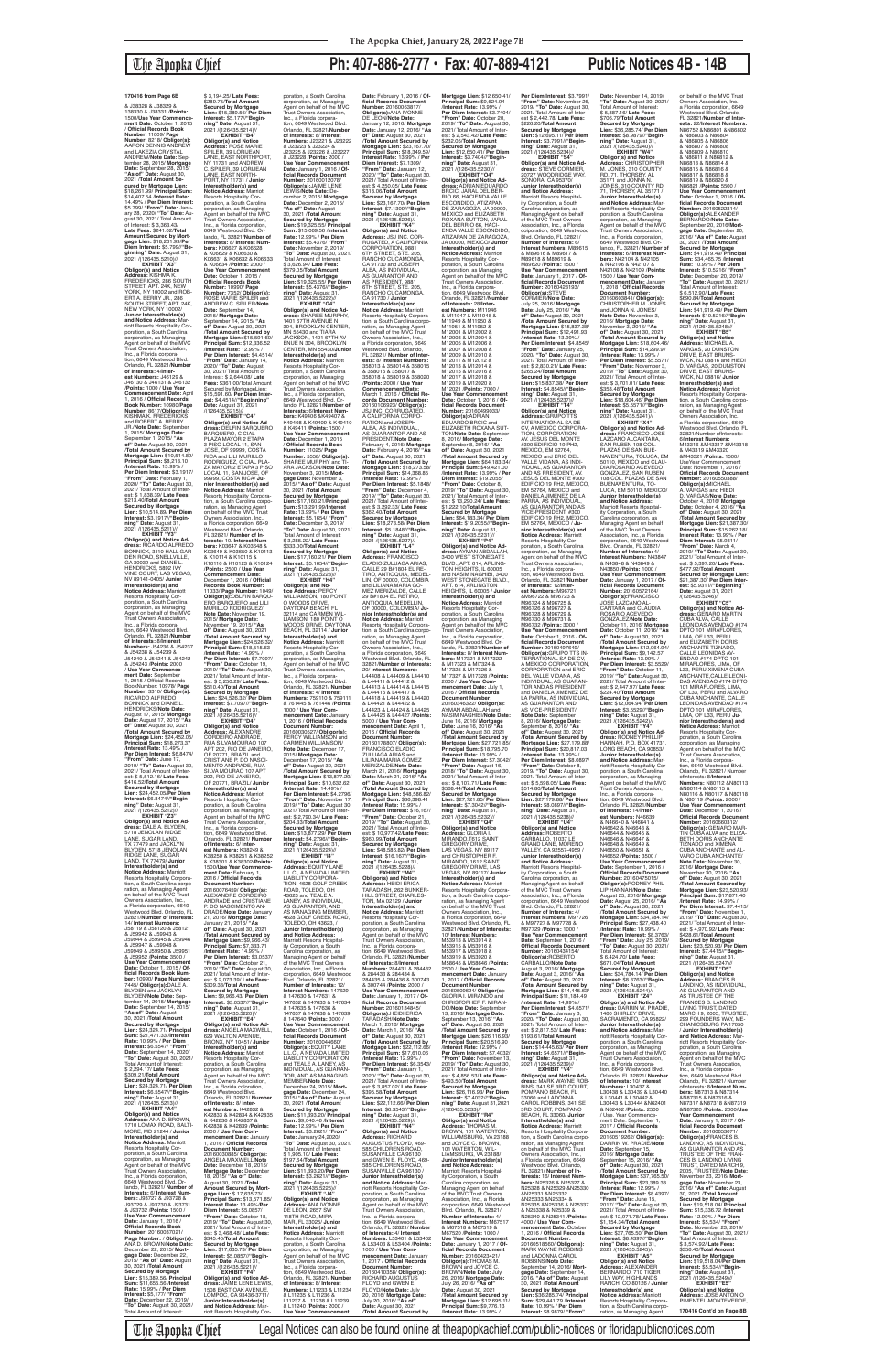AVE.LIBERTADOR (EL<br>BOSQUE) RESIDENCIAS VENEZUELA 10-A, CARA-CAS, OF 1050, VENEZU-<br>ELA and ROSE MARIE ELA and ROSE MARIE<br>BLASCO DE PIMENTEL,<br>AVE.LIBERTADOR (EL<br>BOSQUE) RESIDENCIAS , CARACAS, OF 1050, VENEZUELA/**Junior Interestholder(s) and Notice Address:** Marriott Resorts Hospitality Corporation, a South Carolina corporation, as Managing Agent on behalf of the MVC Tmst Owners Association, Inc., a Florida corporation, 6649 Westwood Blvd. Orlando, FL 32821/ **Number of Interests:** 6/ **Interest Numbers:** O01533 & O01534 & O01535 & O01536 & O01537 & O01538 /**Points:** 1500 / **Use Year Commencement Date:** January 1, 2017 / **Official Records Docume**<br>**Number:** 20160650668 **Number:** 20160650668/<br>**Obligor(s):**JOSE ANTONIO<br>PIMENTEL-MONTEVERDE<br>and ROSE MARIE BLASCO DE PIMENTEL/**Note Date:** November 17, 2016/ **Mort-gage Date:** November 17, 2016/ **"As of" Date:** August 30, 2021 /**Total Amount Secured by Mortgage Lien:** \$18,206.24/ **Principal Sum:** \$13,508.66 /**Interest Rate:** 15.99% / **Per Diem Interest:** \$6.0001/ **"From" Date:** October 17, 2019/ **"To" Date:** August 30, 2021/ Total Amount of Interest: \$ 4,098.00/ **Late Fees:** \$349.58/**Total Amount Secured by Mortgage Lien:** \$18,206.24/ **Per Diem Interest:** \$6.0001//**"Beginning" Date:** August 31, 2021 /(126435.5250)// **EXHIBIT "F5" Obligor(s) and Notice Address:** ESTHER MARINA PIROZZI DE MENA, URBZ CLUB HIPICO PASEO EL CAIMAN<br>#36-1, LOS TEQUES, OF 1012, VENEZUELA and JESUS SALVADOR MENA HERNANDEZ, URBZ CLUB HIPICO PASEO EL CAIMAN #36-1, LOS TEQUES, OF<br>1012. VENEZUELA/Ju-1012, VENEZUELA/**Ju-nior Interestholder(s) and Notice Address:** Marriott Resorts Hospitality Corporation, a South Carolina corporation, as Managing Agent on behalf of the MVC Trust Owners Association, Inc., a Florida corporation, 6649 Westwood Blvd. Orlando, FL 32821/ **Number of Interests:** 10/ **Interest Numbers:** O03023 & O03024 & O03025 &

O03026 & O03027 & O03028 & O03029 & O03030 & O03031 & O03032/**Points:** 2500 / **Use Year Commencement Date:** November 1, 2016 / **Official Records Documen Number: 201605970 Obligor(s):**ESTHER MARI-NA PIROZZI DE MENA and JESUS SALVADOR MENA HERNANDEZ/**Note Date:** October 31, 2016/ **Mortgage Date:** October 31, 2016/ **"As of" Date:** August 30, 2021 /**Total Amount Secured by Mortgage Lien:** \$23,662.57/ **Principal Sum:** \$17,715.89 /**Interest Rate:** 15.99% / **Per Diem Interest:** \$7.8688/ **"From" Date:** November 1, 2019/ **"To" Date:** August 30, 2021/ Total Amount of Inter-est: \$ 5,256.31/ **Late Fees:** \$440.37/**Total Amount Secured by Mortgage Lien:** \$23,662.57/ **Per Diem Interest:** \$7.8688//"**Beginning"**<br>**Date:** August 31, 2021<br>/(126435.5251)/

**EXHIBIT "N5" Obligor(s) and Notice<br><b>Address:** JOHN COLLAZO,<br>274 TRENTON LANE, CAN-<br>TON, GA 30115, and TARA COLLAZO, 274 TRENTON LANE, CANTON, GA 30115/ **Junior Interestholder(s) and Notice Address:** Marriott Resorts Hospitality Cor-poration, a South Carolina corporation, as Managing Agent on behalf of the MVC Trust Owners Association, Inc., a Florida corporation, 6649 Westwood Blvd. Or-lando, FL 32821/**Number of Interests:** 8/ **Interest Numbers:** Q76946 & Q76947 & Q76948 & Q76949 & Q76950 & Q76951 & Q76952 & Q77001 /**Points:** 2000 / **Use Year Commencement Date:** June 1, 2017 / **Official Records Document Number:** 20170298232/ **Obligor(s):** JOHN COLLAZO and TARA COLLAZO/**Note Date:** April 28, 2017/ **Mortgage Date:** April 28, 2017/ **"As of" Date:** August 30, 2021 /**Total Amount Secured by Mortgage Lien:** \$23,262.78/ **Principal Sum:** \$18,732.36 /**Interest Rate:** 12.99% / **Per Diem Interest:** \$6.7593/ **"From" Date:** January 28, 2020/ **"To" Date:** August 30, 2021/ Total Amount of Inter-est: \$ 3,920.42/ **Late Fees:** \$360.00/**Total Amount Secured by Mortgage Lien:**<br>\$23,262,78/ Per Diem Inter \$23,262.78/ **Per Diem Inter-est:** \$6.7593//**"Beginning" Date:** August 31, 2021 /(126435.5260)// **EXHIBIT "O5" Obligor(s) and Notice Address:** PAMELA LYNN SIMPSON, TRUSTEE OF THE JAMES EDWARD SIMPSON LIVING TRUST, DATED JANUARY 10, 2013, 1520 OLD IVY DRIVE, SPRINGFIELD, IL 62711 and JAMES EDWARD 2017/ **Mortgage Date:** December 7, 2017/ **"As of" Date:** August 30, 2021 /**Total Amount Secured by Mortgage Lien:** \$21,363.66/ **Principal Sum:** \$16,028.54/ **Interest Rate:** 15.99% / **Per Diem Interest:** \$7.1193/ **"From" Date:** November 7, 2019/ **"To" Date:** August 30, 2021/ Total Amount of Interest: \$ 4,713.00/ **Late Fees:** \$372.12/**Total Amount Secured by Mortgage Lien:** \$21,363.66/**Per Diem Interest:** \$7.1193//"**Beginning"**<br>**Date:** August 31, 2021<br>/(126435.5264)/ **EXHIBIT "S5" Obligor(s) and Notice Address:** DONALD BRUCE ROBERSON, 2727 29TH<br>STREET, NW. APT, 305

**EXHIBIT "G5" Obligor(s) and Notice Address:** ROXANA M. ORLICH ESQUIVEL,<br>DE VIVEROS EXOTICA 900 OESTE 50 NORTE, CONDOMINIO IMPERIAL # 5, ESCAZU, OF 00000, COSTA RICA and GUS-TAVO A. ORTIZ, DE VIVE-ROS EXOTICA 900 OESTE 50 NORTE,, ESCAZU, OF 00000, COSTA RICA/ **Junior Interestholder(s) and Notice Address:** Marriott Resorts Hospitality Corporation, a South Carolina corporation, as Managing Agent on behalf of the MVC Trust Owners Association, Inc., a Florida corporation, 6649 Westwood Blvd. Orlando, FL 32821/ **Number of Interests:** 20/ **Interest Numbers:** O30229 & O30230 & O30231 & O30232 & O30233 & O30234 & O30235 & O30236 & O30237 & O30238 & O30239 & O30240 & O30241 & O30242 & O30243 & O30244 & O30245 & O30246 & O30247 & O30248 /**Points:** 5000 / Use Year Commencement **Date:** lanuary 1, 2017 / **Of-ficial Records Document Number:** 20170057734/ **Obligor(s):**ROXANA M. ORLICH ESQUIVEL and GUSTAVO A. ORTIZ/**Note Date:** December 20, 2016/ **Mortgage Date:** December 20, 2016/ **"As of" Date:** August 30, 2021 /**Total Amount Secured by Mortgage Lien:** \$43,725.23/ **Principal Sum:** \$33,770.41 /**Interest Rate:** 13.99%/**Per Diem Interest:** \$13.1236/ **"From" Date:** October 20, 2019/ **"To" Date:** August 30, 2021/ Total Amount of Interest: \$ 8,924.04/ **Late Fees:** \$780.78/**Total Amount Secured by Mortgage Lien:** \$43,725.23/ **Per Diem Inter-est:** \$13.1236//**"Beginning" Date:** August 31, 2021 /(126435.5253)// **EXHIBIT "H5" Obligor(s) and Notice Address:** ANDREA L. TRAVERS, 3 COLUM-BUS SQUARE, SALEM, MA 01970 / **Junior Interestholder(s) and Notice Address:** Marriott Resorts Hospitality Cor-poration, a South Carolina corporation, as Managing Agent on behalf of the MVC Trust Owners Association, Inc., a Florida corporation, 6649 Westwood Blvd. Orlando, FL 32821/ **Number of Interests:** 6/**Interest Numbers:** 089338 & 089339 & 089340 & 089341 & 089342 & 089343 /**Points:** 1500 / **Use Year Commencement Date:** February 1, 2017 / **Official Records Document Number:** 20170096694/ **Obligor(s):**ANDREA L. TRAVERS/**Note Date:** January 20, 2017/ **Mortgage Date:** January 20, 2017/ **"As of" Date:** August 30, 2021 /**Total Amount Secured by Mortgage Lien:** \$18,656.99/ **Principal Sum:** \$14,740.64 /**Interest Rate:** 13.99% / **Per Diem Interest:** \$5.7284/ **"From" Date:** January 20, 2020/ **"To" Date:** August 30, 2021/ Total Amount of Interest: \$ 3,368.27/ **Late Fees:** \$298.08/**Total Amount Secured by Mortgage Lien:** \$18,656.99/ **Per Diem Interest:** \$5.7284//**"Beginning" Date:** August 31, 2021 /(126435.5254)// **EXHIBIT "I5" Obligor(s) and Notice Ad-dress:** MAURO MARTINEZ PERERA, AV APOQUINDO tion, 6649 Westwood Blvd. Orlando, FL 32821/**Number of Interests:** 10/ **Interest Numbers:** Q26138 & Q26139 & Q26140 & Q26141 & Q26142 & Q26143 & Q26144 & Q26145 & Q40149 & Q40150 /**Points:** 2500 / **Number:** 20170318557/ **Obligor(s):**WALLACE MAHONEY/**Note Date:** May 9, 2017/ **Mortgage Date:** May 9, 2017/ **"As "From" Date:** January 9, \$419.71/**Total Amount Obligor(s) and Notice Address:** BENJAMIN H. PESTER, 5116 GARNER AVENUE, PORTS-Resorts Hospitality Cor-Inc., a Florida corpora-**Numbers:** Q34537 & Q34538 & Q42352 & Q42401 & Q42402 & Q42403 & Q42404 & Q42405 & Q42406 & Q42407 & Q42408 & Q42409 & Q42410 & Q42411 & Q42412 & Q42413 & Q42414 & Q42415 & Q51627 & **Number:** 20170319634/ **Obligor(s):**BENJAMIN **Diem Interest:** \$13.6134/ **Date:** August 31, 2021 /(126435.5258)// WAY, RIVER SIDE, CA 92508 and JOCELYN<br>MATIAS MCCOY, 7964 **Interestholder(s) and Notice Address:** Marriott Resorts Hospitality Corporation, a South Carolina corporation, as

7935 OF 401 TORRE B, LAS CONDES SANTIAGO, OF 00000, CHILE and HERNAN MARTINEZ PERERA, AV APOQUINDO<br>7935 OF 401 TORRE B, LAS CONDES SANTIAGO, OF 00000, CHILE/ **Junior Interestholder(s) and Notice Address:** Marriott Resorts Hospitality Corpora-tion, a South Carolina corporation, as Managing Agent<br>on behalf of the MVC Trust<br>Owners Association, Inc.,<br>a Florida corporation, 6649 Westwood Blvd. Orlando, FL 32821/ **Number of Interests:** 18/ **Interest Numbers:** P25419 & P25420 & P25421<br>8 P25422 & P25423 & & P25422 & P25423 & P25424 & P25425 & P25426 & P25427 & P25428 & P25429 & P25430 & P25431 & P25432 & P25433 & P25434 & P25435 & P25436 /**Points:** 4500 / **Use Year Commencement Date:** January 1, 2017 / **Of-ficial Records Document Number:** 20170052070/ **Obligor(s):**MAURO<br>MARTINEZ PERERA and HERNAN MARTINEZ PER-ERA/**Note Date:** December 28, 2016/ **Mortgage Date:** December 28, 2016/ **"As of" Date:** August 30, 2021 /**Total Amount Secured by Mortgage Lien:** \$42,825.69/ **Principal Sum:** \$32,659.02 /**Interest Rate:** 14.99% / **Per**  Diem Interest: \$13.5989/<br>"**From" Date:** October 28,<br>2019/ "**To" Dat**e: August 30,<br>2021/ Total Amount of Inter-<br>est: \$ 9,138.41/ **Late Fees:**<br>\$778.26/**Total Amount Secured by Mortgage Lien:** \$42,825.69/ **Per Diem Inter-est:** \$13.5989//**"Beginning" Date:** August 31, 2021 /(126435.5 **EXHIBIT "J5" Obligor(s) and Notice Address:** SERENA SMITH, 112 MARKS ROAD, APT. 3, VALPARAISO, IN 46383-5323 / **Junior Interestholder(s) and Notice Address:** Marriott Resorts Hospitality Corpora-tion, a South Carolina corpo-ration, as Managing Agent on behalf of the MVC Trust Owners Association, Inc., a Florida corporation, 6649 Westwood Blvd. Orlando, FL 32821/**Number of Interests:** 16/ **Interest Numbers:** C00729 & C00740 & C00741 & C00742 & C00743 & C02116 & C02117 & C02118 & C02119 & C04814 &C04815 & C04816 & C04817 & C04818 & C04819 & C04820 /**Points:** 4000 / **Use Year Commencement Date:** June 1, 2017 / **Official Records Document Number:** 20170299962/ **Obligor(s):** SERENA SMITH/**Note Date:** May 1, 2017/ **Mortgage Date:** May 1, 2017/ **"As of" Date:** August 30, 2021 /**Total Amount Secured by Mortgage Lien:** \$34,905.33/ **Principal Sum:** \$28,533.73 /**Interest Rate:** 10.99% / **Per Diem Interest:** \$8.7107/ **"From" Date:** December 1, 2019/ **"To" Date:** August 30, 2021/ Total Amount of Inter-est: \$ 5,557.40/ **Late Fees:** \$564.20/**Total Amount Secured by Mortgage Lien:** \$34,905.33/ **Per Diem Inter-est:** \$8.7107//**"Beginning" Date:** August 31, 2021 /(126435.5256)// **EXHIBIT "K5" Obligor(s) and Notice Address:** WAL-LACE MAHONEY, 2835 PECONIC BAY BLVD. LAUREL, NY 11948/ **Junior Interestholder(s) and Notice Address:** Marriott Resorts Hospitality Cor-poration, a South Carolina corporation, as Managing Agent on behalf of the MVC Trust Owners Association, Inc., a Florida corpora-

### The Apopka Chief **Ph: 407-886-2777 • Fax: 407-889-4121 Public Notices 4B - 14B Number of Interests:** 8/ **Interest Numbers:** Q76441 & Q76442 & Q76443 & Q76444 & Q76445 & Q76446 & Q76447 & Q76448 /**Points:** 2000 / **Use Year Commencement Date:** May 1, 2017 / **Of-ficial Records Document Number:** 20170296051/ **Obligor(s):**DAVID LAMARR MCCOY and JOCELYN MA-TIAS MCCOY/**Note Date:** April 27, 2017/ **Mortgage Date:** April 27, 2017/ **"As of" Date:** August 30, 2021 /**Total Amount Secured by Mortgage Lien:** \$21,788.38/ Principal Sum: \$17,527.03<br>/Interest Rate: 12.99%/<br>Per Diem Interest: \$6.3243/<br>"From" Date: January 27,<br>2020/ "Total Amout of Inter-<br>2021/ Total Amout of Inter-<br>est: \$ 3,674.39/Late Fees: \$336.96/**Total Amount Secured by Mortgage Lien:** \$21,788.38/ **Per Diem Interest:** \$6.3243//"**Beginning"**<br>**Date:** August 31, 2021<br>/(126435.5259)// R22740 & R22741 & R22742 & R22743 & R22744 & R22745 & R22746 & R22747 R22748 /**Points:** 4000 / **Use Year Commencement Date:** January 1, 2018 / **Official Records**  GOT and RAYMOND E. SCHURGOT/**Note Date:** May 31, 2017/ **Mortgage Date:** May 31, 2017/ **"As of" Date:** August 30, 2021 /**Total Amount Secured by**  2021/ Total Amount of Interest: \$ 6,019.86/ **Late Fees:** \$610.28/**Total Amount Date:** August 31, 2021

**Document Number:<br>20170356199/ <b>Obligor(s):**<br>PAMELA JEAN SCHURGOT<br>and NORMA J. SCHUR-**Mortgage Lien:** \$39,366.68/ **Principal Sum:** \$32,486.54 /**Interest Rate:** 10.99% / **Per Diem Interest:** \$9.9174/ **"From" Date:** January 1, 2020/ **"To" Date:** August 30, **Secured by Mortgage Lien:** \$39,366.68/ **Per Diem Inter-est:** \$9.9174//**"Beginning"**  /(126435.5263)// **EXHIBIT "R5" Obligor(s) and Notice Address:** KRISTY NEL-SON-SCHNEIDER, 563 BUCKEYE DRIVE, SHEF-FIELD LAKE, OH 44054 and JAMES SCHNEIDER, 563 BUCKEYE DRIVE, SHEF FIELD LAKE, OH 44054 / **Junior Interestholder(s) and Notice Address:** Mar-<br>poration, a South Carolina<br>poration, as Managing<br>Agent on behalf of the MVC<br>Trust Owners Association, Inc., a Florida corpora-tion, 6649 Westwood Blvd. Orlando, FL 32821/**Number of Interests:** 8/**Interest Numbers:** 834934 & 859337 & 859338 & 859339 &<br>859340 & 859341 & 859342 859340 & 859341 & 859342 & 859343 /**Points:** 2000 / **Use Year Commencement Date:** January 1, 2018 / **Of-ficial Records Document Number:** 20170700079/ **Obligor(s):**KRISTY<br>NELSON-SCHNEIDER<br>and JAMES SCHNEIDER/<br>**Note Date:** December 7, \$50,492.83/Per Die /(126435.5267)// **EXHIBIT "V5" Obligor(s) and Notice Address:** JOSEFINA<br>TIMBOL SONGCO, 4953 WIOTA STREET, LOS **and Notice Address:** Marriott Resorts Hospitality Corporation, a South Carolina corporation, as Managing Agent on behalf of the MVC Trust Owners

**Use Year Commencement Date:** January 1, 2020 / **Official Records Document of" Date:** August 30, 2021 /**Total Amount Secured by Mortgage Lien:** \$25,571.75/ **Principal Sum:** \$20,199.89 /**Interest Rate:** 13.99% / **Per Diem Interest:** \$7.8499/ 2020/ **"To" Date:** August 30, 2021/ Total Amount of Interest: \$ 4,702.15/ **Late Fees: Secured by Mortgage Lien:** \$25,571.75/ **Per Diem Interest:** \$7.8499//"**Beginning"**<br>**Date:** August 31, 2021<br>/(126435.5257)// **EXHIBIT "L5"** MOUTH, VA 23703/ **Junior Interestholder(s) and Notice Address:** Marriott poration, a South Carolina corporation, as Managing Agent on behalf of the MVC Trust Owners Association, tion, 6649 Westwood Blvd. Orlando, FL 32821/**Number of Interests:** 20/ **Interest**  Q51628 /**Points:** 5000 / **Use Year Commencement Date:** January 1, 2019 / **Of-ficial Records Document**  H. PESTER/**Note Date:** May 10, 2017/ **Mortgage Date:** May 10, 2017/ **"As of" Date:** August 30,2021 /**Total Amount Secured by Mortgage Lien:** \$50,869.10/ **Principal Sum:** \$40,738.25 /**Interest Rate:** 12.03% / **Per "From" Date:** November 10, 2019/ **"To" Date:** August 30, 2021/ Total Amount of Interest: \$ 8,971.15/ **Late Fees:** \$909.70/**Total Amount Secured by Mortgage Lien:** \$50,869.10/ **Per Diem Interest:** \$13.6134//**"Beginning" EXHIBIT "M5" Obligor(s) and Notice Address:** DAVID LAMARR MCCOY, 7964 LACROSSE MATIAS MCCOY, 7964 LACROSSE WAY, RIVER SIDE, CA 92508/ **Junior**  Managing Agent on behalf of the MVC Trust Owners Association, Inc., a Florida corporation, 6649 Westwood Blvd. Orlando, FL 32821/ DATED JANUARY 10, 2013 **Note Date:** June 16, 2017/ **Mortgage Date: June 16,<br>2017/ "As of" Date: August** 2017/ **"As of" Date:** August 30, 2021 /**Total Amount Secured by Mortgage Lien:** \$22,328.40/ **Principal Sum:** \$17,723.25 /**Interest Rate:** 12.99% / **Per Diem Interest:** \$6.3951/ **"From" Date:** December 16, 2019/ **"To" Date:** August 30, 2021/ Total Amount of Interest: \$ 3,984.15/ **Late Fees:** \$371.00/**Total Amount Secured by Mortgage Lien:** \$22,328.40/**Per Diem Inter-est:** \$6.3951//**"Beginning" Date:** August 31, 2021 /(126435.5261)// **EXHIBIT "P5" Obligor(s) and Notice Address:** BENJAMIN SHO-RUM, 17533 HAWKS VIEW DRIVE, FORT MILL, SO 29707-5894 and DOROTHY MARIE SHORUM, 17533 HAWKS VIEW DRIVE,<br>FORT MILL, SC 29707-5894 FORT MILL, SC 29707-5894 / **Junior Interestholder(s) and Notice Address:** Marriott Resorts Hospitality Cor-poration, a South Carolina corporation, as Managing Agent on behalf of the MVC Trust Owners Association, Inc., a Florida corporation, 6649 Westwood Blvd. Orlando, FL 32821/**Number of Interests:** 8/**Interest Numbers:** 057328 & 057329 & 057330 & 057331 & 057332 & 059810 & 059811 & 061915 /**Points:** 2000 / **Use Year Commencem Date:** January 1, 2018 / **Official Records Docume**<br>**Number: 20170348646/ Number:** 20170348646/<br>**Obligor(s):**BENJAMIN<br>SHORUM and DOROTHY<br>MARIE SHORUM/**Note Date:** May 24, 2017/ **Mortgage Date:** May 24, 2017/ **"As of" Date:** August 30, 2021 /**Total Amount Secured by Mortgage Lien:** \$21,378.58/ **Principal Sum:** \$17,012.43 /**Interest Rate:** 12.99% / **Per Diem Interest:** \$6.1387/ **"From" Date:** December 24, 2019/ **"To" Date:** August 30, 2021/ Total Amount of Interest: \$ 3,775.29/ **Late Fees:** \$340.86/**Total Amount Secured by Mortgage Lien:** \$21,378.58/ **Per Diem Interest:** \$6.1387//**"Begin-ning" Date:** August 31,2021 /(126435.5262)// **EXHIBIT "Q5" Obligor(s) and Notice Address:** PAMELA JEAN SCHURGOT, 95 RIVER<br>OAKS WAY, HARDEEVILLE, SC 29927 and NORMA J. SCHURGOT, 95 RIVER<br>OAKS WAY, HARDEEVILLE. OAKS WAY, HARDEEVILLE, SC 29927 and RAYMOND E. SCHURGOT, 95 RIVER OAKS WAY, HARDEEVILLE, SC 29927 /**Note / Junior Interestholder(s) and Notice Address:** Marriott Resorts Hospitality Corporation, a South Carolina corporation, as Managing Agent<br>on behalf of the MVC Trust Owners Association, Inc., a Florida corporation, 6649 Westwood Blvd. Orlando, FL 32821/**Number of Interests:** 16/**Interest Numbers:** R22733 &R22734 &R22735 & R22736 & R22737 & R22738 & R22739 &

SIMPSON, TRUSTEE OF THE JAMES EDWARD SIMPSON LIVING TRUST DATED JANUARY 10, 2013, 1520 OLD IVY DRIVE, SPRINGFIELD, IL 62711 / **Junior Interestholder(s) and Notice Address:** Marriott Resorts Hospital-ity Corporation, a South Carolina corporation, as Managing Agent on behalf of the MVC Trust Owners Association, Inc., a Florida corporation, 6649 Westwood Blvd. Orlando, FL 32821/ **Number of Interests:** 8/ **Interest Numbers:** R09502 & R09503 & R09504 & R09505 & R09506 & R09507 & R09508 & R09509 /**Points:** 2000 / **Use Year Commencement Date:** January 1, 2018 / **Official Records Document Number:** 20170375779/ **Obligor(s):**PAMELA LYNN SIMPSON, TRUSTEE OF<br>THE JAMES EDWARD THE JAMES EDWARD<br>SIMPSON LIVING TRUST,<br>DATED JANUARY 10, 2013<br>and JAMES EDWARD SIMPSON, TRUSTEE OF THE JAMES EDWARD<br>SIMPSON LIVING TRUST, STREET, NW, APT. 305,<br>WASHINGTON, DC 20008<br>and JENNIFER HELENE<br>ROBERSON, 2727 29TH STREET, NW, APT. 305, WASHINGTON, DC 20008 / **Junior Interestholder(s) and Notice Address:** Ma riott Resorts Hospitality Corporation, a South Carolina corporation, as Managing Agent on behalf of the MVC Trust Owners Association, Inc., a Florida corporation, 6649 Westwood Blvd. Orlando, FL 32821/ **Number of Interests:** 10/ **Interest Numbers:** 829936 & 829937 & 829938 & 829939 & 829940 & 829941 & 829943 & 829944 & 829945 & 829946 /**Points:** 2500 / **Use Year Commencement Date:** July 1, 2017 / **Official Records Document<br><b>Number:** 20170379647/<br>**Obligor(s):**DONALD<br>BRUCE ROBERSON and JENNIFER HELENE ROBERSON/**Note Date:** June 19, 2017/ **Mortgage Date:** June 19, 2017/ **"As of" Date:** August 30, 2021 /**Total Amount Secured by Mortgage Lien:** \$27,701.23/ **Principal Sum:** \$22,272.04 /**Interest Rate:** 12.99% /

**Per Diem Interest:** \$8.0365/ **"From" Date:** January 19, 2020/ **"To" Date:** August 30, 2021/ Total Amount of Interest: \$ 4,733.45/ **Late Fees:** \$445.74/**Total Amount Secured by Mortgage Lien:** \$27,701.23/ **Per Diem Inter-est:** \$8.0365//**"Beginning" Date:** August 31, 2021 /(126435.5265)// **EXHIBIT "T5" Obligor(s) and Notice Address:** MARY A. CRANE, 13260 MONMOUTH HWY, MONMOUTH, OR 97361/ **Junior Interestholder(s) and Notice Address:** Marriott Resorts Hospitality Corporation, a South Carolina corporation, as Managing Agent on behalf of the MVC Trust Owners Association, Inc., a Florida corporation, 6649 Westwood Blvd. Orlando, FL 32821/**Number of Interests:** 6/ **Interest Numbers:** R31806 &R31807 &R31808 &R31809 & R31810 & R31811 /**Points:** 1500 / **Use Year Commencement Date:** January 1, 2018 / **Of**ficial Records Documen **Number:** 20170406532/ **Obligor(s):**MARY A. CRANE/**Note Date:** June 29, 2017/ **Mortgage Date:** June 29, 2017/ **"As of" Date:** August 30, 2021 /**Total Amount Secured by Mortgage Lien:** \$20,396.11/ **Principal Sum:** \$15,870.64 /**Interest Rate:** 13.99% / **Per Diem Interest:** \$6.1675/ **"From" Date:** December 1, 2019/ **"To" Date:** August 30, 2021/ Total Amount of Interest: \$ 3,934.87/ **Late Fees:** \$340.60/**Total Amount Secured by Mortgage Lien:** \$20,396.11/**Per Diem Interest:** \$6.1675//**"Beginning"<br><b>Date:** August 31, 2021<br>/(126435.5266)//<br>**EXHIBIT "U5" Obligor(s) and Notice**  Address: MICHELE BARTON, 2652 HERITAGE PARK ROAD, TAYLORS-VILLE, UT 84129 / **Junior Interestholder(s) and Notice Address:** Marriott Resorts Hospitality Corporation, a South Carolina corporation, as Managing Agent on behalf of the MVC Trust Owners Association, Inc., a Florida corporation, 6649 Westwood Blvd. Orlando, FL 32821/ **Number of Interests:** 20/ **Interest Numbers:** R33542 & R33543 & R33544 & R33545 & R33546 & R33547 & R33548 & R33549 & R33550 & R33551 & R33552 & R33601 & R33602 & R33603 & R33604 & R33605 & R33606 & R33607 & R33608 & R33609 /**Points:** 5000 / **Use Year Commencement Date:** January 1, 2018 / **Of**ficial Records Documen **Number:** 20170384449/ **Obligor(s):**MICHELE BARTON/**Note Date:** June 20, 2017/ **Mortgage Date:** June 20, 2017/ **"As of" Date:** August 30, 2021 /**Total Amount Secured by Mortgage Lien:** \$50,492.83/ **Principal Sum:** \$40,169.40 /**Interest Rate:** 14.15% / **Per** 

Association, Inc., a Florida corporation, 6649 Westwood Blvd. Orlando, FL 32821/ **Number of Interests:** 4/ **Interest Numbers:** R35021 & R35022 & R35023 & R35024 /**Points:** 1000 / **Use Year Commencement Date:** January 1, 2018 / **Official Records Document Number:** 20170599774/ **Obligor(s):**JOSEFINA TIMBOL SONGCO and JOSE ROLANDO SONGCO/ **Note Date:** September 29, 2017/ **Mortgage Date:** September 29, 2017/ **"As of" Date:** August 30, 2021 /**Total Amount Secured by Mortgage Lien:** \$13,909.56/ **Principal Sum:** \$10,988.89 /**Interest Rate:** 13.99% / **Per Diem Interest:** \$4.2704/ **"From" Date:** February 1, 2020/ **"To" Date:** August 30, 2021/ Total Amount of Inter-est: \$ 2,459.71/ **Late Fees:** \$210.96/**Total Amount Secured by Mortgage Lien:** \$13,909.56/ **Per Diem Interest:** \$4.2704//"Begin-<br>nmg" Date: August 31, 2021<br>/(126435.5268)// **EXHIBIT "W5" Obligor(s) and Notice Address:** ANTONIETTE CECILIA BROWN, 10611 BLACK FOX COURT,<br>BOWIE, MD 20721 / **Junior Interestholder(s) and Notice Address:**<br>Marriott Resorts Hospital-<br>ity Corporation, a South Carolina corporation, as Managing Agent on behalf of the MVC Trust Owners Association, Inc., a Florida corporation, 6649 Westwood Blvd. Orlando, FL 32821/ **Number of Interests:** 8/ **Interest Numbers:** R49045 & R49046 & R49047 & R49048 & R49049 & R49050 & R49051 & R49052 /**Points:** 2000 / **Use Year Commencement Date:** September 1, 2018 / **Official Records Document Number:** 20170516413/ **Obligor(s):**ANTONIETTE CECILIA BROWN/**Note Date:** August 14, 2017/ **Mortgage Date:** August 14, 2017/ **"As of" Date:** August 30, 2021 /**Total Amount Secured by Mortgage Lien:** \$24,460.87/ **Principal Sum:** \$19,247.00 /**Interest Rate:** 12.99% / **Per Diem Interest:** \$6,945/ **"From" Date:** November 14, 2019/ **"To" Date:** August 30, 2021/ Total Amount of Interest: \$4,548.91/ **Late Fees:** \$414.96/**TotaI Amount Secured by Mortgage Lien:** \$24,460.87/ **Per Diem Interest:** \$6.945//**"Beginning" Date:** August 31, 2021 /(126435.5269)// **EXHIBIT "X5" Obligor(s) and Notice Address:** CONNIE JUDGE<br>JOHNSON, 412 BIG LEAF<br>WALK, MCDONOUGH, GA 30253/ **Junior Interestholder(s) and Notice Address:** Marriott<br>Resorts Hospitality Cor-<br>poration, a South Carolina<br>corporation, as Managing<br>Agent on behalf of the MVC<br>Trust Owners Association, Inc., a Florida corporation, 6649 Westwood Blvd. Orlando, FL 32821/**Number of Interests:** 4/**Interest Numbers:** R51742 & R51743 & R51744 & R51745 /**Points:** 1000 / **Use Year Commencement Date:** August 1, 2017 / **Of-ficial Records Document Number:** 20170464389/ **Obligor(s):**CONNIE JUDGE JOHNSON/**Note Date:** July 19, 2017/ **Mortgage Date:** July 19, 2017/ **"As of" Date:** August 30, 2021 /**Total Amount Secured by Mortgage Lien:** \$13,530.54/ **Principal Sum: \$10,615.82**<br>**/Interest Rate: 13.99% /** /**Interest Rate:** 13.99% / **Per Diem Interest:** \$4.1254/ **"From" Date:** January 19, 2020/ **"To" Date:** August 30, 2021/ Total Amount of Interest: \$ 2,429.88/ **Late Fees:** \$234.84/**Total Amount Secured by Mortgage Lien:** \$13,530.54/**Per Diem Interest:** \$4.1254//**"Beginning" Date:** August 31, 2021 /(126435.5270)//<br>**EXHIBIT "Y5" EXHIBIT "Y5" Obligor(s) and Notice Ad-dress:** ARIEL OBREGON, 1362 NORTH COLUMBUS AVENUE, GLENDALE, CA 91202 and KAREN OBREGON, 1362 NORTH COLUMBUS AVENUE, GLENDALE, CA 91202 / **Junior Interestholder(s) and Notice Address:** Marriott Resorts Hospitality Corporation, a South Carolina corporation, as Managing Agent on behalf of the MVC Trast Owners Association, Inc., a Florida corporation, 6649 Westwood Blvd. Orlando, FL 32821/ **Number of Interests:** 16/ **Interest Numbers:** R56430 & R56431 & R56618 & R56619 & R56620 & R56621 & R56622 & R56623 & R56624 & R56625 & R56626 & R56627 & R56628 &R56629 &R56630 &R56631 /**Points:** 4000/**Use Year Commencement Date:** August 1, 2017 / **Official Records Document Number:** 20170458993/ **Obligor(s):**ARIEL OBREGON and KAREN OBREGON/**Note Date:** July 21, 2017/ **Mortgage Date:** July 21, 2017/ **"As of" Date:** August 30, 2021 /**Total Amount Secured by Mortgage Lien:** \$47,602.65/ **Principal Sum:** \$35,754.00 /**Interest Rate:** 9.99% / **Per Diem Interest:** \$9.9217/ **"From" Date:** June 21, 2018/ **"To" Date:** August 30, 2021/ Total Amount of Interest: \$ 11,568.64/ **Late Fees:** \$30.01/**Total Amount Secured by Mortgage Lien:** \$47,602.65/ **Per Diem Interest:** \$9.9217//**"Beginning" Date:** August 31, 2021<br>/(126435.5271)// **EXHIBIT "Z5" Obligor(s) and Notice<br><b>Address:** GARY J. GIOIA,<br>7407 WINDINGLAKE CIRCLE, OVIEDO, FL 32765 and JOANN GIOIA, 7407 WINDINGLAKE CIRCLE, OVIEDO, FL 32765 / **Junior Interestholder(s) and Notice Address:** Marriott Resorts Hospitality Corporation, a South Carolina corporation, as Managing Agent on behalf of the MVC Trust Owners

**Diem Interest:** \$15.7888/ **"From" Date:** January 20, 2020/ **"To" Date:** August 30, 2021/ Total Amount of Interest: \$ 9,283.77/ **Late Fees:** \$789.66/**Total Amount Secured by Mortgage Lien: est:** \$15.7888//**"Beginning" Date:** August 31, 2021 ANGELES, CA 90041 and<br>JOSE ROLANDO SONGCO, 4953 WIOTA STREET, LOS ANGELES, CA 90041 / **Junior Interestholder(s)**  Association, Inc., a Florida<br>corporation, 6649 Westwood<br>Blvd. Orlando, FL 32821/<br>**Number of Interests:** 18/ **Interest Numbers:** R70115 & R70116 & R70117 & R70118 & R70119 & R70120 & R70121 & R70122 & R70123 & R70124 & R70125 & R70126 & R70127 & R70128 & R70129 & R70130 & R70131 & R70132 /**Points:** 4500 / **Use Year Commencement Date:** August 1, 2018 / **Official Records Document Number:** 20170485304/ **Obligor(s):** GARY J. GIOIA and JOANN GIOIA/**Note Date:** August 2, 2017/ **Mortgage Date:** August 2, 2017/ **"As of" Date:** August 30, 2021 /**Total Amount Secured by Mortgage Lien:** \$62,371.59/ **Principal Sum:** \$44,775.91 /**Interest Rate:** 12.99% / **Per Diem Interest:** \$16.1566/ **"From" Date:** October 2, 2018/ **"To" Date:** August 30, 2021/ Total Amount of Interest: \$ 17,174.60/ **Late Fees:** \$171.08/**Total Amount Secured by Mortgage Lien:** \$62,371.59/ **Per Diem Inter-est:** \$16.1566//**"Beginning" Date:** August 31, 2021 /(126435.5273)/<br>**FXHIBIT "А6" EXHIBIT "A6" Obligor(s) and Notice Ad-dress:** BRIAN T. HOWARD, 445 FREMONT PEAK DRIVE, BRENTWOOD, CA 94513-5546 and NATALIYA HOWARD, 445 FREMONT PEAK DRIVE, BRENT-WOOD, CA 94513-5546 / **Junior Interestholder(s)** 

**and Notice Address:** Marriott Resorts Hospital-ity Corporation, a South Carolina corporation, as Managing Agent on behalf of the MVC Trust Owners Association, Inc., a Florida corporation, 6649 Westwood Blvd. Orlando, FL 32821/ **Number of Interests:** 8/**Interest Numbers:** R70249 & R70250 & R70251 & R70252 & R70301 & R70302 & R70303 &<br>R70304 /Points: 2000 / R70304 /**Points:** 2000 / **Use Year Commencement Date:** January 1, 2018 / **Of-ficial Records Document Number:** 20170487695/ **Obligor(s):**BRIAN T.<br>HOWARD and NATALIYA HOWARD/**Note Date:** August 3, 2017/ **Mortgage Date:** August 3, 2017/ **"As of" Date:** August 30, 2021 /**Total Amount Secured by Mortgage Lien:** \$18,567.27/ **Principal Sum:** \$14,652.10 /**Interest Rate:** 12.99% / **Per Diem Interest:** \$5.287/ **"From" Date:** December 3, 2019/ **"To" Date:** August 30, 2021/ Total Amount of Inter-est: \$ 3,362.57/ **Late Fees:** \$302.60/**Total Amount** 

**Secured by Mortgage Lien:** \$18,567.27/ **Per Diem Interest:** \$5.287//"**Beginning"**<br>**Date:** August 31, 2021<br>/(126435.5274)// **EXHIBIT "B6" Obligor(s) and Notice Address:** ALEXANDER<br>BERNARDO, 710 TIGER<br>LILY WAY, HIGHLANDS RANCH, CO 80126/ **Junior Interestholder(s) and Notice Address:** Marriott Resorts Hospitality Corporation, a South Carolina corporation, as Managing Agent on behalf of the MVC Trust Owners Association, Inc., a Florida corporation, 6649 Westwood Blvd. Orlando, FL 32821/ **Number of Interests:** 8/ **Interest Numbers:** R90033

& R90034 & R90035 & R90036 & R90037 & R90038 & R90039 & R90040 /**Points:** 2000 / **Use Year Commencement Date:** October 1, 2017 / **Official Records Document Number:** 20170513820/ **Obligor(s):**ALEXANDER BERNARDO/**Note Date:** August 14, 2017/ **Mortgage Date:** August 14, 2017/ **"As of" Date:** August 30, 2021 /**Total Amount Secured by Mortgage Lien:** \$23,667.70/ **Principal Sum:** \$18,974.28 /**Interest Rate:** 12.99% / **Per Diem Interest:** \$6.8466/ **"From" Date:** January 14, 2020/ **"To" Date:** August 30, 2021/ Total Amount of Interest: \$4,066.84/ **Late Fees:** \$376.58/**TotaI Amount Secured by Mortgage Lien:** \$23,667.70/ **Per Diem Interest:** \$6.8466//**"Beginning" Date:** August 31, 2021 /(126435.5275)// **EXHIBIT "C6" Obligor(s) and Notice Address:** MAYRA R. HERNANDEZ, 537 CARDINAL WOODS WAY, **EASLEY, SC 29642/ Junio Interestholder(s) and Notice Address:** Marriott Resorts Hospitality Cor-poration, a South Carolina corporation, as Managing Agent on behalf of the MVC Trust Owners Association, Inc., a Florida corporation, 6649 Westwood Blvd. Orlando, FL 32821/**Number of Interests:** 8/**Interest Numbers:** R17632 & R17633 & R17634 & R17635 & R17636 & R17637 & R17638 & R17639 /**Points:** 2000 / **Use Year Commencement Date:** September 1, 2017 / **Official Records Document Number:** 20170560948/ **Obligor(s):**MAYRA R. HERNANDEZ/**Note Date:** August 23, 2017/ **Mortgage Date:** August 23, 2017/ **"As of" Date:** August 30, 2021 /**Total Amount Secured by Mortgage Lien:** \$24,179.96/ **Principal Sum:** \$19,458.36 /**Interest Rate:** 12.99% / **Per Diem Interest:** \$7.0212/ **"From" Date:** January 23, 2020/ **"To" Date:** August 30, 2021/ Total Amount of Inter-est: \$ 4,107.46/ **Late Fees:** \$364.14/**Total Amount Secured by Mortgage Lien:** \$24,179.96/ **Per Diem Inter-est:** \$7.0212//**"Beginning" Date:** August 31, 2021<br>/(126435.5276)// **EXHIBIT "D6" Obligor(s) and Notice Ad-dress:** REGINA R. RAMOS, 588 BATTERSEA DRIVE, SAINT AUGUSTINE, FL 32095 and ELEUTERIO R. RAMOS, 588 BATTERSEA DRIVE, SAINT AUGUS-<br>TINE, FL 32095 / Junior TINE, FL 32095 / **Junior Interestholder(s) and Notice Address:** Marriott Resorts Hospitality Corporation, a South Carolina corporation, as Managing<br>Agent on behalf of the MVC Agent on behalf of the MVC Trust Owners Association, Inc., a Florida corpora-tion, 6649 Westwood Blvd. Orlando, FL 32821/**Numbe of Interests:** 16/**Inter-est Numbers:** R98635 & R98636 & R98637 & R98638 & R98639 & R98640 & R98641 & R98642 & R98643 & R98644 & R98645 & R98646 & R98647 & R98648 & R98649 & R98650 /**Points:** 4000 / **Use Year Commence Date:** July 1, 2018 / **Official Records Document Number:** 20170521515/ **Obligor(s):**REGINA R. RAMOS and ELEUTERIO R. RAMOS/**Note Date:** August 16, 2017/ **Mortgage Date:** August 16, 2017/ **"As of" Date:** August 30, 2021

/**Total Amount Secured by Mortgage Lien:** \$38,634.30/ **Principal Sum:** \$30,984.35 /**Interest Rate:** 13.31% / **Per Diem Interest:** \$11.4556/ **"From" Date:** January 16, 2020/ **"To" Date:** August 30, 2021/ Total Amount of Interest: \$ 6,781.69/**Late Fees:** \$618.26/**Total Amount Secured by Mortgage Lien:** \$38,634.30/**Per Diem Interest:** \$11.4556//**"Beginning" Date:** August 31, 2021<br>/(126435.5277)// **EXHIBIT "E6" Obligor(s) and No-tice Address:** LUIS A. MACEIRA, 6164 AMBER VIEW STREET, LAS<br>VEGAS, NV 89135/ Junior VEGAS, NV 89135/ **Junior Interestholder(s) and Notice Address:** Marriott Resorts Hospitality Cor-poration, a South Carolina corporation, as Managing Agent on behalf of the MVC Trust Owners Association, Inc., a Florida corporation, 6649 Westwood Blvd. Orlando, FL 32821/**Number of Interests:** 16/**Interest Num-bers:** S04147 & S04148 & S04149 & S04150 & S04151 & S04152 & S04201 & S04202 & S04203 & S04204 & S04205 & S04206 & S04207 & S04208 & S04209 & S04210 /**Points:** 4000 / **Use Year Commencement Date:** September 1, 2017 / **Official Records Document Number:** 20170550192/ **Obligor(s):**LUIS A. MA-CEIRA/**Note Date:** August 30, 2017/ **Mortgage Date:** August 30, 2017/ **"As of" Date:** August 30, 2021 /**Total Amount Secured by Mortgage Lien:** \$39,561.85/ **Principal Sum:** \$33,140.24 /**Interest Rate:** 9.99% / **Per Diem Interest:** \$9.1964/ **"From" Date:** January 1, 2020/ **"To" Date:** August 30, 2021/ Total Amount of Inter-est: \$ 5,582.23/ **Late Fees:** \$589.38/**TotaI Amount Secured by Mortgage Lien:** \$39,561.85/ **Per Diem Interest:** \$9.1964//**"Beginning" Date:** August 31, 2021<br>/(126435.5278)// **EXHIBIT "F6" Obligor(s) and Notice Address:** JUAN ANTONIO VALDEZ ROSPIGLIOSI, JR.JOSE SABOGAL 127 URB.LOS JAZMINEZ-SANTIAGO DE SURCO LIMA, OF 15048, PERU and MARIA CECILIA STUARD DE LA TORRE, JR.JOSE SABOGAL 127 URB.LOS JAZMINEZ-SANTIAGO DE SURCO, LIMA, OF 15048, PERU/ **Junior Interestholder(s) and Notice Address:** Marriott Owners Association, Inc. a Florida corporation, 6649

Resorts Hospitality Corpora-tion, a South Carolina corpo-ration, as Managing Agent on behalf of the MVC Trust Westwood Blvd. Orlando, FL 32821/ **Number of Interests:** 9/ **Interest Numbers:** S22204 & S22205 & S22206 & S22207 & S22208 & S22209 & S22210 & S22211 & S22212 /**Points:** 2250 / **Use Year Commencement Date:** January 1, 2018 / **Official Records Document Number:** 20170552439/ **Obligor(s):**JUAN ANTONIO VALDEZ ROSPIGLIOSI and MARIA CECILIA STUARD DE LA TORRE/**Note Date:** September 14, 2017/ **Mort-gage Date:** September 14, 2017/ **"As of" Date:** August 30, 2021 /**Total Amount Secured by Mortgage Lien:** \$22,573.29/ **Principal Sum:** \$17,581.52 /**Interest Rate:** 12.99% / **Per Diem Interest:** \$6,344/ **"From"**<br>**Date:** October 14, 2019/<br>"**To" Date:** August 30, 2021/<br>Total Amount of Interest:<br>\$ 4,351.93/**Late Fees:**<br>\$389.84/**Total Amount Secured by Mortgage Lien:** \$22,573.29/**Per Diem Inter-est:** \$6.344//**"Beginning" Date:** August 31, 2021

/(126435.5279)// **EXHIBIT "G6" Obligor(s) and Notice Address:** ERIC M .BREMER, 714 FRANKLIN COURT, EAST STROUDSBURG, PA 18302 and KATHLEEN M. HUDY-BREMER, 714 FRANKLIN COURT, FAST STROUDSBURG, PA 18302/<br>Junior Interestholder(s) **Junior Interestholder(s) and Notice Address:** Marriott Resorts Hospitality Corporation, a South Carolina corporation, as Managing Agent on behalf of the MVC Trust Owners Association, Inc., a Florida corporation, 6649 Westwood Blvd. Or-lando, FL 32821/**Number of Interests:** 8/**Interest Num-bers:** Q34052 & Q34101 & Q34102 & Q34103 & Q34104 & Q34105 & Q34106 & Q34107 /**Points:** 2000 / **Use Year Commencement Date:** September 1, 2017 / **Official Re-**<br>cords Document Number **cords Document Number:** 20170550100/ **Obligor(s):** ERIC M .BREMER and KATHLEEN M. HUDY-BREMER/**Note Date:** August 29, 2017/ **Mortgage Date:** August 29, 2017/ **"As of" Date:** August 30, 2021 /**Total Amount Secured by Mortgage Lien:** \$22,694.91/ **Principal Sum:** \$18,299.25 /**Interest Rate:** 12.99% / **Per Diem Interest:** \$6,603/ **"From" Date:** February 1, 2020/ **"To" Date:** August 30, 2021/ Total Amount of Inter-est: \$ 3,803.30/ **Late Fees:** \$342.36/**Total Amount Secured by Mortgage Lien:** \$22,694.91/**Per Diem Interest:** \$6.603//**"Beginning" Date:** August 31, 2021<br>/(126435.5280)// **EXHIBIT "H6" Obligor(s) and Notice Ad-dress:** KELLEE M. FARRIS, 75 MAGNOLIA PLACE, MARIANNA, AR 72360 and KURT L. FARRIS, 75 MAGNOLIA PLACE, MARI-ANNA, AR 72360/ **Junior Interestholder(s) and Notice Address:** Marriott Resorts Hospitality Cotporation, a South Carolina corporation, as Managing Agent on behalf of the MVC Trust Owners Association, Inc., a Florida corporation, 6649 Westwood Blvd. Orlando, FL 32821/ **Number of Interests:** 6/**Interest Num-bers:** S41824 & S41825 & S41826 & S41827 & S41828 & S41829 /**Points:** 1500 / **Use Year Commencement Date:** October 1, 2017 / **Official Records Docum**<br> **Number:** 2017057254 **Number:** 20170572548/<br>**Obligor(s):**KELLEE M.<br>FARRIS and KURT L. FAR-RIS/**Note Date:** September 27, 2017/ **Mortgage Date:** September 27, 2017/ **"As of" Date:** August 30, 2021 /**Total Amount Secured by Mortgage Lien:** \$18,824.95/ **Principal Sum:** \$14,919.91 /**Interest Rate:** 13.99% / **Per Diem Interest:** \$5,798/ **"From" Date:** January 27, 2020/ **"To" Date:** August 30, 2021/ Total Amount of Inter-est: \$ 3,368.66/ **Late Fees:** \$286.38/**Total Amount Secured by Mortgage Lien:** \$ 18,824.95/ **Per Diem Interest:** \$5.798//**"Beginning" Date:** August 31, 2021 /(126435.5281)// **EXHIBIT "I6" Obligor(s) and Notice Address:** GLENDA G.

ALINIO, 8 TUSCANY

CIRCLE, SALINAS, CA 93905 and CHAD S. ALINIO, 8 TUSCANY CIRCLE, SALINAS, CA 93905 / **Junior Interestholder(s) and Notice Address:** Marriott Resorts Hospital-ity Corporation, a South Carolina corporation, as Managing Agent on behalf of the MVC Trust Owners Association, Inc., a Florida corporation, 6649 Westwood Blvd. Orlando, FL 32821/ **Number of Interests:** 16/ **Interest Numbers:** .S54052 & S54101 & S54102 & S54103 & S54104 & S54105 & S54106 & S54107 & S54108 & S54109 & S54110 & S54111 & S54112 & S54113 & S54114 & S54115 /**Points:** 4000 / **Use Year Commencement Date:** October 1, 2017 / **Official Re-cords Document Number:** 20170550590/ **Obligor(s):** GLENDA G. ALINIO and CHAD S. ALINIO/**Note Date:** September 7, 2017/ **Mortgage Date:** September 7, 2017/ **"As of" Date:** August 30, 2021 /**Total Amount Secured by Mortgage Lien:** \$40,349.92/ **Principal Sum:** \$33,585.48 /**Interest Rate:** 9.99% / **Per Diem Interest:** \$9.32/ **"From" Date:** December 7, 2019/ **"To" Date:** August 30, 2021/ Total Amount of Interest: \$ 5,890.24/ **Late Fees:** \$624.20/**Total Amount Secured by Mortgage Lien:** \$40,349.92/ **Per Diem Interest:** \$9.32//"**Beginning"**<br>**Date:** August 31, 2021<br>/(126435.5282)// **EXHIBIT "J6" Obligor(s) and Notice Ad-dress:** AYMAN ABDALLAH,

3400 WEST STONEGATE BLVD., APT 614, ARLING-TON HEIGHTS, IL 60005,<br>and NASIM NAGHIBI, 3400<br>WEST STONEGATE BLVD.,<br>APT 614, ARLINGTON HEIGHTS, IL 60005, / **Junior Interestholder(s) and Notice Address:** Marriott Resorts Hospital-ity Corporation, a South Carolina corporation, as Managing Agent on behalf of the MVC Trust Owners Association, Inc., a Florida corporation, 6649 Westwood Blvd. Orlando, FL 32821/ **Number of Interests:** 32/ **Interest Numbers:** R53837 & R53838 & R53839 & R53840 & R53841 & R53842 & R53843 & R53844 & R53845 & R53846 & R53847 & R53848 & R53849 & R53850 & R53851 & R53852 & R53901 & R53902 & R53903 & R53904 & R53905 & R53906 & R53907 & R53908 & R53909 & R53910 & R53911 & R53912 & R53913 & R53914 & R53915 & R53916/**Points:** 8000 / **Use Year Commencement Date:** July 1, 2018 / **Official Records Document Number:** 20170647009/ **Obligor(s):** AYMAN ABDALLAH and NASIM NAGHIBI/**Note Date:** November 9, 2017/ **Mortgage Date:** November 9, 2017/ **"As of" Date:** August 30, 2021 /**Total Amount Secured by Mortgage Lien:** \$102,413.30/ **Principal Sum:** \$74,412.19 /**Interest Rate:** 10.99% / **Per Diem Interest:** \$22.7164/ **"From" Date:** August 9, 2018/ **"To" Date:** August 30, 2021/ Total Amount of Interest: \$ 25,374.23/ **Late Fees:** \$2,376.88/**Total Amount Secured by Mortgage Lien:** \$102,413.30/**Per Diem Interest:** \$22.7164//**"Begin-ning" Date:** August31, 2021 /(126435.5283)// **EXHIBIT "K6" Obligor(s) and Notice Address:** FRANCISCO T.

SALCEDO AVILA, CALLE<br>LOS AZULEJOS QTA.<br>ILINIZA PRADOS DEL<br>ESTE, CARACAS, OF<br>1080, VENEZUELA and ALICIA RODRIGUEZ, CALLE LOS AZULEJOS QTA.ILINIZA PRADOS<br>DEL ESTE, CARACAS, OF<br>1080, VENEZUELA/ **Junior Interestholder(s) and Notice Address:** Marriott Resorts Hospitality Corpora-tion, a South Carolina corpo-ration, as Managing Agent on behalf of the MVC Trust **Owners Association, Inc.** a Florida corporation, 6649 Westwood Blvd. Orlando, FL 32821/ **Number of Interests:** 4/ **Interest Numbers:** S62447 & S62448 & S62449 & S62450 /**Points:** 1000 / **Use Year Commencement Date:** January 1, 2019 / **Official Records Document<br><b>Number:** 20170630747/<br>**Obligor(s):** FRANCISCO<br>T. SALCEDO AVILA and ALICIA RODRIGUEZ/**Note Date:** October 31, 2017/ **Mortgage Date:** October 31, 2017/ **"As of" Date:** August 30, 2021 /**Total Amount Secured by Mortgage Lien:** \$13,879.09/**Principal Sum:** \$10,325.76/**Interest Rate:** 15.99% / **Per Diem Interest:** \$4.5864/ **"From" Date:** November 1, 2019/ **"To" Date:** August 30, 2021/ Total Amount of Interest: \$ 3,063.72/ **Late Fees:** \$239.61/**Total Amount Secured by Mortgage Lien:** \$13,879.09/ **Per Diem Inter-est:** \$4.5864//**"Beginning" Date:** August 31, 2021 /(126435.5284)// **EXHIBIT "L6" Obligor(s) and Notice Address:** EUGENIO YAMYL HOFFMANN, JOSE RIVERA 399, JARDIN AMERICA, OF 3328, ARGENTINA and<br>GRISELDA VERONICA BISELDA VERONICA KNUPPELHOLZ, JOSE RIVERA 399, JARDIN AMERICA, OF 3328, ARGENTINA/**Junior Interestholder(s) and Notice Address:** Marriott Resorts Hospitality Corporation, a South Carolina corporation, as Managing Agent on behalf of the MVC Trust Owners Association, Inc., a Florida corporation, 6649 Westwood Blvd. Orlando, FL 32821/**Number o Interests:** 8/ **Interest Numbers:** S86151 & S86152 & S86201 & S86202 & S86203 & S86204 & S86205 & S86206 /**Points:** 2000 / Use Year Commencement **Date:** November 1, 2017 / **Official Records Document Number:** 20170627687/<br>**Obligor(s):**EUGENIO<br>YAMYL HOFFMANN and<br>GRISELDA VERONICA KNUPPELHOLZ/**Note Date:** October 30, 2017/ **Mortgage Date:** October 30, 2017/ **"As of" Date:** August 30, 2021 /**Total Amount Secured by Mortgage Lien:** \$24,624.36/ **Principal Sum:** \$18,466.62 /**Interest Rate:** 15.99% / **Per Diem Interest:** \$8.2023/ **"From" Date:** November 1, 2019/ **"To" Date:** August 30, 2021/Total Amount of Inter-est: \$ 5,479.13/ **Late Fees:** \$428.61/**Total Amount Secured by Mortgage Lien:** \$24,624.36/ **Per Diem Interest:** \$8.2023//**"Beginning" Date:** August 31, 2021<br>/(126435.5285)// EXHIBIT<sup>"</sup>M<sub>6</sub>"

#### **170416 from Page 7B**

**170416 Cont'd on Page 9B**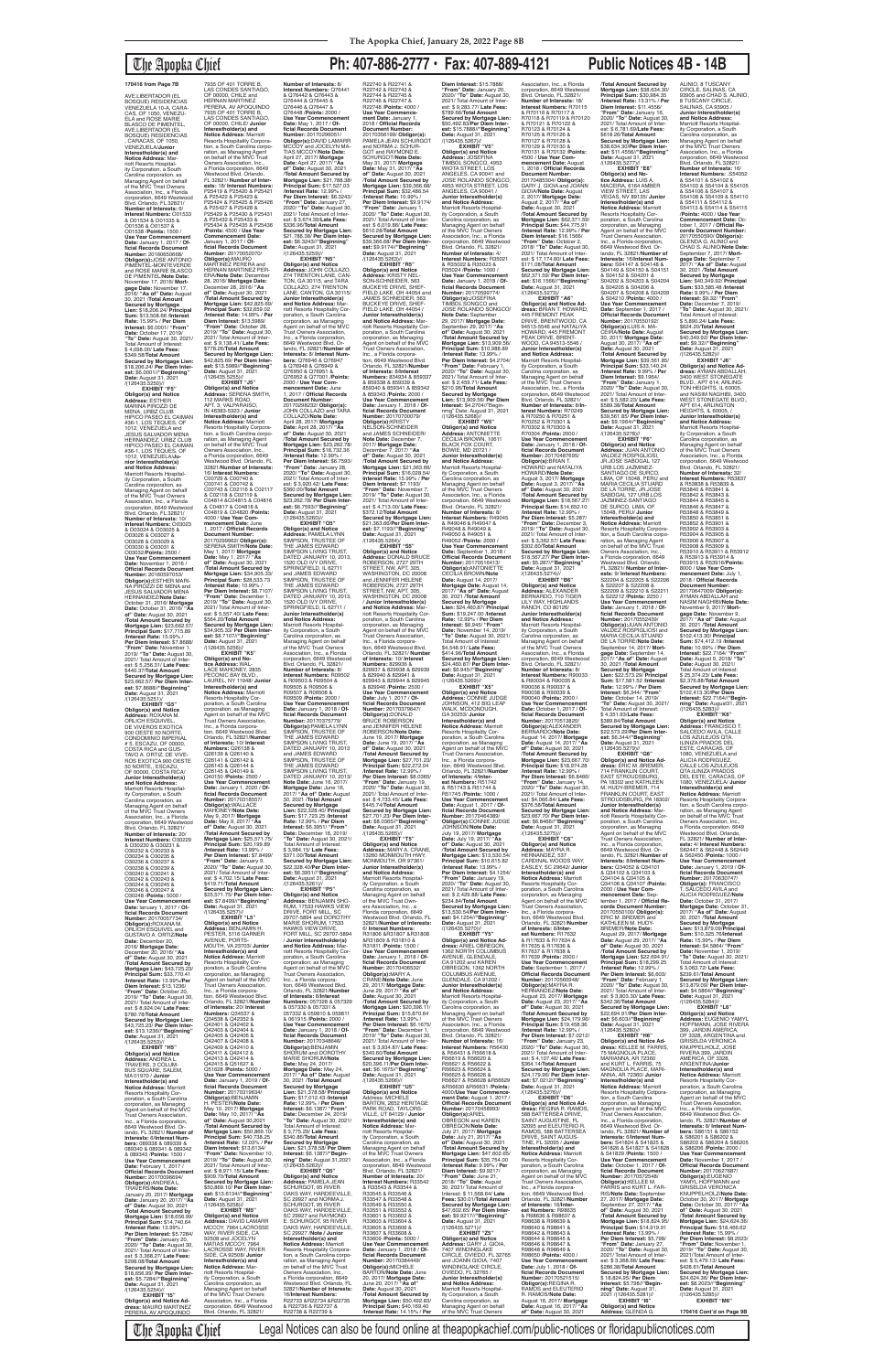Orlando, FL 32821/**Numbe of Interests:** 12/ **Interest**<br>**Numbers:** S94030 &<br>S94031 & S94032 & S94033 & S94034 & S94035 & S94311 & S94312 & S94313 & S94314 & S94315 & S94316 /**Points:** 3000 / **Use Year Commencement Date:** September 1, 2018 / **Official Records Document Number:** 20180510974/ **Obligor(s):**ANDREA XIMENA PARCERISAS MIRANDA and CARLOS ANTONIO OSORIO AN-GULO/**Note Date:** August 14, 2018/ **Mortgage Date:** August 14, 2018/ **"As of"**  Date: August 30, 2021<br>Total Amount Secured by /**Total Amount Secured by Mortgage Lien:** \$31,697.00/ **Principal Sum:** \$24,040.70 /**Interest Rate:** 14.99% / **Per**  Diem Interest: \$10.0103/<br>"**From" Date:** October 14,<br>2019/ "**To" Dat**e: August 30,<br>2021/ Total. Amount of Inter-<br>est: \$ 6,687.08/ **Late Fees:**<br>\$539.22/**Total Amount Secured by Mortgage Lien:** \$31,697.00/ **Per Diem Inter-est:** \$10.0103//**"Beginning" Date:** August 31, 2021

**Obligor(s) and Notice Address:** JORDAN<br>YAKOBY, 409 E 84TH STREET, APT. 17, NEW YORK, NY 10028/ **Junior Interestholder(s) and Notice Address:** Marriott Resorts Hospitality Corpora-tion, a South Carolina corporation, as Managing Agent<br>on behalf of the MVC Trust<br>Owners Association, Inc.,<br>a Florida corporation, 6649 Westwood Blvd. Orlando, FL 32821/ **Number of Interests:** 28/ **Interest Numbers:** S99205 & S99206 & S99207 & S99802 & S99803 & S99804 & S99805 & S99806 & S99807 & S99808 & S99809 & S99810 & S99811 & S99812 & S99813 & S99814 & S99815 & S99816 & S99817 & S99818 & S99819 & S99820 & S99821 & S99822 & S99823 & S99824 & S99825 & S99826 /**Points:** 7000 / **Use Year Commencement Date:** January 1, 2018 / **Of-ficial Records Document Number:** 20170704411/<br>**Obligor(s):** JORDAN YAKO-BY/**Note Date:** December 11, 2017/ **Mortgage Date:** December 11, 2017/ **"As of" Date:** August 30, 2021 /**Total Amount Secured by Mortgage Lien:** \$64,747.28/ **Principal Sum:** \$51,750.05 /**Interest Rate:** 15.99% / **Per Diem Interest:** \$22.9856/<br>"**From" Date:** April 11,<br>2020/ "**To" Date:** August 30,<br>2021/ Total Amount of Interest: \$11,630.79/**Late Fees:** \$1,116.44/**Total Amount Secured by Mortgage Lien:** \$64,747.28/ **Per Diem Interest:** \$22.9856//"**Beginning"**<br>**Date:** August 31, 2021<br>/(126435.5287)// **EXHIBIT "N6" Obligor(s) and Notice Address:** ANDREA XIMENA PARCERISAS MIRANDA, CARRERA 101 1150 TORRE 4 APTO 1602 EDIF BALCON CAMPESTRE,<br>CALI, OF 00000, COLOM-<br>BIA and CARLOS ANTONIO<br>OSORIO ANGULO, CAR-<br>RERA 101 1150 TORRE 4 APTO 1602 EDIF BALCON CAMPESTRE, CALI, OF 00000, COLOMBIA/**Junior Interestholder(s) and Notice Address:** Marriott Resorts Hospitality Cor-<br>poration, a South Carolina poration, a South Carolina corporation, as Managing Agent on behalf of the MVC Trust Owners Association, Inc., a Florida corpora-tion, 6649 Westwood Blvd. H94947 & H94948 /**Points:** GENEVIEVE JACKSON/

/(126435.5288)// **EXHIBIT "O6" Obligor(s) and Notice Address:** JILL RENEE PARKER, 726 SETTLERS POND WAY, KNOX-VILLE, TN 37923/ **Junior Interestholder(s) and Notice Address:** Marriott Resorts Hospitality Cor-poration, a South Carolina corporation, as Managing Agent on behalf of the MVC Trust Owners Association, Inc., a Florida corporation, 6649 Westwood Blvd. Orlando, FL 32821/**Number of Interests:** 8/ **Interest Numbers:** T18922 & T18923 & T18924 & T18925 & T18926 & T18927 & T18928 & T18929 /**Points:** 2000 / **Use Year Commencement Date:** January 1, 2018 / **Official Records Document Number:** 20180000850/ **Obligor(s):** JILL RENEE PARKER/<br>Note Date: December 15. **Note Date:** Decemb 2017/ **Mortgage Date:** December 15, 2017/ **"As of" Date:** August 30, 2021 /**Total Amount Secured by Mortgage Lien:** \$23,048.14/ **Principal Sum:** \$18,483.17 /**Interest Rate:** 12.99% / Per Diem Interest: \$6.6693 **"From" Date:** January 15, 2020/ **"To" Date:** August 30, 2021/ Total Amount of Inter-est: \$ 3,954.92/ **Late Fees:** \$360.05/**Total Amount Secured by Mortgage Lien:** \$23,048.14/ **Per Diem Interest:** \$6.6693//**"Beginning" Date:** August 31, 2021<br>/(126435.5289)// **EXHIBIT "P6" Obligor(s) and Notice Address:** ASHLEY G. ALONZO, 1401 ALLER-TON AVENUE, BRONX, NY 10469/ **Junior Interestholder(s) and Notice Address:** Marriott Resorts Hospitality Corporation, a South Carolina corporation, as Managing<br>Agent on behalf of the MVC Agent on behalf of the MVC Trust Owners Association, Inc., a Florida corpora-tion, 6649 Westwood Blvd. Orlando, FL 32821/ **Number of Interests:** 8/ **Inter-est Numbers:** T36904 & T36905 & T36906 & T36907 & T36908 & T36909 & T36910 & T36911 /**Points:** 2000 / **Use Year Commencement Date:** January 1, 2018 / **Official Records Document Number:** 20170700765/ **Obligor(s):** ASHLEY G. ALONZO/ **Note Date:** December 7, 2017/ **Mortgage Date:** December 7, 2017/ **"As of" Date:** August 30, 2021 /**Total Amount Secured by Mortgage Lien:** \$25,931.88/ **Principal Sum:** \$20,383.90 /**Interest Rate:** 12.99% / **Per Diem Interest:** \$7.3552/ **"From" Date:** November 7, 2019/ **"To" Date:** August 30, 2021/ Total Amount of Interest: \$ 4,869.16/ **Late Fees:** \$428.82/**Total Amount Secured by Mortgage Lien:** \$25,931.88/ **Per Diem Interest:** \$7.3552//**"Beginning" Date:** August 31, 2021 /(126435.5291)// **EXHIBIT "Q6" Obligor(s) and Notice Ad-dress:** JENNIFER V. KING, 87 1020 KAIPOI STREET, WAIANAE, HI 96792 and CHARLES H. KING JR., 87 1020 KAIPOI STREET, WAIANAE, HI 96792/ **Junior Interestholder(s) and Notice Address:** Marriott Resorts Hospitality Corporation, a South Carolina corporation, as Managing<br>Agent on behalf of the MVC Agent on behalf of the MVC Trust Owners Association,

Inc., a Florida corporation, 6649 Westwood Blvd. Orlando, FL 32821/ **Number of Interests:** 8/ **Interest Numbers:** T59045 & T59046 & T59047 & T59048 & T59049 & T59050 '& T59051 & T59052 /**Points:** 2000 / **Use Year Commencement Date:** January 1, 2018 / **Official Records Document Number:** 20170699356/ **Obligor(s):** JENNIFER V. KING<br>and CHARLES H. KING R./**Note Date:** Decem 6, 2017/ **Mortgage Date:** December 6, 2017/ **"As of" Date:** August 30, 2021 /**Total Amount Secured by Mortgage Lien:** \$24,038.20/ **Principal Sum:** \$19,052.46 /**Interest Rate:** 12.99% / **Per Diem Interest:** \$6.8748/ **"From" Date:** December 6, 2019/ **"To" Date:** August 30, 2021/ Total Amount of Interest: \$ 4,351.74/ **Late Fees:** \$384.00/**Total Amount Secured by Mortgage Lien:** \$24,038.20/ **Per Diem Interest:** \$6.8748//"**Beginning"<br>Date:** August 31, 2021<br>/(126435.5292)//<br>**EXHIBIT "R6" Obligor(s) and Notice Address:** GENEVIEVE JACKSON, 1880 WHITE OAK DRIVE #183, HOUS-TON, TX 77009/ **Junior Interestholder(s) and Notice Address:** Marriott Resorts Hospitality Corporation, a South Carolina corporation, as Managing Agent on behalf of the MVC Trust Owners Association, Inc., a Florida corporation, 6649 Westwood Blvd. Orlando, FL 32821/ **Number of Interests:** 8/ **Interest Numbers:** H90236 & H90237 & H90238 & H90239 &

H90240 & H90241 &

2000 / **Use Year Commencement Date:** January 1, 2018 / **Official Records Document Number:** 20170704331/ **Obligor(s):**

/(126435.5293)//

U22346 & U22347 & U22348 & U22349 & U22350 & U22351 & U22352 & U22401 & U22440 & U22441 & U22442 & U22443 &

/**Interest Rate:** 12.25% / **Per Diem Interest:** \$21.6452/ **"From" Date:** January 24, 2020/ **"To" Date:** August 30, 2021/ Total Amount of Interest: \$ 12,640.81/**Late Fees:** \$873.18/**Total Amount Secured by Mortgage Lien:** \$77,374.42/ **Per Diem Interest:** \$21.6452//"**Beginning"**<br>**Date:** August 31, 2021<br>/(126435.5295)// **EXHIBIT "T6" Obligor(s) and Notice Address:** VICTOR F. RAMIREZ, CARRERA 8 NO<br>69-76, BOGOTA, OF 32819,<br>COLOMBIA and OLGA<br>L. PULIDO, CARRERA 8<br>NO 69-76, BOGOTA, OF 32819, COLOMBIA/ **Junior Interestholder(s) and Notice Address:** Marriott Resorts Hospitality Corporation, a South Carolina corporation, as Managing Agent on behalf of the MVC Trust Owners Association,<br>Inc., a Florida corpora-<br>tion, 6649 Westwood Blvd.<br>Orlando, FL 32821/**Number of Interests:** 8/**Interest Numbers:** 810034 & 810035 & 810036 & 810037 & 810038 & 810039 & 810040 & 810041 /**Points:** 2000 / **Use Year Commencement Date:** March 1, 2018 / **Official Records Document Number:** 20180134774/<br>**Obligor(s):**VICTOR F.<br>RAMIREZ and OLGA L. PU-LIDO/**Note Date:** February 16, 2018/ **Mortgage Date:** February 16, 2018/ **"As of" Date:** August 30, 2021 /**Total Amount Secured by Mortgage Lien:** \$25,085.61/ **Principal Sum:** \$18,989.30/ **Interest Rate:** 14.99% / **Per Diem Interest:** \$7.9069/ **"From" Date:** October 16, 2019/ **"To" Date:** August 30, 2021/ Total Amount of Interest: \$5,408.29/ **Late Fees:** \$438.02/**Total Amount Secured by Mortgage Lien:** \$25,085.61/ **Per Diem Interest:** \$7.9069//**"Beginning" Date:** August 31, 2021 /(126435.5296)// **EXHIBIT "U6" Obligor(s) and Notice Ad-dress:** JAMES E. FRALEY, 580 CEDAR ROAD, CRAB ORCHARD, WV 25827 and PATRICIA A. HYLTON, 580 CEDAR ROAD, CRAB ORCHARD, WV 25827/ **Junior Interestholder(s) and Notice Address:** Marriott Resorts Hospitality Corporation, a South Carolina corporation, as Managing Agent on behalf of the MVC Trust Owners Association,<br>Inc., a Florida corpora-<br>tion, 6649 Westwood Blvd.<br>Orlando, FL 32821/**Number of Interests:** 8/**Interest Numbers:** 701814 & 701815 & 789728 & 792916 & 792917 & 792918 & 792919 & 792920 /**Points:** 2000 / **Use Year Commencement Date:** April 1, 2018 / **Official Records Document Number:** 20180221877/ **Obligor(s):**JAMES E. FRALEY and PATRICIA A. HYLTON/**Note Date:** March 28, 2018/ **Mortgage Date:** March 28, 2018/ **"As of" Date:** August 30, 2021 /**Total Amount Secured by** 

**Note Date:** December 13, 2017/ **Mortgage Date:** December 13, 2017/ **"As of" Date:** August 30, 2021 /**Total Amount Secured by Mortgage Lien:** \$15,588.63/ **Principal Sum:** \$12,400.08 /**Interest Rate:** 12.99% / **Per Diem Interest:** \$4.4744/ **"From" Date:** January 13, 2020/ **"To" Date:** August 30, 2021/ Total Amount of Interest: \$ 2,662.29/ **Late Fees:** \$276.26/**Total Amount Secured by Mortgage Lien:** \$15,588.63/ **Per Diem Inter-est:** \$4.4744//**"Beginning" Date:** August 31, 2021 **EXHIBIT "S6" Obligor(s) and Notice Address:** LARRY BURTON, 47 WATERVIEW DRIVE, SOMERSET, KY 42503 / **Junior Interestholder(s) and<br><b>Notice Address:** Marriott<br>Resorts Hospitality Corpora-<br>tion, a South Carolina corporation, as Managing Agent<br>on behalf of the MVC Trust Owners Association, Inc., a Florida corporation, 6649 Westwood Blvd. Orlando, FL 32821/ **Number of Inter-ests:** 32/**Interest Numbers:** U22339 & U22340 &U22341 & U22342 & U22343 & U22344 & U22345 & WILLIAMS, 870 HORNADAY PLACE, BRONX, NY 10460/ **Junior Interestholder(s) and Notice Address:** Marriott Resorts Hospital-ity Corporation, a South Carolina corporation, as Managing Agent on behalf of the MVC Trust Owners Association, Inc., a Florida corporation, 6649 Westwood Blvd. Orlando, FL 32821/**Number of Interests:** 4/**Interest Numbers:** U61136 & U61137 & U61138 & U61139 /**Points:** 1000 / **Use Year Commencement Date:** April 1, 2018 / **Official Records Document Number:** 20180189358/ **Obligor(s):**TAHISHA MISSY WILLIAMS/**Note Date:** March 14, 2018/ **Mortgage Date:** March 14, 2018/ **"As of" Date:** August 30, 2021 /**Total Amount Secured by Mortgage Lien:** \$16,606.62/ **Principal Sum:** \$12,802.16 /**Interest Rate:** 14.99% / **Per Diem Interest:** \$5.3307/ **"From" Date:** December 14, 2019/ **"To" Date:** August 30, 2021/ Total Amount of Interest: \$ 3,331.66/ **Late Fees:** \$222.80/**Total Amount Secured by Mortgage Lien:** \$16,606.62/**Per Diem Inter-est:** \$5.3307//**"Beginning" Date:** August 31, 2021 /(126435.5299)//

**Per Diem Interest:** \$8.2659/ **"From" Date:** November 28, 2019/ **"To" Date:** August 30, 2021/ Total Amount of Interest: \$ 5,298.42/ **Late Fees:** \$352.80/**Total Amount Secured by Mortgage Lien:** \$27,171.55/ **Per Diem Inter-est:** \$8.2659//**"Beginning" Date:** August 31, 2021 /(126435.5297)// **EXHIBIT "V6" Obligor(s) and Notice Address:** NINOSKA DEL CARMEN ESPINOZA MARIN, CONDOMINIO AGUA CLARA #24B, DESA-MPARADOS ALAJUELA OF 20100, COSTA RICA **Junior Interestholder(s) and Notice Address:** Marriott Resorts Hospital-ity Corporation, a South Carolina corporation, as Managing Agent on behalf of the MVC Trust Owners Association, Inc., a Florida corporation, 6649 Westwood Blvd. Orlando, FL 32821/ **Number of Interests:** 4/ **Interest Numbers:** U04834 & U04835 & U04836 & U04837 /**Points:** 1000 / **Use Year Commencement Date:** May 1, 2018 / **Of-ficial Records Document Number:** 20180267679/ **Obligor(s):**NINOSKA DEL<br>CARMEN ESPINOZA MARIN/**Note Date:** April 13, 2018/ **Mortgage Date:** April 13, 2018/ **"As of" Date:** August 30, 2021

U22444 & U22445 & U22446 & U22447 & U22448 & U22449 & U22450 & U22451 & U22452 & U22501 & U22502 & U22503 & U22504 /**Points:** 8000 / **Use Year Commencement Date:** January 1, 2019 / **Of-ficial Records Document Number:** 20180350507/<br>**Obligor(s):**LARRY<br>BURTON/**Note Dat**e: May<br>24, 2018/ M**ortgage Date:**<br>May 24, 2018/ **"As of" Date:** August 30, 2021 /**Total Amount Secured by Mortgage Lien:** \$77,374.42/ **Principal Sum:** \$63,610.43 MOUTH HWY, MON-MOUTH, OR 97361/ **Junior Interestholder(s) and Notice Address:** Marriott Resorts Hospitality Cor-poration, a South Carolina corporation, as Managing Agent on behalf of the MVC Trust Owners Association, Inc., a Florida corporation, 6649 Westwood Blvd. Orlando, FL 32821/**Number of Interests:** 10/**Interest Numbers:** U72518 & U72519 & U72520 & U72521 & U72522 & U72523 & U72524 & U72525 & U72526 & U72527 /**Points:** 2500 / **Use Year Commencement**<br>**Date:** January 1, 2019 / Of-**Date:** January 1, 2019 / **Of-ficial Records Document Number:** 20180256639/ **Obligor(s):**MARY ANNE CRANE/**Note Date:** April 11, 2018/ **Mortgage Date:** April 11, 2018/ **"As of" Date:** August 30, 2021 /**Total Amount Secured by Mortgage Lien:** \$28,121.67/ **Principal Sum:** \$22,363,50 /**Interest Rate:** 12.99% / **Per Diem Interest:** \$8.0695/ **"From" Date:** December 11, 2019/ **"To" Date:** August 30, 2021/ Total Amount of Inter-est: \$ 5,067.57/ **Late Fees:** \$440.60/**Total Amount Secured by Mortgage Lien:** \$28,121.67/ **Per Diem Interest:** \$8.0695//**"Beginning" Date:** August 31, 2021 /(126435.5300)// **EXHIBIT "Y6" Obligor(s) and Notice Ad-dress:** JEREMIAH DONTE PATTERSON, 5143 CALA-PINI LANE, KAILUA, HI 96734-4996 and TEQUILA MONAI PATTERSON, 5143 CALAPINI LANE, KAILUA, HI 96734-4996/ **Junior Interestholder(s) and Notice Address:** Marriott Resorts Hospitality Corporation, a South Carolina corporation, as Managing Agent on behalf of the MVC Trust Owners Association, Inc., a Florida corporation, 6649 Westwood Blvd. Orlando, FL 32821/**Number of Interests:** 6/ **Interest Numbers:** V21406 & V21407 & V21408 & V21409 & V21410 & V21411 /**Points:** 1500 / **Use Year Commencement Date:** May 1, 2018 / **Of-ficial Records Document Number:** 20180278063/ **Obligor(s):** JEREMIAH<br>DONTE PATTERSON and TEQUILA MONAI<br>PATTERSON/Note Date PATTERSON/**Note Date:** April 24, 2018/ **Mortgage Date:** April 24, 2018/ **"As of" Date:** August 30, 2021 /**Total Amount Secured by Mortgage Lien:** \$21,582.04/ **Principal Sum:** \$17,128.62 /**Interest Rate:** 13.99% / **Per Diem Interest:** \$6.6564/ **"From" Date:** January 24, 2020/ **"To" Date:** August 30, 2021/ Total Amount of Interest: \$ 3,887.34/ **Late Fees:** \$316.08/**Total Amount Secured by Mortgage Lien:** \$21,582.04/ **Per Diem Interest:** \$6.6564//**"Beginning" Date:** August 31, 2021 /(126435.5301)/<br>**"FXHIBIT "76**" **EXHIBIT "Z6" Obligor(s) and Notice Ad-dress:** WILLIAM A. BROCK, 10608 N. 24TH STREET, MCCALLEN, TX 78504 and KIMBERLY A. BROCK, 10608 N. 24TH STREET, MCCALLEN, TX 78504/ **Junior Interestholder(s) and Notice Address:** Marriott Resorts Hospital-ity Corporation, a South Carolina corporation, as Managing Agent on behalf of the MTVC Trust Owners Association, Inc., a Florida corporation, 6649 Westwood Blvd. Orlando, FL 32821/ **Number of Interests:** 8/

/**Total Amount Secured by Mortgage Lien:** \$15,586.57/ **Principal Sum:** \$11,717.08 /**Interest Rate:** 14.99% / **Per Diem Interest:** \$4.8789/ **"From" Date:** October 13, 2019/ **"To" Date:** August 30, 2021/ Total Amount of Inter-est: \$ 3,351.75/ **Late Fees:** \$267.74/**Total Amount Secured by Mortgage Lien:** \$15,586.57/ **Per Diem Interest:** \$4.8789//"**Beginning"**<br>**Date:** August 31, 2021<br>/(126435.5298)// **EXHIBIT "W6" Obligor(s) and Notice Address:** TAHISHA MISSY

**Mortgage Lien:** \$27,171.55/ **Principal Sum:** \$21,270.33 /**Interest Rate:** 13.99% / **Interest Numbers:** I43218 & I43219 & I43220 & I43221 & I43222 & I52624 & I62708 & I62709 /**Points:** 2000 / **Use Year Commencement Date:** June 1, 2018 / **Official Records Document Number:** 20180315779/ **Obligor(s):**WILLIAM A. BROCK and KIMBERLY A. BROCK/**Note Date:** May 9, 2018/ **Mortgage Date:** May 9, 2018/ **"As of" Date:** August 30, 2021 /**Total Amount Secured by Mortgage Lien:** \$23,856.15/ **Principal Sum:** \$18,755.79 /**Interest Rate:** 12.99% / **Per Diem Interest:** \$6.7677/ **"From" Date:** November 9, 2019/ **"To" Date:** August 30, 2021/ Total Amount of Interest: \$ 4,466.69/ **Late Fees:** \$383.67/**Total Amount Secured by Mortgage Lien:** \$23,856.15/ **Per Diem Inter-est:** \$6.7677//**"Beginning" Date:** August 31, 2021

**EXHIBIT "X6" Obligor(s) and Notice Address:** MARY ANNE CRANE, 13260 MON-Orlando, FL 32821/**Number of Interests:** 12/**Inter-est Numbers:** U51014 & U51015 & U51016 & U51017 & U51018 & U51019 & U51020 & U51021 & U51022 & U51023 & U51024 & U51025 /**Points:** 3000 / **Use Year Commencement Date:** June 1, 2018 / **Of-ficial Records Document Number:** 20180366762/ **Obligor(s):**MONICA<br>VALERIE VILLA and JAMES ROY VILLA/**Note Date:** May 31, 2018/ **Mortgage Date:** May 31, 2018/ **"As of" Date:** August 30, 2021

Carolina corporation, as Managing Agent on behalf of the MVC Trust Owners Association, Inc., a Florida corporation, 6649 Westwood Blvd. Orlando, FL 32821/ **Number of Interests:** 16/ **Interest Numbers:** W68936 & W68937 & W68938 & W68939 & W80439 & W80440 & W80441 & W80442 & W80443 & W80444 & W80445 & W80446 & W80447 & W80448 & W80449 & W80450 /**Points:** 4000 / **Use Year Commencen Date:** September 1, 2018 / **Official Records Document Number:** 20180508011/ **Obligor(s):**SALLY L. AKI/ **Note Date:** August 13, 2018/ **Mortgage Date:** August 13, 2018/ **"As of" Date:** August 30, 2021 /**Total Amount Secured by Mortgage Lien:** \$45,120.04/**Principal Sum:** \$36,809.10 /**Interest Rate:** 10.99% / **Per Diem Interest:** \$11,237/ **"From" Date:** November 13, 2019/ **"To" Date:** August 30, 2021/ Total Amount of Interest: \$7,371.51/ **Late Fees:** \$689.43/**Total Amount Secured by Mortgage Lien:** \$45,120.04/ **Per Diem Interest:** \$11.237//**"Beginning" Date:** August 31, 2021<br>/(126435.5324)//

**EXHIBIT "P7** 

/(126435.5303)// **EXHIBIT "A7" Obligor(s) and Notice Address:** ALEJANDRA A. KOUGH, 330 PARA-DISE ROAD UNIT 2417, SWAMPSCOTT, MA 01907 and MARK S. KOUGH, 330 PARADISE ROAD UNIT 2417, SWAMP-SCOTT, MA 01907/ **Junior Interestholder(s) and Notice Address:** Marriott Resorts Hospitality Corporation, a South Carolina corporation, as Managing Agent on behalf of the MVC Trust Owners Association, Inc., a Florida corpora-tion, 6649 Westwood Blvd. Orlando, FL 32821/**Numbe of Interests:** 20/ **Interest Numbers:** V36131 & V36132 & V36133 & V36134 & V36135 & V36136 & V36137 & V36138 & V36139 & V36140 & V36141 & V36142 & V36143 & V36144 & V36145 & V36146 & V36147 & V36148 & V36149 & V36150 /**Points:** 5000 / **Use Year Commencement Date:** November 1, 2020 / **Official Records Document Number:** 20180358636/ **Obligor(s):**ALEJANDRA A. KOUGH and MARK S. KOUGH/**Note Date:** May 29, 2018/ **Mortgage Date:** May 29, 2018/ **"As of" Date:** August 30, 2021 /**Total Amount Secured by Mortgage Lien:** \$59,855.65/ **Principal Sum:** \$48,302.34 /**Interest Rate:** 12.99% / **Per Diem Interest:** \$17.4291/ **"From" Date:** January 1, 2020/ **"To" Date:** August 30,

\$723.90/**Total Amount Secured by Mortgage Lien:** \$59,855.65/ **Per Diem Inter-est:** \$17.4291//**"Beginning" Date:** August 31, 2021<br>/(126435.5304)// **EXHIBIT "B7" Obligor(s) and Notice Ad-dress:** MONICA VALERIE VILLA, 6140 SUGAR PINE DRIVE, WILMINGTON NC 28412 and JAMES ROY VILLA, 6140 SUGAR PINE DRIVE, WILMING-TON NC 28412/ **Junior Interestholder(s) and Notice Address:** Marriott Resorts Hospitality Corporation, a South Carolina corporation, as Managing Agent on behalf of the MVC Trust Owners Association, Inc., a Florida corpora-tion, 6649 Westwood Blvd.

2021/ Total Amount of Inter-est: \$ 10,579.41/ **Late Fees:** 30, 2021 /**Total Amount Secured by Mortgage Lien:** \$19,504.89/ **Principal Sum:** \$15,401.34/**Interest Rate:** 13.99%/**Per Diem Interest:** \$5.9851/**"From" Date:** January 13, 2020/ **"To" Date:** August 30, 2021/ Total Amount of Interest: \$ 3,561.14/ **Late Fees:** \$292.41/**TotaI Amount Secured by Mortgage Lien:** \$19,504.89/ **Per Diem Interest:** \$5.985|//**"Beginning"<br><b>Date:** August 31, 2021<br>/(126435.5308)// **EXHIBIT "E7" Obligor(s) and Notice Address:** DALE F. TOM-MER JR., 4234 N. MAIN<br>STREET, APT. 408, FALL RIVERS, MA 02720/ **Junior Interestholder(s) and Notice Address:** Marriott Resorts Hospitality Corporation, a South Carolina corpo-ration, as Managing Agent on behalf of the MVC Trust Owners Association, Inc., a Florida corporation, 6649 Westwood Blvd. Orlando, FL 32821/**Number of Interests:** 14**/Interest Numbers:**<br>V79751 & V79752 & V79801<br>& V79802 & V79803 &<br>V79804 & V79805 & V79806 & V79807 & V79808 & V79809 & V79810 & V79811 & V79812/**Points:** 3500/**Use Year Commencement Date:** January 1, 2019 / **Of-ficial Records Document Number:** 20180491603/ **Obligor(s):**DALE F. TOMMER JR./**Note Date:** August 2, 2018/ **Mortgage Date:** August 2, 2018/ **"As of" Date:** August 30, 2021 /**Total Amount Secured by Mortgage Lien:** \$43,368.56/ **Principal Sum:** \$35,564.60 /**Interest Rate:** 10.99% / **Per Diem Interest:** \$10.8571/ **"From" Date:** December 2, 2019/ **"To" Date:** August 30, 2021/ Total Amount of Inter-est: \$ 6,915.96/ **Late Fees:** \$638.00/**Total Amount Secured by Mortgage Lien:** \$43,368.56/**Per Diem Interest:** \$10.8571//**"Beginning" Date:** August 31, 2021<br>/(126435.5309)// **EXHIBIT "F7" Obligor(s) and Notice Address:** PAMELA L. LATIMORE, 3221 NW 212 STREET, MIAMI GARDENS, FL 33056 and ALEXIS L. LATIMORE SR., 3221 NW212 STREET, MIAMI GARDENS, FL 33056/ **Junior Interestholder(s) and Notice Address:** Marriott<br>Resorts Hospitality Corpora-<br>tion, a South Carolina corporation, as Managing Agent<br>on behalf of the MVC Trust Owners Association, Inc., a Florida corporation, 6649 Westwood Blvd. Orlando, FL 32821/**Number of Interests:** 4/**Interest Numbers:** V82115 &V82116 & V82117 & V82118 /**Points:** 1000 / **Use Year Commencement Date:** July 1, 2018 / **Of-ficial Records Document Number:** 20180379340/ **Obligor(s):**PAMELA L. LATIMORE and ALEXIS L. LATIMORE SR./**Note Date:** June 7, 2018/**Mortgage Date:** June 7, 2018/ **"As of" Date:** August 30, 2021 /**Total Amount Secured by Mortgage Lien:** \$16,793.75/ **Principal Sum:** \$12,920.00 /**Interest Rate:** 14.99% / **Per Diem Interest:** \$5.3797/ **"From" Date:** December 7, 2019/ **"To" Date:** August 30, 2021/ Total Amount of Interest: \$ 3,399.95/ **Late Fees:** \$223.80/**TotaI Amount Secured by Mortgage Lien:** \$16,793.75/ **Per Diem Inter-est:** \$5.3797//**"Beginning" Date:** August 31, 2021 /(126435.5310)// **EXHIBIT "G7" Obligor(s) and Notice Ad-**

/**Total Amount Secured by Mortgage Lien:** \$25,287.98/ **Principal Sum:** \$20,818.97 /**Interest Rate:** 10.99% / **Per Diem Interest:** \$6.3556/ **"From" Date:** January 1, 2020/ **"To" Date:** August 30, 2021/Total Amount of Interest: \$ 3,857.82/**Late Fees:** \$361.19/**Total Amount Secured by Mortgage Lien:** \$25,287.98/ **Per Diem Interest:** \$6.3556//"**Beginning"**<br>**Date:** August 31, 2021<br>/(126435.5306)// **EXHIBIT "C7" Obligor(s) and Notice Address:** FERDUOSI AHMED, **5645 CRESCENT RIDGE**<br>DRIVE WHITE MARSH DRIVE, WHITE MARSH,<br>MD 21162 and SALEH AMED, 5645 CRESCENT RIDGE DRIVE, WHITE MARSH, MD 21162/ **Junior Interestholder(s) and Notice Address:** Marriott Resorts Hospitality Corpora tion, a South Carolina corporation, as Managing Agent<br>on behalf of the MVC Trust Owners Association, Inc., a Florida corporation, 6649 Westwood Blvd. Orlando, FL 32821/ **Number of Interests:** 12/ **Interest Numbers:** V54941 & V54942 & V54943 & V54944 & V54945 & V54946 & V54947 & V54948 & V54949 & V54950 & V54951 & V54952 /**Points:** 3000 / **Use Year Commencement Date:** July 1, 2018 / **Official Records Document Number:** 20180413842/ **Obligor(s):** FERDUOSI AHMED and SALEH AMED/**Note Date:** June 22, 2018/ **Mortgage Date:** June 22, 2018/ **"As of" Date:** August 30, 2021 /**Total Amount Secured by Mortgage Lien:** \$38,016.46/ **Principal Sum:** \$30,496.85 /**Interest Rate:** 12.99% / **Per Diem Interest:** \$11.0043/ **"From" Date:** December 22, 2019/ **"To" Date:** August 30, 2021/Total Amount of Inter-est: \$ 6,789.61/**Late Fees:** \$480.00/**Total Amount Secured by Mortgage Lien:** \$38,016.46/**Per Diem Inter-est:** \$11.0043//**"Beginning" Date:** August 31, 2021<br>/(126435.5307)// **EXHIBIT "D7" Obligor(s) and Notice Address:** RICHARD T. WILLIAMS, 31 HAYDEN STREET, BOSTON, MA 02120-3377 and BEVERLY F. WILLIAMS, 31 HAYDEN STREET, BOSTON, MA 02120-3377/ **Junior Interestholder(s) and Notice Address:** Marriott Resorts Hospitality Corporation, a South Carolina corporation, as Managing Agent on behalf of the MVC Trust Owners Association, Inc., a Florida corpora-tion, 6649 Westwood Blvd. Orlando, FL 32821/ **Number of Interests:** 5/ **Inter-est Numbers:** V70614 & V70615 & V70616 & V70617 & V70618 /**Points:** 1250 / **Use Year Commencement Date:** January 1, 2019 / **Official Records Document Number:** 20180570688/ **Obligor(s):**RICHARD T. WILLIAMS and BEVERLY F. WILLIAMS/**Note Date:** September 13, 2018/ **Mortgage Date:** September 13, 2018/ **"As of" Date:** August Owners Association, Inc., **Number:** 20180395435/ **Obligor(s):**LARRY M. ROTHENBERGER and CHRISTINE ROTHEN-**Diem Interest:** \$4.8183/ **Date:** August 31, 2021 /(126435.5311)// JANET L. PETERSON MN 55076 / **Junior Interestholder(s) and Notice Address:** Marriott Trust Owners Association, & W21844 & W21845 & W21846 & W21847 & W21848 & W21849 & W21850 & W21851 & **Obligor(s):**CRAIG S. /**Interest Rate:** 10.99% / \$576.03/**Total Amount Date:** August 31, 2021<br>/(126435.5316)// ANN BENFORD, 15534

**dress:** LARRY M. ROTHEN-BERGER, 300 SMOKERISE BLVD, LONGWOOD FL 32779 and CHRISTINE ROTHENBERGER, 300 SMOKERISE BLVD, LONG-WOOD FL 32779 / **Junior Interestholder(s) and Notice Address:** Marriott Resorts Hospitality Corpora-tion, a South Carolina corporation, as Managing Agent<br>on behalf of the MVC Trust a Florida corporation, 6649 Westwood Blvd. Orlando,<br>EL 32821/Number of Inter FL 32821/**Number of Inter-ests:** 4/**Interest Numbers:** V82316 & V82317 & V82318 & V82319 /**Points:** 1000 / **Use Year Commencement Date:** January 1, 2019 / **Of-ficial Records Document**  BERGER/**Note Date:** June 13, 2018/**Mortgage Date:** June 13, 2018/ **"As of" Date:** August 30, 2021 /**Total Amount Secured by Mortgage Lien:** \$16,070.89/ **Principal Sum:** \$12,398.81 /**Interest Rate:** 13.99%/**Per "From" Date:** November 13, 2019/ **"To" Date:** August 30, 2021/ Total Amount of Interest: \$ 3,160.84/ **Late Fees:** \$261.24/**Total Amount Secured by Mortgage Lien:** \$16,070.89/**Per Diem Inter-est:** \$4.8183//**"Beginning" EXHIBIT "H7" Obligor(s) and Notice Address:** CRAIG S. PETER-SON, 7270 BRENDON AVENUE, INVER GROVE HEIGHTS MN 55076 and 7270 BRENDON AVENUE, INVER GROVE HEIGHTS Resorts Hospitality Cor-poration, a South Carolina corporation, as Managing Agent on behalf of the MVC Inc., a Florida corporation, 6649 Westwood Blvd. Orlando, FL 32821/**Number of Interests:** 12/**Interest Num-bers:** W21842 & W21843 W21852 & W21901 /**Points:** 3000/**Use Year Commencement Date:** August 1, 2018 / **Official Records Document Number:** 20180440489/ PETERSON and JANET L. PETERSON/**Note Date:** July 6, 2018/ **Mortgage Date:** July 6, 2018/ **"As of" Date:** August 30, 2021 /**Total Amount Secured by Mortgage Lien:** \$37,563.15/ **Principal Sum:** \$30,553.20 **Per Diem Interest:** \$9.3272/ **"From" Date:** November 6, 2019/ **"To" Date:** August 30, 2021/ Total Amount of Inter-est: \$ 6,183.92/ **Late Fees: Secured by Mortgage Lien:** \$37,563.15/ **Per Diem Interest:** \$9.3272//**"Beginning" EXHIBIT "I7" Obligor(s) and Notice Ad-dress:** BYRON GEORGE BENFORD, 15534 WILLOW POINT DRIVE, NORTH-PORT, AL 35475 and JULIE WILLOW POINT DRIVE,<br>NORTHPORT, AL 35475 / & W36843 & W36844 & W36845 & W36846 & W36847 & W36848 & W36849 & W36850 & W36851 & W36852 & W36901 & W36902 & W36903 & W36904 /**Points:** 4000 / **Use Year Commencement Date:** August<br>1, 2018 / **Official Records<br>Document Number:<br>20180448031/ <b>Obligor(s):** BYRON GEORGE BEN-FORD and JULIE ANN<br>RENEORD/**Note Date:** BENFORD/**Note Date:** July 12, 2018/ **Mortgage Date:** July 12, 2018/ **"As of" Date:** August 30, 2021 /**Total Amount Secured by**  /**Interest Rate:** 10.99% / **Per**  2019/ **"To" Date:** August 30, 2021/ Total Amount of Inter-est: \$ 7,075.27/ **Late Fees:** \$664.44/**Total Amount Secured by Mortgage Lien:** \$43,266.32/**Per Diem Interest:** \$10.7692//**"Beginning" Date:** August 31, 2021<br>/(126435.5317)// **EXHIBIT "J7" Obligor(s) and Notice<br><b>Address:** JOHN COLLAZO,<br>274 TRENTON LANE, CAN-TON, GA 30115 and TARA COLLAZO, 274 TRENTON LANE, CANTON, GA 30115 **Junior Interestholder(s) and Notice Address:** Marriott Resorts Hospitality Corporation, a South Carolina corporation, as Managing Agent on behalf of the MVC Trust Owners Association, Inc., a Florida corporation, 6649 Westwood Blvd. Orlando, FL 32821/ **Number of Interests:** 8/ **Interest Numbers:** W33341 & W33342 & W33343 & W33344 & W33345 & W33346 & W33347 & W33348 /**Points:** 2000 / **Use Year Commencement Date:** May 1, 2019 / **Official Records Document Number:** 20180625856/ 2018/ **Mortgage Date:** September 26, 2018/ **"As of" Date:** August 30, 2021 /**Interest Rate:** 12.99% / **Per Diem Interest:** \$7.8933/ **"From" Date:** January 26, 2020/ **"To" Date:** August 30, 2021/ Total Amount of Inter-est: \$ 4,593.87/ **Late Fees:** \$379.98/**Total Amount Secured by Mortgage Lien:** \$27,098.93/ **Per Diem Interest:** \$7.8933//**"Beginning" Date:** August 31, 2021<br>/(126435.5318)// **EXHIBIT "K7" Obligor(s) and Notice Address:** BRIDGET LUMA KUMBELLA, 2117 **HERMANY AVENUE** BRONX, NY 10473/ **Junior Interestholder(s) and Notice Address:** Marriott Resorts Hospitality Cor-<br>poration, a South Carolina poration, a South Carolina<br>corporation, as Managing<br>Agent on behalf of the MVC<br>Trust Owners Association,<br>Inc., a Florida corporation,<br>6649 Westwood Blvd. Or-<br>lando, FL 32821/ **Number of Interests:** 6/ **Interest Num-bers:** W49950 & W49951 & W49952 & W50001 & W50002 & W50003 /**Points:** 1500 / **Use Year Commencement Date:** January 1, 2019 / **Official Records Document Number:** 20180555968/ **Obligor(s):** BRIDGET LUMA KUMBEL-LA/**Note Date:** September 4, 2018/ **Mortgage Date:** September 4, 2018/ **"As of" Date:** August 30, 2021 /**Total Amount Secured by Mortgage Lien:** \$23,654.15/ **Principal Sum:** \$18,122.40 **Interest Numbers:** W58440 & W58441 & W58442 & W58443 & W58444 & W58445 & W58446 & W58447 & W58448 &

**Junior Interestholder(s) and Notice Address:** Mar-riott Resorts Hospitality Corporation, a South Carolina corporation, as Managing Agent on behalf of the MVC Trust Owners Association, Inc., a Florida corporation, 6649 Westwood Blvd. Or-lando, FL 32821/**Number of Interests:** 16/**Interest Num-bers:** W36841 & W36842 **Mortgage Lien:** \$43,266.32/ **Principal Sum:** \$35,276.61 **Diem Interest:** \$10.7692/ **"From" Date:** November 12, **Obligor(s):**JOHN COLLAZO and TARA COLLAZO/**Note Date:** September 26, /**Total Amount Secured by Mortgage Lien:** \$27,098.93/ **Principal Sum:** \$21,875.08 W58449 /**Points:** 2500 / **Use Year Commencement Date:** August 1, 2018 / **Of-ficial Records Document Number:** 20180476466/ **Obligor(s):**CHRISTOPHER KLEŇAKIŚ and LOUISE<br>LOPEZ/**Note Date:** July LOPEZ/**Note Date:** July 27, 2018/ **Mortgage Date:** July 27, 2018/ **"As of" Date:** August 30, 2021 /**Total Amount Secured by Mortgage Lien:** \$31,306.11/ **Principal Sum:** \$25,306.77 /**Interest Rate:** 12.99% / **Per Diem Interest:** \$9.1315/ **"From" Date:** January 27, 2020/ **"To" Date:** August 30, 2021/ Total Amount of Interest: \$ 5,305.46/ **Late Fees:** \$443.8 8/**Total Amount Secured by Mortgage Lien:** \$31,306.11/**Per Diem Inter-est:** \$9.1315//**"Beginning" Date:** August 31, 2021<br>/(126435.5321)// **EXHIBIT "N7" Obligor(s) and Notice Address:** ANTHONY R. BA-RAN, 1248 NORTH HAMLIN AVENUE, PARK RIDGE, IL 60068-1783 and DIANE P. BARAN, 1248 NORTH HAMLIN AVENUE, PARK RIDGE, IL 60068-1783/ **Junior Interestholder(s) and Notice Address:** Marriott Resorts Hospitality Cor-poration, a South Carolina corporation, as Managing Agent on behalf of the MVC Trust Owners Association, Inc., a Florida corporation, 6649 Westwood Blvd. Or-lando, FL 32821/ **Number of Interests:** 5/ **Interest Numbers:** W77532 & W77533 & W77534 & W77535 & W77536 /**Points:** 1250 / **Use Year Commencement Date:** January 1, 2019 / **Of-ficial Records Document Number:** 20180497449/<br>**Obligor(s):**ANTHONY<br>R. BARAN and DIANE P. BARAN/**Note Date:** August<br>7, 2018/ **Mortgage Date:<br>August 7, 2018/ "<b>As of**"<br>**Date**: August 30, 2021<br>/**Total Amount Secured by Mortgage Lien:** \$20,076.49/ **Principal Sum:** \$15,495.03 /**Interest Rate:** 13.99% / **Per Diem Interest:** \$6.0215/ **"From" Date:** November 7, 2019/ **"To" Date:** August 30, 2021/ Total Amount of Interest: \$ 3,986.30/ **Late Fees:** \$345.16/**Total Amount Secured by Mortgage Lien:** \$20,076.49/ **Per Diem Inter-est:** \$6 0215//**"Beginning" Date:** August 31, 2021<br>/(126435.5323)// **EXHIBIT "O7" Obligor(s) and Notice Address:** SALLY L. AKI, 1800 WEST STOTTLER DRIVE, CHANDLER, AZ 85224 / **Junior Interestholder(s) and Notice Address:** Marriott Resorts Hospitality Corporation, a South

/**Interest Rate:** 14.99% / **Per Diem Interest:** \$7,546/ **"From" Date:** December 4, 2019/ **"To" Date:** August 30, 2021/ Total Amount of Inter-est: \$ 4,791.64/ **Late Fees:** \$490.11/**TotaI Amount Secured by Mortgage Lien:** \$23,654.15/ **Per Diem Interest:** \$7.546//"**Beginning"**<br>**Date:** August 31, 2021<br>/(126435.5319)// **EXHIBIT "L7" Obligor(s) and Notice Address:** MARK A. DAV-ENPORT II, 7349 MILLIKEN AVENUE SUITE 140, RAN-CHO CUCAMONGA, CA 91730-7435, and JENNIFER M. DAVENPORT, 7349 MIL-LIKEN AVENUE SUITE 140, RANCHO CUCAMONGA, CA 91730-7435, / **Junior Interestholder(s) and Notice Address:** Marriott Resorts Hospital-ity Corporation, a South Carolina corporation, as Managing Agent on behalf of the MVC Trust Owners Association, Inc., a Florida corporation, 6649 Westwood Blvd. Orlando, FL 32821/ **Number of Interests:** 16/ **Interest Numbers:** W56138 & W56139 & W56140 & W56141 & W56142 & W56143 & W56144 & W56145 & W56146 & W56147 & W56148 & W56149 & W56150 & W56151 & W56152 & W56201 /**Points:** 4000 / **Use Year Commencement Date:** August 1, 2018 / **Of-ficial Records Document Number:** 20180472532/<br>**Obligor(s):**MARK A. DAV-<br>ENPORT II and JENNIFER M. DAVENPORT/**Note Date:** July 25, 2018/ **Mortgage Date:** July 25, 2018/ **"As of" Date:** August 30, 2021 /**Total Amount Secured by Mortgage Lien:** \$45,403.85/ **Principal Sum:** \$37,485.10 /**Interest Rate:** 10.99% / **Per Diem Interest:** \$11.4434/ **"From" Date:** December 25, 2019/ **"To" Date:** August 30, 2021/ Total Amount of Interest: \$ 7,026.17/ **Late Fees:** \$642.58/**Total Amount Secured by Mortgage Lien:** \$45,403.85/ **Per Diem Inter-est:** \$11.4434//**"Beginning" Date:** August 31, 2021 /(126435.5320)// **EXHIBIT "M7" Obligor(s) and Notice Address:** CHRISTO-PHER KLENAKIS, 1002 WILLOW CREEK COURT, LOUISVILLE, KY 40245, and LOUISE LOPEZ, 1002 WILLOW CREEK COURT LOUISVILLE, KY 40245, **Junior Interestholder(s) and Notice Address:** Marriott Resorts Hospital-ity Corporation, a South Carolina corporation, as Managing Agent on behalf of the MVC Trust Owners Association, Inc., a Florida corporation, 6649 Westwoo Blvd. Orlando, FL 32821/ **Number of Interests:** 10/

NAKI JR., P.O. BOX 775, KAUNAKAKAI, HI 96748 **Junior Interestholder(s) and Notice Address:** Marriott Resorts Hospitality Corporation, a South Carolina corporation, as Managing Agent on behalf of the MVC Trust Owners Association, Inc., a Florida corporation, 6649 Westwood Blvd. Or-lando, FL 32821/ **Number of Interests:** 9/ **Interest Numbers:** W90007 & W90008 & W90009 & W90010 & W90011 & W90012 & W90013 & W90014 & W90015 /**Points:** 2250 / **Use Year Commencement Date:** September 1, 2018 / **Official Records Document Number:** 20180513643/ **Obligor(s):**RAYMOND K. NAKI JR./**Note Date:** August 15, 2018/ **Mortgage Date:** August 15, 2018/ **"As of" Date:** August 30, 2021 /**Total Amount Secured by Mortgage Lien:** \$31,276.36/ **Principal Sum:** \$24,700.02 /**Interest Rate:** 12.99% / **Per Diem Interest:** \$8.9126/ **"From" Date:** November 15, 2019/ **"To" Date:** August 30, 2021/ Total Amount of . Inter-est: \$ 5,828.85/ **Late Fees:** \$497.49/**Total Amount Secured by Mortgage Lien:** \$31,276.36/ **Per Diem Interest:** \$8.9126//"Beginning" Date:. August 31, 2021 /(126435.5325)// **EXHIBIT "Q7" Obligor(s) and Notice Address:** SERENA SMITH, 112 MARKS ROAD APT 3, VALPARAISO, IN 46383-5323 / **Junior Interestholder(s) and Notice Address:** Marriott Resorts Hospitality Cor-poration, a South Carolina corporation, as Managing Agent on behalf of the MVC Trust Owners Association, Inc., a Florida corpora-tion, 6649 Westwood Blvd. Orlando, FL 32821/**Number of Interests:** 12/ **Interest Numbers:** 373601 & 373602 & 373603 & 373604 & 373605 & 373606 & 373607 & 373608 & 373609 & 373610 & E54527 & E54528 /**Points:** 3000 / **Use Year Commencement Date:** June 1, 2019 / **Official Records Document Number:** 20180548220/ **Obligor(s):** SERENA SMITH/**Note Date:** August 29, 2018/ **Mortgage Date:** August 29, 2018/ **"As of" Date:** August 30, 2021 /**Total Amount Secured by Mortgage Lien:** \$36,214.90/ **Principal Sum:** \$29,659.29 /**Interest Rate:** 10.99% / **Per Diem Interest:** \$9.0543/ **"From" Date:** December 1, 2019/ **"To" Date:** August 30, 2021/ Total Amount of Interest: \$ 5,776.61/ **Late Fees:** \$529.00/**Total Amount Secured by Mortgage Lien:** \$36,214.90/**Per Diem Interest:** \$9.0543//"**Beginning"**<br>**Date:** August 31, 2021<br>/(126435.5327)// **EXHIBIT "R7" Obligor(s) and Notice Address:** ZEANIQUE L. BARBER, 4810 SIX FORKS DRIVE, UPPER MARL-

BORO, MD 20772/ **Junior Interestholder(s) and Notice Address:** Marriott

Resorts Hospitality Corporation, a South Carolina corporation, as Managing Agent on behalf of the MVC Trust Owners Association, Inc., a Florida corpora-tion, 6649 Westwood Blvd. Orlando, FL 32821/**Number of Interests:** 8/**Interest Numbers:** W98118 & W98119 & W98120 &<br>W98121 & W98122 & W98121 & W98122 & W98123 & W98124 & W98125 /**Points:** 2000 / **Use Year Commencement Date:** September 1, 2018 / **Official Records Document Number:** 20180542857/ **Obligor(s):**ZEANIQUE L. BARBER/**Note Date:** August 27, 2018/ **Mortgage Date:** August 27, 2018/ **"As of"**  Date: August 30, 2021<br>Total Amount Secured by /**Total Amount Secured by Mortgage Lien:** \$22,055.11/ **Principal Sum:** \$17,070.05 /**Interest Rate:** 15.99% / **Per Diem Interest:** \$7.5819/ **"From" Date:** January 27, 2020/ **"To" Date:** August 30, 2021/ Total Amount of Inter-est: \$ 4,405.12/ **Late Fees:** \$329.94/**Total Amount Date:** August 31, 2021



**Obligor(s) and Notice Address:** RAYMOND K. MOON DRIVE, HOUSTON, TX 77040, and MAYRA D. BOHN, 7918 CRYSTAL MOON DRIVE, HOUS-TON, TX 77040/ **Junior Interestholder(s) and Notice Address:** Marriott Resorts Hospitality Cor-poration, a South Carolina corporation, as Managing Agent on behalf of the MVC Trust Owners Association, Inc., a Florida corpora-tion, 6649 Westwood Blvd. Orlando, FL 32821/**Number of Interests:** 8/**Interest Numbers:** X16811 & X16812 & X16813 & X16814 & X16815 &X16816 & X16817 & X16818 /**Points:** 2000 / **Use Year Commencement Date:** October 1, 2018 / **Official Records Document Number:** 20180583396/ **Obligor(s):** WALTER PETER BOHN and MAYRA D. BOHN/**Note Date:** September 14, 2018/ **Mortgage Date:** September 14, 2018/ **"As of" Date:** August 30, 2021 /**Total Amount Secured by Mortgage Lien:** \$24,781.74/ **Principal Sum:** \$19,525.68 /**Interest Rate:** 12.99% / **Per Diem Interest:** \$7.0455/ **"From" Date:** November 14, 2019/ **"To" Date:** August 30, 2021/ Total Amount of Interest: \$ 4,614.83/ **Late Fees:** \$391.23/**Total Amount Secured by Mortgage Lien:** \$24,781.74/**Per Diem Interest:** \$7.0455//"**Beginning"**<br>**Date:** August 31, 2021<br>/(126435.5329)// **EXHIBIT "T7" Obligor(s) and Notice<br><b>Address:** EDWIN FLORES,<br>490 OCEAN PARKWAY<br>APT #61, BROOKLYN NY 11218 and NAYELY ARIZA 490 OCEAN PARKWAY APT #61, BROOKLYN NY 11218/ **Junior Interestholder(s) and Notice Address:** Marriott Resorts Hospitality Corporation, a South Carolina corporation, as Managing Agent on behalf of the MVC Trust Owners Association, Inc., a Florida corporation, 6649 Westwood Blvd. Orlando, FL 32821/Number oflnterests: 16/**Interest Numbers:** X17733 &X17734 &X17735 &X17736 & X17737 & X17738 & X17739 & XI7740 & X17741 & XI7742 & XI7743 & X17744 & XI7745 & XI7746 & X17747 & XI7748 /**Points:** 4000 / **Use Year Commencement Date:** January 1, 2019 / **Of-ficial Records Document Number:** 2018072015/ **Obligor(s):**EDWIN FLORES and NAYELY ARIZA/**Note Date:** November 21, 2018/ **Mortgage Date:** November 21, 2018/ **"As of" Date:** August 30, 2021 /**Total Amount Secured by Mortgage Lien:** \$46,398.40/ **Principal Sum:** \$38,612.70 /**Interest Rate:** 10.99% / **Per Diem Interest:** \$11.7876/ **"From" Date:** January 21, 2020/ **"To" Date:** August 30, 2021/ Total Amount of Inter-est: \$ 6,919.38/ **Late Fees:** \$616.32/**Total Amount Secured by Mortgage Lien:** \$46,398.40/**Per Diem Inter-est:** \$11.7876//**"Beginning" Date:** August 31, 2021 /(126435.5330)// **EXHIBIT "U7" Obligor(s) and Notice Address:** WILLIAM W. THOMAS, 1591 RIO GRANDE, BEAUMONT, CA 92223-3439 and JACQUE-LINE ANN THOMAS, 1591 RIO GRANDE, BEAUMONT, CA 92223-3439 / **Junior Interestholder(s) and Notice Address:** Marriott Resorts Hospitality Corporation, a South Carolina corporation, as Managing Agent on behalf of the MVC Trust Owners Association, Inc., a Florida corporation, 6649 Westwood Blvd. Orlando, FL 32821/**Number of Interests:** 8/ **Interest Numbers:** M25904 &M25905 &M25906 & M25907 & M25908 & M25909 & M25910 & M25911 /**Points:** 2000 / **Use Year Commence Date:** January 1, 2019 / **Official Records Document Number:** 20180593962/ **Obligor(s):**WILLIAM W. THOMAS and JACQUE-LINE ANN THOMAS/**Note Date:** September 21, 2018/ **Mortgage Date:** September 21, 2018/ **"As of" Date:** August 30, 2021 /**Total Amount Secured by Mortgage Lien:** \$29,022.96/ **Principal Sum:** \$21,942.69 /**Interest Rate:** 13.99% / **Per Diem Interest:** \$8.5272/ **"From" Date:** June 21, 2019/ **"To" Date:** August 30, 2021/ Total Amount of Interest: \$ 6,830.27/ **Late Fees:** \$ 0.00/**Total Amount Secured by Mortgage Lien:** \$29,022.96/ **Per Diem Interest:** \$8.5272//"**Beginning"**<br>**Date:** August 31, 2021<br>/(126435.5331)// **EXHIBIT "V7" Obligor(s) and Notice Address:** AMANDA MEI GARDNER, 1228 EAST BETHANY HOME ROAD APT 46, PHOENIX, AZ 85014 and OSCAR HERNANDEZ JR., 1228 EAST BETHANY HOME ROAD APT 46, PHOE-NIX, AZ 85014 / **Junior Interestholder(s) and Notice Address:** Marriott<br>Resorts Hospitality Corpora-<br>tion, a South Carolina corporation, as Managing Agent<br>on behalf of the MVC Trust Owners Association, Inc., a Florida corporation, 6649 Westwood Blvd. Orlando, FL 32821/ **Number of Interests:** 16/ **Interest Numbers:** U28324 & U28325 & U28716 & U28717 &

**170416 Cont'd on Page 10B**

#### **170416 from Page 8B**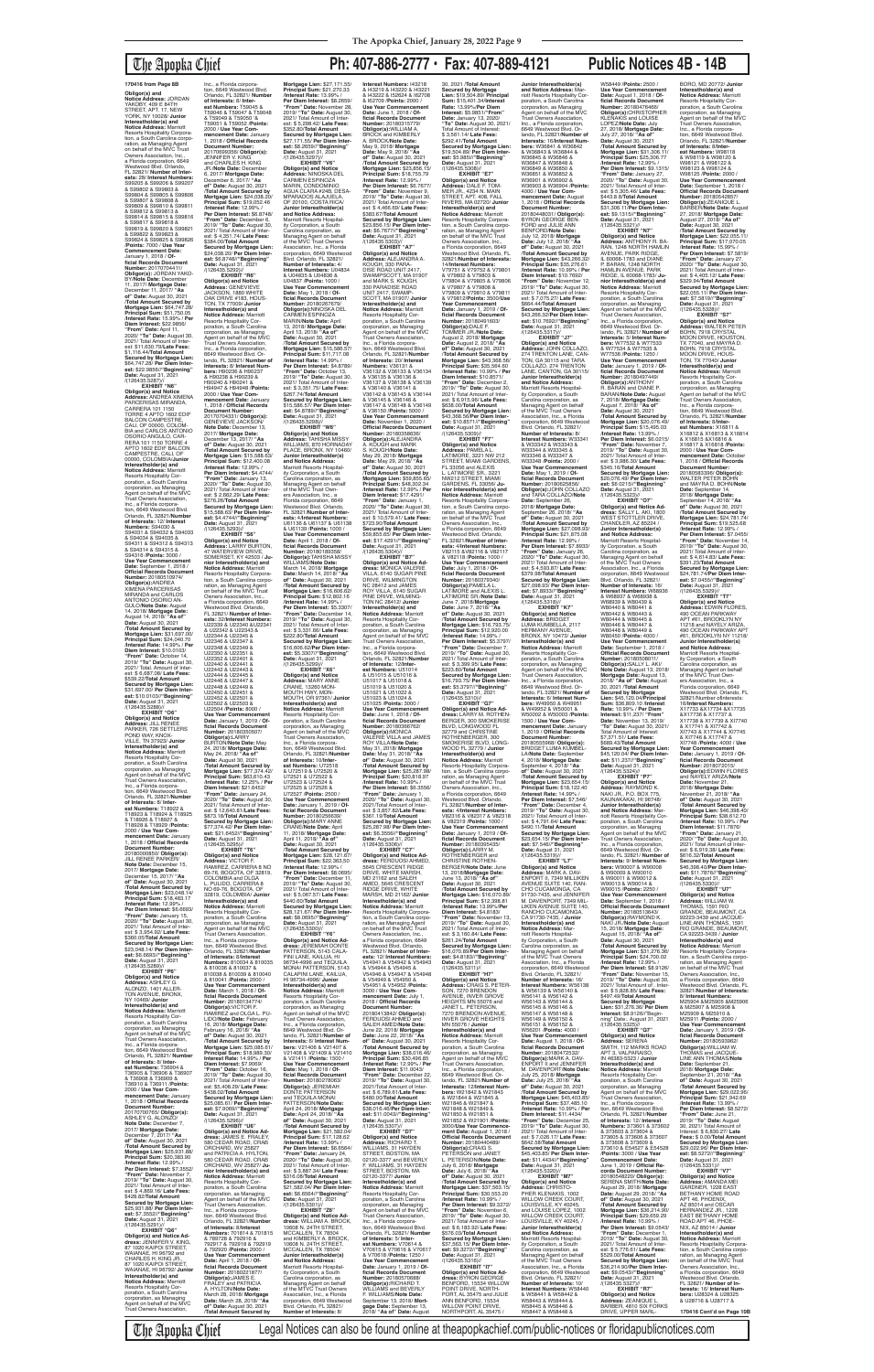# The Apopka Chief **Ph: 407-886-2777 • Fax: 407-889-4121 Public Notices 4B - 14B**

**EXHIBIT "W7" Obligor(s) and Notice Address:** MARLENE C. TYSON, P.O. BOX 227, EAST HADDAM, CT 06423/ **Junior Interestholder(s) and Notice Address:** Marriott Resorts Hospitality Corporation, a South Carolina corporation, as Managing<br>Agent on behalf of the MVC<br>Trust Owners Association,<br>Inc., a Florida corporation, 6649 Westwood Blvd. Or-lando, FL 32821/ **Number of Interests:** 8/**Interest Numbers:** X21540 & X21541 & X21542 & X21543 & X21544 & X21545 & X21546 & X21547 /**Points:** 2000 / **Use Year Commencement Date:** January 1, 2019 / **Of-ficial Records Document Number:** 20180690878/ **Page Number:** / **Obligor(s):** MARLENE C. TYSON **Note Date:** November 6, 2018/ **Mortgage Date:** November 6, 2018/ **"As of" Date:** August 30, 2021 /**Total Amount Secured by Mortgage Lien:** \$28,060.15/ **Principal Sum:** \$21,815.61 /**Interest Rate:** 13.99% / **Per Diem Interest:** \$8.4778/ **"From" Date:** November 6, 2019/ **"To" Date:** August 30, 2021/ Total Amount of Inter-est: \$5,620.74/ **Late Fees:** \$373.80/**TotaI Amount Secured by Mortgage Lien:** \$28,060.15/ **Per Diem Inter-est:** \$8.4778//**"Beginning" EXHIBIT "X7"**

**Date:** August 31, 2021<br>/(126435.5333)// **Obligor(s) and Notice Ad-dress:** RODNEY PHILLIP HANNAH, P.O. BOX 41731, LONG BEACH, CA 90853 **Junior Interestholder(s) and Notice Address:** Marriott Resorts Hospital-ity Corporation, a South Carolina corporation, as Managing Agent on behalf of the MVC Trust Owners Association, Inc., a Florida corporation, 6649 Westwood Blvd. Orlando, FL 32821/**Number of Interests:** 4/**Interest Numbers:** X33039 & X33040 & X33041 & X33042 /**Points:** 1000 / **Use Year Commence-ment Date:** September 1, 2019 / **Official Records Document Number:** 20180625975/ **Obligor(s):** RODNEY PHILLIP HAN-NAH/**Note Date:** September 28, 2018/**Mortgage Date:** September 28, 2018/ **"As of" Date:** August 30, 2021 /**Total Amount Secured by Mortgage Lien:** \$17,197.71/ **Principal Sum:** \$12,837.31 /**Interest Rate:** 13.99% / Per Diem Interest: \$4.9887 **"From" Date:** July 8, 2019/ **"To" Date:** August 30, 2021/ Total Amount of Interest: \$ 3,811.36/ **Late Fees:** \$299.04/**Total Amount Secured by Mortgage Lien:** \$17,197.71/**Per Diem Interest:** \$4.9887//**"Beginning" Date:** August 31, 2021 /(126435.5334)// **EXHIBIT "Y7" Obligor(s) and Notice Address:** JUDY ANN<br>TEXEIRA, 45-408 PAILAKA PLACE, KANEOHE, HI 96744, and ABEL TEX-EIRA JR., 45-408 PAILAKA PLACE, KANEOHE, HI 96744, / **Junior Interestholder(s) and Notice Address:** Marriott Resorts Hospitality Cor-poration, a South Carolina corporation, as Managing Agent on behalf of the MVC Trust Owners Association, Inc., a Florida corporation,<br>6649 Westwood Blvd. Or-<br>lando, FL 32821/ **Number of Interests:** 8/**Interest Numbers:** X38914 & X38915 & X38916 & X38917 & X38918 & X38919 & X38920 & X38921 /**Points:** 2000 / **Use Year Commencement Date:** October 1, 2018 / **Official Records Document Number:** 20180626407/<br>**Obligor(s):**JUDY ANN TEX-<br>EIRA and ABEL TEXEIRA<br>JR./**Note Date:** September 28, 2018/ **Mortgage Date:** September 28, 2018/ **"As of" Date:** August 30, 2021 /**Total Amount Secured by Mortgage Lien:** \$28,867.08/ **Principal Sum:** \$22,613.19 /**Interest Rate:** 13.99% / **Per Diem Interest:** \$8.7877/ **"From" Date:** November 28, 2019/ **"To" Date:** August 30, 2021/ Total Amount of Inter-est: \$ 5,632.93/ **Late Fees:** \$370.96/**Total Amount Secured by Mortgage Lien:** \$28,867.08/ **Per Diem Interest:** \$8.7877//**"Beginning"<br><b>Date:** August 31, 2021<br>/(126435.5335)//<br>**EXHIBIT "Z7" Obligor(s) and Notice Ad-dress:** DEAN DEREK LEE, P.O. BOX 1569, OCEAN SHORES, WA 98569 and COLETTE MARIE THOM-AS, P.O. BOX 1569, OCEAN SHORES, WA 98569 / **Junior Interestholder(s) and Notice Address:** Marriott Resorts Hospitality Corpora-tion, a South Carolina corporation, as Managing Agent on behalf of the MVC Trust Owners Association, Inc., a Florida corporation, 6649 Westwood Blvd. Orlando, FL 32821/ **Number of Interests:** 28/ **Interest Numbers:** X46450 & X46451 & X46452 & X46501 & X46502 & X46503 & X46504 & X46505 & X46506 & X46507 & X46508 & X46509 & X46510 & X46511 & X46512 & X46513 & X46514 & X46515 & X46516 & X46517 & X46518 & X46519 & X46520 & X46521 & X46522 & X46523 & X46524 & X46525 /**Points:** 7000 / **Use Year Commencement Date:** November 1, 2018 / Of-<br>ficial Records Document **ficial Records Document Number:** 20180634966/ **Obligor(s):**DEAN DEREK LEE and COLETTE MARIE THOMAS/**Note Date:** October 5, 2018/ **Mortgage Date:** October 5, 2018/ **"As of" Date:** August 30, 2021 /**Total Amount Secured by Mortgage Lien:** \$75,775.09/ **Principal Sum:** \$62,329.64 /**Interest Rate:** 10.99% / **Per Diem Interest:** \$19.0279/ **"From" Date:** December 5,

**nior Interestholder(s) and<br><b>Notice Address:** Marriott<br>Resorts Hospitality Corpora-<br>tion, a South Carolina corporation, as Managing Agent<br>on behalf of the MVC Trust Owners Association, Inc., a Florida corporation, 6649 Westwood Blvd. Orlando, FL 32821/**Number of Interests:** 4/**Interest Numbers:** X19617 & X19618 & X19619 & X19620 /**Points:** 1000 / **Use Year Commencement Date:** December 1, 2018 / **Official Records Documen Number:** 20180716776/ **Obligor(s):**BAHARA COR-TEZ/**Note Date:** November 20, 2018/ **Mortgage Date:** November 20, 2018/ **"As of" Date:** August 30, 2021 /**Total Amount Secured by Mortgage Lien:** \$15,895.74/ **Principal Sum:** \$12,553.80 /**Interest Rate:** 13.99% / **Per Diem Interest:** \$4.8785/ **"From" Date:** January 20, 2020/ **"To" Date:** August 30, 2021/ Total Amount of Interest: \$ 2,868.56/ **Late Fees:** \$223.3 8/**Total Amount Secured by Mortgage Lien:** \$15,895.74/ **Per Diem Interest:** \$4.8785//**"Beginning" Date:** August 31, 2021 /(126435.5337)// **EXHIBIT "B8" Obligor(s) and Notice Address:** RODERICK WAYNE DUFF, 5207 MEADOWS LAKE POINTE, POWDER SPRINGS GA 30127 and KIM BROWN DUFF, 5207 MEADOWS LAKE POINTE, POWDER SPRINGS GA 30127 / **Junior Interestholder(s) and Notice Address:** Marriott<br>Resorts Hospitality Cor-<br>poration, a South Carolina corporation, as Managing Agent on behalf of the MVC Trust Owners Association, Inc., a Florida corporation 6649 Westwood Blvd. Or-lando, FL 32821/**Number of Interests:** 8/**Interest Numbers:** X59417 & X59418 & X59419 & X59420 & X59421 & X59422 & X59423 & X59424 /**Points:** 2000 / **Use Year Commencement Date:** January 1, 2020 / **Official Records Document Number:** 20180748407/ **Obligor(s):**RODERICK WAYNE DUFF and KIM BROWN DUFF/**Note Date:** December 10, 2018/ **Mortgage Date:** December 10, 2018/ **"As of" Date:** August 30, 2021 /**Total Amount Secured by Mortgage Lien:** \$26,945.56/ **Principal Sum:** \$21,228.46 /**Interest Rate:** 12.99% / **Per Diem Interest:** \$7.6599/ **"From" Date:** November 10, 2019/ **"To" Date:** August 30, 2021/ Total Amount of Interest: \$ 5,047.94/ **Late Fees:** \$419.16/**Total Amount Secured by Mortgage Lien:** \$26,945.56/ **Per Diem Interest:** \$7.6599//**"Beginning" Date:** August 31, 2021 /(126435.5338)// **EXHIBIT "C8" Obligor(s) and Notice Address:** HELEN E. BROWN, 2725 SELBY AVE, LOS ANGELES, CA 90064 / **Ju-nior Interestholder(s) and Notice Address:** Marriott Resorts Hospitality Corporation, a South Carolina corporation, as Managing Agent on behalf of the MVC Trust Owners Association, Inc., a Florida corporation, 6649 Westwood Blvd. Orlando, FL 32821/ **Number of Interests:** 6/ **Interest Num-bers:** X92032 & X92033 & X92034 & X92035 & X92036 & X92037 /**Points:** 1500 / **Use Year Commencement Date:** January 1, 2019 / **Of-ficial Records Document Number:** 20190027374/ **Obligor(s):**HELEN E. BROWN/**Note Date:** December 26, 2018/ **Mortgage Date:** December 26, 2018/ **"As of" Date:** August 30, 2021 /**Total Amount Secured by Mortgage Lien:** \$27,072.54/ **Principal Sum:** \$18,714.68 /**Interest Rate:** 14.99% / **Per Diem Interest:** \$7.7926/ **"From" Date:** December 26, 2018/ **"To" Date:** August 30, 2021/ Total Amount of Interest: \$ 7,621.16/ **Late Fees:** \$486.70/**Total Amount Secured by Mortgage Lien:** \$27,072.54/**Per Diem Interest:** \$7.7926//**"Beginning" Date:** August 31, 2021<br>/(126435.5340)// **EXHIBIT "D8" Obligor(s) and Notice Address:** ALAN HATTMAN, AS INDIVIDUAL, AS GUAR-ANTOR AND AS TRUSTEE OF THE A AND C 2005 FAMILY TRUST DATED OCTOBER 23, 2005, 835 MANSFIELD DR, SAN JOSE, CA 95128-2722/**Junior Interestholder(s) and Notice Address:** Marriott Resorts Hospitality Cor-poration, a South Carolina corporation, as Managing Agent on behalf of the MVC Trust Owners Association, Inc., a Florida corporation, 6649 Westwood Blvd. Orlando, FL 32821/**Number of Interests:** 10/**Interest Numbers:** X60805 & X60806 & X60807 & X60808 & X60809 & X60810 & X60811 & X60812 & X60813 & X60814 /**Points:** 2500 / **Use Year Commencement Date:** January 1, 2019 / **Official Records Document Number:** 20180712691/ **Obligor(s):**ALAN HATT-<br>MAN, AS INDIVIDUAL, AS<br>GUARANTOR AND AS<br>TRUSTEE OF THE A AND C 2005 FAMILY TRUST<br>DATED OCTOBER 23, 2005/**Note Date:** November 19, 2018/ **Mortgage Date:** November 19, 2018/ **"As of" Date:** August 30, 2021 /**Total Amount Secured by Mortgage Lien:** \$33,333.42/ **Principal Sum:** \$26,374.23 /**Interest Rate:** 12.99%/**Per Diem Interest:** \$9.5167/ **"From" Date:** November 19, 2019/ **"To" Date:** August 30, 2021/ Total Amount of Interest: \$ 6,185.87/ **Late Fees:** \$523.32/**TotaI Amount Secured by Mortgage Lien:** \$33,333.42/ **Per Diem Interest:** \$9.5167//**"Beginning" Date:** August 31, 2021 /(126435.5342)// **EXHIBIT "E8" Obligor(s) and Notice Ad-dress:** JEFFERY D. MACK, 500 S CARMICHAEL AVE, SIERRA, AZ 85635/ **Junior Interestholder(s) and Notice Address:** Marriott Resorts Hospitality Corporation, a South Carolina corporation, as Managing Agent on behalf of the MVC Trust Owners Association, Inc., a Florida corpora-tion, 6649 Westwood Blvd. Orlando; FL 32821/ **Number of Interests:** 10/ **Interest Numbers:** X75938 & X75939 & X75940 & X75941

W71711 & W71712 & W71713 & W71714 & W71715 & W71716 & W71717 & W71718 & X32109 & X32110 & X32111 & X32112 /**Points:** 4000 / **Use Year Commence-ment Date:** January 1, 2019 / **Official Records Document Number:** 20180748453/ **Obligor(s):** AMANDA MEI GARDNER and OSCAR HERNANDEZ JR./**Note Date:** December 10, 2018/ **Mortgage Date:** December 10, 2018/ **"As of" Date:** August 30, 2021 /**Total Amount Secured by Mortgage Lien:** \$47,513.20/ **Principal Sum:** \$39,074.66 /**Interest Rate:** 10.99% / **Per Diem Interest:** \$11.9286/ **"From" Date:** December 10, 2019/ **"To" Date:** August 30, 2021/ Total Amount of Inter-est: \$ 7,503.14/ **Late Fees:** \$685.40/**TotaI Amount Secured by Mortgage Lien:** \$47,513.20/ **Per Diem Interest:** \$11.9286//**"Beginning" Date:** August 31, 2021<br>/(126435.5332)// /(126435.5336)//

& X75942 & X75943 & X89047 & X89048 & X89049 & X89050 /**Points:** 2500 / **Use Year Commencement Date:** January 1, 2020 / **Official Records Document Number:** 20180721717/ **Obligor(s):**JEFFERY D. MACK/**Note Date:** Novem-ber 26, 2018/ **Mortgage Date:** November 26, 2018/ **"As of" Date:** August **Secured by Mortgage Lien:** \$46,568.18/ **Per Diem Interest:** \$11.7985//"**Beginning"**<br>**Date:** August 31, 2021<br>/(126435.5349)//

2019/ **"To" Date:** August 30, 2021/ Total Amount of Interest: \$ 12,063.65/ **Late Fees:** \$1,131.80/**Total Amount Secured by Mortgage Lien:** \$75,775.09/ **Per Diem Interest:** \$19.0279//**"Beginning" Date:** August 31, 2021

**EXHIBIT "A8" Obligor(s) and Notice Ad-dress:** BAHARA CORTEZ, 2867 TROPICANA AVENUE, RIVERSIDE, CA 92504/ **Ju-**

> **Date:** November 27,<br>2018/ **Mortgage Date:<br>November 27, 2018/ "As<br><b>of" Date:** August 30, 2021 /**Total Amount Secured by Mortgage Lien:** \$34,905.00/ **Principal Sum:** \$29,040.68 /**Interest Rate:** 10.99% / **Per Diem Interest:** \$8.8655/ **"From" Date:** January 27, 2020/ **"To" Date:** August 30, 2021/ Total Amount of Interest: \$ 5,150.82/ **Late Fees:** \$463.50/**Total Amount Secured by Mortgage Lien:** \$34,905.00/**Per Diem Interest:** \$8.8655//**"Beginning" Date:** August 31, 2021 /(126435.5346)// **EXHIBIT "H8" Obligor(s) and Notice Address:** GARY JAMES PELC, 4510 FORTH HILL, STOW, OH 44224, and MARY-BETH PELC, 4510 FORTH HILL STOW, OH 44224 / **Junior Interestholder(s) and Notice Address:** Marriott Resorts Hospitality Cor-poration, a South Carolina corporation, as Managing Agent on behalf of the MVC Trust Owners Association, Inc., a Florida corporation, 6649 WestwoodBlvd. Orlando, FL 32821/**Number of Interests:** 8/ **Inter-est Numbers:** AA2103 & AA2104 & AA2105 & AA2106 & AA2107 & AA2108 & AA2109 & AA2110/**Points:** 2000 / **Use Year Commencement Date:** January 1. 2019/ **Of-ficial Records Document Number:** 20180721772/ **Obligor(s):**GARY JAMES PELC and MARY-BETH PELC/**Note Date:** November 26, 2018/ **Mortgage Date:** November 26, 2018/ **"As of" Date:** August 30, 2021 /**Total Amount Secured by Mortgage Lien:** \$24,057.63/ **Principal Sum:** \$19,400.26 /**Interest Rate:** 12.99% / **Per Diem Interest:** \$7.0003/ **"From" Date:** January 26, 2020/ **"To" Date:** August 30, 2021/ Total Amount of Interest: \$ 4,074.19/ **Late Fees:** \$333.18/**Total Amount Secured by Mortgage Lien:** \$24,057.63/ **Per Diem Interest:** \$7.0003//"**Beginning"**<br>**Date:** August 31, 2021<br>/(126435.5347)// **EXHIBIT "I8" Obligor(s) and Notice Address:** DAVID LEE PARKINS, 1861 NE 80TH ST, OCALA, FL 34479, and AUDREY ELAINE<br>PARKINS, 1861 NE 80TH<br>ST, OCALA, FL 34479, / **Junior Interestholder(s) and Notice Address:** Marriott Resorts Hospitality Corporation, a South Carolina corporation, as Managing Agent on behalf of the MVC Trust Owners Association, Inc., a Florida corporation, 6649 Westwood Blvd. Orlando, FL 32821/ **Number of Interests:** 16/ **Interest Numbers:** AD1335 & AD1336 & AD1337 & AD1338 & AD1339 & AD1340 & AD1341 & AD 1342 & AD1343 & AD1344 & AD1345 & AD1346 & AD1347 & AD1348 & AD1349 & AD1350 /**Points:** 4000 / **Use Year Commencement Date:** January 1, 2019 / **Official Records Document Number:** 20180751673/ **Obligor(s):** DAVID LEE PARKINS and AUDREY ELAINE PAR-KINS/Note Date: December 13, 2018/ **Mortgage Date:** December 13, 2018/ **"As of" Date:** August 30, 2021 /**Total Amount Secured by Mortgage Lien:** \$46,568.18/ **Principal Sum:** \$38,648.34/ **Interest Rate:** 10.99%/**Per Diem Interest:** \$11.7985/ **"From" Date:** January 13, 2020/ **"To" Date:** August 30, 2021/ Total Amount of Inter-est: \$ 7,020.04/ **Late Fees:** \$649.80/**Total Amount**  /(126435.5353)//

30, 2021 /**Total Amount Secured by Mortgage Lien:** \$16,529.18/ **Principal Sum:** \$12,784.41 /**Interest Rate:** 13.99% / **Per Diem Interest:** \$4.9682/ **"From" Date:** December 26, 2019/ **"To" Date:** August 30, 2021/ Total Amount of Interest: \$3,045.42/ **Late Fees:** \$449.35/**Total Amount Secured by Mortgage Lien:** \$16,529.18/ **Per Diem Interest:** \$4.9682//**"Beginning" Date:** August 31, 2021 /(126435.5343)// **EXHIBIT "F8"**

**Obligor(s) and Notice Address:** VIVIAN Y. DESAU-TELS, 3510 HAYES BAYOU DR, RUSKJN, FL 33570 and CHARLES T. LANGDON,<br>3510 HAYES BAYOU DR,<br>RUSKIN, FL 33570 / **Junior InteresthoIder(s) and Notice Address:** Marriott Resorts Hospitality Cor-poration, a South Carolina corporation, as Managing Agent on behalf of the MVC Trust Owners Association, Inc., a Florida corporation, 6649 Westwood Blvd. Orlando, FL 32821/ **Number of Interests:** 8/ **Inter-est Numbers:** Y10412 & Y10413 & Y10414 & Y10415 & Y10416 & Y10417 & Y10418 & Y10419 /**Points:** 2000 / **Use Year Com-mencement Date:** January 1, 2019 / **Official Records** 

**Document Number:** 20180722496/ **Obligor(s):** VIVIAN Y. DESAUTELS CHARLES T. LANGDON/ **Note Date:** November 26, 2018/ **Mortgage Date:** November 26, 2018/ **"As of" Date:** August 30, 2021 /**Total Amount Secured by Mortgage Lien:** \$26,171.64/ **Principal Sum:** \$21,122.97 /**Interest Rate:** 12.99% / **Per Diem Interest:** \$7.6219/ **"From" Date:** January 26, 2020/ **"To" Date:** August 30, 2021/ Total Amount of Inter-est: \$ 4,435.97/ **Late Fees:** \$362.70/**Total Amount Secured by Mortgage Lien:** \$26,171.64/ **Per Diem Interest:** \$7.6219//"**Beginning"**<br>**Date:** August 31, 2021<br>/(126435.5345)// **EXHIBIT "G8"**

**Obligor(s) and Notice Address:** M. JUANITA YOUNG, 1732 EAST 1200 N, ST. GEORGE, UT 84770/ **Junior Interestholder(s) and Notice Address:** Marriott Resorts Hospitality Cor-poration, a South Carolina corporation, as Managing Agent on behalf of the MVC Trust Owners Association, Inc., a Florida corporation, 6649 Westwood Blvd. Orlando, FL 32821/ **Number of Interests:** 12/**Interest Numbers:** Y12814&Y12815<br>& Y12816 & Y12817 &<br>Y12818 & Y12819 & Y12820 & Y12821 & Y12822 & Y12823 & Y12824 & Y12825 /**Points:** 3000 / **Use Year Commencement Date:** Jan-uary 1, 2019 / **Official Records Document Number:** 20180723359/ **Obligor(s):** M. JUANITA YOUNG/**Note** 

**EXHIBIT "T8" Obligor(s) and Notice Address:** CINDY MARIE ATKINS, 252 FOX DRIVE, WINCHESTER, VA 22601/ **Junior Interestholder(s) and Notice Address:** Mar-riott Resorts Hospitality Corporation, a South Carolina corporation, as Managing Agent on behalf of the MVC Trust Owners Association,<br>Inc., a Florida corpora-<br>tion, 6649 Westwood Blvd.<br>Orlando, FL 32821/ **Number of Interests:** 8/ **Interest Numbers:** 283420 & 283421 & 283422 & 283423 & 362139 & 362140 & 362141 & 362142 /**Points:** 2000 / **Use Year Commencement Date:** April 1, 2019 / **Of-ficial Records Document**  Number: 20190201915/<br>Obligor(s):CINDY MARIE<br>ATKINS/Note Date: March<br>22, 2019/ Mortgage Date:<br>March 22, 2019/ "As of"<br>Date: August 30, 2021<br>Note: August 30, 2021<br>Mortgage Lien: \$25,635.45/<br>Principal Sum: \$19,406.91

**EXHIBIT "J8" Obligor(s) and Notice Ad-dress:** BRYAN KEITH ED-WARDS, 2314 KILKENNY<br>LN, DEER PARK, TX 77536<br>and JANET S. EDWARDS, 2314 KILKENNY LN, DEER PARK, TX 77536/ **Junior Interestholder(s) and Notice Address:** Marriott<br>Resorts Hospitality Cor-<br>poration, a South Carolina corporation, as Managing Agent on behalf of the MVC Trust Owners Association, Inc., a Florida corporation,<br>6649 Westwood Blvd. Or-<br>lando, FL 32821/ **Number of Interests:** 8/ **Interest Numbers:** AD3651 & AD3652 & AD3701 & AD3702 & AD3703 & AD3704 & AD3705 & AJD3706 /**Points:** 2000 / **Use Year Commencement Date:** January 1, 2019 / **Official Records Document Number:** 20190005240/ **Obligor(s):** BRYAN KEITH EDWARDS<br>and JANET S. EDWARDS/ **Note Date:** December 17, 2018/ **Mortgage Date:** December 17, 2018/ **"As of" Date:** August 30, 2021 /**Total Amount Secured by Mortgage Lien:** \$24,551.50/ **Principal Sum:** \$19,668.48 /**Interest Rate:** 13.24% / **Per Diem Interest:** \$7.2336/ **"From" Date:** January 17, 2020/ **"To" Date:** August 30, 2021/ Total Amount of Inter-est: \$ 4,275.06/ **Late Fees:** \$357.96/**Total Amount Secured by Mortgage Lien:** \$24,551.50/ **Per Diem Interest:** \$7.2336//"**Beginning"**<br>**Date:** August 31, 2021<br>/(126435.5350)// **Cobligor(s) and Notice Ad-<br><b>dress:** ERWIN QUEZADA,<br>AVENIDA REFORMA 895<br>ZONA10 EDIFICO AVENIDA<br>OFICNA 202, GUATEMALA GTM, GUATEMALA/**Junior Interestholder(s) and Notice Address:** Marriott<br>Resorts Hospitality Cor-<br>poration, a South Carolina corporation, as Managing Agent on behalf of the MVC Trust Owners Association, Inc., a Florida corporation,<br>6649 Westwood Blvd. Or-<br>lando, FL 32821/ **Number of Interests:** 3/ **Interest Numbers:** AD3018 & AD3019 & AD3020 /**Points:** 750 / **Use Year Commencement Date:** January 1, 2020 / **Of-ficial Records Document Number:** 20190123076/ **ObIigor(s):**ERWIN QUEZA-DA/**Note Date:** February 18, 2019/**Mortgage Date:** February 18, 2019/ **"As of" Date:** August 30, 2021 /**Total Amount Secured by Mortgage Lien:** \$11,702.94/ **Principal Sum:** \$8,905.11 /**Interest Rate:** 13.99% / **Per Diem Interest:** \$3.4606/ **"From" Date:** October 18, 2019/ **"To" Date:** August 30, 2021/ Total Amount of Inter-est: \$ 2,360.17/ **Late Fees:** \$187.66/**Total Amount Secured by Mortgage Lien:** \$11,702.94/ **Per Diem Inter-est:** \$3.4606//**"Beginning" Date:** August 31, 2021<br>/(126435.5351)// AE0640 & AE0641 & AE0642 & AE0643 & VAZQUEZ MARTINEZ /(126435.5354)//

**Obligor(s) and Notice Address:** LUNA BAEZA,<br>113 NEW BRITON COURT,<br>BRADENTON, FL 34212 and LUIS ROBERTO BAEZA, 113 NEW BRITON COURT, BRADENTON, FL 34212/ **Junior Interestholder(s) and Notice Address:** Marriott Resorts Flospitality Corporation, a South Carolina corporation, as Managing Agent on behalf of the MVC Trust Owners Association, Inc., a Florida corpora-tion, 6649 Westwood Blvd. Orlando, FL 32821/ Number **of Interests:** 12/**Interest Numbers:** Y27729 &<br>Y27730 & Y27731 & Y27732<br>& Y27733 & Y27734 &<br>Y27735 & Y27736 & Y27737 & Y27738 & Y27739 & Y27740 **Points:** 3000 **Use Year Commencement Date:** October 1, 2020 AND Interests: 16/ **Interest Num-bers:** S29535 & S29536 & S29537 & S29538 & S29539 & S29540 & S29541 & S29542 & S29543 & S29544 & S29545 & S29546 & S29547 & S29548 & S29549 & S29550 /**Points:** 4000 / **Use Year Commencement Date:** October 1, 2017 / **Official Records Document Number:** 20170550617 and Mortgage Extension, Consolidation, Modification, Spreader and Notice of Right to Future Advance<br>Agreement recorded on April Agreement recorded on April<br>11, 2019 as Document No.<br>20190220343/ **Obligor(s):**<br>LUNA BAEZA and LUIS RO-BERTO BAEZA/**Note Date:** September 7, 2017 and<br>Consolidated Amended and Consolidated, Amended and Restated Note dated March 29, 2019/ **Mortgage Date:** September 7, 2017/ **"As of" Date:** August 30, 2021 /**Total Amount Secured by Mortgage Lien:** \$87,563.45/ **Principal Sum:** \$71,474.87 /**Interest Rate:** 12.98% / **Per Diem Interest:** \$25.7707/ **"From" Date:** February 1, 2020/ **"To" Date:** August 30, 2021/ Total Amount of Interest: \$ 14,843.90/ **Late Fees:** \$994.68/**Total Amount Secured by Mortgage Lien:** \$87,563.45/**Per Diem Interest:** \$25.7707//**"Beginning" Date:** August 31, 2021 /(126435.5369 MM)// **EXHIBIT "D9" Obligor(s) and Notice Address:** JEYSEL J. HER-NANDEZ, 8548 EVEREST ST, DOWNEY, CA 90242 and GERMAN A. HERNAN-DEZ, 8548 EVEREST ST, DOWNEY, CA 90242 / **Junior Interestholder(s) and Notice Address:** Marriott Resorts Hospitality Corporation, a South Carolina corpo-ration, as Managing Agent on behalf of the MVC Trust Owners Association, Inc., a Florida corporation, 6649 Westwood Blvd. Orlando, FL 32821/ **Number of Inter-ests:** 4/ **Interest Numbers:** Y27809 & Y27810 & Y2781<sup>-</sup> & Y27812 /**Points:** 1000 / **Use Year Commencement Date:** April 1, 2019 / **Of-ficial Records Document Number:** 20190203294/ **Obligor(s):** JEYSEL J. HERNANDEZ and GERMAN A. HERNANDEZ/**Note Date:** March 25, 2019/ **Mortgage Date:** March 25, 2019/ **"As of" Date:** August 30, 2021 /**Total Amount Secured by Mortgage Lien:** \$16,564.46/ **Principal Sum:** \$12,979.24 /**Interest Rate:** 13.99% / **Per Diem Interest:** \$5.0439/ **"From" Date:** December 25, 2019/ **"To" Date:** August 30, 2021/ Total Amount of Inter-est: \$ 3,096.96/ **Late Fees:** \$238.26/**Total Amount Secured by Mortgage Lien:** \$16,564.46/ **Per Diem Interest:** \$5.0439//**"Beginning" Date:** August 31, 2021<br>/(126435.5370)// **EXHIBIT "E9" Obligor(s) and Notice Address:** SALVADOR MARISCAL, 741 COTTON-WOOD AVE, SOUTH SAN FRANCISCO, CA 94080 and ADRIENNE MASINI-MAR-ISCAL, 741 COTTON-WOOD AVE, SOUTH SAN FRANCISCO, CA 94080 / **Junior Interestholder(s) and Notice Address:** Marriott Resorts Hospitality Corporation, a South rolina corporation, as

ity Corporation, a South Carolina corporation, as Managing Agent on behalf of the MVC Trust Owners Association, Inc., a Florida corporation, 6649 Westwood Blvd. Orlando, FL 32821/ **Number of Interests:** 12/ **Interest Numbers:** AE0633 & AE0634 & AE0635 & AE0636 & AE0637 & AE0638 & AE0639 & AE0644 /**Points:** 3000 / **Use Year Commence-ment Date:** November 1, 2019 / **Official Records Document Number:** 20190062527/ **Obligor(s):** RICARDO CHACON AVILA and RICARDO FRANCISCO CHACON VAZQUEZ and MARIA DEL ROSARIO and ISRAEL CHACON<br>VAZQUEZ/Note Date: VAZQUEZ/**Note Date:** January 15, 2019/ **Mortgage Date:** January 15, 2019/ **"As of" Date:** August 30, 2021 /**Total Amount Secured by Mortgage Lien:** \$37,494.84/ **Principal Sum:** \$28,931.16 /**Interest Rate:** 13.99% / **Per Diem Interest:** \$11.243/ **"From" Date:** October 15, 2019/ **"To" Date:** August 30, 2021/ Total Amount of Interest: \$ 7,701.42/ **Late Fees:** \$612.26/**Total Amount Secured by Mortgage Lien:** \$37,494.84/ **Per Diem Interest:** \$11.243//**"Beginning" Date:** August 31, 2021 **EXHIBIT "O8" Obligor(s) and Notice Ad-dress:** JANIE D. IZZARD, 3280 SKYLAND DRIVE,<br>SNELLVILLE, GA 30078 and **Number:** 20190075241/<br>**Obligor(s):**MARIANA<br>AMAYA and JOSE LUIS AMAYA AMAYA/**Note Date:** January 21, 2019/ **Mortgage Date:** January 21, 2019/ **"As of" Date:** August 30, 2021 /**Total Amount Secured by Mortgage Lien:** \$82,261.08/ **Principal Sum:** \$68,629.25 /**Interest Rate:** 10.99% / **Per Diem Interest:** \$20,951/ **"From" Date:** January 21, 2020/ **"To" Date:** August 30, 2021/ Total Amount of Inter-est: \$ 12,298.23/ **Late Fees:** \$1,083.60/**Total Amount Secured by Mortgage Lien:** \$82,261.08/ **Per Diem Interest:** \$20.95l//**"Beginning" Date:** August 31, 2021 /(126435.5358)// **EXHIBIT "S8" Obligor(s) and Notice Address:** JILL R. BARBOUR,<br>726 SETTLERS POND WAY, KNOXVILLE, TN 37923/ **Junior Interestholder(s) and Notice Address:** Marriott Resorts Hospitality Corporation, a South Carolina corporation, as Managing Agent on behalf of the MVC Trust Owners Association, Inc., a Florida corporation, 6649 Westwood Blvd. Orlando, FL 32821/**Number of Interests:** 6/ **Interest Numbers:** B09514 & B09515 &B09516 & B09649 & B09650 & B09651 /**Points:** 1500 / **Use Year Commencen Date:** January 1, 2020 / **Of-ficial Records Document or Number:** 20190233014<br>and Mortgage recorded on<br>April 17, 2019 in Official Records Document Numbe 20190234684/ **Obligor(s):** JILL R. BARBOUR/**Note Date:** April 9, 2019/

**EXHIBIT "L8" Obligor(s) and Notice Address:** MELISSA ANN GAGNON, 35 CENTRAL ST, BYFIELD, MA 01922.<br>Junior Interestholder(s) **Junior Interestholder(s)<br><b>and Notice Address:**<br>Marriott Resorts Hospital-<br>ity Corporation, a South Carolina corporation, as Managing Agent on behalf of the MVC Trust Owners Association, Inc., a Florida corporation, 6649 Westwood Blvd. Orlando, FL 32821/ **Number of Interests:** 4/ **Interest Numbers:** AD6824 & AD6825 & AD6826 & AD6827 /**Points:** 1000 / **Use Year Commencement Date:** January 1, 2019 / **Of-ficial Records Document Number:** 20190033604/ **ObIigor(s):**MELISSA ANN GAGNON/**Note Date:** December 27, 2018/ **Mort-gage Date:** December 27, 2018/ **"As of" Date:** August 30, 2021 /**Total Amount Secured by Mortgage Lien:** \$16,761.25/**Principal Sum:** \$13,131.29 /**Interest Rate:** 14.99% / **Per Diem Interest:** \$5.4677/ **"From" Date:** January 27, 2020/<br>"**To" Date:** August 30, 2021/ Total Amount of Interest: \$ 3,176.74/ **Late Fees:** \$203.22/**Total Amount Secured by Mortgage Lien:** \$16,761.25/ **Per Diem Interest:** \$5.4677//**"Beginning"<br><b>Date:** August 31, 2021<br>/(126435.5352)//<br>**EXHIBIT "M8"**<br>**Obligor(s) and Notice Address:** WILSON FIGUEROA CURET, 191 CALLE HIPOCAMPO PARQ DE CANDELERO, HUMACAO, PR 00791-7626 and LAURA MORALES DIAZ, 191 CALLE HIPOCAMPO PARQ OREELTING ORIGINAL OF MACAO, PR 00791-7626/ **Junior Interestholder(s) and Notice Address:** Marriott Resorts Hospitality Corporation, a South Carolina<br>corporation, as Managing corporation, as Managing Agent on behalf of the MVC Trust Owners Association, Inc., a Florida corporation, 6649 Westwood Blvd. Orlando, FL 32821/**Number of Interests:** 6/ **Interest Numbers:** AD9040 & AD9041 & AD9042 & AD9043 & AD9044 & AD9045 /**Points:** 1500 / **Use Year Commencement Date:** January 1, 2020 / **Official Records Document Number:<br>20190033618/ <b>Obligor(s):**<br>WILSON FIGUEROA CU-<br>RET and LAURA MORALES DIAZ/**Note Date:** December 27, 2018/ **Mortgage Date:** December 27, 2018/ **"As of" Date:** August 30, 2021 /**Total Amount Secured by Mortgage Lien:** \$23,757.13/ **Principal Sum:** \$18,493.75 /**Interest Rate:** 14.99% / **Per Diem Interest:** \$7.7006/ **"From" Date:** December 27, 2019/ **"To" Date:** August 30, 2021/ Total Amount of Interest: \$ 4,712.80/ **Late Fees:** \$300.58/**Total Amount Secured by Mortgage Lien:** \$23,757.13/ **Per Diem Inter-est:** \$7.7006//**"Beginning" Date:** August 31, 2021 **EXHIBIT "N8" Obligor(s) and Notice Ad-dress:** RICARDO CHACON AVILA, SANTA BARABARA 45 CLUB DE GOLF LA HACIENDA, MEXICO CITY, DF 52559, MEXICO and RICARDO FRANCISCO CHACON VAZQUEZ, SAN-TA BARABARA 45 CLUB DE GOLF LA HACIENDA, MEXICO CITY, DF 52559, MEXICO; MARIA DEL ROSARIO VAZQUEZ MAR-TINEZ, SANTA BARABARA 45 CLUB DE GOLF LA HACIENDA, MEXICO CITY DF 52559, MEXICO and IS RAEL CHACON VAZQUEZ, SANTA BARABARA 45 CLUB DE GOLF LA HACIENDA, MEXICO CITY, DF 52559, MEXICO/**Junior Interestholder(s) and Notice Address:** Marriott Resorts Hospital-**Use Year Commencement Date:** January 1, 2019 / **Of-ficial Records Document Number:** 20190036805/ **Obligor(s):** JANIE D. IZZARD and WILSON IZZARD, JR./**Note Date:** December 29, 2018/ **Mortgage Date:** December 29,<br>2018/ "**As of" Date:** August<br>30, 2021 /**Total Amount Secured by Mortgage Lien:** \$22,332.57/ **Principal Sum:** \$17,579.92 /**Interest Rate:** 14.99% / **Per Diem Interest:** \$7.3201/ **"From"**  Date: February 1,2020. **"To" Date:** August 30, 2021/ Total Amount of Interest: \$ 4,216.32/ **Late Fees:** \$286.33/**Total Amount Secured by Mortgage Lien:** \$22,332.57/ **Per Diem Interest:** \$7.3201//**"Beginning" Date:** August 31, 2021 /(126435.5355)// **EXHIBIT "P8" Obligor(s) and Notice Address:** YUQUN LIU, 4657 BRADLEY CIR, TROY, MI 48085, and XIAOLIN TAN, 4657 BRADLEY  $CIR$ , TROY, MI  $4808$  $Interestholder(s)$ **and Notice Address:** Marriott Resorts Hospitality Corporation, a South arolina corporation, as Managing Agent on behalf of the MVC Trust Owners Association, Inc., a Florida corporation, 6649 Westwood Blvd. Orlando, FL 32821/ **Number of Interests:** 8/ **Interest Numbers:** AE9649 & AE9650 & AE9651 & AE9652 & AE9701 & AE9702 & AE9703 & AE9704 /**Points:** 2000 / **Use Year Commencement Date:** February 1, 2019 / **Official Records Document Number:** 20190047373/ **Obligor(s):** YUQUN LIU and XIAOLIN TAN/**Note Date:** January 7, 2019/<br>**Mortgage Date:** January 7,<br>2019/ **"As of" Date:** August 30, 2021 /**Total Amount Secured by Mortgage Lien:** \$27,346.06/ **Principal Sum:** \$21,448.72 /**Interest Rate:** 13.24% / **Per Diem Interest:** \$7.8884/ **"From" Date:** November 7, 2019/ **"To" Date:** August 30,2021/ Total Amount of Interest: \$ 5,222.09/ **Late Fees:** \$425.25/**Total Amount Secured by Mortgage Lien:** \$27,346.06/**Per Diem Interest:** \$7.8884//**"Beginning" Date:** August 31, 2021 /(126435.5356)// **EXHIBIT "Q8" Obligor(s) and Notice Ad-dress:** SUYAPA PATRICIA GARCIA, 2541 NW 24 ST APT #3, MIAMI, FL 33142 / **Junior Interestholder(s) and Notice Address:** Mar-riott Resorts Hospitality Corporation, a South Carolina corporation, as Managing Agent on behalf of the MVC Trust Owners Association, Inc., a Florida corporation,<br>6649 Westwood Blvd. Or-<br>lando, FL 32821/ **Number of Interests:** 6/ **Interest Num-bers:** AF4652 & AF4701 & AF4702 & AF4703 & AF4704 & AF4705 /**Points:** 1500 / **Use Year Commencement Date:** Febmary 1, 2019 / **Official Records Document Number:** 20190054270/ **Obligor(s):**SUYAPA PATRI-CIA GARCIA/**Note Date:** January 11, 2019/ **Mortgage Date:** January 11, 2019/ **"As of" Date:** August 30, 2021 /**Total Amount Secured by Mortgage Lien:** \$21,773.68/ **Principal Sum:** \$17,210.50 /**Interest Rate:** 13.99% / **Per Diem Interest:** \$6.6882/ **"From" Date:** January 11, 2020/ **"To" Date:** August 30, 2021/ Total Amount of Interest: \$ 3,992.84/ **Late Fees:** \$320.34/**Total Amount Secured by Mortgage Lien:** \$21,773.68/ **Per Diem Interest:** \$6.6882//**"Beginning" Date:** August 31, 2021<br>/(126435.5357)// **EXHIBIT "R8" Obligor(s) and Notice Address:** MARIANA AMAYA, 159 CLAREMONT AVE, SANTA CLARA, CA 95051 and JOSE LUIS AMAYA AMAYA, 159 CLAREMONT AVE, SANTA CLARA, CA 95051/ **Junior Interestholder(s) and Notice Address:** Marriott Resorts Hospitality Cor-poration, a South Carolina corporation, as Managing Agent on behalf of the MVC Trust Owners Association, Inc., a Florida corporation, 6649 Westwood Blvd. Orlando, FL 32821/**Number of Interests:** 28/ **Interest Numbers:** 770335 & 770336 & 770338 & 770340 & 770341 & 770342 & 771245 & 771246 & 771247 & 771248 & 771249 & 772113 & 772724 & 772725 & 772726 & 772727 & 774036 & 774037 & 774038 & 774039 & 774040 & 774041 & 774609 & 774610 & 774611 & 774612 & 774613 & 774614 /**Points:** 7000/**Use Year Commence-ment Date:** March 1, 2019 / **Official Records Document and Notice Address:**

SNELLVILLE, GA 30078 and WILSON IZZARD, JR., 3280 SKYLAND DRIVE, SNELL-VILLE, GA 30078/ **Junior Interestholder(s) and Notice Address:** Marriott Resorts Hospitality Corpora-tion, a South Carolina corporation, as Managing Agent<br>on behalf of the MVC Trust Owners Association, Inc., a Florida corporation, 6649 Westwood Blvd. Orlando, FL 32821/**Number of Interests:** 6/**Interest Numbers:** AE1429 & AE1430 &AE1431 & AE1432 & AE1433 & AE1434 /**Points:** 1500 / **Mortgage Date:** April 9, 2019/ **"As of" Date:** August 30, 2021 /**Total Amount Secured by Mortgage Lien:** \$23,315.81/ **Principal Sum:** \$18,247.29 /**Interest Rate:** 13.99% / **Per Diem Interest:** \$7.0911/ **"From" Date:** December 9, 2019/ **"To" Date:** August 30, 2021/ Total Amount of Interest: \$ 4,467.32/ **Late Fees:** \$351.20/**Total Amount Secured by Mortgage Lien:** \$23,315.81/**Per Diem Interest:** \$7.0911//**"Beginning" Date:** August 31, 2021 /(126435.5359)//

> /**Interest Rate:** 15.99% / **Per Diem Interest:** \$8.6199/ **"From" Date:** November 22, 2019/ **"To" Date:** August 30, 2021/ Total Amount of Inter-est: \$ 5,577.14/ **Late Fees:** \$401.40/**Total Amount Secured by Mortgage Lien:** \$25,635.45/ **Per Diem Interest:** \$8.6199//"**Beginning"**<br>**Date:** August 31, 2021<br>/(126435.5360)// **EXHIBIT "U8"**

**Obligor(s) and Notice Address:** KRISTY NEL-SON-SCHNEIDER, 563 BUCKEYE DRIVE, SHEF-FIELD LAKE, OH 44054 and JAMES SCHNEIDER, 563 BUCKEYE DRIVE, SHEF-FIELD LAKE, OH 44054/ **Junior Interestholder(s) and Notice Address:** Marriott<br>Resorts Hospitality Coiporation, a South Carolina corporation, as Managing Agent on behalf of the MVC Trust Owners Association, Inc., a Florida corporation, 6649 Westwood Blvd. Or-lando, FL 32821/**Number of Interests:** 8/**Interest Num-bers:** G44431 & G44432 & G44433 & G44434 & G44435 & G44436 & G44437 & 150750 /**Points:** 2000 / **Use Year Commencement Date: Januar** 1, 2020 / **Official Records Document Number:** 20190202855/ **Obligor(s):** KRISTY NELSON-SCH-NEIDER and JAMES SCHNEIDER/**Note Date:** March 25, 2019/ **Mortgage Date:** March 25, 2019/ **"As of" Date:** August 30, 2021 /**Total Amount Secured by Mortgage Lien:** \$29,134.23/ **Principal Sum:** \$23,005.17 /**Interest Rate:** 13.24% / **Per Diem Interest:** \$8.4608/<br>**"From" Date:** November 25,<br>2019/ **"To" Date:** August 30,<br>2021/ Total Amount of Interest: \$ 5,448.66/ **Late Fees:** \$430.40/**Total Amount Secured by Mortgage Lien:** \$29,134.23/**Per Diem Inter-est:** \$8.4608//**"Beginning" Date:** August 31, 2021 /(126435.5361)// **EXHIBIT "V8" Obligor(s) and Notice Ad-dress:** ARIEL ALEJANDRO SANCHEZ, 2132 MILL GARDEN RUN, BUFORD GA 30519 and ROCIO SAN JUAN, 2132 MILL GARDEN RUN, BUFORD, GA 30519/ **Junior Interestholder(s) and Notice Address:** Marriott Resorts Hospitality Corporation, a South Carolina corporation, as Managing Agent on behalf<br>of the MVC Trust Owners<br>Association, Inc., a Florida<br>corporation, 6649 Westwood Blvd. Orlando, FL 32821/ **Number of Interests:** 8/ **Interest Numbers:** 447649 & 447650 & 458626 & 458627 & P73805 & P73806 & P73807 & P73808 /**Points:** 2000 / **Use Year Commencement Date:** March 1, 2019 / **Official Records Document Number:** 20190113720/ **Obligor(s):** ARIEL ALEJANDRO SANCHEZ and ROCIO SAN JUAN/**Note Date:** February 12, 2019/ **Mortgage Date:** February 12, 2019/ **"As of" Date:** August 30, 2021 /**Total Amount Secured by Mortgage Lien:** \$28,736.83/ **Principal Sum:** \$22,584.03 /**Interest Rate:** 13.24% / **Per Diem Interest:** \$8.3059/ **"From" Date:** November 12, 2019/ **"To" Date:** August 30, 2021/ Total Amount of Inter-est: \$5,456.97/ **Late Fees:** \$445.83/**Total Amount Secured by Mortgage Lien:** \$28,736.83/ **Per Diem Interest:** \$8.3059//**"Beginning" Date:** August 31, 2021<br>/(126435.5362)// **EXHIBIT "W8" Obligor(s) and Notice Address:** ANNIE MA, 16105 LABURNUM AVENUE FLUSHING, NY 11358/ **Junior Interestholder(s)** 

Marriott Resorts Hospital-ity Corporation, a South arolina corporation, as Managing Agent on behalf of the MVC Trust Owners Association, Inc., a Florida corporation, 6649 Westwood Blvd. Orlando, FL 32821/ **Number of Interests:** 6/**Interest Numbers:** 012740 & 012741 & 012742 & 012813 & 012814 & 012815/ **Points:** 1500/**Use Year Com-mencement Date:** October 1, 2020 AND **Number of Interests:** 8/**Interest Num-bers:** N56542 & N56543 & N56544 & N56545 & N56546 & N56547 & N56548 & N56549/ **Points:** 2000 / **Use Year Commencement Date:** October 1, 2016 / **Official Records Document Number:** 2016050772 and Mortgage Extension, Consolidation, Modification and Spreader and Notice of Right to Future Advance Agreement recorded on February 22, 2019 as Document No. 20190110711/ **Obligor(s):** ANNIE MA/**Note Date:** September 12, 2016 and Consolidated, Amended and Restated Note dated February 8, 2019/ **Mortgage Date:** September 12, 2016/ **"As of" Date:** August 30, 2021 /**Total Amount Secured by Mortgage Lien:** \$50,475.90/ **Principal Sum:** \$39,628.35 /**Interest Rate:** 13.48% / **Per Diem Interest:** \$14.8386/ **"From" Date:** November 8, 2019/ **"To" Date:** August 30, 2021/ Total Amount of Inter-est: \$ 9,808.37/ **Late Fees:** \$789.18/**Total Amount Secured by Mortgage Lien:** \$50,475.90/ **Per Diem Inter-est:** \$14.8386//**"Beginning" Date:** /(126435.5363 MM)// **EXHIBIT "X8" Obligor(s) and Notice Address:** DESTA JEAN KEITH, 9095 AIR-WAY DRIVE APT 433, PENSACOLA, FL 32514/ **Junior Interestholder(s) and Notice Address:** Marriott Resorts Hospitality Corporation, a South Carolina corporation, as Managing Agent on behalf of the MVC Trust Owners Association, Inc., a Florida corporation, 6649 Westwood Blvd. Orlando, FL 32821/<br>**Number of Interests:** 16/<br>**Interest Numbers:** M56431<br>& M62437 & M62438 & M62439 & M62440 & M62441 & M62442 & M62443 & M62444 & M62445 & M62446 & M71451 & M71452 & M71501 & M71502 & M71503 /**Points:** 4000 / **Use Year Commencement Date:** March 1, 2019/ **Official Records Document Number:** 20190140261/ **ObIigor(s):**DESTA JEAN KEITH/**Note Date:** February 27, 2019/ **Mortgage Date:** February 27, 2019/ **"As of" Date:** August 30, 2021 /**Total Amount Secured by Mortgage Lien:** \$48,243.16/ **Principal Sum:** \$39,855.33 /**Interest Rate:** 10.99% / **Per Diem Interest:** \$12.1669/ **"From" Date:** December 27, 2019/ **"To" Date:** August 30, 2021/ Total Amount of Interest: \$ 7,446.23/ **Late Fees:** \$691.60/**Total Amount Secured by Mortgage Lien:** \$48,243.16/**Per Diem Inter-est:** \$12.1669//**"Beginning" Date:** August 31, 2021 /(126435.5364)//

**EXHIBIT "Y8" Obligor(s) and Notice<br><b>Address:** DESTA JEAN<br>KEITH, AS INDIVIDUAL<br>AND AS GUARANTOR, 9095 AIRWAY DRIVE APT<br>433. PENSACOLA. FL 433, PENSACOLA, FL<br>32514, and KARIN NECOLE<br>WILLINGHAM-DENNIS,<br>221 ARBOR LAKE CIRCLE,<br>SANFORD, FL 32771, / **Junior Interestholder(s) and Notice Address:** Marriott<br>Resorts Hospitality Cor-<br>poration, a South Carolina<br>corporation, as Managing Agent on behalf of the MVC Trust Owners Association, Inc., a Florida corporation, 6649 Westwood Blvd. Or-

**Notice Address:** Marriott<br>Resorts Hospitality Cor-<br>poration, a South Carolina<br>corporation, as Managing<br>Agent on behalf of the MVC<br>Trust Owners Association, Inc., a Florida corporation, 6649 Westwood Blvd. Orlando, FL 32821/**Number of Interests:** 6/**Interest Num-bers:** Y13418 & Y13419 & Y13420 & Y13421 & Y13422 & Y13423 /**Points:** 1500 / **Use Year Commencement Date:** April 1, 2020 / **Of-ficial Records Document Number:** 20190162000/ **Obligor(s):**JOHN M. RIZZO and LAURA M. RIZZO/**Note Date:** March 11, 2019/ **Mortgage Date:** March 11, 2019/ **"As of" Date:** August 30, 2021 /**Total Amount Secured by Mortgage Lien:** \$25,220.99/ **Principal Sum:** \$19,329.91 /**Interest Rate:** 14.99% / **Per Diem Interest:** \$8.0488/ **"From" Date:** November 11, 2019/ **"To" Date:** August 30, 2021/ Total Amount of Interest<br>\$ 5.296.05/ Late Fees: \$ 5,296.05/ **Late Fees:** \$345.03/**TotaI Amount Secured by Mortgage Lien:** \$25,220.99/ **Per Diem Interest:** \$8.0488//"**Beginning"**<br>**Date:** August 31, 2021<br>/(126435.5367)/

lando, FL 32821/ **Number of Interests:** 8/**Interest Numbers:** M72136 & M72137 & M73711 & M76725 & N39117 & N39118 & N44317 & N44318 /**Points:** 2000 / **Use Year Commencement Date:** March 1, 2019 / **Official Records Document Number:** 20190140735/ **Obligor(s):**DESTA JEAN KEITH, AS INDIVIDUAL AND AS GUARANTOR and KARIN NECOLE WILLING-HAM-DENNIS/**Note Date:** February 27, 2019/ **Mort**gage Date: February 27,<br>2019/ "As of" Date: Augus 2019/ **"As of" Date:** August 30, 2021 /**Total Amount Secured by Mortgage Lien:** \$29,052.46/ **Principal Sum:** \$22,900.39 /**Interest Rate:** 13.24% / **Per Diem Interest:** \$8.4223/ **"From" Date:** November 27, 2019/ **"To" Date:** August 30, 2021/ Total Amount of Interest: \$ 5,407.11/ **Late Fees:** \$494.96/**Total Amoun Secured by Mortgage Lien:** \$29,052.46/ **Per Diem Inter-est:** \$8.4223//**"Beginning" Date:** August 31, 2021 /(126435.5365)//<br>**FXHIBIT** "78" **EXHIBIT "Z8" Obligor(s) and Notice Address:** ANTONIO JENKINS-LARA, 16516 #1 CAMINO REAL # 428, HOUSTON, TX 77062 and ROSE ELAINE JENKINS, 16516 #1 CAMINO REAL # 428, HOUSTON, TX 77062 / **Junior Interestholder(s) and Notice Address:** Marriott Resorts Hospitality Corporation, a South Carolina corporation, as Managing Agent on behalf of the MVC Trust Owners Association, Inc., a Florida corporation, 6649 Westwood Blvd. Orlando, FL 32821/**Number of Interests:** 16/**Inter-**<br>**est Numbers:** U66524 &<br>U66525 &U66526 & U66527<br>& U66528 & U66529 & U66530 & U66531 & U66532 & U66533 & U66534 & U66535 & U66536 & U66537 & U66538 & U66539 /**Points:** 4000 / **Use Year Commencement Date:** May 1, 2019 / **Official Records Document Number:** 20190256352/ **Obligor(s):** ANTONIO JENKINS-LARA and ROSE ELAINE JENKINS/**Note Date:** April 16, 2019/ **Mortgage Date:** April 16, 2019/ **"As of" Date:** August 30, 2021 /**Total Amount Secured by Mortgage Lien:** \$41,738.61/ **Principal Sum:** \$34,659.42 /**Interest Rate:** 10.99% / **Per Diem Interest:** \$10.5808/ **"From" Date:** January 16, 2020/ **"To" Date:** August 30, 2021/ Total Amount of Interest: \$6,263.75/ **Late Fees:** \$565.44/**Total Amount Secured by Mortgage Lien:** \$41,738.61/ **Per Diem Inter-est:** \$10.5808//**"Beginning" Date:** August 31, 2021 /(126435.5366)// **EXHIBIT "A9" Obligor(s) and Notice**<br>**Address:** JOHN M. RIZZO,<br>241 WOODMERE ST, ISLIP TERRACE, NY 11752, and LAURA M. RIZZO, 241 WOODMERE ST, ISLIP

TERRACE, NY 11752, / **Ju-**

**nior Interestholder(s) and** 

**EXHIBIT "B9" Obligor(s) and Notice Ad-dress:** ANNA ELIZABETH WANT, 3163 HIDALGO RD,<br>WAXAHACHIE, TX 75167 / **Junior Interestholder(s) and Notice Address:** Mar-riott Resorts Hospitality Corporation, a South Carolina corporation, as Managing Agent on behalf of the MVC Trust Owners Association,<br>Inc., a Florida corporation,<br>6649 Westwood Blvd. Or-<br>lando, FL 32821/**Number of Interests:** 10/**Interest Num-bers:** Y16452 & Y16501 & Y16502 & Y16503 & Y16504 & Y16505 & Y16506 & Y16507 & Y16508 & Y16509 /**Points:** 2500 / **Use Year Commencement Date:** April 1, 2019 / **Official Records Document Number:** 20190177849/**Obligor(s):** ANNA ELIZABETH WANT/ **Note Date:** March 13, 2019/ **Mortgage Date:** March 13, 2019/ **"As of" Date:** August 30, 2021 /**Total Amount Secured by Mortgage Lien:** \$35,331.62/**Principal Sum:** \$28,365.41 /**Interest Rate:** 13.24% / **Per Diem Interest:** \$10.4322/ **"From" Date:** January 13, 2020/ **"To" Date:** August 30, 2021/ Total Amount of Interest: \$ 6,207.20/ **Late Fees:** \$509.01/**Total Amount Secured by Mortgage Lien:** \$35,331.62/**Per Diem Interest:** \$10.4322//**"Beginning" Date:** August 31, 2021 /(126435.5368)// **EXHIBIT "C9"**

Managing Agent on behalf of the MVC Trust Owners **170416 Cont'd on Page 11B**

### **170416 from Page 9B**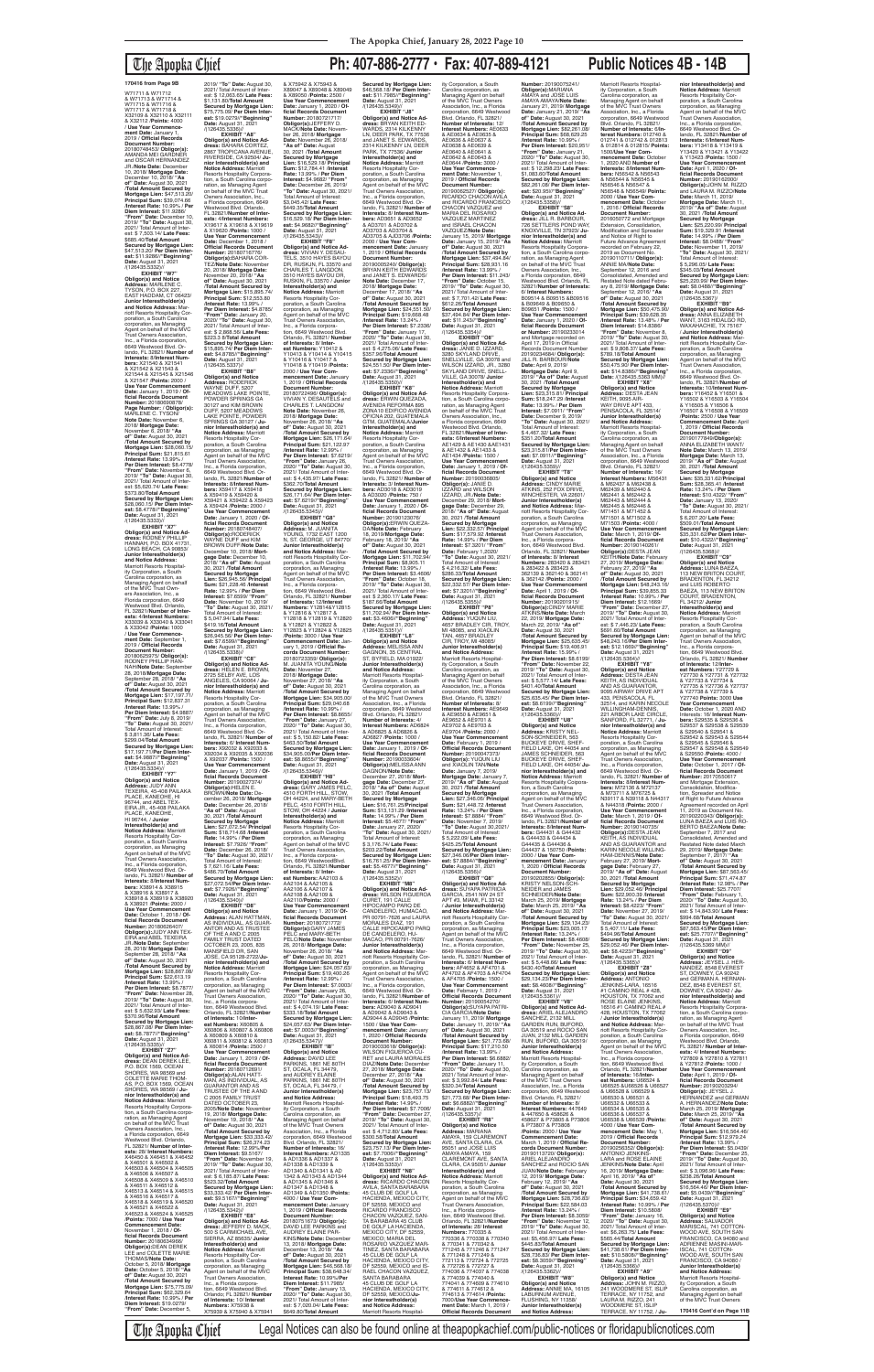The Apopka Chief **Ph: 407-886-2777 • Fax: 407-889-4121 Public Notices 4B - 14B Secured by Mortgage Lien:** \$26,066.49/**Per Diem Interest:** \$8.3435//"**Beginning"**<br>**Date:** August 31, 2021<br>/(126435.5389)// **EXHIBIT "W9" Obligor(s) and Notice Address:** STEPHANIE NICOLE ARMSTRONG 22202 ESTATE HILL DRIVE, APT. 11203, SAN ANTONIO, TX 78258/**Junior Interestholder(s) and Notice Address:** Marriott Resorts Hospital-ity Corporation, a South Carolina corporation, as Managing Agent on behalf of the MVC Trust Owners Association, Inc., a Florida corporation, 6649 Westwood Blvd. Orlando, FL 32821/ **Number of Interests:** 4/ **Interest Numbers:** AK3910 & AK3911 & AK3912 &AK3913 /**Points:** 1000 / **Use Year Commencement Date:** December 1, 2019 / **Official Records Document Number:** 20190797450/ **Obligor(s):**STEPHANIE<br>NICOLE ARMSTRONG/ **Note Date:** November 27, 2019/ **Mortgage Date:** November 27, 2019/ **"As of" Date:** August 30, 2021 /**Total Amount Secured by Mortgage Lien:** \$14,435.27/ **Principal Sum:** \$10,868.02 /**Interest Rate:** 15.99% / **Per Diem Interest:** \$4.8272/ **"From" Date:** November 27, 2019/ **"To" Date:** August 30, 2021/ Total Amount of Interest: \$ 3,099.05/ **Late Fees:** \$218.20/**Total Amount Secured by Mortgage Lien:** \$14,435.27/**Per Diem Interest:** \$4.8272//"**Beginning"**<br>**Date:** August 31, 2021<br>/(126435.5391)// **EXHIBIT "X9" Obligor(s) and No-tice Address:** JOHN B. BARTUSIAK, 89 NANTUCKET DRIVE, FISHKILL, NY 12524/ **Ju-nior Interestholder(s) and Notice Address:** Marriott Resorts Hospitality Corporation, a South Carolina corporation, as Managing Agent on behalf of the MVC Trust Owners Association, Inc., a Florida corporation, 6649 Westwood Blvd. Orlando, FL 32821/**Number of Interests:** 20/**Interest Numbers:** AJ4151 & AJ4152<br>& AJ4201 & AJ4202 &<br>AJ4203 & AJ4204 & AK6241<br>& AK6242 & AK6243 & AK6244 & AK6245 & AK6246 & AK6247 & AK6248 & AK6249 & AK6250 & AK6251 & AK6252 & AK6301 & AK6302 /**Points:** 5000 / **Use Year Commencement Date:** January 1, 2020 / **Official Records Docum Number:** 20190483933/ **Obligor(s):**JOHN B. BARTUSIAK/**Note Date:** July 22, 2019/ **Mortgage Date:** July 22, 2019/ **"As of" Date:** August 30, 2021 /**Total Amount Secured by Mortgage Lien:** \$59,117.38/ **Principal Sum:** \$48,875.68 /**Interest Rate:** 10.99% / **Per Diem Interest:** \$14.9207/ **"From" Date:** December 22, 2019/ **"To" Date:** August 30, 2021/ Total Amount of Inter-est: \$ 9,206.05/ **Late Fees:** \$785.65/**Total Amount Secured by Mortgage Lien:** \$59,117.38/**Per Diem Inter-est:** \$14.9207//**"Beginning" Date:** August 31, 2021 /(126435.5392)//<br>"EXHIBIT "Y9 **EXHIBIT "Y9"<br><b>Obligor(s) and Notice Ad-<br>dress: PIERRE A. SMITH,<br>2331 SW 161ST AVENUE,<br>MIRAMAR, FL 33027 and<br>CHANELL I. SOLACE,** 2331 SW 161ST AVENUE, MIRAMAR, FL 33027 / **Junior Interestholder(s) and<br><b>Notice Address:** Marriott<br>Resorts Hospitality Corpora-

Association, Inc., a Florida corporation, 6649 Westwood Blvd. Orlando, FL 32821/ **Number of Interests:** 6/ **Interest Numbers:** Y37227 & Y37228 & Y37229 & Y37230 & Y37231 & Y37232 /**Points:** 1500 / **Use Year Commencement Date:** May 1, 2019 / **Official Records Document Number:<br>20190232709/ <b>Obligor(s):**<br>SALVADOR MARISCAL<br>and ADRIENNE MASINI-MARISCAL/**Note Date:** April 5, 2019/ **Mortgage Date:** April 5, 2019/ **"As of" Date:** August 30, 2021 /**Total Amount Secured by Mortgage Lien:** \$21,686.81/ **Principal Sum:** \$17,112.03 /**Interest Rate:** 13.99% / **Per Diem Interest:** \$6.6499/ **"From" Date:** January 5, 2020/ **"To" Date:** August 30, 2021/ Total Amount of Inter-est: \$ 4,009.95/ **Late Fees:** \$314.83/**Total Amount Secured by Mortgage Lien:** \$21,686.81/**Per Diem Interest:** \$6.6499//"**Beginning"**<br>**Date:** August 31, 2021<br>/(126435.5371)//

**EXHIBIT "F9" Obligor(s) and Notice Ad-dress:** AKIRA NAGAI, 1-7-6 HIGASHIMURA MINAMI IMABARI-SHI, EHIME-KEN, EH 799-1507, JAPAN / **Junior Interestholder(s) and Notice Address:** Marriott Resorts Hospitality Corporation, a South Carolina corporation, as Managing Agent on behalf of the MVC Trust Owners Association, Inc., a Florida corporation, 6649 Westwood Blvd. Orlando, FL 32821/**Number of Interests:** 10/**Interest Numbers:** Y40414 & Y40415 & Y40416 & Y40417 & Y40418<br>& Y40419 & Y40420 & & Y40419 & Y40420 & Y40421 & Y40422 & Y40423 /**Points:** 2500 / **Use Year Commencement Date:** May 1, 2019 / **Official Records Document Number:** 20190239828/ **Obligor(s):** AKIRA NAGAI/**Note Date:** April 11, 2019/ **Mortgage Date:** April 11, 2019/ **"As of" Date:** August 30, 2021 /**Total Amount Secured by Mortgage Lien:** \$12,387.65/ **Principal Sum:** \$10,525.07 /**Interest Rate:** 5.99% / **Per Diem Interest:** \$1.7513/ **"From" Date:** December 11, 2019/ **"To" Date:** August 30, 2021/ Total Amount of Interest: \$ 1,099.82/ **Late Fees:** \$512.76/**Total Amount Secured by Mortgage Lien:** \$12,387.65/**Per Diem Interest:** \$1.7513//"**Beginning"**<br>**Date:** August 31, 2021<br>/(126435.5372)//

**EXHIBIT "G9" Obligor(s) and Notice Address:** DESTA JEAN KEITH, 9095 AIRWAY<br>DRIVE APT. 433, PEN-SACOLA, FL 32514/ **Junior Interestholder(s) and Notice Address:** Marriott Resorts Hospitality Corporation, a South Carolina corporation, as Managing Agent on behalf of the MVC Trust Owners Association, Inc., a Florida corporation, 6649 Westwood Blvd. Orlando, FL 32821/**Number of Interests:** 8/**Interest Numbers:** Y51215 & Y51216 & Y51217 & Y51218 & Y51219 & Y51220 & Y51221 & Y51222 /**Points:** 2000 / **Use Year Commencement Date:** September 1, 2019 / **Official Records Docume Number:** 20190526087/ **Obligor(s):**DESTA JEAN KEITH/**Note Date:** August 8, 2019/ **Mortgage Date:** August 8, 2019/ **"As of" Date:** August 30, 2021 /**Total Amount Secured by Mortgage Lien:** \$25,511.33/ **Principal Sum:** \$19,628.89 /**Interest Rate:** 15.99% / **Per Diem Interest:** \$8.7185/ **"From" Date:** January 8, 2020/ **"To" Date:** August 30, 2021/ Total Amount of Interest: \$ 5,231.04/**Late Fees:** \$401.40/**TotaI Amount Secured by Mortgage Lien:** \$25,511.33/ **Per Diem Interest:** \$8.7185//**"Beginning" Date:** August 31, 2021 /(126435.5373)//<br>"**EXHIBIT "H9 EXHIBIT "H9" Obligor(s) and Notice Address:** DELORES ANN JOHNSON, 12850 EXCALIBER DR, CO-RONA, CA 92880/ **Junior Interestholder(s) and Notice Address:** Marriott Resorts Hospitality Corporation, a South Carolina corporation, as Managing Agent on behalf of the MVC Trust Owners Association, Inc., a Florida corporation, 6649 Westwood Blvd. Orlando, FL 32821/Number of **Interests:** 8/ **Interest Numbers:** Y74228 & Y74229 & Y74230 & Y74231 & Y74232 & Y74233 & Y74234 & Y74235 /**Points:** 2000 / **Use Year Commencement Date:** May 1, 2019 / **Official Records Document Number:** 20190296962/ **Obligor(s):**DELORES ANN JOHNSON/**Note Date:** April 30, 2019/ **Mortgage Date:** April 30, 2019/ **"As of" Date:** August 30, 2021 /**Total Amount Secured by Mortgage Lien:** \$29,958.39/ **Principal Sum:** \$23,501.76 /**Interest Rate:** 13.99% / **Per Diem Interest:** \$9,133/ **"From" Date:** December 1, 2019/ **"To" Date:** August 30, 2021/ Total Amount of Interest: \$ 5,826.83/ **Late Fees:** \$379.80/**Total Amount Secured by Mortgage Lien:** \$29,958.39/ **Per Diem Interest:** \$9.133//"**Beginning"<br>Date:** August 31, 2021<br>/(126435.5375)//<br>**EXHIBIT "I9" Obligor(s) and Notice Address:** EDDIE VARGAS, 1891 REGENT ST, NEW LENOX, IL 60451 and KATHLEEN M. VARGAS, 1891 REGENT ST, NEW LENOX, IL 60451/ **Junior Interestholder(s) and Notice Address:** Marriott<br>Resorts Hospitality Corpora-<br>tion, a South Carolina corporation, as Managing Agent<br>on behalf of the MVC Trust Owners Association, Inc., a Florida corporation, 6649 Westwood Blvd. Orlando, FL 32821/ **Number of Interests:** 4/ **Interest Numbers:** Y94221 & Y94222 & Y94223 & Y94224 /**Points:** 1000 / **Use Year Commencement**<br>Date: January 1, 2020/ Of-**Date:** January 1, 2020/ **Of-ficial Records Document Number:** 20190509036/ **Obligor(s):**EDDIE VARGAS and KATHLEEN M. VARGAS/**Note Date:** July 29, 2019/ **Mortgage Date:** July 29, 2019/ **"As of" Date:** August 30, 2021 /**Total Amount Secured by Mortgage Lien:** \$15,584.73/ **Principal Sum:** \$12,104.62 /**Interest Rate:** 13.99% / **Per Diem Interest:** \$4,704/ **"From" Date:** December 1, 2019/ **"To" Date:** August 30, 2021/ Total Amount of Interest: \$ 3,001.11/**Late Fees:** \$229.00/**Total Amount Secured by Mortgage Lien:** \$15,584.73/**Per Diem Inter-est:** \$4.704//**"Beginning" Date:** August 31, 2021 /(126435.5376)// **EXHIBIT "J9" Obligor(s) and Notice Address:** ANTWAUN KIRRI

JONES, 11197 ILLFORD<br>DRIVE, JACKSONVILLE, FL 32246 and ROSILAND J. JONES, 11197 ILLFORD DRIVE, JACKSON-VILLE, FL 32246 / **Junior Interestholder(s) and Notice Address:** Marriott Resorts Hospitality Corpora-tion, a South. Carolina cor-poration, as Managing Agent on behalf of the MVC Trust Owners Association, Inc., a Florida corporation, 6649 Westwood Blvd. Orlando, FL 32821/**Number of Inter-ests:** 4/**Interest Numbers:** 926727 & 926728 & 926729 & 927649 /**Points:** 1000 / **Use Year Commencement Date:** June 1, 2020 / **Of-ficial Records Document Number:** 20190335838/ **Obligor(s):**ANTWAUN KIRRI JONES and ROSI-LAND J. JONES/**Note Date:** May 17, 2019/ **Mortgage Date:** May 17, 2019/ **"As of" Date:** August 30, 2021 /**Total Amount Secured by Mortgage Lien:** \$16,452.18/ **Principal Sum:** \$12,983.02 /**Interest Rate:** 13.99% / **Per Diem Interest:** \$5.0453/ **"From" Date:** January 17, 2020/ **"To" Date:** August 30, 2021/Total Amount of Inter-est: \$ 2,981.85/**Late Fees:** \$237.31/**Total Amount Secured by Mortgage Lien:** \$16,452.18/ **Per Diem Interest:** \$5.0453//**"Beginning" Date:** August 31, 2021<br>/(126435.5377)// **EXHIBIT "K9" Obligor(s) and Notice<br><b>Address:** ERIC A. ORAM,<br>5896 WHITE CEDAR TRL, CONCORD, NC 28027/<br>Junior Interestholder(s) **Junior Interestholder(s) and Notice Address:** Marriott Resorts Hospital-ity Corporation, a South Carolina corporation, as Managing Agent on behalf of the MVC Trust Owners Association, Inc., a Florida corporation, 6649 Westwood Blvd. Orlando, FL 32821/ **Number of Interests:** 4/ **Interest Numbers:** Y90602 & Y90603 & Y90604 & Y90605 /**Points:** 1000 / **Use Year Commencement Date:** June 1, 2019 / **Official Records Document Number:** 20190349097/ **ObIigor(s):** ERIC A. ORAM/**Note Date:** May 23, 2019/ **Mortgage Date:** May 23, 2019/ **"As of" Date:** August 30, 2021 /**Total Amount Secured by Mortgage Lien:** \$17,402.67/ **Principal Sum:** \$13,469.30 /**Interest Rate:** 14.99% / **Per Diem Interest:** \$5.6085/ **"From" Date:** December 23, 2019/ **"To" Date:** August 30, 2021/ Total Amount of Inter-est: \$ 3,454.77/ **Late Fees:** \$228.60/**Total Amount Secured by Mortgage Lien:** \$17,402.67/ **Per Diem Interest:** \$5.6085//**"Beginning" Date:** August 31, 2021<br>/(126435.5378)// **EXHIBIT "L9" Obligor(s) and Notice Address:** AILEEN N. PARK, 516 KULIOUOU RD, HONO-LULU, HI 96821 and JAMES M. PARK, 516 KULIOUOU RD, HONOLULU, HI 96821 / **Junior Interestholder(s) and Notice Address:** Marriott Resorts Hospitality Corporation, a South Carolina corporation, as Managing Agent on behalf of the MVC Trust Owners Association, Inc., a Florida corporation, 6649 Westwood Blvd. Orlando, FL 32821/ **Number of Interests:** 8/ **Interest Num-<br>bers: Z03610 & Z03611<br>& Z03612 & Z03613 &<br>Z03614 & Z03615 & Z03616<br>& Z03617 /<b>Points:** 2000 / **Use Year Commencement Date:** June 1, 2019 / **Official Records Document Number:** 20190351366/<br>**Obligor(s):**AILEEN N.<br>PARK and JAMES M. PARK/ **Note Date:** May 24, 2019/ **Mortgage Date:** May 24, 2019/ **"As of" Date:** August 30, 2021 /**Total Amount Secured by Mortgage Lien:** \$27,473.41/ **Principal** 

**Interestholder(s) and**<br>**Notice Address:** Marriott<br>Resorts Hospitality Corporation, a South Carolina corporation, as Managing Agent<br>on behalf of the MVC Trust Owners Association, Inc.,<br>a Florida corporation, 6649<br>Westwood Blvd. Orlando,<br>FL 32821/ **Number of Interests:** 4/ **Interest Numbers:** AJ4414 & AJ4415 & AJ4416 & AJ4417 /**Points:** 1000 / **Use Year Commencement Date:** September 1, 2020 / **Official Records Document Number:** 20190554022/ **Obligor(s):**EUGENE S. VAUGHN and PAMELA<br>A. VAUGHN/**Note Date:**<br>August 19, 2019/ **Mortgage**<br>**Date:** August 19, 2019/ "**As of" Date:** August 30, 2021 /**Total Amount Secured by Mortgage Lien:** \$15,924.51/ **Principal Sum:** \$12,441.48 /**Interest Rate:** 13.99% / **Per Diem Interest:** \$4.8349/ **"From" Date:** December 19, 2019/ **"To" Date:** August 30, 2021/ Total Amount of Inter-est: \$ 2,997.63/ **Late Fees:** \$235.40/**TotaI Amount Secured by Mortgage Lien:** \$15,924.51/ **Per Diem Inter-est:** \$4.8349//**"Beginning" Date:** August 31, 2021 /(126435.5387)// **EXHIBIT "U9" Obligor(s) and Notice Ad-**

**dress:** MELANIE ELAINE<br>JAMISON, 6516 129 ST W, APPLE VALLEY, MN 55124/ **Junior Interestholder(s) and Notice Address:** Marriott Resorts Hospitality Corporation, a South arolina corporation, as Managing Agent on behalf<br>of the MVC Trust Owners<br>Association, Inc., a Florida<br>corporation, 6649 Westwood Blvd. Orlando, FL 32821/ **Number of Interests:**12 / **Interest Numbers:** AJ4438

**Rate:** 13.24% / **Per Diem Interest:** \$8.1292/ **"From" Date:** January 24, 2020/ **"To" Date:** August 30, 2021/ Total Amount of Interest: \$ 4,747.54/ **Late Fees:** \$372.24/**Total Amount Secured by Mortgage Lien:** \$27,473.41/**Per Diem Inter-est:** \$8.1292//**"Beginning" Date:** August 31, 2021 /(126435.5379)// **EXHIBIT "M9" Obligor(s) and Notice Address:** SERGIO ALEJAN-DRO CORTES ACEVES, AVE PASEO DE LOS SOLARES 999 CASA 95 SOLARES RESIDENCIAL, ZAPOPAN - GUADALA-JARA, JA 45019, MEXICO and ALMA YUDITH MON-TES RODRIGUEZ, AVE PASEO DE LOS SOLARES 999 CASA 95 SOLARES RESIDENCIAL, ZAPOPAN - GUADALAJARA, JA 45019, MEXICO/ **Junior Interestholder(s) and Notice Address:** Marriott Resorts Hospitality Corporation, a South Carolina corporation, as Managing Agent on behalf of the MVC Trust Owners Association, Inc., a Florida corporation, 6649 Westwood Blvd. Orlando, FL 32821/**Number of Interests:** 8/**Interest Num-bers:** Z00001 & Z06512 & Z06513 & Z06514 & Z06515 & Z07435 & Z07436 & Z07437 /**Points:** 2000 / **Use Year Commencement Date:** January 1, 2020 / **Of-ficial Records Document Number:** 20190603738/ **Obligor(s):**SERGIO ALE-JANDRO CORTES ACEVES and ALMA YUDITH MONTES RODRIGUEZ/ **Note Date:** September 9, 2019/ **Mortgage Date:** September 9, 2019/ **"As of" Date:** August 30, 2021 /**Total Amount Secured by Mortgage Lien:** \$26,882.39/ **Principal Sum:** \$21,483.90 /**Interest Rate:** 10.99% / **Per Diem Interest:** \$6.5586/ **"From" Date:** October 9, 2019/ **"To" Date:** August 30, 2021/ Total Amount of Inter-est: \$ 4,532.05/ **Late Fees:** \$616.44/**Total Amount Secured by Mortgage Lien:** \$26,882.39/ **Per Diem Interest:** \$6.5586//"**Beginning"**<br>**Date:** August 31, 2021<br>/(126435.5380)// **EXHIBIT "N9" Obligor(s) and Notice Address:** LENEL HOPKINS, JR., 12703 VETERANS<br>MEMORIAL DRIVE SUITE<br>110, HOUSTON, TX 77014 and ANTOINETTE M. HOP-KINS, 12703 VETERANS MEMORIAL DRIVE SUITE 110, HOUSTON, TX 77014/ **Junior Interestholder(s) and Notice Address:** Marriott Resorts Hospitality Corporation, a South Carolina corporation, as Managing Agent on behalf of the MVC Trust Owners Association, Inc., a Florida corporation, 6649 Westwood Blvd. Orlando, FL 32821/ **Number of Interests:** 20/ **Interest Numbers:** Z16548<br>& Z16549 & Z16550 &<br>Z16551 & Z16552 & Z16601 & Z16602 & Z16603 & Z16604 & Z16605 & Z16606 & Z16607 & Z16608 & Z16609 & Z16610 & Z16611

tion, a South Carolina corporation, as Managing Agent<br>on behalf of the MVC Trust Owners Association, Inc.,<br>a Florida corporation, 6649<br>Westwood Blvd. Orlando,<br>FL 32821/ **Number of Interests:** 40/ **Interest Numbers:** AH4126 & AH4127 & AJ7948 & AJ7949 & AJ7950 & AJ7951 & AJ7952 & AJ8001 & AJ8002 & AJ8003 AK9238 & AK9239 /**Points:** 10000 / **Use Year Com-mencement Date:** August 1, 2019 / **Official Records**  20190490261/ **ObIigor(s):** PIERRE A. SMITH and **Note Date:** July 19, 2019/ **Mortgage Date:** July 19, 2019/ **"As of" Date:** August **Secured by Mortgage Lien:** \$123,190.81/ **Principal Sum:** \$101,924.65/**Interest Rate:** 10.99% / **Per Diem Interest:** \$31.1153/ **"From" Date:** December 19, 2019/ **"To" Date:** August 30, 2021/ Total Amount of Interest: \$ 19,291.56/ **Late Fees:** \$1,724.60/**Total Amount Secured by Mortgage Lien:** \$123,190.81/ **Per Diem Interest:** \$31.1153//**"Begin-Obligor(s) and Notice Address:** CYNTHIA L. GANDY,<br>2690 RIDGE ROAD, RAN-SOMVILLE, NY 14131 and CARL E. MITCHELL, 2690 RIDGE ROAD, RANSOM-VILLE, NY 14131 / **Junior Notice Address:** Marriott Resorts Hospitality Corpora-tion, a South Carolina corpo-ration, as Managing Agent on behalf of the MVC Trust Owners Association, Inc., a Florida corporation, 6649 Westwood Blvd. Orlando, FL 32821/**Number of Inter-ests:** 6/**Interest Numbers:** R20322 &R20323 &R31550 **Use Year Commencement Date:** August 1, 2020 / **Of-ficial Records Document**  July 19, 2019/ **Mortgage Date:** July 19, 2019/ **"As of" Date:** August 30, 2021 /**Total Amount Secured by Mortgage Lien:** \$25,215.83/ **Principal Sum:** \$19,793.06 /**Interest Rate:** 14.99% / **Per Diem Interest:** \$8.2416/ **"From" Date:** January 19, 2020/ **"To" Date:** August 30, 2021/ Total Amount of Interest: \$ 4,854.33/ **Late Fees:** \$318.44/**Total Amount Secured by Mortgage Lien:** \$25,215.83/ **Per Diem Interest:** \$8.2416//**"Beginning" Date:** August 31, 2021 SAN PEDRO EULA, OF 00000, HONDURAS and ANDREA DIAZ, 3 CALLE NO 21 Y 22 AVENIDA CASA #221 COL. MODERNA, SAN PEDRO EULA, OF 00000, HONDURAS/ **Junio**<br>Interestholder(s) and **Indrice Address:** Marriott<br>**Resorts Hospitality Corpora-<br>tion, a South Carolina corpo-<br>ration, as Managing Agent<br>cration, as Managing Agent<br>on behalf of the MVC Trust<br>Owners Association, Inc.,** a Florida corporation, 6649 Westwood Blvd. Orlando, FL 32821/**Number of Interests:** 6/**Interest Numbers:** AL1802 & AL1803 & AL1804 & AL1805 & AL1806 & AL1807 /**Points:** 1500/**Use Year Commencement Date:** October 1, 2020 / **Of-ficial Records Document Number:** 20190600010/ **ObIigor(s):**FERNANDO QUINTANA and ANDREA DIAZ/**Note Date:** September 6, 2019/ **Mortgage Date:** September 6, 2019/ **"As of" Date:** August 30, 2021 /**Total Amount Secured by Mortgage Lien:** \$23,231.11/ **Principal Sum:** \$17,274.48 /**Interest Rate:** 15.99% / **Per Diem Interest:** \$7.6727/ **"From" Date:** October 6, 2019/ **"To" Date:** August 30, 2021/ Total Amount of Inter-est: \$ 5,324.93/ **Late Fees:** \$381.70/**Total Amount Secured by Mortgage Lien:** \$23,231.11/ **Per Diem Inter-est:** \$7.6727//**"Beginning" Date:** August 31, 2021 /(126435.5395)// **EXHIBIT "B10" Obligor(s) and Notice Address:** RUFUS SORIANO,<br>3808 AUTUMN BAY DRIVE, AUSTIN, TX 78744, and RITA L.R. SORIANO, 3808 AUTUMN BAY DRIVE, AUSTIN, TX 78744, / **Junior Interestholder(s) and Notice Address:** Marriott Resorts Hospital-ity Corporation, a South Carolina corporation, as Managing Agent on behalf of the MVC Trust Owners Association, Inc., a Florida corporation, 6649 Westwood Blvd. Orlando, FL 32821/ **Number of Interests:** 8/ **Interest Numbers:** AL2305 & AL2306 & AL2307 & AL2308 & AL2309 & AL2310 & AL2311 & AL2312 /**Points:** 2000 / **Use Year Com-mencement Date:** January 1, 2020 / **Official Records Document Number:** 20190493153/ **ObIigor(s):** RUFUS SORIANO and RITA L.R. SORIANO/**Note Date:** July 22, 2019/ **Mortgage Date:** July 22, 2019/ **"As of" Date:** August 30, 2021 /**Total Amount Secured by Mortgage Lien:** \$27,910.21/ **Principal Sum:** \$22,038.68 /**Interest Rate:** 13.99% / **Per Diem Interest:** \$8.5645/ **"From" Date:** December 22, 2019/ **"To" Date:** August 30, 2021/ Total Amount of Interest: \$ 5,284.28/ **Late Fees:** \$337.25/**Total Amount Secured by Mortgage Lien:** \$27,910.21/ **Per Diem Interest:** \$8.5645//**"Beginning" Date:** August 31, 2021 /(126435.5396)// **EXHIBIT "C10" Obligor(s) and Notice Address:** ALVARO<br>VALENCIA SALAZAR, CRA 32 9-64, CALI, OF 00000, COLOMBIA / **Junior Interestholder(s) and Notice Address:** Marriott Resorts Hospitality Corpora-tion, a South Carolina corporation, as Managing Agent<br>on behalf of the MVC Trust<br>Owners Association, Inc.,<br>a Florida corporation, 6649 Westwood Blvd. Orlando, FL 32821/ **Number of Interests:** 8/ **Interest Numbers:**<br>V74033 & V74034 & V74035<br>& V74036 & V74037 & V74038 & V74039 & V74040 /**Points:** 2000 / **Use Year Commencement Date:** October 1, 2019 / **Official Records Document Number:** 20190637793/ **ObIigor(s):** ALVARO VALENCIA SALA-ZAR/**Note Date:** September 26, 2019/ **Mortgage Date:** September 26, 2019/ **"As of" Date:** August 30, 2021 /**Total Amount Secured by Mortgage Lien:** \$29,709.92/ **Principal Sum:** \$22,310.32 /**Interest Rate:** 15.99% / **Per Diem Interest:** \$9.9095/ **"From" Date:** October 26, 2019/ **"To" Date:** August 30, 2021/ Total Amount of Interest: \$ 6,678.99/ **Late Fees:** \$470.61/**Total Amount Secured by Mortgage Lien:** \$29,709.92/ **Per Diem Inter-est:** \$9.9095//**"Beginning" Date:** August 31, 2021 /(126435.5398)// **EXHIBIT "D10" Obligor(s) and Notice<br><b>Address:** ROBERT LOUIS<br>WILLIAMS SR., 438 FRIZ-<br>ZELL AVENUE, NORFOLK, VA 23502-4523 and SHIRLEY M. WILLIAMS, 438 FRIZZELL AVENUE, NORFOLK, VA 23502-4523/ **Junior Interestholder(s) and Notice Address:** Marriott Resorts Hospitality Cor-poration, a South Carolina corporation, as Managing<br>Agent on behalf of the MVC<br>Trust Owners Association,<br>Inc., a Florida corporation, 6649 Westwood Blvd. Or-lando, FL 32821/**Number of Interests:** 4/**Interest Num-bers:** AO1417 & AO1418 & AO1419 & AO1420 /**Points:** 1000 / **Use Year Commencement Date:** January 1, 2020 / **Official Records Document Number:<br>20190538269/ <b>Obligor(s):**<br>ROBERT LOUIS WILLIAMS<br>SR. and SHIRLEY M. WIL-LIAMS/**Note Date:** August<br>13, 2019/ **Mortgage Date:**<br>August 13, 2019/ "**As of"**<br>Date: August 30, 2021<br>/**Total Amount Secured by Mortgage Lien:** \$17,064.61/ **Principal Sum:** \$13,161.72/ **Interest Rate:** 14.99%/**Per Diem Interest:** \$5.4804/ **"From" Date:** December 13, 2019/ **"To" Date:** August 30, 2021/ Total Amount of Interest: \$ 3,430.69/ **Late Fees:** \$222.20/**Total Amount Secured by Mortgage Lien:** \$17,064.61/ **Per Diem Inter-est:** \$5.4804//**"Beginning" Date:** August 31, 2021 /(126435 **EXHIBIT "E10" Obligor(s) and Notice Ad-<br><b>dress:** JANET SCHALAN-<br>SKY, 6439 SW CASTLE<br>LANE, TOPEKA, KS 66614/ **Junior Interestholder(s) and Notice Address:** Marriott Resorts Hospitality Corporation, a South Carolina corporation, as Managing Agent on behalf of the MVC Trust Owners Association, Inc., a Florida corporation, 6649 Westwood Blvd. Orlando, FL 32821/ **Number of Interests:** 8/ **Interest Numbers:** I57732 & I57733 & I57734 & I57735 & I57736 & I57737 & I57738 & I57739/ **Points:** 2000 / **Use Year Commencement Date:** January 1, 2016 AND **Number of Interests:** 4/ **Interest Numbers:** AN5842 & AN5843 & AN5844 & AN5845/ **Points:** 1000 / **Use Year Commencement Date:** January 1, 2020/ **Official Records Book Number:** 10922/**Page Num-ber:** 1637 and Mortgage Extension, Consolidation

**Sum:** \$22,103.63 **Interest Interestholder(s) and Notice Address:** Marriott<br>Resorts Hospitality Corpora-<br>tion, a South Carolina corporation, as Managing Agent<br>on behalf of the MVC Trust Owners Association, Inc. a Florida corporation, 6649 Westwood Blvd. Orlando, FL 32821/ **Number of Interests:** 8/ **Interest Numbers:** Z25228 & Z25229 & Z25230 & Z25231 & Z25232 & Z25233 & Z25234 & Z25235 /**Points:** 2000 / **Use Year Commencement Date:** July 1, 2019 / **Official Records Document Number:** 20190380236/ **Obligor(s):** JASON ANTHONY WAR-REN and NYKIA DENYCE THOMAS/**Note Date:** June 10, 2019/ **Mortgage Date:** June 10, 2019/ **"As of" Date:** August 30, 2021 /**Total Amount Secured by Mortgage Lien:** \$27,982.29/ **Principal Sum:** \$21,999.75/ **Interest Rate:** 13.99% / **Per Diem Interest:** \$8.5493/ **"From" Date:** December 10, 2019/ **"To" Date:** August 30, 2021/ Total Amount of Inter-est: \$ 5,377.54/ **Late Fees:** \$355.00/**Total Amount Secured by Mortgage Lien:** \$27,982.29/ **Per Diem Interest:** \$8.5493//"**Beginning"**<br>**Date:** August 31, 2021<br>/(126435.5383)// **EXHIBIT "Q9" Obligor(s) and Notice Address:** ALBERTO M. CHUMPITAZ, 9 TAYLOR DRIVE, NEW BRUNSWICK, NJ 08901 and LESLY E. CHUMPITAZ, 9 TAYLOR DRIVE, NEW BRUNS-WICK, NJ 08901 / **Junior Interestholder(s) and Notice Address:** Marriott Resorts Hospitality Corporation, a South Carolina corporation, as Managing Agent<br>on behalf of the MVC Trust Owners Association, Inc., a Florida corporation, 6649 Westwood Blvd. Orlando, FL 32821/**Number of Interests:** 16/ **Interest Numbers:** Z36220 & Z36221 & Z36222 & Z36223 & Z36224 & Z36225 & Z36226 & Z36227 & Z36228 & Z36229 & & Z36228 & Z36229 &<br>Z36230 & Z36231 & Z36232 & Z36233 & Z36234 & Z36235 /**Points:** 4000 / **Use Year Commencement Date:** August 1, 2019 / **Of-ficial Records Document Number:** 20190471388/ **Obligor(s):** ALBERTO M. CHUMPITAZ and LESLY E. CHUMPITAZ/**Note Date:** July 15, 2019/ **Mortgage Date:** July 15, 2019/ **"As of" Date:** August 30, 2021 /**Total Amount Secured by Mortgage Lien:** \$52,203.12/ **Principal Sum:** \$41,881.66 /**Interest Rate:** 12.99% / **Per Diem Interest:** \$15.1123/ **"From" Date:** December 15, 2019/ **"To" Date:** August 30, 2021/ Total Amount of Inter-est: \$ 9,430.06/ **Late Fees:** \$641.40/**Total Amount Secured by Mortgage Lien:** \$52,203.12/**Per Diem Interest:** \$15.1123//**"Beginning" Date:** August 31, 2021 /(126435.5384)// **EXHIBIT "R9" Obligor(s) and Notice Address:** FRANK R. CRAN-DALL, 12671 EVANSTON WAY, RANCHO CORDOVA CA 95742 and MARY ANN CRANDALL, 12671 EVANSTON WAY, RANCHO CORDOVA, CA 95742/ **Junior Interestholder(s) and Notice Address:** Marriott Resorts Hospital-ity Corporation, a South trolina corporation, as Managing Agent on behalf of the MVC Trust Owners Association, Inc., a Florida corporation, 6649 Westwood Blvd. Orlando, FL 32821/ **Number of Interests:** 12/ **Interest Numbers:** AH3319 & AH3320 & AH3321 & AH3322 & AH3323 &<br>AH3324 & AH3325 & AH3324 & AH3325 & AH3326 & AH3327 & AH3328 & AH3329 & AH3330 /**Points:** 3000 / **Use Year Commencement Date:** May 1, 2020 / **Official Records Document Number:** 20190420535/<br>**Obligor(s):**FRANK R.<br>CRANDALL and MARY ANN CRANDALL/**Note Date:** June 24, 2019/ **Mortgage Date:** June 24, 2019/ **"As of" Date:** August 30, 2021 /**Total Amount Secured by Mortgage Lien:** \$39,882.76/ **Principal Sum:** \$32,698.84 /**Interest Rate:** 11.99% / **Per Diem Interest:** \$10.8905/

& Z16612 & Z16613 & Z16614 & Z16615 /**Points:** 5000 / **Use Year Commencement Date:** July 1, 2019 / **Official Records Document Number:** 20190384852/ **Obligor(s):** LENEL HOPKINS, JR. and ANTOINETTE M. HOPKINS/ **Note Date:** June 7, 2019/<br>**Mortgage Date:** June 7,<br>2019/ **"As of" Date:** August 30, 2021 /**Total Amount Secured by Mortgage Lien:** \$61,883.68/ **Principal Sum:** \$50,525.29 /**Interest Rate:** 10.99% / **Per Diem Interest:** \$15.4242/ **"From" Date:** November 7, 2019/ **"To" Date:** August 30, 2021/ Total Amount of Interest: \$ 10,210.85/ **Late Fees:** \$897.54/**Total Amount Secured by Mortgage Lien:** \$61,883.68/**Per Diem Interest:** \$15.4242//**"Beginning" Date:** August 31, 2021 /(126435.5381)// **EXHIBIT "O9" Obligor(s) and Notice Address:** ALEJANDRO<br>CARLO, 10627 SCENIC HOLLOW DR, RIVERVIEW,<br>FL 33578 and DIANA<br>ECHEVARRIA, 10627<br>SCENIC HOLLOW DR, RIVERVIEW, FL 33578 / **Junior Interestholder(s) and Notice Address:** Ma riott Resorts Hospitality Cor-poration, a South Carolina corporation, as Managing Agent on behalf of the MVC Trust Owners Association, Inc., a Florida corporation,<br>6649 Westwood Blvd. Or-<br>lando, FL 32821/ **Number of**<br>**Interests:** 6/ **Interest Numbers:** Z23408 & Z23409 & Z23410 & Z23411 & Z23412 & Z23413 /**Points:** 1500 / **Use Year Commencement Date:** August 1, 2019 / **Official Records Document Number:** 20190487787/ **Obligor(s):**ALEJANDRO CARLO and DIANA ECHEVARRIA/**Note Date:** July 22, 2019/ **Mortgage Date:** July 22, 2019/ **"As of" Date:** August 30, 2021 /**Total Amount Secured by Mortgage Lien:** \$26,075.30/ **Principal Sum:** \$20,037.84 /**Interest Rate:** 14.99% / **Per Diem Interest:** \$8.3435/ **"From" Date:** November 22, 2019/ **"To" Date:** August 30, 2021/ Total Amount of Inter-est: \$ 5,398.30/ **Late Fees:** \$389.16/**Total Amount Secured by Mortgage Lien:** \$26,075.30/ **Per Diem Interest:** \$8.3435//**"Beginning" Date:** August 31, 2021 /(126435.5382)// **EXHIBIT "P9" Obligor(s) and Notice Address:** JASON ANTHONY WARREN, 7503 COURT-NEY PL, HYATTSVILLE, MD 20785 and NYKIA<br>DENYCE THOMAS, 7503<br>COURTNEY PL, HYATTS-VILLE, MD 20785/ **Junior "From" Date:** January 24, 2020/ **"To" Date:** August 30, 2021/Total Amount of Inter-est: \$ 6,360.13/**Late Fees:** \$573.79/**Total Amount** 

**Secured by Mortgage Lien:** \$39,882.76/ **Per Diem Interest:** \$10.8905//**"Beginning"<br><b>Date:** August 31, 2021<br>/(126435.5385)//<br>**EXHIBIT "S9" Obligor(s) and Notice Address:** ROBERT LUGTU RAMOS, 4002 VILLE-ROY AVE, LAS VEGAS,<br>NV 89141 and JULIET<br>SOBEJANA SAMUDIO, 4002 VILLEROY AVE, LAS VEGAS, NV 89141 / **Junio**<br>Interestholder(s) and **Interestholder(s) and<br><b>Notice Address:** Marriott<br>Resorts Hospitality Cor-<br>poration, a South Carolina corporation, as Managing Agent on behalf of the MVC Trust Owners Association, Inc., a Florida corpora-tion, 6649 Westwood Blvd. Orlando, FL 32821/ **Number of Interests:** 8/ **Interest Numbers:** AI9726 & AI9727 & AI9728 & AI9729 & AI9730 & AI9731 & AI9732 & AI9733 /**Points:** 2000 / **Use Year Commencement Date:** August 1, 2019 / **Official Records Document Number:** 20190487476/ **Obligor(s):** ROBERT LUGTU RAMOS and JULIET SOBEJANA SAMUDIO/**Note Date:** July 22, 2019/ **Mortgage Date:** July 22, 2019/ **"As of" Date:** August 30, 2021 /**Total Amount Secured by Mortgage Lien:** \$26,768.24/ **Principal Sum:** \$21,309.04 /**Interest Rate:** 13.24% / **Per Diem Interest:** \$7,837/ **"From" Date:** December 22, 2019/ **"To" Date:** August 30, 2021/ Total Amount of Inter-est: \$ 4,835.47/ **Late Fees:** \$373.73/**Total Amount Secured by Mortgage Lien:** \$26,768.24/**Per Diem Interest:** \$7.837//"**Beginning"**<br>**Date:** August 31, 2021<br>/(126435.5386)// **EXHIBIT "T9" Obligor(s) and Notice Address:** EUGENE S. VAUGHN, 7341 BENSON AVE, DOUGLASVILLE, GA 30134 and PAMELA A. VAUGHN, 7341 BENSON AVE, DOUGLASVILLE, GA 30134 / **Junior** 

and Notice of Right to Future Advance Agreement recorded on September<br>14, 2019 as Document No.<br>20190571512/ **Obligor(s):**<br>WILLIAM D. BURTON and MARY E. BURTON/**Note Date:** May 2, 2014 and Consolidated, Amended and Restated Note dated August 23, 2019/ **Mortgage Date:** May 2, 2014/ **"As of" Date:** August 30, 2021 /**Total Amount Secured by Mortgage Lien:** \$53,891.69/ **Principal Sum:** \$42,591.79 /**Interest Rate:** 13.43% / **Per Diem Interest:** \$15.8891/ **"From" Date:** November 23, 2019/ **"To" Date:** August 30, 2021/ Total Amount of Interest: \$ 10,264.30/ **Late Fees:** \$785.60/**Total Amount Secured by Mortgage Lien:** \$53,891.69/ **Per Diem Inter-est:** \$15.8891//**"Beginning" Date:** August 31, 2021 /(126435.5405 MM)// **EXHIBIT "J10" Obligor(s) and Notice Address:** JOVELYN PARAAN,<br>5910 SOUTH 38TH CT, GREENACRES, FL 33463 and ZALDE E. BENCION, 5910 SOUTH 38TH CT, GREENACRES, FL 33463 / **Junior Interestholder(s) and Notice Address:** Marriott Resorts Hospital-ity Corporation, a South Carolina corporation, as Managing Agent on behalf of the MVC Trust Owners Association, Inc., a Florida corporation, 6649 Westwood Blvd. Orlando, FL 32821/ **Number of Interests:** 4/**Interest Numbers:** AP8914 & AP8915 & AP8916 &<br>AP8917 / **Points:** 1000 / AP8917 /**Points:** 1000 / **Use Year Commencement Date:** November 1, 2020 / **Official Records Document Number:** 20190672155/ **Obligor(s):** JOVELYN<br>PARAAN and ZALDE E. BENCION/**Note Date:** October 7, 2019/**Mortgage Date:** October 7, 2019/ **"As of" Date:** August 30, 2021 /**Total Amount Secured by Mortgage Lien:** \$16,910.25/ **Principal Sum:** \$12,882.11 /**Interest Rate:** 14.99% / **Per Diem Interest:** \$5,364/ **"From" Date:** November 7, 2019/ **"To" Date:** August 30, 2021/ Total Amount of Interest: \$ 3,550.92/ **Late Fees:** \$227.22/**Total Amount Secured by Mortgage Lien:** \$16,910.25/ **Per Diem Interest:** \$5.364//"**Beginning"**<br>**Date:** August 31, 2021<br>/(126435.5406)//

**EXHIBIT "K10" Obligor(s) and Notice Address:** DAVID T. WA-TERS, JR, 60 KINSMAN LANE, GARNERVILLE, NY 10923 and VIANE A. ORTIZ, 60 KINSMAN LANE, GARNERVILLE, NY 10923 / **Junior Interestholder(s) and Notice Address:** Mar-riott Resorts Hospitality Corporation, a South Carolina corporation, as Managing Agent on behalf of the MVC Trust Owners Association, Inc., a Florida corporation, 6649 Westwood Blvd. Orlando, FL 32821/ **Number of Interests:** 4/ **Interest Num-bers:** AP9635 & AP9636 & AP9637 & AP9638 /**Points:** 1000 / **Use Year Commencement Date:** September 1, 2019 / **Official Records Book Number:**<br>20190578885/ **Obligor(s):**<br>DAVID T. WATERS, JR and VIANE A. ORTIZ/**Note Date:** August 26, 2019/ **Mortgage Date:** August 26, 2019/ **"As of" Date:** August 30, 2021 /**Total Amount Secured by Mortgage Lien:** \$16,165.08/ **Principal Sum:** \$12,655.53 /**Interest Rate:** 14.99% / **Per Diem Interest:** \$5.2696/<br>**"From" Date:** January 26,<br>2020/ **"To" Date:** August 30,<br>2021/ Total Amount of Interest: \$ 3,066.95/ **Late Fees:** \$192.60/**TotaI Amount Secured by Mortgage Lien:** \$16,165.08/**Per Diem Inter-est:** \$5.2696//**"Beginning" Date:** August 31, 2021 /(126435.5407)//<br>**EXHIBIT** "L10"

& AJ4439 & AJ4440 & AJ4441 & AJ4442 & AJ4443 & AJ4444 & AJ4445 & AJ4446 & AJ4447 & AJ4448 & AJ4449 **Points:** 3000 / **Use Year Commencement Date:** September 1, 2021 AND **Number of Interests:** 16 Interests/ **Interest Numbers:** 178035 & 178036 & 178037 & 178038 & 178039 & 178040 & 178041 & 178042 & 178043 & 178044 & 178045 & 178046 & 178047 & 178048 & 178049 & 178050/**Points:** 4000 / **Use Year Commencement Date:** September 1, 2015 / **Official Records Book Number:** 10977/ **Page Number:** 3485, and Mortgage Extension, Consolidation, Modification, Spreader and Notice of Right to Future Advance Agreement recorded on January 7, 2020 as Document No. 20200009251/ **Obligor(s):**MELANIE ELAINE JAMISON/**Note Date:** December 17, 2019 and Consolidated, Amended and Restated Note dated December 17, 2019/ **Mort-gage Date:** December 17, 2019/ **"As of" Date:** August 30, 2021 /**Total Amount Secured by Mortgage Lien:** \$76,548.63/ **Principal Sum:** \$62,731.02 /**Interest Rate:** 11.54% / **Per Diem Interest:** \$20.1088/ **"From" Date:** December 17, 2019/ **"To" Date:** August 30, 2021/ Total Amount of Interest: \$ 12,507.61/ **Late Fees:** \$1,060.00/**Total Amount Secured by Mortgage Lien:** \$76,548.63/ **Per Diem Inter-est:** \$20.1088//**"Beginning" Date:** /(126435.5388 MM)// **EXHIBIT "V9" Obligor(s) and Notice Address:** NATALIE MARIE<br>SIEBERT, 515 GLEN ROAD,<br>SAINT LOUIS MD 63119<br>and LEANNE M. WHITE A/K/A M. LEANNE WHITE,<br>515 GLEN ROAD, SAINT LOUIS MD 63119/ **Junior Interestholder(s) and Notice Address:** Marriott Resorts Hospitality Corporation, a South Carolina corporation, as Managing Agent on behalf of the MVC Trust Owners Association, Inc., a Florida corporation, 6649 Westwood Blvd. Orlando, FL 32821/Numbe **of Interests:** 6/ **Interest Numbers:** AK0335 & AK0336 & AK0337 & AK0338 & AK0339 & AK0340 /**Points:** 1500 / **Use Year Commencement Date:** January 1, 2020 / **Official Records Document Number:** 20190490259/ **ObIigor(s):**NATALIE MARIE SIEBERT and LEANNE M. WHITE A/K/A M. LEANNE WHITE/**Note Date:** July 19, 2019/ **Mortgage Date:** July 19, 2019/ **"As of" Date:** August 30, 2021 /**Total Amount Secured by Mortgage Lien:** \$26,066.49/ **Principal Sum:** \$20,037.84 /**Interest Rate:** 14.99% / **Per Diem Interest:** \$8.3435/ **"From" Date:** November 19, 2019/ **"To" Date:** August 30, 2021/ Total Amount of Inter-est: \$ 5,423.33/ **Late Fees:** \$355.32/**Total Amount**  AH4128 & AH4129 & & AK3622 & AK3623 & AK3624 & AK3625 & AK3626 & AK3627 & AK3628 & AK3629 & AK9220 & AK9221 & AK9222 & AK9223 & AK9224 & AK9225 & AK9226 & AK9227 & AK9228 & AK9229 & AK9230 & AK9231 & AK9232 & AK9233 & AK9234 & AK9235 & AK9236 & AK9237 & **Document Number:** CHANELL I. SOLACE/ 30, 2021 /**Total Amount ning" Date:** August 31, 2021 /(126435.5393)// **EXHIBIT "Z9" Interestholder(s) and**  &R31551 & R31552 &R31601 /**Points:** 1500 / **Number:** 20190470327/ **Obligor(s):**CYNTHIA L.<br>GANDY and CARL E. MITCHELL/**Note Date:** /(126435.5394)// **EXHIBIT "A10" Obligor(s) and Notice Address:** FERNANDO QUINTANA, 3 CALLE NO<br>21 Y 22 AVENIDA CASA #221 COL. MODERNA,

Modification, Spreader and Notice of Right to Future Advance Agreement recorded on September 26, 2019 at Document # 20190600850/ **Obligor(s):** JANET SCHALANSKY/**Note Date:** April 28, 2015 and Consolidated, Amended and Restated Note dated Sep-tember 10, 2019/ **Mortgage Date:** April 28, 2015/ **"As of" Date:** August 30, 2021 /**Total Amount Secured by** 

**Mortgage Lien:** \$37,455.63/ **Principal Sum:** \$29,682.43 /**Interest Rate:** 13.45% / **Per Diem Interest:** \$11.0897/ **"From" Date:** December 10, 2019/ **"To" Date:** August 30, 2021/ Total Amount of Interest: \$ 6,975.40/ **Late Fees:** \$547.80/**Total Amount Secured by Mortgage Lien:** \$37,455.63/**Per Diem Inter-est:** \$11.0897//**"Beginning" Date:** August 31, 2021 /(126435.5400 MM)// **EXHIBIT "F10" Obligor(s) and Notice Address:** JAMES S. SUMNER, 4115 S 530 E APT 28I, SALT LAKE CITY, UT 84107 and KRISTI L. SUMNER, 4115 S 530 E APT 28I, SALT LAKE CITY, UT 84107/ **Junior Interestholder(s) and Notice Address:** Marriott Resorts Hospital-ity Corporation, a South Carolina corporation, as Managing Agent on behalf of the MVC Trust Owners Association, Inc., a Florida corporation, 6649 Westwood Blvd. Orlando, FL 32821/ **Number of Interests:** 4/ **Interest Numbers:** AN7929 & AN7930 & AN7931 & AN7932 /**Points:** 1000 / **Use Year Commencement Date:** September 1, 2019 / **Official Records Document Number:** 20190587450/ **Obligor(s):** JAMES S. SUMNER and KRISTI L. SUMNER/**Note Date:** August 29, 2019/ **Mortgage Date:** August 29, 2019/ **"As of" Date:** August 30, 2021 /**Total Amount Secured by Mortgage Lien:** \$12,620.70/ **Principal Sum:** \$9,866.12/ **Interest Rate:** 13.99% / **Per Diem Interest:** \$3.8341/ **"From" Date:** January 1, 2020/ **"To" Date:** August 30, 2021/ Total Amount of Interest: \$ 2,327.31/ **Late Fees:** \$177.27/**Total Amount Secured by Mortgage Lien:** \$12,620.70/**Per Diem Interest:** \$3.8341//"**Beginning"**<br>**Date:** August 31, 2021<br>/(126435.5401)/ **EXHIBIT "G10" Obligor(s) and Notice Ad-dress:** EARLENE ALEXIS LABBATE, 73-63 BELL<br>BLVD., APT 3M, OAKLAND GARDENS, NY 11364 and JOHN EDWARD LABBATE, 73-63 BELL BLVD. , APT 3M, OAKLAND GAR-DENS, NY 11364 / **Junior Interestholder(s) and Notice Address:** Marriott<br>Resorts Hospitality Cor-<br>poration, a South Carolina corporation, as Managing Agent on behalf of the MVC Trust Owners Association, Inc., a Florida corporation, 6649 Westwood Blvd. Or-lando, FL 32821/**Number of Interests:** 16/**Interest Numbers:** AP1004 & AP1005 & AP1006 & AP1007 & AP1008 & AP1009 & AP1010 & AP1011 & AP1012 & AP1013 & AP1014 & AP1015 & AP1016 & AP1017 & AP1018 & AP1019 /**Points:** 4000 / **Use Year Commencement Date:** September 1, 2019 / **Official Records Book Number:** 20190551197/ **Obligor(s):** EARLENE ALEXIS LAB-BATE and JOHN EDWARD LABBATE/**Note Date:** August 16, 2019/ **Mortgage Date:** August 16, 2019/ **"As of" Date:** August 30, 2021 /**Total Amount Secured by Mortgage Lien:** \$47,912.33/ **Principal Sum:** \$39,165.37 /**Interest Rate:** 10.99% / **Per Diem Interest:** \$11.9563/ **"From" Date:** November 16, 2019/ **"To" Date:** August 30, 2021/ Total Amount of Inter-est: \$ 7,807.53/ **Late Fees:** \$689.43/**Total Amount Secured by Mortgage Lien:** \$47,912.33/ **Per Diem Inter-est:** \$11.9563//**"Beginning" Date:** August 31, 2021 /(126435.5402)// **EXHIBIT "H10" Obligor(s) and Notice Address:** NATHANIEL E. HARGETT III, 3214 MCCONNELL ROAD,<br>GREENSBORO, NC 27405<br>and BONITA HARGETT,<br>3214 MCCONNELL ROAD, GREENSBORO, NC 27405 / **Junior Interestholder(s) and Notice Address:** Marriott Resorts Hospital-ity Corporation, a South Carolina corporation, as Managing Agent on behalf of the MVC Trust Owners Association, Inc., a Florida corporation, 6649 Westwood Blvd. Orlando, FL 32821/ **Number of Interests:** 8/ **Interest Numbers:** AO4107 & AO4108 &AO4109 & AO4110 & A04111 & A04112 & A04113 & A04114 /**Points:** 2000 / **Use Year Commencement Date:** October 1, 2019 / **Official Records Document Number:** 20190596233/ **Obligor(s):**<br>NATHANIEL E. HARGETT<br>III and BONITA HARGETT/ **Note Date:** September 5, 2019/ **Mortgage Date:** September 5, 2019/ **"As of" Date:** August 30, 2021 /**Total Amount Secured by Mortgage Lien:** \$29,484.23/ **Principal Sum:** \$23,359.76 /**Interest Rate:** 13.24% / **Per Diem Interest:** \$8.5912/ **"From" Date:** December 5, 2019/ **"To" Date:** August 30, 2021/ Total Amount of Inter-est: \$ 5,446.87/ **Late Fees:** \$427.60/**Total Amount Secured by Mortgage Lien:** \$29,484.23/**Per Diem Inter-est:** \$8.5912//**"Beginning" Date:** August 31, 2021 /(126435.5404)// **EXHIBIT "I10" Obligor(s) and Notice Address:** WILLIAM D. BURTON, 7314 RANDOLPH STREET, FOREST PARK, IL 60130 and MARY E. BURTON, 7314 RAN-DOLPH STREET, FOREST PARK, IL 60130/ **Junior Interestholder(s) and Notice Address:** Marriott Resorts Hospitality Corporation, a South Carolina corporation, as Managing Agent<br>on behalf of the MVC Trust Owners Association, Inc., a Florida corporation, 6649 Westwood Blvd. Orlando, FL 32821/ **Number of Interests: 10 / Interest Num**<br>**bers: AP7032 & AP7033 bers:** AP7032 & AP7033 & AP7034 & AP7035 & AP7036 & AP7037 & AP7038 & AP7039 & AP7040 & AP7041/**Points:** 2500 / **Use Year Commencement Date:** June 1, 2020 AND **Number of Interests:** 6 / **Interest Numbers:** E26717 & E26718 & E26719 & E26720 & E26721 & E26722 /**Points:** 1500 / **Use Year Commence-ment Date:** June 1, 2014 / **Official Records Book Number:** 10755/**Page Number:** 1232 and Mortgage<br>Extension, Consolidation, Modification, Spreader **170416 Cont'd on Page 12B**

**EXHIBIT "L10" Obligor(s) and Notice Ad-dress:** DARRELL WALTER RIDEAUX, 6297 E PASEO ALDEANO, ANAHEIM HILLS, CA 92807 and CRIS-TELYN HAZEN RIDEAUX, 6297 E PASEO ALDEANO,<br>ANAHEIM HILLS, CA 92807/<br>**Junior Interestholder(s) and Notice Address:** Marriott Resorts Hospitality Cor-poration, a South Carolina corporation, as Managing Agent on behalf of the MVC Trust Owners Association, Inc., a Florida corporation, 6649 Westwood Blvd. Orlando, FL 32821/**Numbe of Interests:** 28/**Interest Numbers:** AQ0315 & AQ0316 & AQ0317 &AQ0318 &AQ0319 & AQ0320 & AQ0321 & AQ0322 & AQ0323 & AQ0324 & AQ0325 & AQ0326 & AQ0327 & AQ0328 & AQ0329 & AQ0330 & AQ0331 & AQ0332 & AQ0333 & AQ0334 & AQ0335 & AQ0336 & AQ0337 & AQ0338 & AQ0339 & AQ0340 & AQ0341 & AQ0342 /**Points:** 7000 / **Use Year Commencemen Date:** September 1, 2019 / **Official Records Docum Number:** 20190587359/<br>**Obligor(s):**DARRELL<br>WALTER RIDEAUX and CRISTELYN HAZEN RIDEAUX/**Note Date:** August 29, 2019/ **Mortgage Date:** August 29, 2019/ **"As of" Date:** August 30, 2021 /**Total Amount Secured by Mortgage Lien:** \$86,046.90/ **Principal Sum:** \$70,817.37 /**Interest Rate:** 10.99% / **Per Diem Interest:** \$21,619/ **"From" Date:** December 1, 2019/ **"To" Date:** August 30, 2021/ Total Amount of Inter-est: \$ 13,792.93/ **Late Fees:** \$1,186.60/**Total Amount Secured by Mortgage Lien:** \$86,046.90/ **Per Diem Interest:** \$21.619//**"Beginning" Date:** August 31, 2021<br>/(126435.5408)// **EXHIBIT "M10" Obligor(s) and No-tice Address:** AMELIA SHANELL HARRISON, P.O. BOX 510, HUNTING-TON, TX 75949-0510/ **Junior Interestholder(s) and Notice Address:** Marriott Resorts Hospitality Corporation, a South Carolina corporation, as Managing Agent on behalf of the MVC Trust Owners Association, Inc., a Florida corporation, 6649 Westwood Blvd. Orlando, FL 32821/ **Number of Interests:** 12/ **Interest Numbers:** AQ2239 & AQ2240 & AQ2241 & AQ2242 & AQ2243 & AQ2244 & AQ2245 & AQ2246 & AQ2247 & AQ2248 & AQ2249 & AQ2250 /**Points:** 3000 / **Use Year Commencement Date:** October 1, 2019 / **Of-ficial Records Document Number:** 20190628324/ **Obligor(s):**AMELIA<br>SHANELL HARRISON/ **Note Date:** September 20, 2019/ **Mortgage Date:** ember 20, 2 **of" Date:** August 30, 2021 / **Total Amount Secured by** 

### **170416 from Page 10B**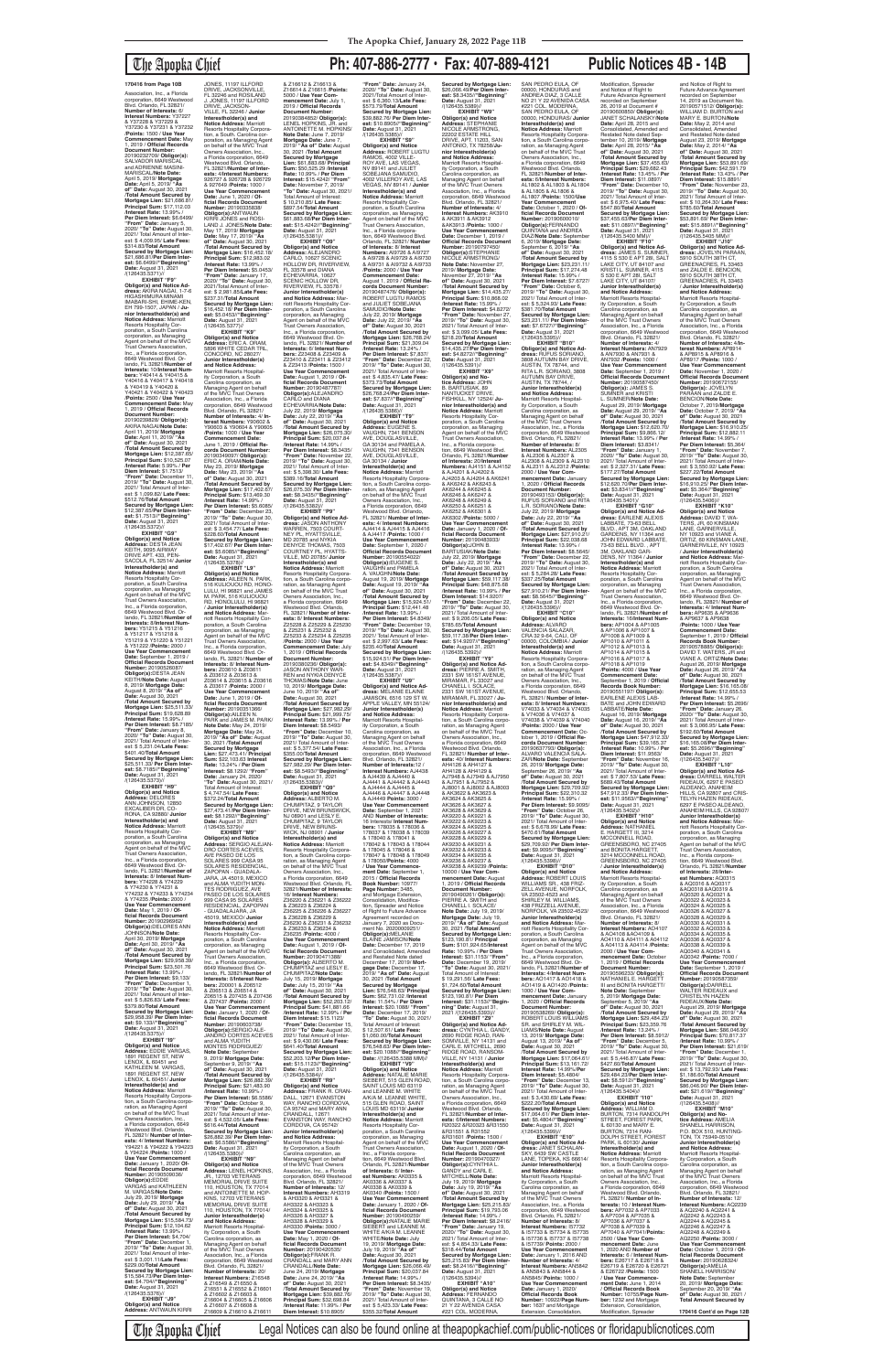# The Apopka Chief **Ph: 407-886-2777 • Fax: 407-889-4121 Public Notices 4B - 14B**

9 TAYLOR DRIVE, NEW BRUNSWICK, NJ 08901 / **Junior Interestholder(s) and Notice Address:**<br>Marriott Resorts Hospital-<br>ity Corporation, a South Carolina corporation, as Managing Agent on behalf of the MVC Trust Owners Association, Inc., a Florida corporation, 6649 Westwood Blvd. Orlando, FL 32821/ **Number of Interests:** 16/ **Interest Numbers:** AS5931 & AS5932 & AS5933 & AS5934 & AS5935 & AS5936 & AS5937 &

# AS5938 & AS5939 & AS5940 & AS5941 & AS5942 & AS5943 &

AS5944 & AS5945 &

AS5946 /**Points:** 4000 / **Use Year Commencement Date:** August 1, 2020 / **Of-ficial Records Document Number:** 20190706510/ **Obligor(s):** ALBERTO M. CHUMPITAZ and LESLY E. CHUMPITAZ/**Note Date:** October 24, 2019/ **Mortgage Date:** October 24, 2019/ **"As of" Date:** August 30, 2021 / **Total Amount Secured by Mortgage Lien:** \$53,041.97/ **Principal Sum:** \$42,303.39 /**Interest Rate:** 12.99% / **Per Diem Interest:** \$15.2645/ **"From" Date:** November 24, 2019/ **"To" Date:** August 30, 2021/ Total Amount of Inter-est: \$ 9,845.58/ **Late Fees:** \$643.00/**Total Amount Secured by Mortgage Lien:** \$53,041.97/ **Per Diem Inter-est:** \$15.2645//**"Beginning" Date:** August 31, 2021 / (126435.5414)// **EXHIBIT "P10" Obligor(s) and Notice Ad-dress:** HORTENCIA IBAR-RA VITELA, 7710 DUSTY DIAMOND, SAN ANTONIO, TX 78249 and JOSE ANGEL ORTIZ ORTIZ, 7710 DUSTY DIAMOND, SAN ANTO-<br>NIO, TX 78249 / **Junior<br>Interestholder(s) and<br><b>Notice Address:** Marriott<br>Resorts Hospitality Corporation, a South Carolina corporation, as Managing Agent on behalf of the MVC Trust Owners Association, Inc., a Florida corporation, 6649 Westwood Blvd. Or-lando, FL 32821/**Number of Interests:** 6/ **Interest Num-bers:** AT0616 & AT0617 & AT0618 & AT0619 & AT0620 & AT0621 /**Points:** 1500 / **Use Year Commencement Date:** October 1, 2019 / **Official Records Document Number:** 20190614241/ **Obligor(s):**HORTENCIA IBARRA VITELA and JOSE ANGEL ORTIZ ORTIZ/ Note Date: September<br>17, 2019/ Mortgage Date:<br>September 17, 2019/ "As<br>of" Date: August 30, 2021 /<br>Total Amount Secured by<br>Mortgage Lien: \$24,009.99/<br>Principal Sum: \$18,622.84 /**Interest Rate:** 14.99% / **Per Diem Interest:** \$7.7543/ **"From" Date:** December 17, 2019/ **"To" Date:** August 30, 2021/ Total Amount of Interest: \$ 4,823.15/ **Late Fees:** \$314.00/**Total Amount Secured by Mortgage Lien:** \$24,009.99/ **Per Diem Interest:** \$7.7543//"**Beginning"**<br>**Date:** August 31, 2021 /<br>(126435.5415)// **EXHIBIT "Q10" Obligor(s) and Notice Ad-dress:** DANIEL A. MCDON-ALD, 15617 EASTBOURN DRIVE, ODESSA, FL 33556 and DARLENE M. MCDON-ALD, 15617 EASTBOURN<br>DRIVE, ODESSA, FL 33556/ **Junior Interestholder(s) and Notice Address:** Marriott Resorts Hospitality Cor-

Blvd. Orlando, FL 32821/<br>**Number of Interests:** 10/<br>**Interest Numbers:** AU6922<br>& AU6923 & AU6924 & AU6925 & AU6926 & AU6927 & AU6928 & AU6929 & AU6930 & AU6931 /**Points:** 2500 / **Use Year Commencement Date:** January 1, 2020 / **Of-ficial Records Document Number:** 20190782838/ **Obligor(s):**WILLIAM J.<br>SIMS and NANCY U. SIMS/<br>**Note Date:** November 19, 2019/ **Mortgage Date:** November 19, 2019/ **"As of" Date:** August 30, 2021 / **Total Amount Secured by Mortgage Lien:** \$35,444.54/ **Principal Sum:** \$28,522.12 /**Interest Rate:** 13.24% / **Per Diem Interest:** \$10.4898/

poration, a South Carolina corporation, as Managing

Agent on behalf of the MVC Trust Owners Association, Inc., a Florida corporation, 6649 Westwood Blvd. Orlando, FL 32821/ **Number of Interests:** 6/ **Interest Numbers:** J07540 & J07541 & J07542 & J07543 & J37830 & J37831 /**Points:** 1500 / **Use Year Commencement Date:** January 1, 2021 / **Of-ficial Records Document Number:** 20190691174/ **Obligor(s):**DANIEL A. MCDONALD and DARLENE M. MCDONALD/**Note Date:** October 17, 2019/ **Mortgage Date:** October 17, 2019/ **"As of" Date:** August 30, 2021 / **Total Amount Secured by Mortgage Lien:** \$24,210.94/ **Principal Sum:** \$19,008.52 /**Interest Rate:** 13.99% / **Per Diem Interest:** \$7.3869/ **"From" Date:** December 17, 2019/ **"To" Date:** August 30, 2021/ Total Amount of Inter-est: \$ 4,594.62/ **Late Fees:** \$357.80/**Total Amount Secured by Mortgage Lien:** \$24,210.94/ **Per Diem Interest:** \$7.3869//**"Beginning" Date:** August 31, 2021 / (126435.5417)// **EXHIBIT "R10" Obligor(s) and Notice Address:** DANIEL E. MOR-TON, 35 HERITAGE ROAD,<br>MARLTON, NJ 08053, and<br>INES A. DE LA CRUZ,<br>35 HERITAGE ROAD,<br>MARLTON, NJ 08053 / **Junior Interestholder(s) and Notice Address:**<br>Marriott Resorts Hospital-<br>ity Corporation, a South Carolina corporation, as Managing Agent on behalf of the MVC Trust Owners Association, Inc., a Florida<br>corporation, 6649 Westwood<br>Blvd. Orlando, FL 32821/<br>**Number of Interests:** 4/<br>**Interest Numbers:** AP0636 & AP0637 & AP0638 & AP0639 /**Points:** 1000 / **Use Year Commencement Date:** January 1, 2020 / **Official Records Document Number:** 20190748898/ **Obligor(s):**DANIEL E. MORTON and INES A. DE LA CRUZ/**Note Date:** November 8, 2019/ **Mortgage Date:** November 8, 2019/ **"As of" Date:** August 30, 2021 /**Total Amount Secured by Mortgage Lien:** \$17,959.87/ **Principal Sum:** \$13,874.55 /**Interest Rate:** 13.99% / **Per Diem Interest:** \$5.3918/ **"From" Date:** November 8, 2019/ **"To" Date:** August 30, 2021/ Total Amount of Interest: \$ 3,564.00/ **Late Fees:** \$271.32/**Total Amount Secured by Mortgage Lien:** \$17,959.87/ **Per Diem Inter-**

# **est:** \$5.3918//**"Beginning" Date:** August 31, 2021 / (126435.5418)// **EXHIBIT "S10" Obligor(s) and Notice Address:** WILLIAM J.<br>SIMS, 3933 S. MORGAN<br>STREET, SEATTLE, WA<br>98118 and NANCY U. SIMS,<br>3933 S. MORGAN STREET,<br>SEATTLE, WA 98118/ **Junior Interestholder(s) and Notice Address:**

**EXHIBIT "Y10"<br><b>Obligor(s) and Notice<br><b>Address**: LOURDES<br>D. MUNDA, 18320<br>INGOMAR STREET,<br>RESEDA, CA 91335/ Junior **Interestholder(s) and Notice Address:** Marriott<br>Resorts Hospitality Cor-<br>poration, a South Carolina corporation, as Managing Agent on behalf of the MVC Trust Owners Association, Inc., a Florida corporation, 6649 Westwood Blvd. Orlando, FL 32821/**Number of Interests:** 4/ **Interest Num-bers:** C12805 & C12806 & C12807 & C12808 /**Points:** 1000 / **Use Year Commencement Date:** January 1, 2021 / **Official Records Document Number:** 20200070630/ **Obligor(s):** LOURDES D. MUNDA/ **Note Date:** December 31, 2019/ **Mortgage Date:** December 31, 2019/ **"As of" Date:** August 30, 2021 / **Total Amount Secured by Mortgage Lien:** \$16,647.87/ **Principal Sum:** \$13,066.41 /**Interest Rate:** 14.99% / **Per Diem Interest:** \$5.4407/ **"From" Date:** February 1, 2020/ **"To" Date:** August 30, 2021/ Total Amount of Interest: \$3,133.82/ **Late Fees:** \$197.64/**Total Amount Secured by Mortgage Lien:** \$16,647.87/ **Per Diem Inter-est:** \$5.4407//**"Beginning" Date:** August 31, 2021 /<br>(126435.5426)// **EXHIBIT "Z10" Obligor(s) and Notice Ad-dress:** ALICIA CHAVEZ, 610 S CALIFORNIA AVENUE, WEST COVINA, CA 91790 / **Junior Interestholder(s) and Notice Address:** Mar-riott Resorts Hospitality Corporation, a South Carolina corporation, as Managing Agent on behalf of the MVC Trust Owners Association,<br>Inc., a Florida corporation,<br>6649 Westwood Blvd. Or-<br>lando, FL 32821/ **Number of Interests:** 5/ **Interest Numbers:** BC8302 & BC8303 & BC8304 & BC8305 & BC8306 /**Points:** 1250 / **Use Year Commencement Date:** February 1, 2020 / **Official Records Document Number:** 20200070761/ **Obligor(s):**ALICIA CHAVEZ/ **Note Date:** January 6, 2020/ **Mortgage Date:** January 6, 2020/ **"As of" Date:** August 30, 2021 /**Total Amount Secured by Mortgage Lien:** \$21,190.31/ **Principal Sum:** \$16,730.31 /**Interest Rate:** 13.99% / **Per Diem Interest:** \$6.5016/ **"From" Date:** January 6, 2020/ **"To" Date:** August 30, 2021/ Total Amount of Interest: \$ 3,913.98/ **Late Fees:** \$296.02/**Total Amount Secured by Mortgage Lien:** \$21,190.31/**Per Diem Interest:** \$6.5016//"**Beginning"**<br>**Date:** August 31, 2021 /<br>(126435.5427)// EXHIBIT "A11" **Obligor(s) and Notice Address:** SANDRA A. PER, TX 75078/ **Junior** 

# **Mortgage Lien:** \$41,633.46/ **Principal Sum:** \$33,549.26 /**Interest Rate:** 11.99% / **Per Diem Interest:** \$11.1738/<br>"**From" Date:** November 20,<br>2019/ "**To" Date:** August 30,<br>2021/ Total Amount of Interest: \$ 7,251.80/ **Late Fees:** \$582.40/**Total Amount Secured by Mortgage Lien:** \$41,633.46/ **Per Diem Inter-est:** \$11.1738//**"Beginning" Date:** August 31, 2021 / (126435.5410)// **EXHIBIT "N10" 170416 from Page 11B**

**Obligor(s) and Notice<br><b>Address:** CESAR A.<br>VALLEJO, CALLE CONDE<br>DE LA VEQA DEL REU APT 202, LIMA, OF 27, PERU and GLORIA A. MUNOZ, CALLE CONDE<br>DE LA VEQA DEL REU APT<br>202, LIMA, OF 27, PERU/ **Junior Interestholder(s) and Notice Address:** Marriott Resorts Hospital-<br>ity Corporation, a South<br>Carolina corporation, as<br>Managing Agent on behalf<br>of the MVC Trust Owners Association, Inc., a Florida corporation, 6649 Westwood Blvd. Orlando, FL 32821/<br>**Number of Interests:** 8/<br>Interest Number's: AQ8928<br>& AQ8929 & AQ8930 & AQ8931 & AQ8932 & AQ8933 & AQ8934 & AQ8935 /**Points:** 2000 / **Use Year Commencement Date:** December 1, 2021 / **Official Records Book Number:** 20190783055/ **Obligor(s):**CESAR A. VALLEJO and GLORIA A. MUNOZ/**Note Date:** November 19, 2019/ **Mortgage Date:** November 19,<br>2019/ "**As of" Date:** August<br>30, 2021 /**Total Amount Secured by Mortgage Lien:** \$25,170.47/ **Principal Sum:** \$21,483.90 /**Interest Rate:** 5.99%/**Per Diem Interest:** \$3.5747/ **"From" Date:** December 19, 2019/ **"To" Date:** August 30, 2021/ Total Amount of Interest: \$ 2,216.34/ **Late Fees:** \$1,220.23/**Total Amount Secured by Mortgage Lien:** \$25,170.47/ **Per Diem Interest:** \$3.5747//**"Beginning"<br><b>Date:** August 31, 2021 /<br>(126435.5412)//<br>**EXHIBIT "O10" Obligor(s) and Notice Address:** ALBERTO M. CHUMPITAZ, 9 TAYLOR<br>DRIVE, NEW BRUNS-<br>WICK, NJ 08901 and<br>LESLY E. CHUMPITAZ,

1250 S, OREM, UT 84018 / **Junior Interestholder(s) and Notice Address:** Marriott Resorts Hospitality Corporation, a South Carolina corporation, as Managing Agent on behalf<br>of the MVC Trust Owners<br>Association, Inc., a Florida<br>corporation, 6649 Westwood<br>Blvd. Orlando, FL 32821/ Number oflnterests: 8/ **Interest Numbers:** BA3502 & BA3503 & BA3504 & BA3505 & BA3506 & BA3507 & BA3508 & BA3509 /**Points:** 2000 / **Use Year Commencement Date:** January 1, 2020 / **Official Records Docume**<br>**Number:** 20190810939/ **Number:** 20190810939/<br>**Obligor(s):**VICTOR M.<br>VILLA and TIFFANY A. VIL-<br>LA/**Note Date:** December 10, 2019/ **Mortgage Date:** December 10, 2019/ **"As of" Date:** August 30, 2021 / **Total Amount Secured by Mortgage Lien:** \$30,696.42/ **Principal Sum:** \$24,155.96 /**Interest Rate:** 13.99% / **Per Diem Interest:** \$9.3873/ **"From" Date:** December 19, 2019/ **"To" Date:** August 30, 2021/ Total Amount of Inter-est: \$5,904.66/ **Late Fees:** \$385.80/**Total Amount Secured by Mortgage Lien:** \$30,696.42/ **Per Diem Interest:** \$9.3873//"**Beginning"**<br>**Date:** August 31, 2021 /<br>(126435.5422)// **EXHIBIT "V10" Obligor(s) and Notice Address:** JIM E. NIELSEN, 206660 EAST COUNTY ROAD 54, SHARON,<br>OK 73857 and LISA D. NIELSEN, 206660 EAST COUNTY ROAD 54, SHARON, OK 73857/ **Junior Interestholder(s) and Notice Address:** Marriott Resorts Hospitality Corporation, a South Carolina corporation, as Managing Agent on behalf of the MVC Trust Owners Association, Inc., a Florida corporation, 6649 Westwood Blvd. Orlando, FL 32821/ Number oflnterests: 4/ **Interest Numbers:** BB4734 & BB4735 & BB4736 & BB4737 /**Points:** 1000 / **Use Year Commencement Date:** January 1, 2021 / **Official Records Document**<br>**Number:** 20200070816/ **Number:** 20200070816/ **Obligor(s):**JIM E. NIELSEN and LISA D. NIELSEN/**Note Date:** January 6, 2020/ **Mortgage Date:** January 6, 2020/ **"As of" Date:** August 30, 2021 /**Total Amount Secured by Mortgage Lien:** \$16,949.37/ **Principal Sum:** \$13,342.08 /**Interest Rate:** 13.99% / **Per Diem Interest:** \$5.1849/ **"From" Date:** January 6, 2020/ **"To" Date:** August 30, 2021/ Total Amount of Interest: \$3,121.31/ **Late Fees:** \$235.98/**TotaI Amount Secured by Mortgage Lien:** \$16,949.37/ **Per Diem Interest:** \$5.1849//**"Beginning" Date:** August 31, 2021 /<br>(126435.5423)// **EXHIBIT "W10" Obligor(s) and Notice Ad-**

**dress:** KAREN D. BROWN, 12915 SO CARLTON AVENUE, LOS ANGE-LES, CA 90061/ **Junior Interestholder(s) and Notice Address:** Marriott Resorts Hospitality Corporation, a South Carolina corporation, as Managing Agent on behalf of the MVC Tmst Owners Association, Inc., a Florida corporation, 6649 Westwood Blvd. Or-& BB6638 & BB7403 & BB7404 /**Points:** 2000 / BROWN/**Note Date:** De-**Interest:** \$9,025/ **"From"**  Total Amount of Interest: \$5,676.66/ **Late Fees:** BC1544 /**Points:** 1500 /

lando, FL 32821/**Number of lnterests:** 8/**Interest Num-bers:** BB6633 & BB6634 & BB6635 &BB6636 & BB6637 **Use Year Commencement Date:** January 1, 2020 / **Of-ficial Records Document Number:** 20190810281/ **ObIigor(s):**KAREN D. cember 10, 2019/ **Mortgage Date:** December 10, 2019/ **"As of" Date:** August 30, 2021 /**Total Amount Secured by Mortgage Lien:** \$30,909.69/ **Principal Sum:** \$24,539.23 /**Interest Rate:** 13.24% / **Per Diem Date:** December 10, 2019/ **"To" Date:** August 30, 2021/ \$443.80/**Total Amount Secured by Mortgage Lien:** \$30,909.69/ **Per Diem Interest:** \$9.025//"**Beginning"**<br>**Date:** August 31, 2021 /<br>(126435.5424)// **EXHIBIT "X10" Obligor(s) and Notice Address:** ALAN R. BAKER, 481 MERIDAN HILL ROAD, NORTH STRATFORD,<br>NH 03590 and WENDY S.<br>BAKER, 481 MERIDAN HILL ROAD, NORTH STRAT-FORD, NH 03590/ **Junior Interestholder(s) and Notice Address:** Marriott<br>Resorts Hospitality Corpora-<br>tion, a South Carolina corpo-<br>ration, as Managing Agent<br>on behalf of the MVC Trust<br>Owners Association, Inc., a Florida corporation, 6649<br>Westwood Blvd. Orlando, FL<br>32821/**Number of Interests:**<br>6/ **Interest Numbers:**<br>BC1539 &BC1540 &BC1541<br>&BC1542 & BC1543 & **Use Year Commencement Date:** January 1, 2020 / **Of-ficial Records Document Number:** 20200006762/<br>**Obligor(s):**ALAN R. BAKER<br>and WENDY S. BAKER/ **Note Date:** December 12, 2019/ **Mortgage Date:** December 12, 2019/ **"As of" Date:** August 30, 2021 / **Total Amount Secured by Mortgage Lien:** \$24,553.16/ **Principal Sum:** \$19,253.44/ **Interest Rate:** 13.99%/**Per Diem Interest:** \$7.4821/ **"From" Date:** December 12, 2019/ **"To" Date:** August 30, 2021/ Total Amount of Interest: \$4,691.32/ **Late Fees:** \$358.40/**Total Amount Secured by Mortgage Lien:** \$24,553.16/ **Per Diem Inter-est:** \$7.4821//**"Beginning" Date:** August 31, 2021 /<br>(126435.5425)// RUBIO, 1200 CEDAR

You are hereby notified<br>that the following described livestock to-wit: **1 (ONE) BROWN MALE PIG & 1 (ONE) BROWN FEMALE PIG** is now impounded at **21844 Ft. Christmas Rd, Christ-mas, Florida, 32709,** and the amount due by reason of such impounding is \$1,783.50. The above described livestock will, unless redeemed within three (3) days from date hereof, be JOHN W. MINA, as Sheriff Orange County, Florida BY: Sgt. Mark Garcia As Deputy Sheriff **Publish: The Apopka Chief**

**Interestholder(s) and Notice Address:** Marriott Resorts Hospitality Corporation, a South Carolina corpo-ration, as Managing Agent on behalf of the MVC Trust Owners Association, Inc., a Florida corporation, 6649 Westwood Blvd. Orlando, FL 32821/**Number of Interests:** 4/ **Interest Numbers:** BC9613 &BC9614 &BC9615 &BC9616 /**Points:** 1000 / **Use Year Commencement Date:** February 1, 2020 / **Official Records Document Number:** 20200107046/ **Obligor(s):**SANDRA A.<br>RUBIO/**Note Date:** January<br>21, 2020/ **Mortgage Date:**<br>January 21, 2020/ "**As of**" **Date:** August 30, 2021 / **Total Amount Secured by Mortgage Lien:** \$17,522.12/ **Principal Sum:** \$13,874.55 /**Interest Rate:** 13.99% / **Per Diem Interest:** \$5.3918/ **"From" Date:** January 21, 2020/ **"To" Date:** August 30, 202/ Total Amount of Interest: \$ 3,165.01/ **Late Fees:** \$232.56/**Total Amount Secured by Mortgage Lien:** \$17,522.12/ **Per Diem Inter-est:** \$5.3918//**"Beginning" Date:** August 31, 2021 / (126435.5428)// **EXHIBIT "B11" Obligor(s) and Notice Address:** FURAINNE JEAN BAPTISTE, P.O. BOX 5125, SAN DIEGO, CA 92165 and DUKEL<br>JOSEPH, P.O.BOX 5125, SOOL: 11, 110.15010126 **Junior Interestholder(s) and Notice Address:** Marriott Resorts Hospitality Corporation, a South Carolina corporation, as Managing Agent on behalf of the MVC Trust Owners Association, Inc., a Florida corporation, 6649 Westwood Blvd. Orlando, FL 32821/ **Number of Interests:** 4/ **Interest Numbers:** BD2240 & BD2241 & BD2242 & BD2243 /**Points:** 1000 / **Use Year Commencement Date:** February 1, 2020 / **Official Records Document Number:** 20200126680/<br>**Obligor(s):**FURAINNE<br>JEAN BAPTISTE and DUKEL JOSEPH/**Note Date:** January 28, 2020/ **Mortgage Date:** January 28, 2020/ **"As of" Date:** August 30, 2021 /**Total Amount Secured by Mortgage Lien:** \$16,576.45/ **Principal Sum:** \$13,143.64 /**Interest Rate:** 13.99% / **Per Diem Interest:** \$5.1078/ **"From" Date:** January 28, 2020/ **"To" Date:** August 30, 2021/ Total Amount of Inter-est: \$ 2,962.49/ **Late Fees:** \$220.32/**TotaI Amount Secured by Mortgage Lien:** \$16,576.45/ **Per Diem Interest:** \$5.1078//**"Beginning" Date:** August 31, 2021 /(126435.5429)// **Publish: The Apopka Chief January 28 and February 4, 2022 170416**

Marriott Resorts Hospital-<br>Carolina corporation, as<br>Managing Agent on behalf<br>of the MVC Trust Owners<br>Association, Inc., a Florida<br>corporation, 6649 Westwood

# **"From" Date:** January 19, 2020/ **"To" Date:** August 30, 2021/ Total Amount of Interest: \$6,178.42/ **Late Fees:** \$494.00/**TotaI Amount Secured by Mortgage Lien:** \$35,444.54/ **Per Diem Interest:** \$10.4898//**"Beginning" Date:** August 31, 2021 / (126435.5420)// **EXHIBIT "T10" Obligor(s) and Notice Address:** KERI ORLANDO, 29 HARBOR CIRCLE, FREEHOLD, NJ 07728 and JOSEPH ORLANDO, 29 HARBOR CIRCLE, FREE-HOLD, NJ 07728 /**Junior Interestholder(s) and Notice Address:** Marriott<br>Resorts Hospitality Corpora-<br>tion, a South Carolina corporation, as Managing Agent<br>on behalf of the MVC Trust Owners Association, Inc., a Florida corporation, 6649 Westwood Blvd. Orlando, FL 32821/ **Number of Inter ests:** 4/ **Interest Numbers:** AZ4524 & AZ4525 & AZ4526 & AZ5731 /**Points:** 1000 / **Use Year Commencement Date:** December 1, 2021 / **Official Records Document Number:** 20190795219/ **Obligor(s):**KERI ORLANDO and JOSEPH ORLANDO/ **Note Date:** November 25, 2019/ **Mortgage Date:** November 25, 2019/ **"As of" Date:** August 30, 2021 /**Total Amount Secured by Mortgage Lien:** \$17,557.96/ **Principal Sum:** \$13,469.97 /**Interest Rate:** 14.99% / **Per Diem Interest:** \$5.6087/ **"From" Date:** November 25, 2019/ **"To" Date:** August 30, 2021/ Total Amount of Interest: \$ 3,611.99/ **Late Fees:** \$226.00/**Total Amount Secured by Mortgage Lien:** \$17,557.96/ **Per Diem Interest:** \$5.6087//**"Beginning" Date:** August 31, 2021/(126435.5421)// **EXHIBIT "U10" Obligor(s) and Notice Address:** VICTOR M. VILLA, 815 W 1250 S, OREM, UT 84018 and TIFFANY A. VILLA, 815 W **NOTICE OF SHERIFF'S IMPOUNDED ANIMAL**

SPRINGS DRIVE, PROS-Americans with Disabilities Act, persons needing a spe-cial accommodation to participate in this proceeding should contact Eric Nieves, Judicial Process Sales Coordinator, not later than seven days prior to the proceeding at Or-<br>ange County Sheriff's Office,<br>425 North Orange Avenue, suite 240, Orlando, FL 32801. Telephone: (407)836-4570; If hearing impaired, (TDD) 1-800-955-8771, or Voice (V) 1-800-955-8770, via Florida JOHN W. MINA, as Sheriff **170459 NOTICE OF SHERIFF'S IMPOUNDED ANIMAL** TO WHOM IT MAY CON-CERN: You are hereby notified that<br>-the following described live stock to-wit: **1 (ONE) BLACK POT BELLY PIG** is now impounded at **1113 Ocoee, Florida 34761, and the amount due by reason of such impounding is approximately \$792.50. The above described livestock will, un**less redeemed within three (3) days from date hereof, be of-fered for sale at public auction to the highest bidder for cash. In accordance with the Americans with Disabilities **January 28, 2022** Act, persons needing a special accommodation to participate in this proceeding should contacts Eric Nieves, Judicial Process Sales Coordinator, not later than seven days prior to the proceeding at Orange County Sheriff's Office,<br>425 North Orange Avenue,<br>suite 240, Orlando, FL 32801.<br>Telephone: (407)836-4570;<br>If hearing impaired, (TDD) 1-<br>800-955-8771, or Voice (V) 1-800-955-8770, via Florida Relay Service. **JOHN W. MINA** As Deputy Sheriff **Publish: The Apopka Chief 170460**

**NOTICE UNDER FICTITIOUS NAME LAW PURSUANT TO SECTION 865.09, FLORIDA STATUTES** NOTICE IS HEREBY GIVEN that the undersigned, desiring to engage in business under the fictitious name of **Neurotime Tutoring :** located at 5735 Oxford Moor

White Tatiana Aleah

**Publish: The Apopka Chief January 28, 2022**

| Publish: The Apopka Chief<br><b>January 28, 2022</b><br>170452                                                                                                    | PUDIISII: THE ADODKA UNIEI<br><b>January 28, 2022</b><br>170423                                                                                           | ON FEBRUARY 10, 2022 AT 0700 AT JOHNSON'S WRECKER<br>SERVICE, INC., 580 WILMER AVE., ORLANDO, FLORIDA                                                                                                                                    | <b>NOTICE OF PUBLIC SALE</b>                                                                                                                                       | IN THE CIRCUIT COURT OF                                                                                                                                    | degrees 35 minutes 49 sec-                                                                                                                                                                                                  | <b>NOTICE OF AGENCY ACTION TAKEN BY THE</b><br>ST. JOHNS RIVER WATER MANAGEMENT DISTRICT                                                                                                                                                                                                                                                                                           |
|-------------------------------------------------------------------------------------------------------------------------------------------------------------------|-----------------------------------------------------------------------------------------------------------------------------------------------------------|------------------------------------------------------------------------------------------------------------------------------------------------------------------------------------------------------------------------------------------|--------------------------------------------------------------------------------------------------------------------------------------------------------------------|------------------------------------------------------------------------------------------------------------------------------------------------------------|-----------------------------------------------------------------------------------------------------------------------------------------------------------------------------------------------------------------------------|------------------------------------------------------------------------------------------------------------------------------------------------------------------------------------------------------------------------------------------------------------------------------------------------------------------------------------------------------------------------------------|
| <b>NOTICE UNDER</b>                                                                                                                                               |                                                                                                                                                           | 32808, TELEPHONE 407-293-2540, THE FOLLOWING VE-<br>HICLE (S) WILL BE SOLD FOR CASH. SOME OF THE VE-<br>HICLES POSTED MAY HAVE ALREADY BEEN RELEASED<br>AND NOT ELIGIBLE FOR SALVAGE SALE.                                               |                                                                                                                                                                    | THE NINTH JUDICIAL CIR-<br><b>CUIT OF FLORIDA. IN AND</b><br><b>FOR ORANGE COUNTY.</b>                                                                     | onds East, 70.00 feet; thence<br>South 00 degrees 18 minutes<br>01 seconds East, 132.00 feet                                                                                                                                | Notice is given that the following permit was issued on January<br>20, 2022:                                                                                                                                                                                                                                                                                                       |
| <b>FICTITIOUS NAME</b><br><b>LAW PURSUANT</b><br><b>TO SECTION 865.09.</b><br><b>FLORIDA STATUTES</b><br>NOTICE IS HEREBY GIVEN<br>that the undersigned, desiring | <b>NOTICE UNDER</b><br><b>FICTITIOUS NAME</b><br><b>LAW PURSUANT</b><br><b>TO SECTION 865.09.</b><br><b>FLORIDA STATUTES</b>                              | <b>YEAR</b><br><b>MAKE</b><br>2004<br><b>HONDA</b><br>2012<br><b>TOYOTA</b><br>2017<br><b>KIA</b><br>2003<br><b>BMW</b>                                                                                                                  | VIN#<br>2HGES16584H584000<br>4T1BD1FKXCU002665<br>3KPFL4A76HE040087<br>5UXFA53593LV85495                                                                           | <b>FLORIDA</b><br>Case NO.: 2020-CA-<br>005028-O<br><b>RANDY BROWN</b><br>Plaintiff.                                                                       | to the South line of the North-<br>west Quarter of the South-<br>east Quarter of said Section<br>9. thence South 89 degrees<br>35 minutes 49 seconds West<br>along said South line 70.00<br>feet to the Point of Beginning. | Name and address of applicant) Mockingbird Orlando, LLC.<br>2200 E. 4th Ave., Hialeah, FL 33013-3284 permit# 168247-2<br>The project is located in Orange County, Section 29, 30, 19, 20<br>Township 23 South, Range 31 East. The permit autorizes a sur<br>face water management system on 186.9 acres for mixed used<br>development known as Riverwalk Phase 1 Mass Grading. The |
| to engage in business under<br>the fictitious name of<br><b>FORWARD/SLASH</b>                                                                                     | NOTICE IS HEREBY GIVEN<br>that the undersigned, desiring<br>to engage in business under<br>the fictitious name of                                         | <b>DODGE</b><br>2015<br><b>FORD</b><br>2014<br>2003<br><b>SATURN</b><br>2009<br><b>FORD</b><br>2011<br><b>CHEVROLET</b>                                                                                                                  | 1C3CDFBBXFD200389<br>3FA6P0HDXER338645<br>1G8AL52F63Z126948<br>1FAHP33N59W190255<br>2G1WF5EK0B1196540                                                              | <b>MILLENIUM JOHN YOUNG</b><br><b>PARKWAY LAND TRUST</b><br>NO. 1., a Florida Land Trust;<br><b>ARIANNA JOHNSON, as</b><br><b>Trustee Of the MILLENIUM</b> | Parcel Identification Number:<br>09-23-29-0000-00-002<br>Any person claiming an inter-                                                                                                                                      | receiving water body is Landfill Outfall Drainage Canal.<br>A person whose substantial interests are or may be affected has<br>the right to request an administrative hearing by filing a written<br>petition with the St. Johns River Water Management District                                                                                                                   |
| located at 721 Depugh St, in<br>the County of Orange in the<br>City of Winter Park Florida<br>32789, intends to register the                                      | <b>Lotus Advance Esthetics:</b><br>located at 5907 Turkey Lake<br>Rd #112 Suite 18 : Orange                                                               | 2009<br><b>NISSAN</b><br>1999<br><b>GMC</b><br>2008<br><b>CHEVROLET</b><br>2013<br><b>NISSAN</b><br>2009<br><b>SATURN</b>                                                                                                                | 1N4AA51E69C808508<br>1GTCS14X9XK508938<br>2G1WB58K189193812<br>1N4AL3AP1DC213817<br>3GSDL43N29S517754                                                              | JOHN YOUNG PARKWAY<br><b>LAND TRUST NO.1, a</b><br><b>Florida Land Trust; KEITH</b><br><b>JOHNSON: and AARON</b>                                           | est in the surplus from the<br>sale, if any, other than the<br>property owner as of the date<br>of the lis pendens must file a                                                                                              | District). Pursuant to Chapter 28-106 and Rule 40C-1.1007<br>Florida Administrative Code (F.A.C.), the petition must be filed<br>received) either by delivery at the office of the District Clerk at<br>District Headquarters, P.O. Box 1429, Palatka FL 32178-1429<br>4049 Reid St, Palatka, FL 32177) or by e-mail with the Dis-                                                 |
| above said name with the Di-<br>vision of Corporations of the<br>Florida Department of State,<br>Tallahassee, Florida.<br>Dated at Longwood, Florida,             | County in the City of Orlando:<br>Florida, 32819 intends to req-<br>ister the said name with the<br>Division of Corporations of the                       | <b>GMC</b><br>2015<br>2004<br><b>MAZDA</b><br>TERMS OF THE SALE ARE CASH. NO CHECKS WILL BE                                                                                                                                              | 2GKALUEK9F6365424<br>JM1BK123141211319                                                                                                                             | <b>CHRIS MILLER</b><br>Defendants.<br><b>NOTICE OF</b><br><b>FORECLOSURE SALE</b>                                                                          | claim before the clerk reports<br>the surplus as unclaimed. The<br>Court, in its discretion, may<br>enlarge the time of the sale.<br>Notice of the changed time of                                                          | trict Clerk at Clerk@sjrwmd.com, within twenty-one (21) days<br>of newspaper publication of the notice of District decision (for<br>those persons to whom the District does not mail or email ac-<br>tual notice). A petition must comply with Sections 120.54(5)(b)4                                                                                                              |
| this 25 day of January, 2022.<br>Artifact Spirits, LLC                                                                                                            | Florida Department of State,<br>Tallahassee, Florida.<br>Dated at Orlando Florida, this<br>January day of 24, 2022                                        | ACCEPTED. SELLER RESERVES THE RIGHT TO FINAL<br>BID. ALL SALES ARE FINAL. NO REFUNDS WILL BE MADE.<br>VEHICLE(S)/ VESSEL(S) ARE SOLD "AS IS", "WHERE IS",<br>WITH NO GUARANTEES, EITHER EXPRESSED OR IMPLIED.<br><b>January 28, 2022</b> |                                                                                                                                                                    | <b>NOTICE IS HEREBY GIV-</b><br>EN pursuant to the Courts or-<br>der dated January 18, 2022, in<br>the above action, the Orange                            | sale shall be published as pro-<br>vided herein.<br>If you are a person with a                                                                                                                                              | and 120.569(2)(c), Florida Statutes (F.S.), and Chapter 28-106<br>F.A.C. The District will not accept a petition sent by facsimile<br>(fax). Mediation pursuant to Section 120.573, F.S., may be avail-<br>able and choosing mediation does not affect your right to an ad-<br>ministrative hearing.                                                                               |
| <b>Publish: The Apopka Chief</b><br><b>January 28, 2022</b><br>170457                                                                                             | <b>Lotus Advance Esthetics</b><br><b>Publish: The Apopka Chief</b>                                                                                        |                                                                                                                                                                                                                                          | 170444                                                                                                                                                             | County Clerk of Court will sell<br>to the highest bidder for cash<br>at Orange, Florida, on Febru-<br>ary 11, 2022, at 11:00 AM, at                        | disability who needs any ac-<br>comodation in order to par-<br>ticipate in this proceeding,<br>you are entitled, at no cost                                                                                                 | A petition for an administrative hearing is deemed filed upon re-<br>ceipt of the complete petition by the District Clerk at the District<br>Headquarters in Palatka, Florida during the District's regular                                                                                                                                                                        |
| <b>NOTICE OF PUBLIC SALE</b><br>ON FEBRUARY 10, 2022 AT<br>0700 O'CLOCK AM AT JOHN-                                                                               | <b>January 28, 2022</b><br>170424                                                                                                                         | IN THE CIRCUIT COURT OF<br>THE NINTH JUDICIAL CIR-<br><b>CUIT, IN AND FOR ORANGE</b><br><b>COUNTY, FLORIDA</b>                                                                                                                           | Bureau of Investigation has<br>filed a Forfeiture Complaint<br>against the above referenced<br>property. Any and all claimants                                     | www.myorangeclerk.realfore-<br>close.com in accordance with<br>Chapter 45, Florida Statutes<br>for the following described                                 | to you, to the provision of<br>certain assistance. Please<br>contact ADA Coordinator<br>Orange County, Human Re-                                                                                                            | business hours. The District's regular business hours are 8 a.m.<br>- 5 p.m., excluding weekends and District holidays. Petitions re-<br>ceived by the District Clerk after the District's reqular business<br>hours shall be deemed filed as of 8 a.m. on the District's next                                                                                                     |
| <b>SON'S WRECKER SERVICE</b><br>7777 NARCOOSSEE ROAD<br>ORLANDO, FL 32822, TELE-<br>PHONE 407-293-2540, THE                                                       | <b>NOTICE UNDER</b>                                                                                                                                       | Case No.: 2021-CA-<br>011672-0<br><b>IN RE: Forfeiture</b><br>of \$12,506.94 in Bank of                                                                                                                                                  | to the property listed above,<br>including any and all parties<br>having, or claiming to have,<br>any right, title, or interest in                                 | property:<br>The South 132 feet of the<br>West Three Quarters of the                                                                                       | sources at 407-836-2303,<br>fax 407-836-2204, or at cta-<br>dmd2@ocnjcc.org, Orange<br>County Courthouse, 425 N.                                                                                                            | reqular business day. The District's acceptance of petitions filed<br>by e-mail is subject to certain conditions set forth in the District's<br>Statement of Agency Organization and Operation (issued pur-                                                                                                                                                                        |
| FOLLOWING VEHICLE (S)<br>WILL BE SOLD FOR CASH.<br>SOME OF THE VEHICLES<br>POSTED MAY HAVE AL-                                                                    | <b>FICTITIOUS NAME</b><br><b>LAW PURSUANT</b><br><b>TO SECTION 865.09.</b><br><b>FLORIDA STATUTES</b>                                                     | America account<br>\$7,794.00 in U.S. Currency<br><b>NOTICE OF</b>                                                                                                                                                                       | the property herein, must file<br>a written response with the<br>Clerk of Court and serve a<br>copy oy any responsive plead-                                       | Northwest Quarter of the<br>Southeast Quarter of Section<br>9, Township 23 South, Range<br>29 East, Orange County, Flor-<br>ida Less the West 30 feet of   | Orange Avenue, Suite 510,<br>Orlando, FL 32810 at least 7<br>days before your scheduled<br>court appearance, or imme-<br>diately upon receiving this                                                                        | suant to Rule 28-101.001, Florida Administrative Code), which<br>is available for viewing at www.sjrwmd.com. These conditions<br>include, but are not limited to, the petition being in the form of a<br>PDF or TIFF file and being capable of being stored and printed<br>by the District. Further, pursuant to the District's Statement of                                       |
| READY BEEN RELEASED<br>AND NOT ELIGIBLE FOR<br>SALVAGE SALE.                                                                                                      | NOTICE IS HEREBY GIVEN<br>that the undersigned, desiring<br>to engage in business under                                                                   | <b>FORFEITURE COMPLAINT</b><br>TO:<br>Dawn Raimondi, and all                                                                                                                                                                             | ing and written defenses to<br>Petitioner's attorney Candra<br>Moore, by certified mail, within<br>twenty (20) days after this                                     | the road.<br>Also, LESS the land conveyed<br>to the County of Orange by                                                                                    | notification if the time be-<br>fore the scheduled appear-<br>ance is less than 7 days;<br>if you are hearing or voice                                                                                                      | Agency Organization and Operation, attempting to file a petition<br>by facsimile (fax) is prohibited and shall not constitute filing.<br>The right to an administrative hearing and the relevant pro-                                                                                                                                                                              |
| <b>2006 TOYOTA</b><br>VIN# JTMBD33V165040329<br>2014 HYUNDAI<br>VIN# KMHCT4AE1EU716097<br>2013 FORD                                                               | the fictitious name of<br><b>Seasoned Soul:</b>                                                                                                           | other unknown owners:<br>YOU ARE HEREBY NOTI-<br><b>FIED</b> that agents of the Met-<br>ropolitan Bureau of Investiga-<br>tion have seized the following                                                                                 | publishing is posted. Failure<br>to file the responsive pleading<br>and written defenses within 20<br>days, could result in default<br>being entered and the prop- | Deed recorded in O.R. Book<br>4140, Page 4844, Public Re-<br>cords of described as follows:                                                                | impaired, call 711.<br>Michael Singh, Esg.<br>Florida Bar No.: 1015644<br><b>Matthew McNamara</b>                                                                                                                           | cedures to be followed are governed by Chapter 120, Florida<br>Statutes, Chapter 28-106, Florida Administrative Code, and Rule<br>40C1.1007, Florida Administrative Code. Because the adminis-<br>trative hearing process is designed to formulate final agency ac-                                                                                                                |
| VIN# 3FA6P0LU0DR174795<br><b>2003 CHEVROLET</b><br>VIN# 1GCEC14V73Z336172                                                                                         | located at 1569 Wilts Cir E<br>: Orange County in the City<br>of Orlando : Florida, 32805-<br>2806 intends to register the<br>said name with the Division | property for violations of the<br>Florida Contraband Forfeiture<br>Act: Property described as<br>\$12,506.94 in U.S. currency                                                                                                            | erty forfeited.<br>Dated this 4th day of January,<br>2022.<br>Candra Moore                                                                                         | From the Southeast corner of<br>the Northeast Quarter of the<br>Southwest Quarter of Section<br>9, Township 23 South, Range<br>29 East, Orange County      | Florida Bar No.:1011051<br><b>SSM Law Group</b><br>1420 Gene St.<br>Winter Park, FL 32789<br>P: (407) 900-9055                                                                                                              | tion, the filing of a petition means the District's final action may<br>be different from the position taken by it in this notice. Failure to<br>file a petition for an administrative hearing within the req-<br>uisite time frame shall constitute a waiver of the right to an<br>administrative hearing. (Rule 28-106.111, F.A.C.).                                             |
| Terms of the sale are cash.<br>No checks will be accepted.<br>Seller reserves the right to<br>final bid. All sales are final.<br>No refunds will be made.         | of Corporations of the Florida<br>Department of State, Tallahas-<br>see, Florida.<br>Dated at Orlando Florida, this                                       | held in a Bank of America ac-<br>count as of November 1, 2021<br>plus interest \$7.794.00 in U.S.<br>currency that was impounded<br>on October 26, 2021, from                                                                            | Assistant State Attorney/<br>General Counsel<br>Metropolitan Bureau<br>of Investigation<br>Post Office Box 32802                                                   | Florida; run South 89 de-<br>grees 35 minutes 49 seconds<br>East, along the South line of<br>the Northwest Quarter of the                                  | C: (321) 263-9877<br>F: (407) 988-1661<br>Primary e-mail:<br>Info@ssmlawgroup.com                                                                                                                                           | If you wish to do so, please visit http://www.sjrwmd.com/nor_<br>dec/ to read the complete Notice of Rights to determine any le-<br>gal rights you may have concerning the District's decision(s) on                                                                                                                                                                               |
| Vehicle(s)/ vessel(s) are sold<br>"as is", "where is", with no<br>guarantees, either expressed<br>or implied.                                                     | January day of 24, 2022<br>Jewett Octavia Genteal<br><b>Publish: The Apopka Chief</b>                                                                     | 8750 Universal Blvd. #131,<br>Orlando, FL, 32819, located<br>in Orange County. Said prop-<br>erty is in the custody of the                                                                                                               | 407-836-9701<br>cmoore@sao9.org<br>Publish: The Apopka Chief<br>January 28 and                                                                                     | Southeast Quarter of said<br>Section 9, a distance of 30.00<br>feet to the Point of Beginning;<br>thence run North 00 degrees                              | Alternate e-mail:<br>Mike@ssmlawgroup.com<br><b>Publish: The Apopka Chief</b><br>January 28 and                                                                                                                             | the permit application(s) described above. You can also request<br>the Notice of Rights by contacting the Director of Business and<br>Administrative Services, 4049 Reid St., Palatka, FL 32177-2529,<br>tele. no. (386)329-4570.<br>Publish: The Apopka Chief                                                                                                                     |
| <b>January 28, 2022</b><br>170443                                                                                                                                 | <b>January 28, 2022</b><br>170425                                                                                                                         | Metropolitan Bureau of In-<br>vestigation. The Metropolitan                                                                                                                                                                              | February 4, 2022<br>170426                                                                                                                                         | 18 minutes 01 seconds West,<br>132.00 feet; thence North 89                                                                                                | February 4, 2022<br>170421                                                                                                                                                                                                  | <b>January 28, 2022</b><br>170420                                                                                                                                                                                                                                                                                                                                                  |
|                                                                                                                                                                   |                                                                                                                                                           |                                                                                                                                                                                                                                          |                                                                                                                                                                    |                                                                                                                                                            |                                                                                                                                                                                                                             |                                                                                                                                                                                                                                                                                                                                                                                    |

TO WHOM IT MAY CON-

CERN:

cash.

offered for sale at public auc-tion to the highest bidder for In accordance with the Orange County, Florida BY: Sgt. Mark Garcia As Deputy Sheriff **Publish: The Apopka Chief January 28, 2022**

Relay Service.

# as Sheriff<br>Orange County, Florida<br>BY: Sgt. Mark Garcia

Alan Garfinkel

Blvd : Orange County in the City of Windermere : Florida, 34786-7014 intends to reg-ister the said name with the Division of Corporations of the Florida Department of State, Tallahassee, Florida. Dated at Windermere Florida, this January day of 24, 2022 located at 300 N Maitland Ave., in the County of Orange in the City of Maitland Florida 32751, intends to register the above said name with the Division of Corporations of the Florida Department of State, Dated at Maitland, Florida, this 25 day of January, 2022.

**NOTICE OF SHERIFF'S IMPOUNDED ANIMAL**

 TO WHOM IT MAY CON-CERN: You are hereby notified that the following described live-stock to-wit:

**1 (ONE) BLACK & WHITE POT BELLY PIG**

described livestock will, un-less redeemed within three (3) days from date hereof, be of-

fered for sale at public auction to the highest bidder for cash. Ingrest black for easil. Americans with Disabilities

Act, persons needing a spe-cial accommodation to partici-

is now impounded at **1113 Ocoee Apopka Road, Ocoee, Florida 34761,** and the amount due by reason of such impounding is approxi-mately \$1,271.50. The above pate in this proceeding should<br>Process Sales Coordinator,<br>Process Sales Coordinator,<br>not later than seven days<br>prior to the proceeding at Or-<br>ange County Sheriff's Office, 425 North Orange Avenue, suite 240, Orlando, FL 32801. Telephone: (407)836-4570; If hearing impaired, (TDD) 1- 800-955-8771, or Voice (V) 1-800-955-8770, via Florida Relay Service.

**January 28, 2022**

**170458**

**NOTICE UNDER FICTITIOUS NAME LAW PURSUANT TO SECTION 865.09, FLORIDA STATUTES** NOTICE IS HEREBY GIVEN that the undersigned, desiring to engage in business under<br>the fictitious name of **United States Law Offices of Alan Garfi nkel, P.A.**

Tallahassee, Florida.

# **Get Your E-edition Now!** *Special rate!*

400 N. Park Ave., Apopka, FL 32712 • Phone: 407-886-2777

# Read page by page. *Call or Visit:* **www.TheApopkaChief.com**

Anytime, anywhere & on any device.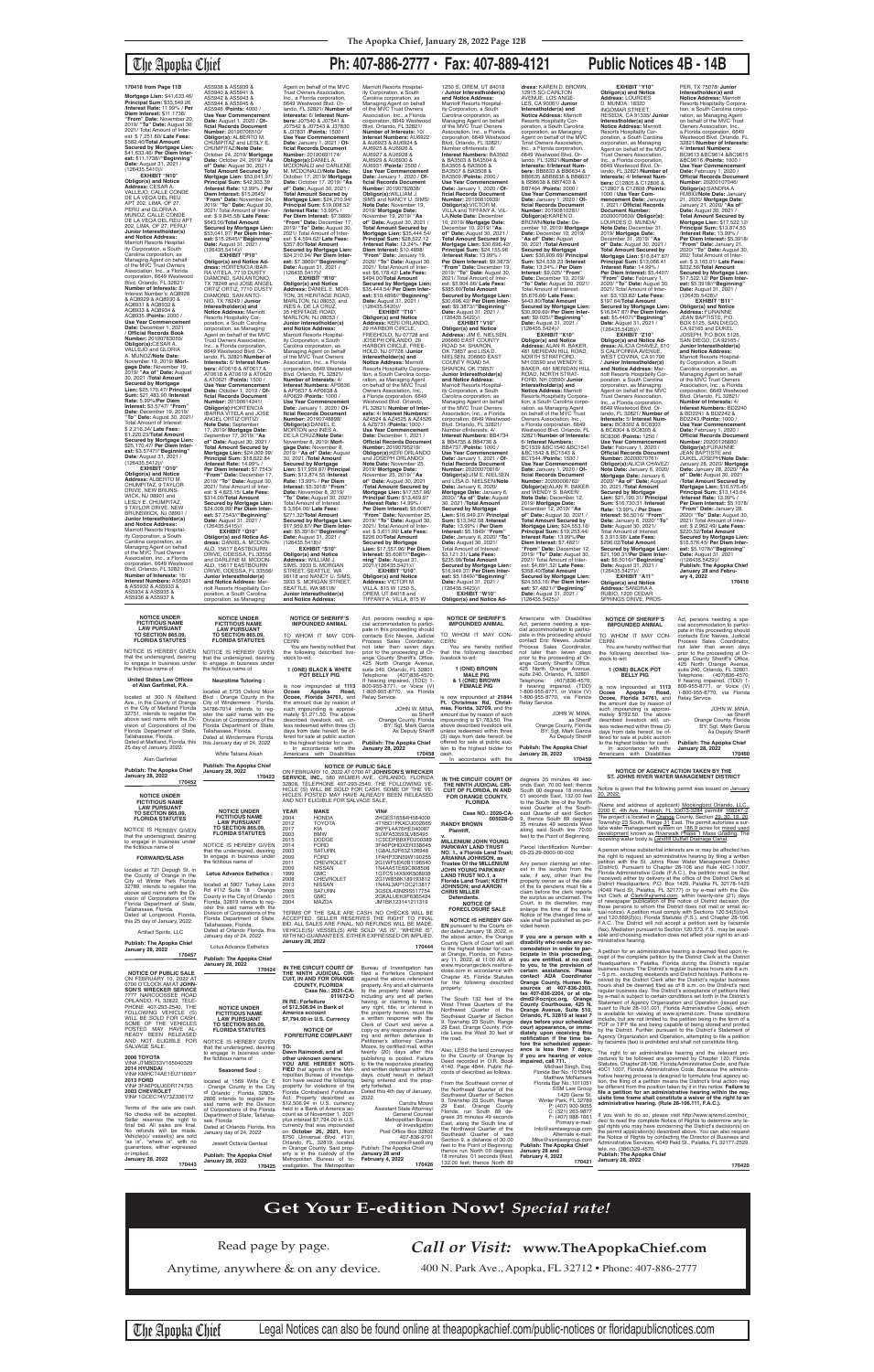**NOTICE OF PUBLIC SALE**

Personal property of the following tenants will be sold for cash to satisfy rental liens in accordance with Florida Statutes, Self Storage Facility Act, Sections 83.806 and 83.807. Contents may include kitchen, household items, bedding, toys, games, boxes, barrels, packed cartons, furniture, trucks, cars, etc. There is no title for vehicles sold at lien sale. Vehicles sold "as is" and for parts only. Owners reserve the right to bid on units. Lien Sale to be held online ending **TUESDAY FEBRUARY 8, 2022** at times indicated below. Viewing and bidding will only<br>be available online at www.storagetreasures.com beginning 5<br>days prior to the scheduled sale date and time.<br>Also visit www.personalministorage.com/orlando-f units/ For more info. **Personal Mini Storage Apopka - 1365 E Semoran Blvd., Apopka, FL 32703-at 10:30 am:**

UNITS: #622 - Clara Denise Welchlin<br>**Personal Mini Storage Piedmont - 777 Piedmont-Wekiwa<br><b>Rd., Apopka, FL 32703-at 11:00 am:** UNITS: #143- Donte<br>Doyle; #231- Naisha Natasha Davis; #324- Lordon Scott; #914<br>- Yolanda Diaz-M Jack Howard **January 21 and 28, 2022**

N/A **Copies of all court documents in this case, including orders, are available at the Clerk of the Circuit**  Dated: JANUARY 14 2022 Tiffany Moore Russell Orange County Clerk of the Court CLERK OF THE CIRCUIT COURT By: MELISSA RIVERA

the clerk's office.<br>WARNING: Rule 12.285,<br>Florida Family Law Rules<br>of Procedure, requires cer-<br>tain automatic disclosure **of documents and information. Failure to comply can result in sanctions, including dismissal or striking of pleadings.**

**NOTICE OF ACTION FOR DISSOLUTION OF MARRIAGE (NO CHILD OR FINANCIAL SUPPORT) TO:**  ing real or personal property should be divided:

**WILLIE CLAY 4834 Victory Dr, Orlando, FL 32808** YOU ARE NOTIFIED that an action for dissolution of mar-<br>riage has been filed against<br>you and that you are required<br>to serve a copy of your written<br>defenses, if any, to it on LEA-<br>NORA CLAY, whose address Court's office. You may re-<br>view these documents upon **request. You must keep the Clerk of**  the Circuit Court's office<br> **notified of your current ad-**<br> **dress. (You may file Desig-**<br> **and E-Mail Address, Florida**<br> **and E-Mail Address, Florida Supreme Court Approved** 

 **170377 IN THE CIRCUIT COURT OF THE NINTH JUDICIAL CIRCUIT, IN AND FOR ORANGE COUNTY, FLORIDA CASE NUMBER: 2022-CA-**

**Publish: The Apopka Chief January 21, 28, February 4 and 11, 2022**

Orange County, Florida. Said property is in the custody of the Sheriff of Orange County. A Complaint for forfeiture has been filed in the above-styled<br>Court. **I HEREBY CERTIFY** that

**IN THE CIRCUIT COURT OF THE NINTH JUDICIAL CIR-CUIT, IN AND FOR ORANGE COUNTY, FLORIDA Case No.: 22 DR 441 Division: 42 LEANORA CLAY, Petitioner and WILLIE CLAY, Respondent.** is 2466 Laurel Blossom Circle, Ocoee, FL 34761 on or before<br>3/10/2022 and file the original<br>with the clerk of this Court at 425 North Orange Ave, Orlan-do FL 32801, before service on Petitioner or immediately thereafter. **If you fail to do so, a default may be entered against you for the relief de-manded in the petition.** The action is asking the court to decide how the follow-**NOTICE OF FORECLOSURE SALE NOTICE IS HEREBY GIV-EN** pursuant to a Final Default Judgment of Foreclosure and Order Taxing Costs and Attor-ney's Fees dated December 28th, 2021 and entered in Case in said Final Judgment, to wit: **Lot 198, of BEACON PARK PHASE 3, according to the Plat thereof as recorded in Plat Book 82, Pages 40 through 44, inclusive, of the public Records of Or-ange County, Florida.**

OTHER THAN THE PROPER-TY OWNER AS OF THE DATE OF THE LIS PENDENS, MUST FILEACLAIM WITHIN 60 DAYS<br>AFTER THE SALE. **Publish: The Apopka Chief**

> Deputy Clerk CIRCUIT COURT SEAL **170378** reserved re common-law copyright of trade-name/trade-mark, TERRENCE LA MONT DOWDEL© –as well as any and all derivatives and varia-tions in the spelling of said trade-name/trade-mark –<br>Common Law Copyright ©<br>2021 by Terrence L. Dowdel ©<br>Said common-law trade-<br>name/trade-mark, TER-<br>RENCE LA MONT DOW-DEL©, may neither be used, nor reproduced, neither in whole nor in part, nor in any manner whatsoever, without the prior, express, written con-

**AGEAUCTIONS.COM The sale will be on FEBRU-**

**January 21 and 28, 2022** 

**170396**

tion not-for-profit, as<br>such agreement may<br>be amended and sup**plemented from time to time ("Trust Agree**ment"), a memorandum<br>of which is recorded in<br>Official Records Book<br>10015, page 4176, Pub**lic Records of Orange County, Florida ("Trust Memorandum"). The Interests shall have a Use Year Commence-ment Date of September 1, 2015 (subject to Section 3.5 of the Trust** 

| <b>UASE NUMBER, ZUZZ"UA"</b><br>000364-0                            | <b>COUL</b><br>I HEREBY CERTIFY that                        |                                                               |                                                                               |                                                                    | <u>uig bitur. Gabigoo, wiitteli cuit</u><br>sent and acknowledgment of | TUITUITUU L. DUWUUTU IJ UU<br>cured Party, and wherein User        | טע וואוופ וסכיטו. טספו סטוטו<br>deemed in default and: (a) all   |
|---------------------------------------------------------------------|-------------------------------------------------------------|---------------------------------------------------------------|-------------------------------------------------------------------------------|--------------------------------------------------------------------|------------------------------------------------------------------------|--------------------------------------------------------------------|------------------------------------------------------------------|
| <b>DIVISION NUMBER: 37</b>                                          | this Notice is being served pur-                            | IN THE CIRCUIT COURT OF                                       | Notice is hereby given that,                                                  | ANY PERSON CLAIMING AN                                             | Terrence L. Dowdel <sup>©</sup> sub-                                   | pledges all of User's assets,                                      | of User's property and proper-                                   |
|                                                                     | suant to the notice provisions                              | THE NINTH JUDICIAL CIR-                                       | pursuant to a Final Judgment                                                  | INTEREST IN THE SURPLUS                                            | scribed with the red-ink signa-                                        | land, consumer goods, farm                                         | ty pledged as collateral by                                      |
| IN RE: FORFEITURE OF                                                | of Florida Statutes 932.701-                                | <b>CUIT. IN AND FOR ORANGE</b>                                | of Foreclosure entered in the                                                 | FROM THE SALE, IF ANY,                                             | ture of Terrence L. Dowdel©                                            | products, inventory, equip-                                        | User, as set forth above in                                      |
| \$2,930.00 IN U.S. CUR-                                             | 707, this 17th day of January,                              | <b>COUNTY, FLORIDA</b>                                        | above-styled cause, in the                                                    | OTHER THAN THE PROPER-                                             | hereinafter "Secured Party."                                           | ment, money, investment                                            | paragraph "(2)," immediately                                     |
| <b>RENCY</b><br><b>NOTICE OF</b>                                    | 2022.<br>Ann-Marie Delahunty                                | <b>CASE NO.: 2020-CA-</b>                                     | Circuit Court of Orange County,                                               | TY OWNER AS OF THE DATE                                            | With the intent of being con-<br>tractually bound, any juristic        | property, commercial tort<br>claims, letters of credit, letter-    | becomes, i.e. is, property of<br>Secured Party; (b) Secured      |
| <b>FORFEITURE COMPLAINT</b>                                         | Florida Bar No. 006513                                      | 12245                                                         | Florida, the Clerk of the Court                                               | OF THE LIS PENDENS MUST                                            | person, as well as the agent of                                        | of-credit rights, chattel paper,                                   | Party is appointed User's Au-                                    |
| TO:                                                                 | <b>Assistant General Counsel</b>                            | <b>AJAX MORTGAGE LOAN</b><br>TRUST 2019-E, MORTGAGE-          | will sell the property situated<br>in Orange County, Florida,                 | FILE A CLAIM WITHIN 60<br>DAYS AFTER THE SALE PER                  | said juristic person, consents                                         | instruments, deposit accounts.                                     | thorized Representative as set                                   |
| RICKY GALMORE JR.                                                   | <b>Orange County</b>                                        | <b>BACKED SECURITIES, SE-</b>                                 | described as:                                                                 | SECTION 45.031, FLORIDA                                            | and agrees by this Copyright                                           | accounts, documents, and                                           | forth above in paragraph "(8)"                                   |
| 4599 CONWAY LANDING                                                 | Sheriff's Office                                            | <b>RIES 2019-E, BY U.S. BANK</b>                              | Unit No. 102. Building                                                        | STATUTES.                                                          | Notice that neither said juristic                                      | general intangibles, and all                                       | and (c) User consents and                                        |
| <b>DRIVE</b>                                                        | <b>Legal Services</b>                                       | NATIONAL ASSOCIATION,                                         | 6112 of CENTRAL PARK,                                                         | Dated this 14th day of Janu-                                       | person, nor the agent of said                                          | User's rights in all such fore-                                    | agrees that Secured Party                                        |
| ORLANDO, FL 32812                                                   | P.O. Box 1440                                               | AS INDENTURE TRUSTEE                                          | A METROWEST CON-                                                              | ary, 2022.                                                         | juristic person, shall display,                                        | going property, now owned                                          | may take possession of, as                                       |
| and all others who claim an<br>interest in \$2,930.00 in U.S.       | Orlando, FL 32802<br>(407) 254-7170                         | Plaintiff,                                                    | DOMINIUM, according                                                           | August J. Stanton, III                                             | nor otherwise use in any man-<br>ner, the common-law trade-            | and hereafter acquired, now<br>existing and hereafter arising      | well as otherwise dispose of in<br>any manner that Secured Par-  |
| Currency, which was seized                                          | AnnMarie.Delahunty@ocfl.net                                 | VS.                                                           | to The Declaration of                                                         | Florida Bar No.: 0976113                                           | name/trade-mark TERRENCE                                               | and wherever located, as col-                                      | ty, in Secured Party's sole dis-                                 |
| on or about the 30th day of                                         | <b>Publish: The Apopka Chief</b>                            | <b>NICOLE CHARTARRA WIL-</b><br><b>LIAMS: UNKNOWN SPOUSE</b>  | Condominium recorded<br>in Official Records Book                              | <b>GASDICK STANTON EARLY,</b><br>P.A.                              | LA MONT DOWDEL © nor the                                               | lateral for securing User's con-                                   | cretion, deems appropriate,                                      |
| November, 2021, at or near                                          | January 21 and 28, 2022                                     | OF NICOLE CHARTARRA                                           | 8076, Page 3783, and all                                                      | 1601 West Colonial Drive                                           | common-law copyright de-                                               | tractual obligation in favor of                                    | including, but not limited by                                    |
| 4599 Conway Landing Drive,                                          | 170379                                                      | <b>WILLIAMS; CENTRAL PARK</b>                                 | exhibits and amendments                                                       | Orlando, Florida 32804                                             | scribed herein, nor any deriva-                                        | Secured Party for User's un-                                       | sale at auction, at any time fol-                                |
|                                                                     |                                                             | AT METROWEST CONDO-                                           | thereof, Public Records of                                                    | Ph. (407) 423-5203;                                                | tive of, nor any variation in the                                      | authorized use of Secured                                          | lowing User's default, and                                       |
|                                                                     |                                                             | MINIUM ASSOCIATION, INC.                                      | Orange County, Florida.                                                       | Fax (407) 425-4105                                                 | spelling of, TERRENCE LA<br>MONT DOWDEL © without                      | Party's common-law-copy-                                           | without further notice, any and                                  |
|                                                                     |                                                             | <b>METROWEST MASTER AS-</b>                                   | at public sale, to the highest and                                            | E-mail:                                                            | the prior, express, written con-                                       | righted property; (3) consents<br>and agrees with Secured Par-     | all of User's property and<br>rights in properties, described    |
| <b>NOTICE OF PUBLIC SALE</b>                                        | any bids. The property to be                                | <b>SOCIATION, INC.; UNKNOWN</b>                               | best bidder, for cash, at 11:00                                               | pleadings@gse-law.com                                              | sent and acknowledgment of                                             | ty's filing of a UCC Financing                                     | above in paragraph "(2)," for                                    |
| Notice is hereby given that                                         | sold is described as "general                               | <b>TENANT I: UNKNOWN TEN-</b><br>ANT II.                      | o'clock a.m. on the 22nd day<br>of February 2022, via online                  | <b>Attorneys for Plaintiff</b><br><b>Publish: The Apopka Chief</b> | Secured Party, subscribed                                              | Statement in the UCC filing of-                                    | merly pledged as collateral by                                   |
| NorthWest Orlando Stor-<br>age at 5330 North Pine Hills             | household items" unless oth-<br>erwise noted. Unit # - Name | Defendants.                                                   | sale at www.myorangeclerk.                                                    | January 21 and 28, 2022                                            | with Secured Party's signature                                         | fice, as well as in any county                                     | User, now property of Secured                                    |
| Road Orlando, FL 32808 will                                         | - Description:                                              | <b>NOTICE OF SALE</b>                                         | realforeclose.com                                                             | 170382                                                             | in red ink. Secured Party nei-                                         | recorder's office, wherein                                         | Party, in respect of this "Self-                                 |
| sell the contents of the stor-                                      |                                                             |                                                               |                                                                               |                                                                    | ther grants, nor implies, nor                                          | User is debtor and Terrence L.                                     | executing Contract/Security                                      |
| age units listed below at a                                         | #B038                                                       |                                                               |                                                                               |                                                                    | otherwise gives consent for                                            | Dowdel <sup>©</sup> is Secured Party; (4)                          | Agreement in Event of Unau-                                      |
| public auction to satisfy a lien                                    | <b>Alfonso Castaner</b>                                     |                                                               |                                                                               |                                                                    | any unauthorized use of TER-<br>RENCE LA MONT DOWDEL                   | consents and agrees that said<br>UCC Financing Statement de-       | thorized Use," that Secured<br>Party, again in Secured Par       |
| placed on the contents (pur-                                        | Household                                                   | IN THE CIRCUIT COURT                                          | All other creditors of the                                                    | Orange Avenue, Orlando, FL                                         | ©, and all such unauthorized                                           | scribed above in paragraph                                         | ty's sole discretion, deems ap-                                  |
| suant to Chapter 83 of the<br>Florida Statutes). The sale           | #C044-046<br>Osvaldo Guzman                                 | OF THE NINTH JUDICIAL                                         | decedent and other persons                                                    | 32801.                                                             | use is strictly prohibited. Se-                                        | "(3)" is a continuing financing                                    | propriate. Terms for Curing                                      |
| will take place at the website                                      | Ac/Unit                                                     | <b>CIRCUIT FOR ORANGE</b>                                     | who have claims or demands                                                    | The date of death of the                                           | cured Party is not now, nor                                            | statement, and further con-                                        | Default: Upon event of default                                   |
| StorageTreasures.com                                                | #D003                                                       | <b>COUNTY, FLORIDA</b>                                        | against the decedent's estate,                                                | decedent is: October 24, 2021                                      | has Secured Party ever been,                                           | sents and agrees with Se-                                          | as set forth above under "De-                                    |
| on FEBRUARY 16, 2022, at                                            | <b>Ronnie Henry</b>                                         |                                                               | including unmatured, contin-                                                  | The date of first publica-                                         | an accommodation party, nor                                            | cured Party's filing of any con-                                   | fault Terms," irrespective of                                    |
| 9:00 am. The sale will be con-                                      | Furniture, Bed                                              | <b>PROBATE DIVISION</b><br><b>CASE NO. 2021-CP-</b>           | gent, or unliquidated claims,<br>must file their claims with the              | tion of this notice is: January<br>21, 2022                        | a surety, for the purported                                            | tinuation statement necessary                                      | any and all of User's former                                     |
| ducted under the direction of                                       | <b>Kitchen Dishes</b>                                       | 004170-0                                                      | court ON OR BEFORE THE                                                        | Signed on 01/07/2022.                                              | debtor, i.e. "TERRENCE LA<br>MONT DOWDEL," nor for any                 | for maintaining Secured Par-<br>ty's perfected security interest   | property and rights in property,<br>described in paragraph "(2), |
| Christopher Rosa (AU4167)                                           | #B012                                                       |                                                               | DATE THAT IS 3 MONTHS                                                         |                                                                    | derivative of, nor for any varia-                                      | in all of User's property and                                      | in the possession of, as well                                    |
| and StorageTreasures.com                                            | Altonia Brown                                               | In Re: Estate of                                              | AFTER THE FIRST PUBLICA-                                                      | KRISTENE A. DHANANI,                                               | tion in the spelling of, said                                          | rights in property, pledged as                                     | as disposed of by, Secured                                       |
| on behalf of the facility's man-<br>agement. Units may be avail-    | Household Goods<br>#D007                                    | <b>MAHMUD A. DHANANI</b>                                      | TION OF THIS NOTICE.                                                          | Personal Representative                                            | name, nor for any other juristic                                       | collateral in this Security                                        | Party, as authorized above un-                                   |
| able for viewing prior to the                                       | <b>Sebastian Ruminot</b>                                    | Deceased.                                                     | ALL CLAIMS NOT FILED                                                          | 9412 Azalea Ridge Circle                                           | person, and is so-indemnified                                          | Agreement and described                                            | der "Default Terms," User may                                    |
| sale on StorageTreasures.                                           | Household                                                   |                                                               | WITHIN THE PERIODS SET                                                        | Tampa, FL 33647                                                    | and held harmless by debtor,                                           | above in paragraph "(2)," until                                    | cure User's default only re the                                  |
| com. Contents will be sold for                                      | #B021                                                       | <b>NOTICE TO CREDITORS</b>                                    | FORTH IN SECTION 733.702,<br>FLORIDA STATUTES, WILL                           | LEA ANNE GROOVER, Esq.                                             | i.e. "TERRENCE LA MONT                                                 | User's contractual obligation                                      | remainder of User's said for                                     |
| cash only to the highest bid-                                       | <b>Harold Hines</b>                                         | If you have been served<br>with a copy of this notice and     | BE FOREVER BARRED                                                             | Florida Bar No. 115474                                             | DOWDEL," in Hold-harmless<br>and Indemnity Agreement No.               | theretofore incurred has been<br>fully satisfied; (5) consents     | mer property and rights in<br>property, formally pledged as      |
| der. A 10% buyer's premium                                          | <b>Household Goods</b>                                      | you have any claim or de-                                     | EVEN IF A CLAIM IS NOT                                                        | Groover Law, PLLC                                                  | TD -03111976002-HHIA dated                                             | and agrees with Secured Par-                                       | collateral that is neither in the                                |
| will be charged as well as a                                        | #B114                                                       | mand against the decedent's                                   | BARRED BY THE LIMITA-                                                         | 7208 W. Sand Lake Road,                                            | the Twenty Second Day of the                                           | ty's filing of any UCC Financ-                                     | possession of, nor otherwise                                     |
| \$50 cleaning deposit per unit.<br>All sales are final. Seller re-  | <b>Wendy Howard</b><br><b>Household Goods</b>               | estate, even if that claim is                                 | TIONS DESCRIBED ABOVE,                                                        | Suite 305                                                          | Twelfth Month in the Year of                                           | ing Statement, as described                                        | disposed of by, Secured Party                                    |
| serves the right to withdraw                                        | <b>Publish The Apopka Chief</b>                             | unmatured, contingent, or                                     | ALL CLAIMS THAT HAVE                                                          | Orlando, FL 32819                                                  | Our Lord Two Thousand                                                  | above in paragraphs "(3)" and                                      | within twenty (20) days of date                                  |
| the property at any time                                            | January 21 and 28, 2022                                     | unliquidated, you must file                                   | NOT BEEN FILED WILL BE                                                        | Telephone: 407-325-9925                                            | Twenty One against any and                                             | " $(4)$ ," as well as the filing of                                | of User's default only by pay-                                   |
| before the sale or to refuse                                        | 170380                                                      | your claim with the court ON<br>OR BEFORE THE LATER OF        | BARRED TWO YEARS AF-<br>TER DECEDENT'S DEATH.                                 | Primary:<br>la.groover@groover.law                                 | all claims, legal actions, or-                                         | any Security Agreement, as                                         | ment in full. Terms of Strict                                    |
|                                                                     |                                                             | A DATE THAT IS 3 MONTHS                                       | The address of the court                                                      | Attorney for                                                       | ders, warrants, judgments,<br>demands, liability, losses, de-          | described above in paragraph<br>"(2)," in the UCC filing office,   | Foreclosure: User's non-pay<br>ment in full of all unauthorized- |
|                                                                     |                                                             | AFTER THE FIRST PUBLI-                                        | where this probate is pending                                                 | Kristene A. Dhanani                                                | positions, summonses, law-                                             | as well as in any county re-                                       | use fees itemized in Invoice                                     |
|                                                                     |                                                             | CATION OF THIS NOTICE                                         | is the Ninth Judicial Circuit                                                 |                                                                    | suits, costs, fines, liens, lev-                                       | corder's office; (6) consents                                      | within said twenty- (20) day                                     |
|                                                                     |                                                             | OR 30 DAYS AFTER YOU                                          | Court for <b>Orange</b> County,                                               | <b>Publish: The Apopka Chief</b>                                   | penalties,<br>damages,<br>ies,                                         | and agrees that any and all                                        | period for curing default as set                                 |
| <b>A-AAAKEY</b>                                                     | speakers, flat screen TV                                    | RECEIVE A COPY OF THIS                                        | Florida, Probate Division, the<br>address of which is 425 N.                  | January 21 and 28, 2022                                            | interests, and expenses what-                                          | such filings described in para-                                    | forth above under "Terms for                                     |
| <b>MINI STORAGE #29</b>                                             | baby table, coffee table                                    | NOTICE.                                                       |                                                                               | 170383                                                             | soever, both absolute and                                              | graphs "(4)" and "(5)" above                                       | Curing Default" authorizes Se-                                   |
| 5285 S Orange Blossom<br>Trail, Orlando, FL 32839                   | <b>Tarasheka Y Davis:</b>                                   |                                                               |                                                                               |                                                                    | contingent as are due and as<br>might become due, now exist-           | are not, and may not be con-<br>sidered, bogus, and that User      | cured Party's immediate non<br>judicial strict foreclosure on    |
| 407-859-5911                                                        | Mirror, dolly, luggage,<br>trampoline, totes                |                                                               |                                                                               |                                                                    | ing and as might hereafter                                             | will not claim that any such fil-                                  | any and all remaining former                                     |
| m29@a-aaakey.com                                                    | <b>Tarasheka Davis:</b>                                     | IN THE CIRCUIT COURT                                          | claims or demands against                                                     | FORTH ABOVE, ANY CLAIM                                             | arise, and as might be suf-                                            | ing is bogus; (7) waives all                                       | property and rights in property,                                 |
|                                                                     | Mirror, dolly, luggage,                                     | <b>FOR ORANGE COUNTY,</b>                                     | decedent's estate on whom a                                                   | FILED TWO (2) YEARS OR                                             | fered by, imposed on, and in-                                          | defenses; and (8) appoints                                         | formerly pledged as collateral                                   |
| <b>NOTICE OF PUBLIC SALE</b>                                        | trampoline, totes                                           | <b>FLORIDA</b>                                                | copy of this notice is required                                               | MORE AFTER THE DECE-                                               | curred by Debtor for any and                                           | Secured Party as Authorized                                        | by User, now property of Se-                                     |
| In order to satisfy a contractual                                   | Damien Crandell:                                            | <b>PROBATE DIVISION</b>                                       | to be served must file their                                                  | DENT'S DATE OF DEATH IS                                            | every reason, purpose and<br>cause whatsoever. Self-exe-               | Representative for User, effec-<br>tive upon User's default re     | cured Party, which is not in the                                 |
| landlord's lien, under the pro-<br>visions of the Florida Self Ser- | Toilet paper, chairs,<br>bikes, water bottle.               | File No. 2021-CP-003544                                       | claims with this court ON OR                                                  | BARRED.                                                            | cuting                                                                 | <b>Contract/Security</b> User's contractual obligations            | possession of, nor otherwise<br>disposed of by. Secured Party    |
| vice Storage Act, public notice                                     | clothes, blankets                                           | <b>Division Probate</b>                                       | BEFORE THE LATER OF 3<br>MONTHS AFTER THE TIME tion of this notice is January | The date of first publica-                                         | Agreement in Event of Un-                                              | in favor of Secured Party as                                       | upon expiration of said twenty-                                  |
| is hereby given that the follow-                                    | <b>Crystal Gonzalez:</b>                                    | IN RE: ESTATE OF                                              | OF THE FIRST PUBLICA-                                                         | 21, 2022.                                                          | <b>authorized Use:</b> By this                                         | set forth below under "Pay-                                        | (20) day default-curing period.                                  |
| ing described property located                                      | Bed frame, drawers,                                         | <b>RITA MARIE SYVERTSON</b>                                   | TION OF THIS NOTICE OR                                                        | Personal Representative:                                           | Copyright Notice, both the ju-                                         | ment Terms" and "Default                                           | Ownership subject to com-                                        |
| at A-AAAKey Mini Storage,                                           | mattress, dresser                                           | A/K/A RITA SYVERTSON.                                         | 30 DAYS AFTER THE DATE                                                        | James Syvertson                                                    | ristic person and the agent of                                         | Terms," granting Secured Par-                                      | mon-law copyright and UCC                                        |
| 5285 S Orange Blossom Trail                                         | Jill Smith:                                                 | Deceased.                                                     | OF SERVICE OF A COPY OF                                                       | 7464 Daetwyler Drive                                               | said juristic person, hereinaf-                                        | ty full authorization and power                                    | Financing Statement and Se-                                      |
| Orlando, FL 32839, will be                                          | Refrigerator, microwave,                                    |                                                               | THIS NOTICE ON THEM.                                                          | Orlando, FL 32812                                                  | ter jointly and severally "User,"                                      | for engaging in any and all ac-<br>tions on behalf of User includ- | curity Agreement filed with the<br>UCC filing office. Record     |
| sold at public auction to the<br>highest bidder for cash only at    | totes, boxes,<br>construction lights                        | <b>NOTICE TO CREDITORS</b>                                    | All other creditors of the                                                    |                                                                    | consent and agree that any<br>use of TERRENCE LA MONT                  | ing, but not limited by, authen-                                   | Owner: Terrence L. Dowdel©                                       |
| WWW.STORAGEAUCTIONS.                                                | Claudia Lopez:                                              | The administration of                                         | decedent and other persons                                                    | Attorney for Personal                                              | DOWDEL <sup>®</sup> other than the au-                                 | tication of a record on behalf                                     | Autograph Common Law                                             |
| COM on February 9, 2022 at                                          | Totes, camping chairs,                                      | the estate of Rita Marie Sy-<br>vertson a/k/a Rita Syvertson, | having claims or demands<br>against decedent's estate                         | Representative:<br><b>Mary Merrell Bailey</b>                      | thorized use as set forth                                              | of User, as Secured Party, in                                      | Copyright © 2021. Unauthor-                                      |
| 10:30 AM.                                                           | spray paint                                                 | deceased, whose date of                                       | must file their claims with this                                              | Florida Bar No. 541265                                             | above constitutes unauthor-                                            | Secured Party's sole discre-                                       | ized use of "Terrence L.                                         |
| <b>Regina Tinsley:</b>                                              | Claudia L Lopez:                                            | death was February 1, 2021,                                   | court WITHIN 3 MONTHS                                                         | Your Caring Law Firm PLC                                           | ized use, counterfeiting, of                                           | tion, deems appropriate, and                                       | Dowdel" incurs same unau-                                        |
| Boxes, totes, bed frame,                                            | Totes, camping chairs,                                      | is pending in the Circuit Court                               | AFTER THE DATE OF THE                                                         | P.O. Box 520247                                                    | Secured Party's common-law                                             | User further consents and<br>agrees that this appointment          | thorized-use fees as those as-<br>sociated with TERRENCE LA      |
| wood panels, bags                                                   | spray paint                                                 | for Orange County, Florida,                                   | FIRST PUBLICATION OF                                                          | Longwood, FL 32752-0247                                            | copyrighted property, contrac-<br>tually binds User, renders this      | of Secured Party as Autho-                                         | MONT DOWDEL <sup>®</sup> , as set                                |
| Eugene Northern:<br>Drum set, grill, totes,                         | Cairra Ulysse:<br>Mattress, clothes, health                 | Probate Division, the address                                 | THIS NOTICE.<br>ALL CLAIMS NOT FILED                                          | Telephone: (407) 622-1900                                          | Copyright Notice a Security                                            | rized Representative for User,                                     | forth above in paragraph "(1)"                                   |
| speaker, tools boxes,                                               | supplies, blankets                                          | of which is 425 N. Orange Av-<br>enue, Orlando, FL 32801. The | WITHIN THE TIME PERI-                                                         | E-Mail Addresses:<br>Merrell@                                      | Agreement wherein User is                                              | effective upon User's default,                                     | under "Self-executing Con-                                       |
| flat screen monitor, train set                                      | Cairra A Ulysse:                                            | names and addresses of the                                    | ODS SET FORTH IN FLOR-                                                        | YourCaringLawFirm.com                                              | debtor and Terrence L.                                                 | is irrevocable and coupled                                         | tract/Security Agreement in                                      |
| Khani Mullings:                                                     |                                                             | personal representative and                                   | IDA STATUTES SECTION                                                          | Paralegals@                                                        | Dowdel <sup>©</sup> is Secured Party,                                  | with a security interest. User                                     | Event of Unauthorized Use."                                      |
|                                                                     | Mattress, clothes, health                                   |                                                               |                                                                               |                                                                    |                                                                        |                                                                    |                                                                  |
| Mattress, microwave, dresser,                                       | supplies, blankets                                          | the personal representative's                                 | 733.702 WILL BE FOREVER                                                       | YourCaringLawFirm.com                                              | and signifies that User: (1)                                           | further consents and agrees                                        | <b>Publish: The Apopka Chief</b>                                 |
| vacuum, totes, boxes                                                | <b>Publish: The Apopka Chief</b>                            | attorney are set forth below.                                 | <b>BARRED</b>                                                                 | <b>Publish: The Apopka Chief</b>                                   | grants Secured Party a secu-                                           | with all of the following ad-                                      | January 7, 14, 21 and 28,                                        |
| <b>Shalanda Brooks:</b><br>Totes, back pack,                        | January 21 and 28, 2022<br>170390                           | All creditors of the dece-<br>dent and other persons having   | NOTWITHSTANDING<br>THE TIME PERIOD SET                                        | January 21 and 28, 2022<br>170411                                  | rity interest in all of User's as-<br>sets, land, and personal prop-   | ditional terms of Self-exe-<br><b>Contract/Security</b><br>cuting  | 2022<br>170327                                                   |

The Apopka Chief Legal Notices can also be found online at theapopkachief.com/public-notices or floridapublicnotices.com

**Family Law Form 12.915.) Future papers in this lawsuit will be mailed or e-mailed to the address(es) on record at January 21 and 28, 2022 170381** Final Judgment of Foreclosure<br>entered on the Tuesday, De-<br>cember 14, 2021 in the cause<br>pending in the Circuit Court, in<br>and for Orange County, Flori-<br>da, Civil Cause No. 2021-CA-002516-O, the Office of Tiffany Moore Russell, Orange County Clerk of Court will sell the property situated in said

> **Copyright Notice.** All rights erty, and all of User's rights in assets, land, and personal property, in the sum certain amount of \$1,000,000.00 per each occurrence of use of the common-law-copyrighted trade-name/trade-mark TER-RENCE LA MONT DOW-<br>DEL©, as well as for each and<br>every occurrence of use of<br>any and all derivatives of, and<br>variations in the spelling of,<br>TERRENCE LA MONT<br>DOWDEL© plus costs, plus<br>triple damages; (2) authoriticates this S **Agreement in Event of Unauthorized Use:** Payment Terms: In accordance with fees for unauthorized use of TERRENCE LA MONT DOWDEL© as set forth above, User hereby consents and agrees that User shall pay Secured Party all unauthorized-use fees in full within ten (10) days of the date User is sent Secured Party's invoice, here-inafter "Invoice," itemizing said fees. Default Terms: In event of non-payment in full of all unauthorized use fees by User within (10) days of date In-voice is sent, User shall be



**NOTICE IS HEREBY GIVEN** that pursuant to the

County described as: **COUNT IV**

**8 Interests (numbered for administrative pur-poses: J32509 & J32510** 

**Agreement).**

at public sale to the high-est and best bidder for cash

**Human Resources, Orange County, Courthouse, at 425 North Orange Avenue, Suite #510, Orlando, Florida 32801; Telephone (407) 836- 2303, at least 7 days before your scheduled court ap-pearance, or immediately upon receiving this notifi - cation if the time before the** 

**scheduled appearance is less than 7 days; if you are hearing or voice impaired, call 711.** Our File #126435.4740

MORI #ORANGE **Publish: The Apopka Chief January 28 and February 4, 2022**

**170455**